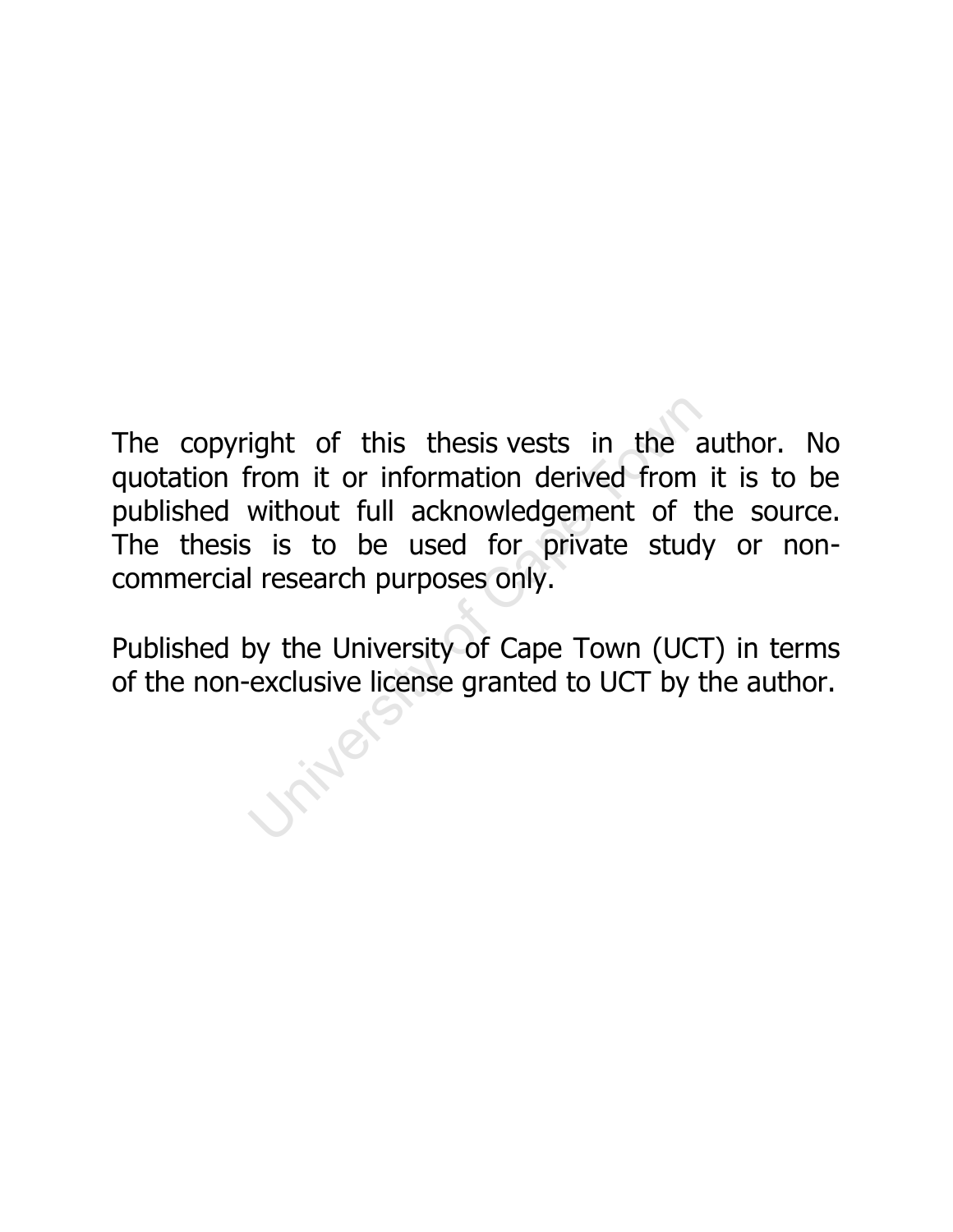# **JOURNEYS TO HEALTH: MIDDLE-CLASS MOZAMBICAN WOMEN ASSESS HEALTHCARE SERVICE DELIVERY IN MOZAMBIQUE AND SOUTH AFRICA**

MARINA CHICHAVA CHOMAROO3

A minor dissertation submitted in partial fulfilment of the requirements for the award of the degree of Masters of Social Sciences in Anthropology

OK Car

Supervisor: Patti Henderson Co-supervisor: Andrew Spiegel

> Faculty of Humanities University of Cape Town **2011**

This work has not been previously submitted in whole, or in part, for the award of any degree. It is my own work. Each significant contribution to, quotation in, this dissertation from the work, or works, of other people has been attributed, and has been cited and referenced.

Signature: Date: 29 March 2011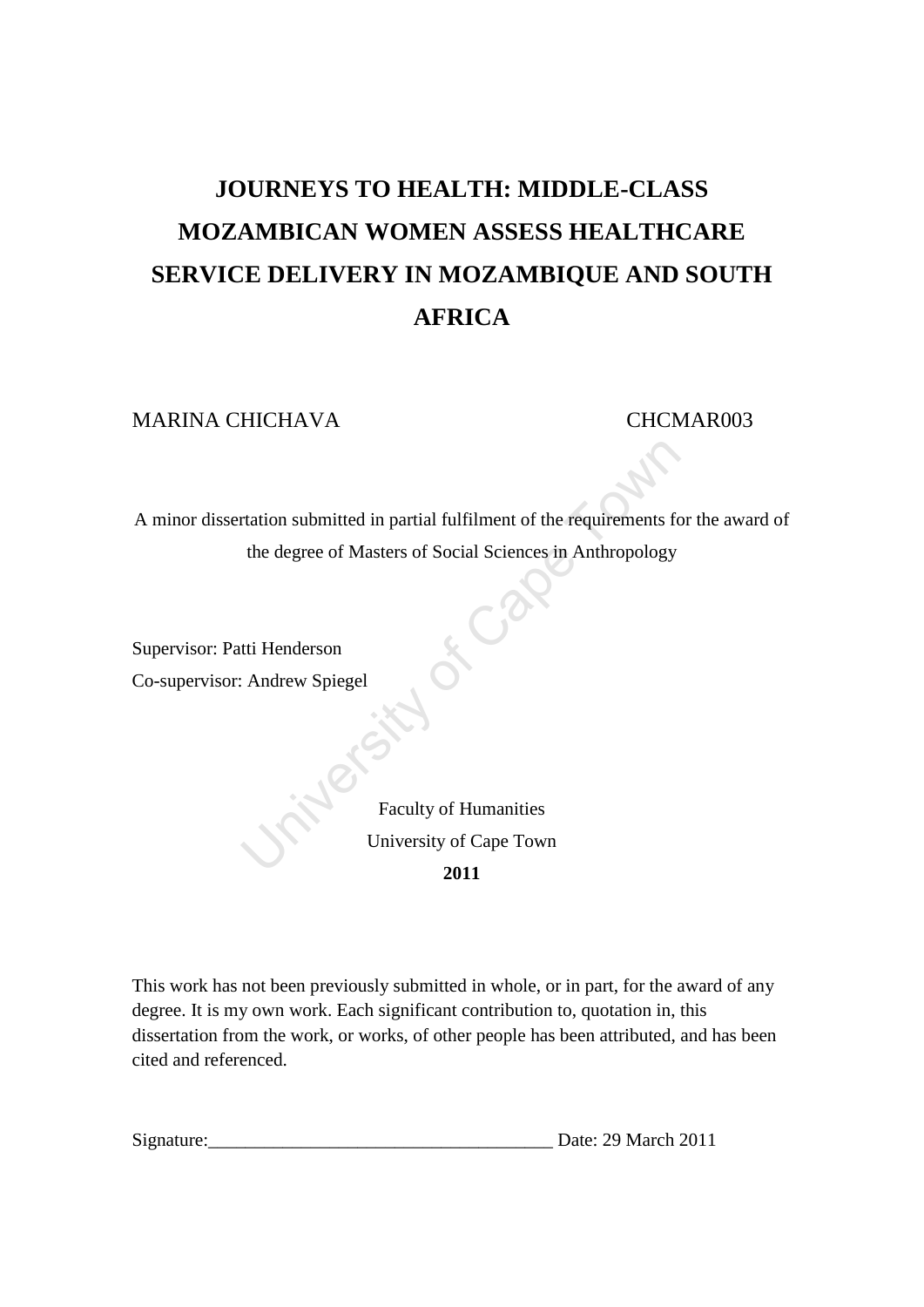# **TABLE OF CONTENTS**

| 1.1.                                                                           |
|--------------------------------------------------------------------------------|
| 1.2.                                                                           |
| 1.3.                                                                           |
| 1.3.1.                                                                         |
| 1.3.2.                                                                         |
| 1.3.3.                                                                         |
|                                                                                |
| 1.4.                                                                           |
| Thinking critically about healthcare service delivery and choices  10<br>1.4.1 |
| 1.4.2.                                                                         |
| Health inequalities and unequal consumers: privatising healthcare 14<br>1.4.3. |
| 1.4.4.                                                                         |
| 1.5.                                                                           |
|                                                                                |
| 2.1.                                                                           |
| 2.2.                                                                           |
| 2.3.                                                                           |
| 2.4.                                                                           |
| 2.5.                                                                           |
| CHAPTER THREE: THE PURSUIT OF HEALTHCARE: EXPERIENCE, RUMOUR                   |
|                                                                                |
| 3.1.<br>Ϊİ                                                                     |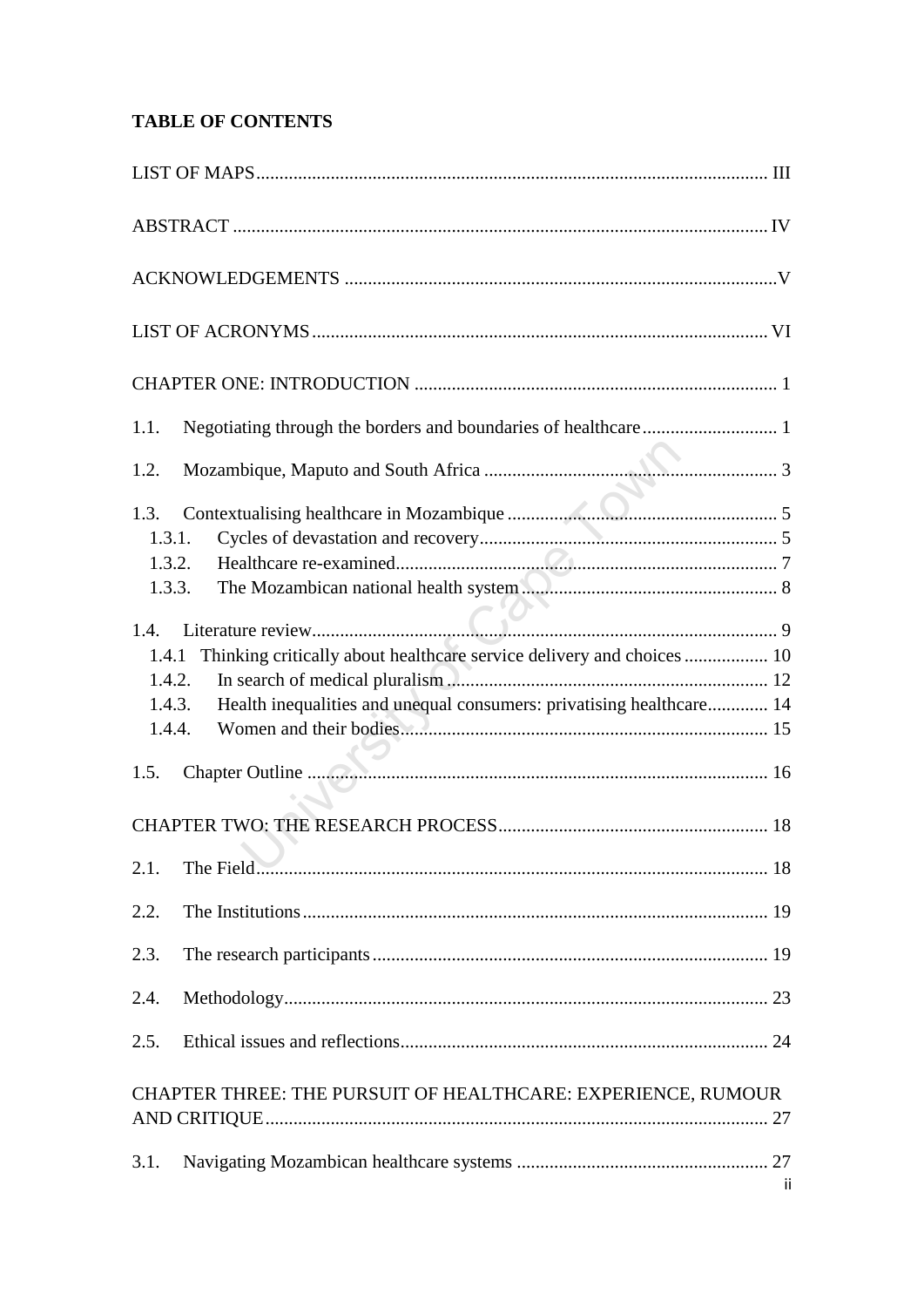<span id="page-3-0"></span>

| 3.1.1.<br>3.1.2.                                          |                                                                         |                         |  |  |  |  |
|-----------------------------------------------------------|-------------------------------------------------------------------------|-------------------------|--|--|--|--|
| 3.2.                                                      |                                                                         |                         |  |  |  |  |
| 3.3.                                                      |                                                                         |                         |  |  |  |  |
|                                                           |                                                                         |                         |  |  |  |  |
| 4.1.                                                      |                                                                         |                         |  |  |  |  |
| 4.2.                                                      |                                                                         |                         |  |  |  |  |
| 4.3.                                                      | Seeking improvements in healthcare: the search for new technologies  53 |                         |  |  |  |  |
| 4.4.                                                      |                                                                         |                         |  |  |  |  |
| CHAPTER FIVE: ACROSS THE BORDER: CONSUMPTION, IDENTITIES, |                                                                         |                         |  |  |  |  |
| 5.1.                                                      |                                                                         |                         |  |  |  |  |
| 5.2.                                                      |                                                                         |                         |  |  |  |  |
| 5.3.                                                      |                                                                         |                         |  |  |  |  |
| 5.4.                                                      |                                                                         |                         |  |  |  |  |
| 5.5.                                                      |                                                                         |                         |  |  |  |  |
| 5.6.                                                      |                                                                         | and the contract of the |  |  |  |  |
|                                                           |                                                                         |                         |  |  |  |  |
|                                                           |                                                                         |                         |  |  |  |  |
| <b>LIST OF MAPS</b>                                       |                                                                         |                         |  |  |  |  |
| Figure 1: Map of Mozambique<br>3                          |                                                                         |                         |  |  |  |  |
|                                                           | Figure 2: Map of Maputo City<br>4                                       |                         |  |  |  |  |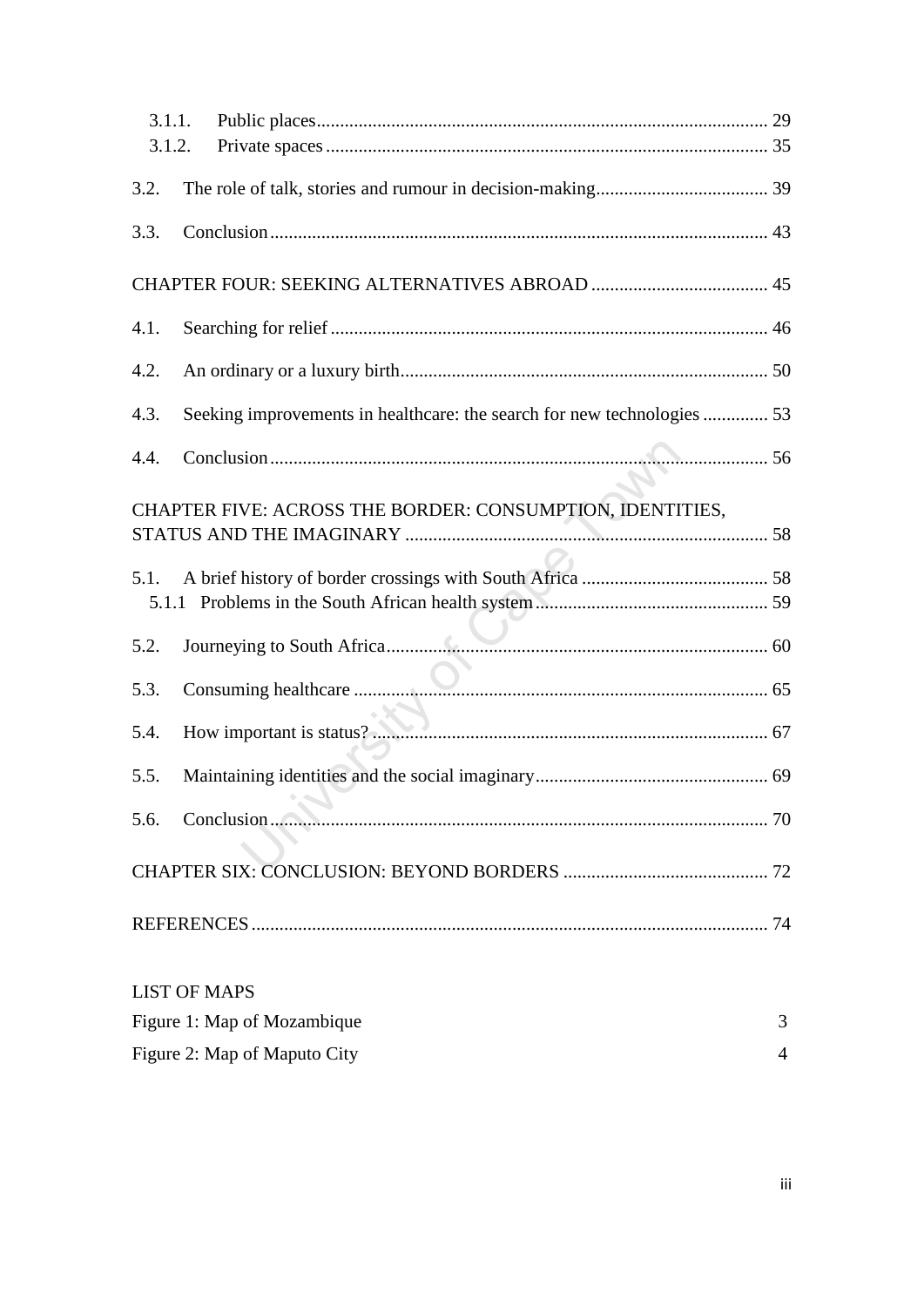#### **ABSTRACT**

<span id="page-4-0"></span>and inefficiency. I investigate how searching for "qualit<br>s intertwined with middle-class women's crafting of identi<br>lemonstration of "modernity" in which social status is<br>d women to fall in with the commoditisation of hea My thesis explores how Mozambican middle-class women perceive official local healthcare services in both their public and private dimensions, within their country, and why they sometimes travel abroad to South Africa in search of healthcare across a range of gynaecological services, ranging from basic procedures to more complex requirements. I trace the stories of fifteen women to convey their experiences and opinions of the Mozambican health system. I show the women negotiating their way through barriers and limitations within this system, in ways that point out its inadequacies and inefficiency. I investigate how searching for "quality" healthcare, often abroad, is intertwined with middle-class women"s crafting of identities that aspire to a certain demonstration of "modernity" in which social status is claimed. Such aspirations lead women to fall in with the commoditisation of healthcare and to seek technological advancements in biomedicine often unavailable to them locally. Their negotiations within the health systems in Mozambique and South Africa lead to a distancing between themselves as middle-class women, and their poorer fellow citizens, who are often unable to access even basic services. In this way a section of the Mozambican population is able to claim to a degree a meaningful identity as global citizens, whereas the majority of the population must suffer the more constraining outcomes of globalization. The Mozambican healthcare system is, thus, left unchallenged by middle-class women as they are able to do find other alternatives.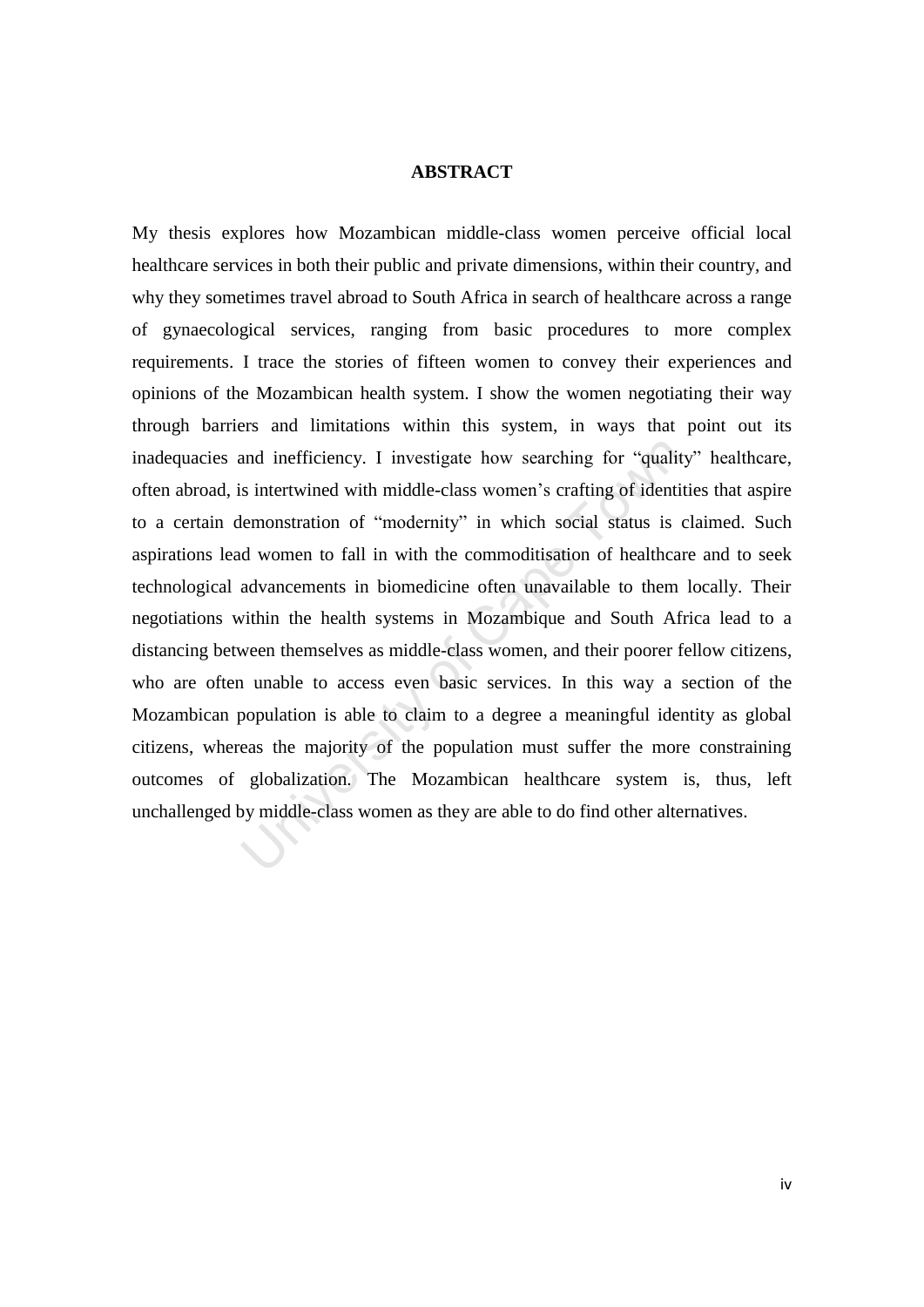#### **ACKNOWLEDGEMENTS**

<span id="page-5-0"></span>I would like to thank Patti Henderson who, once she became my supervisor, offered me complete support and encouragement. I am also very grateful to Andrew "Mugsy" Spiegel, without whom I would not have been able to kick-start my project. I am indebted to the UCT Social Anthropology Department for their years of support.

I thank my family for their support, especially my parents, not only for keeping me grounded, but also for giving me the opportunities without which I would not have been able to start or to finish this work.

I dedicate this piece of work to my participants and all the other women out there, who are constantly finding ways to negotiate healthcare.

**University of Cape**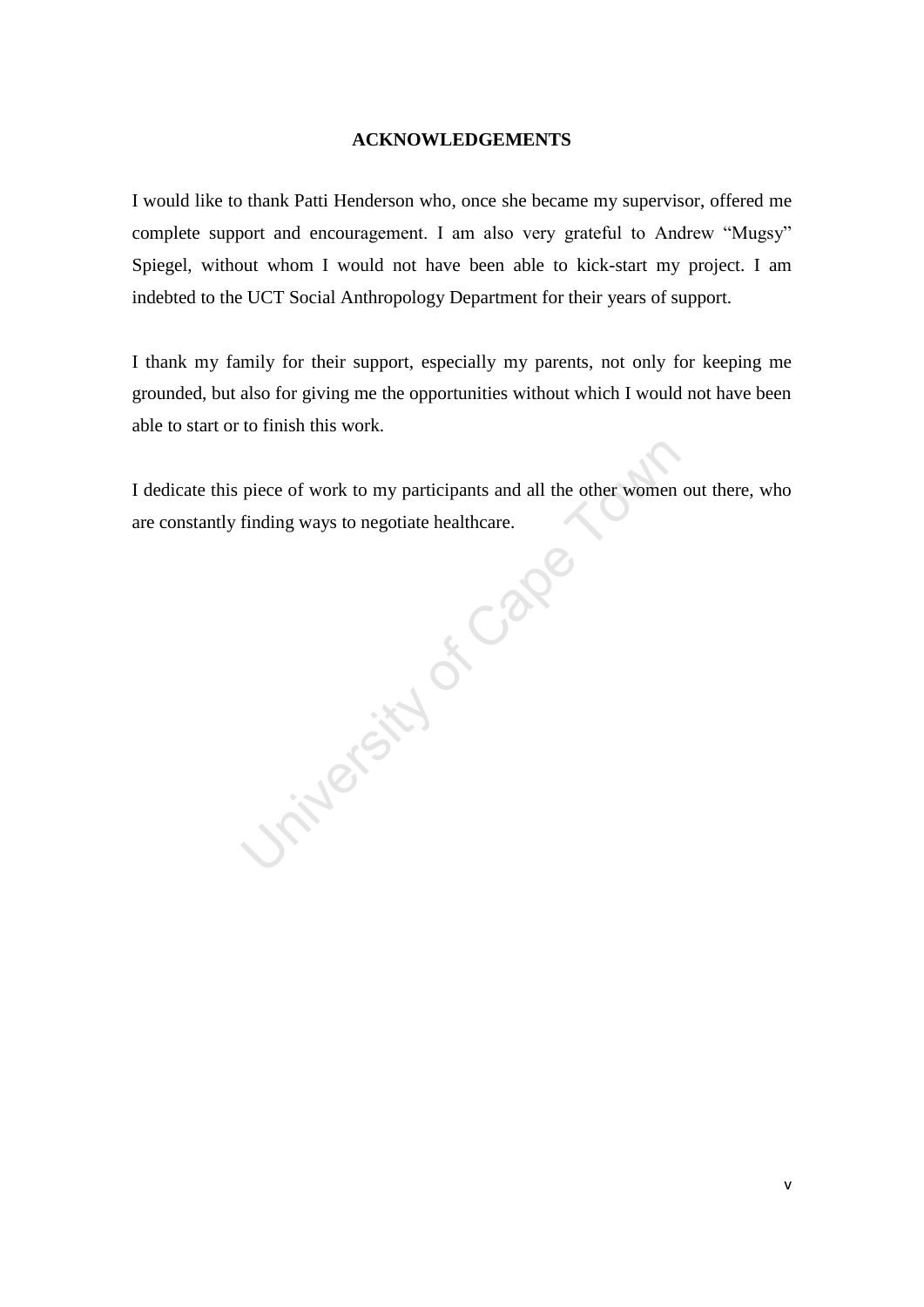# **LIST OF ACRONYMS**

<span id="page-6-0"></span>

| <b>AMETRAMO</b> | <b>Association of Mozambican Traditional Healers</b> |
|-----------------|------------------------------------------------------|
|                 | (Associação dos Médicos Tradicionais de Moçambique)  |
| <b>FRELIMO</b>  | <b>Mozambican Liberation Front</b>                   |
|                 | (Frente de Liberação de Moçambique)                  |
| <b>HCM</b>      | <b>Maputo Central Hospital</b>                       |
|                 | (Hospital Central de Maputo)                         |
| <b>ICOR</b>     | <b>Heart Institute</b>                               |
|                 | (Instituto do Coração)                               |
| <b>INE</b>      | <b>National Statistics Institute</b>                 |
|                 | (Instituto Nacional de Estatística)                  |
| <b>MISAU</b>    | Ministry of Health                                   |
|                 | (Ministério de Saúde)                                |
| <b>MZN</b>      | <b>Mozambican Metical</b>                            |
| <b>NGO</b>      | Non-governmental organisation                        |
| <b>NHS</b>      | <b>National Health Service</b>                       |
| <b>NRT</b>      | New Reproductive Technologies                        |
| <b>OMM</b>      | Mozambican Women's Organisation                      |
|                 | (Organização da Mulher Moçambicana)                  |
| <b>PCOS</b>     | Polycystic Ovarian Syndrome                          |
| <b>RENAMO</b>   | <b>Mozambican National Resistance</b>                |
|                 | (Resistência Nacional Moçambicana)                   |
| <b>UCT</b>      | University of Cape Town                              |
| <b>USD</b>      | <b>United States Dollar</b>                          |
| <b>WHO</b>      | World Health Organisation                            |
| <b>ZAR</b>      | South African Rand                                   |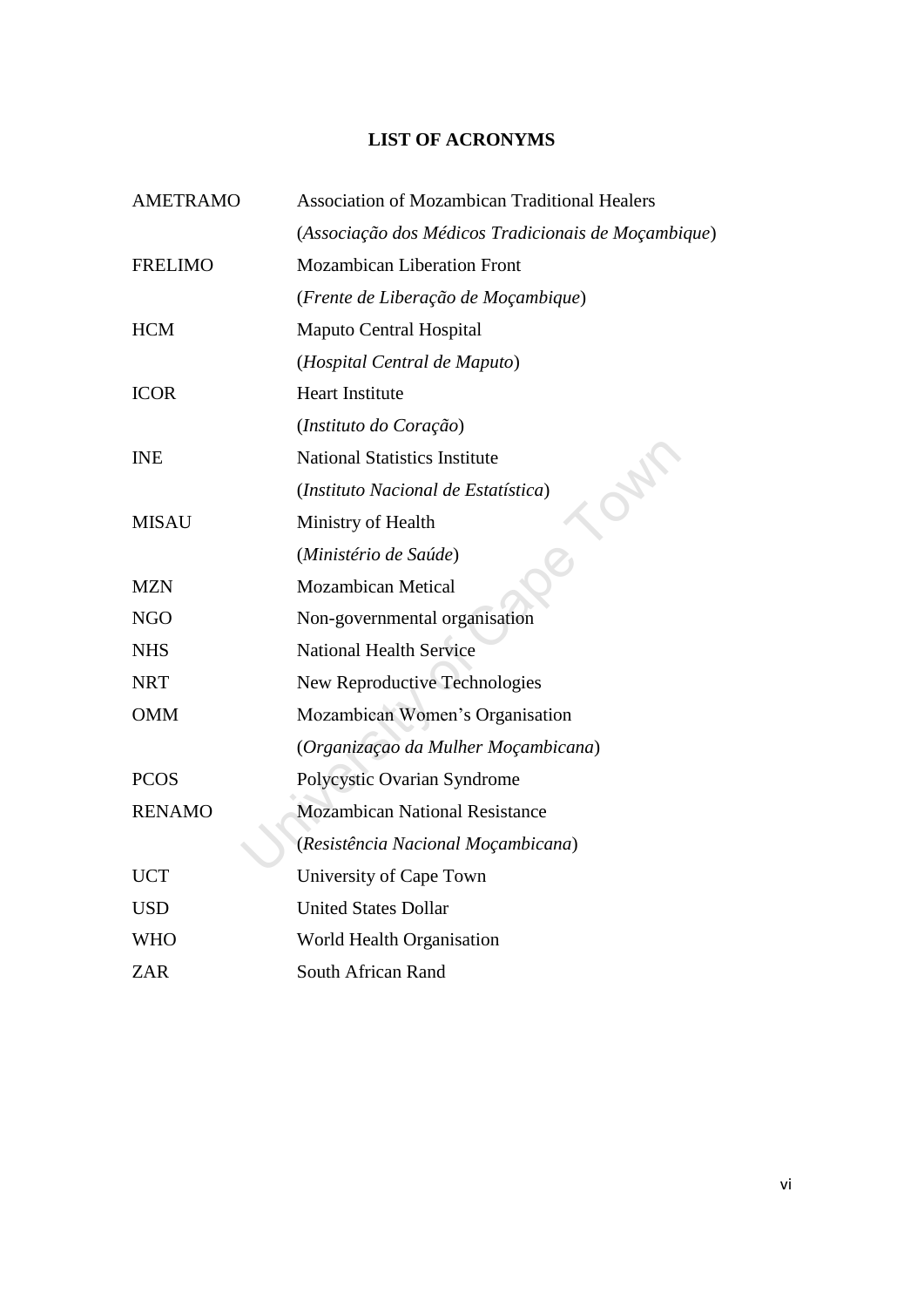# **Chapter One: Introduction**

# <span id="page-7-1"></span><span id="page-7-0"></span>*1.1. Negotiating through the borders and boundaries of healthcare*

After completing my undergraduate studies at the University of Cape Town (UCT), and upon my return to Maputo, my hometown, I became aware of how much my family, friends and neighbours, were dependent on South Africa. At least once a month my family travelled to South Africa to shop for food, clothing and other goods. Sometimes we would book a check-up with a general practitioner in Nelspruit or Johannesburg. These journeys to South Africa began in 1996 after we had returned from living in Wales.

ions of travel between Mozambique and South Africa in<br>to send their children to South African boarding sche<br>th African run school in Maputo with the purpose of ma<br>lozambique to South Africa led to my interest in gathe<br>heal As the conditions of travel between Mozambique and South Africa improved, more parents began to send their children to South African boarding schools. I myself attended a South African run school in Maputo with the purpose of making my later transition to a South African university easier. Dynamics such as these concerning travel from Mozambique to South Africa led to my interest in gathering women"s perceptions of healthcare services in both countries.

During May and June 2010 I conducted ethnographic research in Maputo, exploring how middle-class<sup>1</sup> women perceived healthcare services there. I was interested in the relationship Mozambicans had with healthcare services "at home" and in South Africa. I wanted to know what public services were locally available in Mozambique and what factors influenced people"s decisions either to use them or to find other alternatives within private clinics or abroad. More specifically, I wanted to know how women experienced gynaecological and obstetrical services in Maputo and what they perceived to be the barriers in accessing these. I knew women went to South Africa not only to give birth but also for other healthcare related issues.

 $\overline{a}$ 

<sup>&</sup>lt;sup>1</sup> For the purposes of this research, I attempted to work with women who considered themselves middle-class, in that they were educated at the best institutions, had access to pursuing higher levels of education, and could afford privileges not readily available to the majority of the population. Most women defined their middle-class status based on their family background and upbringing.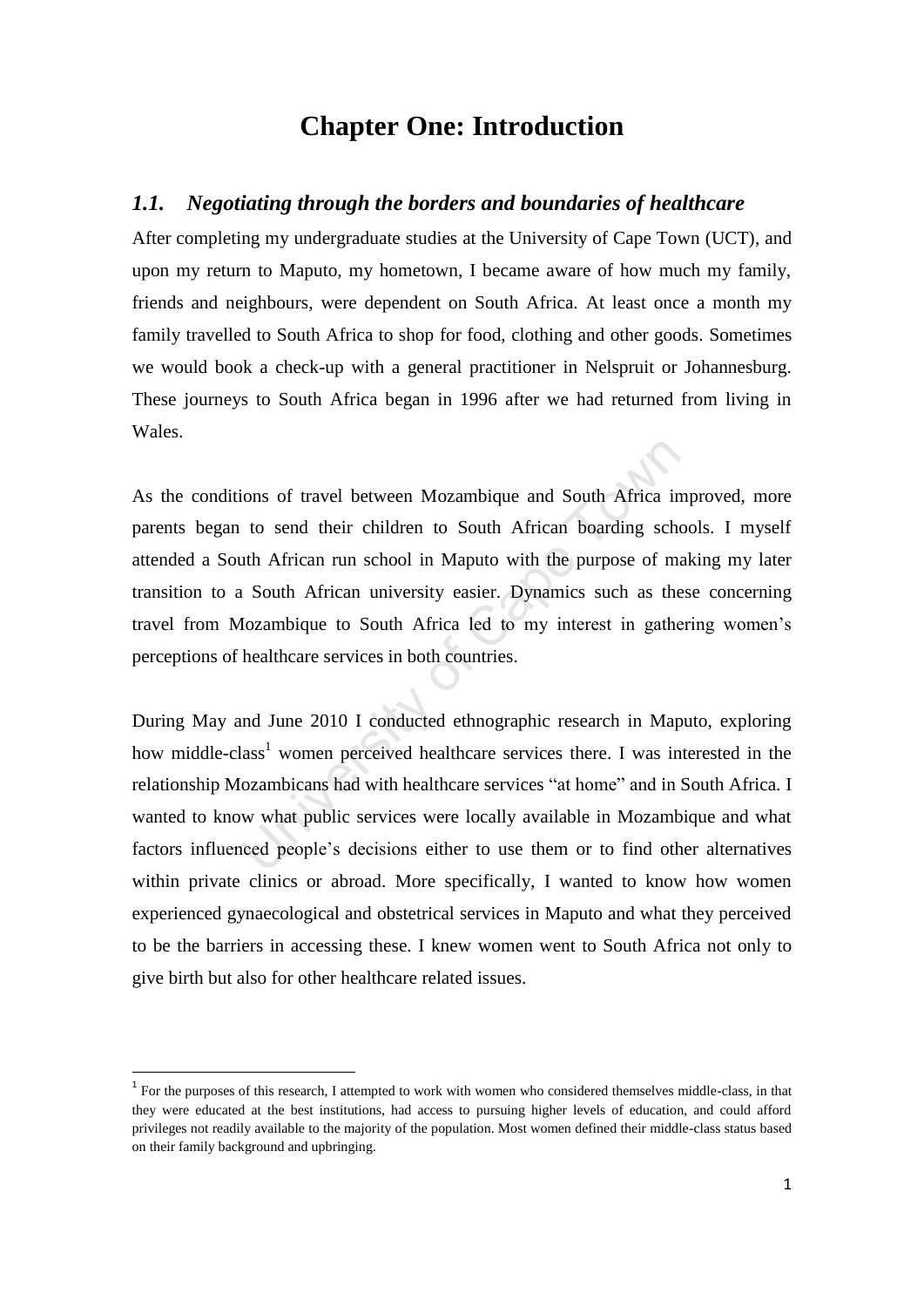My work also aimed to explore whether middle-class Mozambican women"s pursuit of healthcare represented more than a fulfilment of objective healthcare needs. Did going to South Africa, for example, play a part in women"s performance and configuration of middle-class identities? Part of the construction of such identities seemed to involve women looking for ways to ensure that their needs were met in the "best" possible way. Women were searching for alternatives because there were serious problems in the local healthcare system. Women with means often felt compelled to make choices that led them to seek healthcare in South Africa. This was evident from the fact that some women agreed that if improvements were made to the local healthcare system they would not have to go abroad as these journeys were often considered tedious, timeconsuming and costly.

Women"s local reality in Maputo was interplayed between the barriers they found to accessing "quality" health, and the borders they crossed so that they would be able to do so. In this sense, barriers were not only institution-based, but were socially constructed, and overcoming them was a process with imaginative reach.

I costly.<br>
Il reality in Maputo was interplayed between the barriers<br>
lity" health, and the borders they crossed so that they would<br>
bee, barriers were not only institution-based, but were social<br>
I genem was a process wit Little has been written regarding middle-class women and healthcare in Mozambique, particularly regarding their perceptions of healthcare service delivery in their own country, and the reasons for their seeking such services abroad. My research contributes not only to the body of literature on healthcare in Southern Africa, but also considers issues regarding the commoditisation of healthcare, a growing concern in the field of Anthropology (see Appadurai 1996, Pellegrino 1999, Rylko-Bauer & Farmer 2002). The blurred boundaries between patients and clients, especially with increased privatisation of healthcare in countries like Mozambique and South Africa, was demonstrated by women"s constant movement between public and private healthcare services in both countries.

Having set the broad parameters of my research, I will present a background to the research by describing the country and city in which I undertook research, as well as touching on the historical connections between Mozambique and South Africa. I then proceed to contextualise healthcare services in Mozambique historically in order to provide a background to issues of service delivery women may face in Maputo today.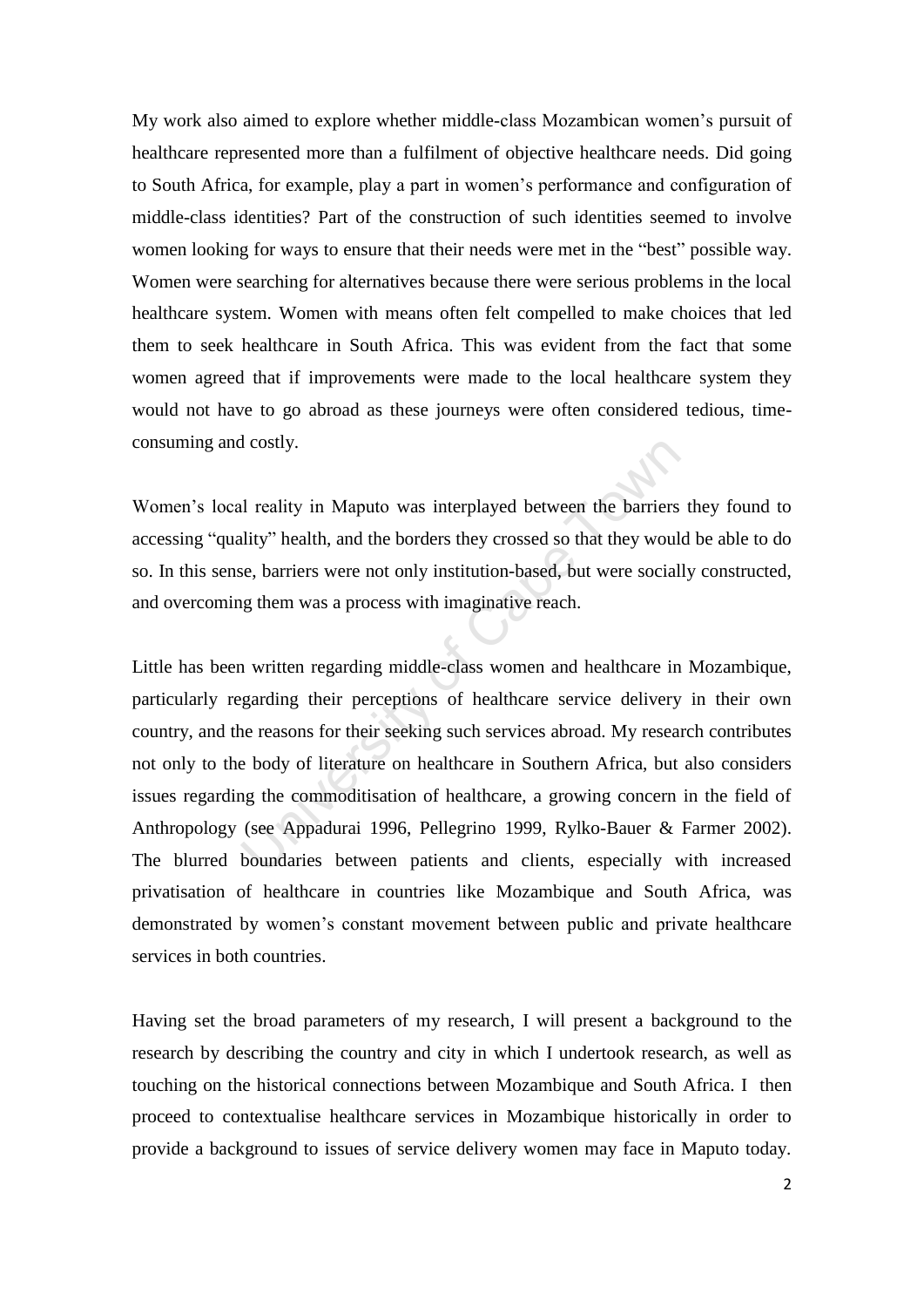This section of the chapter is followed by a review of a small body of literature on relevant global healthcare issues, including the issue of healthcare inequalities, women"s health and service delivery. I conclude the introduction with a brief chapter outline.



# <span id="page-9-0"></span>*1.2. Mozambique, Maputo and South Africa*

Figure 1: Map of Southern Africa showing Mozambique and its bordering countries (Source: Google maps)

Mozambique lies in the south-east region of the African continent and borders South Africa and Swaziland (southwestern borders), Zimbabwe (western border), Malawi (northwestern border) and Tanzania (northern border) (see Figure 1). It is bordered to the east by the Indian Ocean and is divided into eleven provinces, namely, Niassa, Cabo Delgado, Nampula, Zambézia, Tete, Manica, Sofala, Inhambane, Gaza, Maputo Province and Maputo City (Figure 2). It has an estimated overall population of 21,802,866 (www.ine.gov.mz, 21.08.2010). The official language is Portuguese, but there are more than twenty other languages including *Xichanga, Cicopi, Cishona, Kiswahili, Guitonga* and *Macua* (General Information about Mozambique 2010, www.portaldogoverno.gov.mz, 21.08.2010).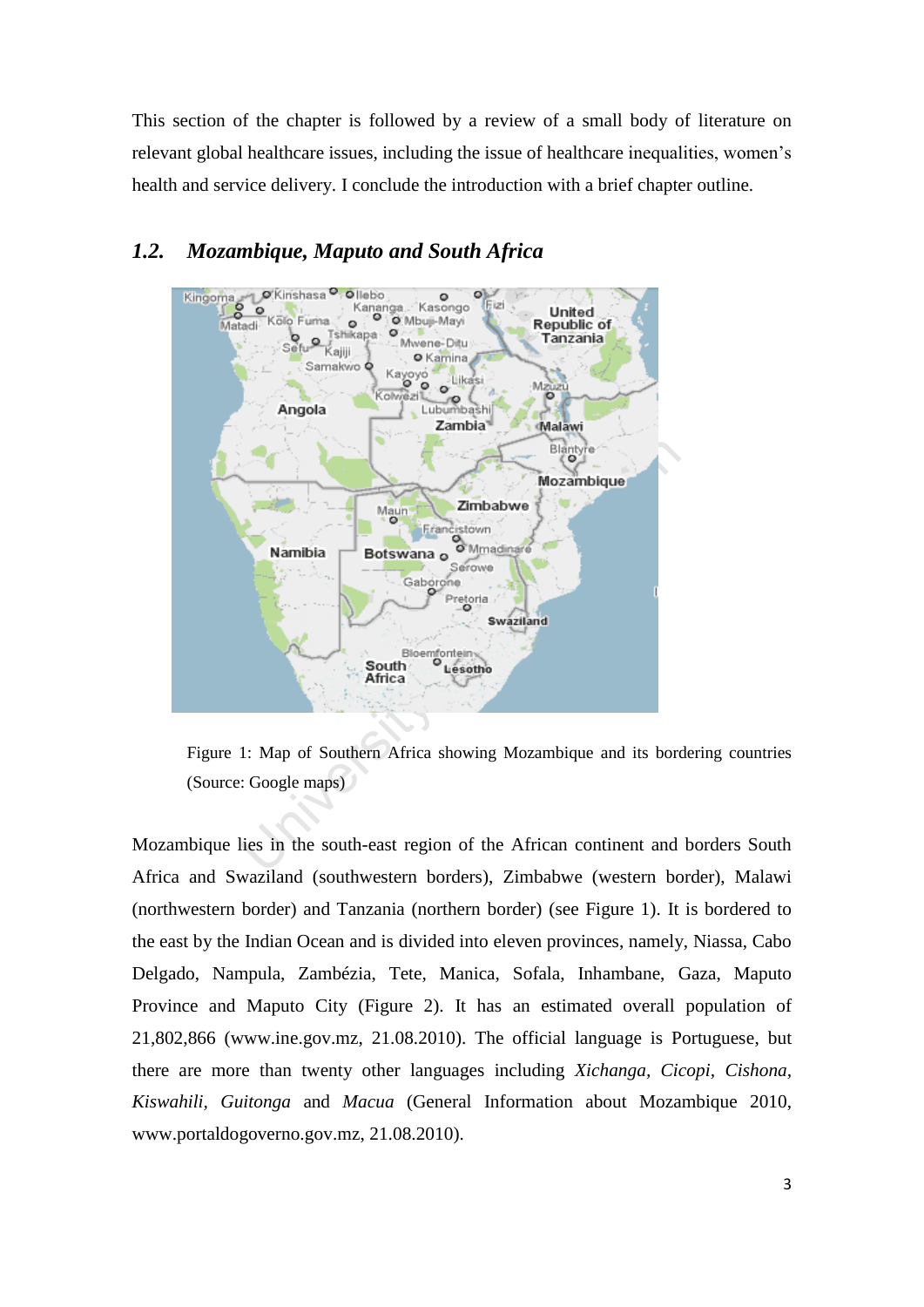Maputo City, Mozambique's capital<sup>2</sup> lies in the farthest southern region of the country and has a population of 1,120,360, of which 577,282 are women and girls (INE Census Data 2009). It is separated into seven districts and 73 *barrios* or neighbourhoods (CMM 2009).



Figure 2: Map of Maputo City (Source: Google maps)

Known as the *Cidade das Acácias* (City of the Acacias) and *Pérola do Índico* (Indian Pearl), Maputo is home to a diverse population of people from other places in the country as well as abroad (ibid). According to the 2007 Maputo Census 98.7 per cent of the city"s population is Mozambican, with the Portuguese and South African populations coming in second and third with 17.5 and 13.6 per cent, respectively (INE Census Data 2009, www.ine.gov.mz, 21.08.2010).

There are various reasons why Mozambicans travel to South Africa. Southern Africa has a long history of cross-border migration. Cheap labour has often been sourced from Mozambique and other countries in the region by South Africa for work on that

 2 For the purposes of this research *Maputo*, refers to Maputo City, as opposed to Maputo Province.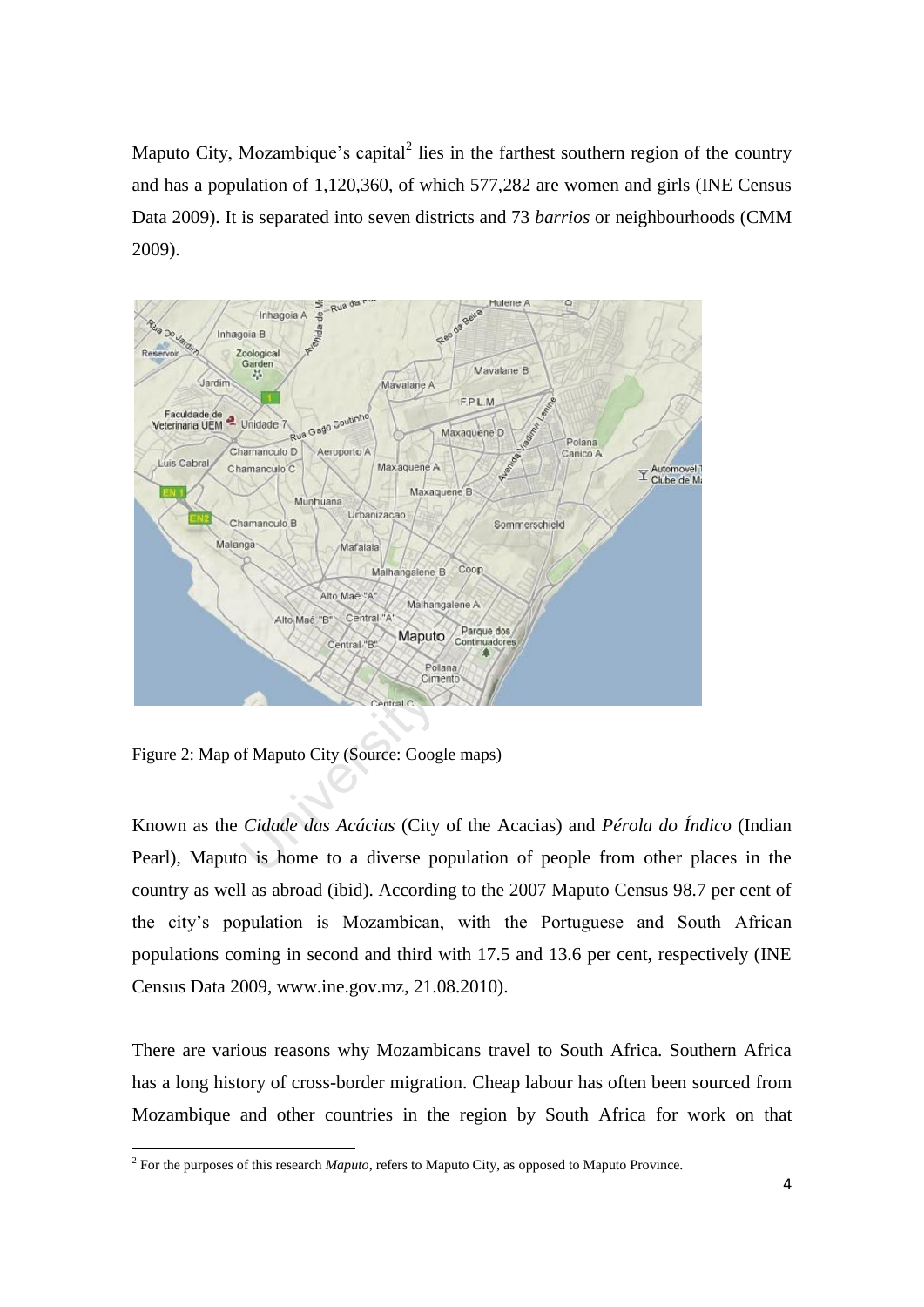country"s farms and mines (McDonald *et al* 2000). Since 1994 growing cooperation between the two countries has made the movement of Mozambicans to South Africa and vice-versa a regular occurrence.

There are various ways to enter South Africa: from Ressano Garcia/Lebombo, which takes people straight into South Africa through Mpumalanga, and from three other borders at Namaacha/Lomahasha and Goba/Mhlumeni. These go through Swaziland into Kwazulu-Natal. In addition there is the Ponta Douro/Kosi Bay border which takes travellers straight through to Kwazulu-Natal. It takes on average one to two hours to get from mid-city Maputo to the country"s borders, with the exception of Ponta Douro, which is further from the City than the other border posts.

# <span id="page-11-0"></span>*1.3. Contextualising healthcare in Mozambique*

Example 11 and the other border posts.<br> **Extractising healthcare in Mozambique**<br>
Socience to be one of the poorest countries in the world<br>
U 2005). Since the Rome Peace Accord of 1992,<sup>3</sup> in the<br>
vil war, and following on Mozambique is considered to be one of the poorest countries in the world (Cronjé 2003, INE & MISAU 2005). Since the Rome Peace Accord of 1992,<sup>3</sup> in the aftermath of a sixteen-year civil war, and following on from a ten-year war to gain independence from colonial rule, Mozambique has been in the process of recovery. The interrupted education of a whole generation, the devastated infrastructure, not to mention large numbers of displaced people, and a broken economy, are some of the issues that the country has had to deal with since its first multiparty democratic elections in 1994. One of government"s top priorities has been rebuilding the devastated healthcare infrastructure which has proved to be an enormous challenge.

#### <span id="page-11-1"></span>**1.3.1. Cycles of devastation and recovery**

After independence from Portugal in 1975, and after over 500 years of colonial rule, and ten years of war for independence, the socialist Frelimo government nationalised healthcare services "to ensure that facilities would be put in the service of the people, with basic provision provided free of charge (CASE 2000: 1)." For Frelimo healthcare was a top priority (Newitt 1995). While emphasising primary healthcare, the new government struggled to rebuild health infrastructure. In 1975 there were 113 hospitals, 120 health centres and 326 health posts (www.ine.gov.mz, 21.08.2010). By 1977 the

<sup>&</sup>lt;sup>3</sup> In 1992, the Rome Peace Accord between the ruling party, FRELIMO, and RENAMO forces, was signed, ending a civil war that had erupted soon after independence from Portugal in 1975.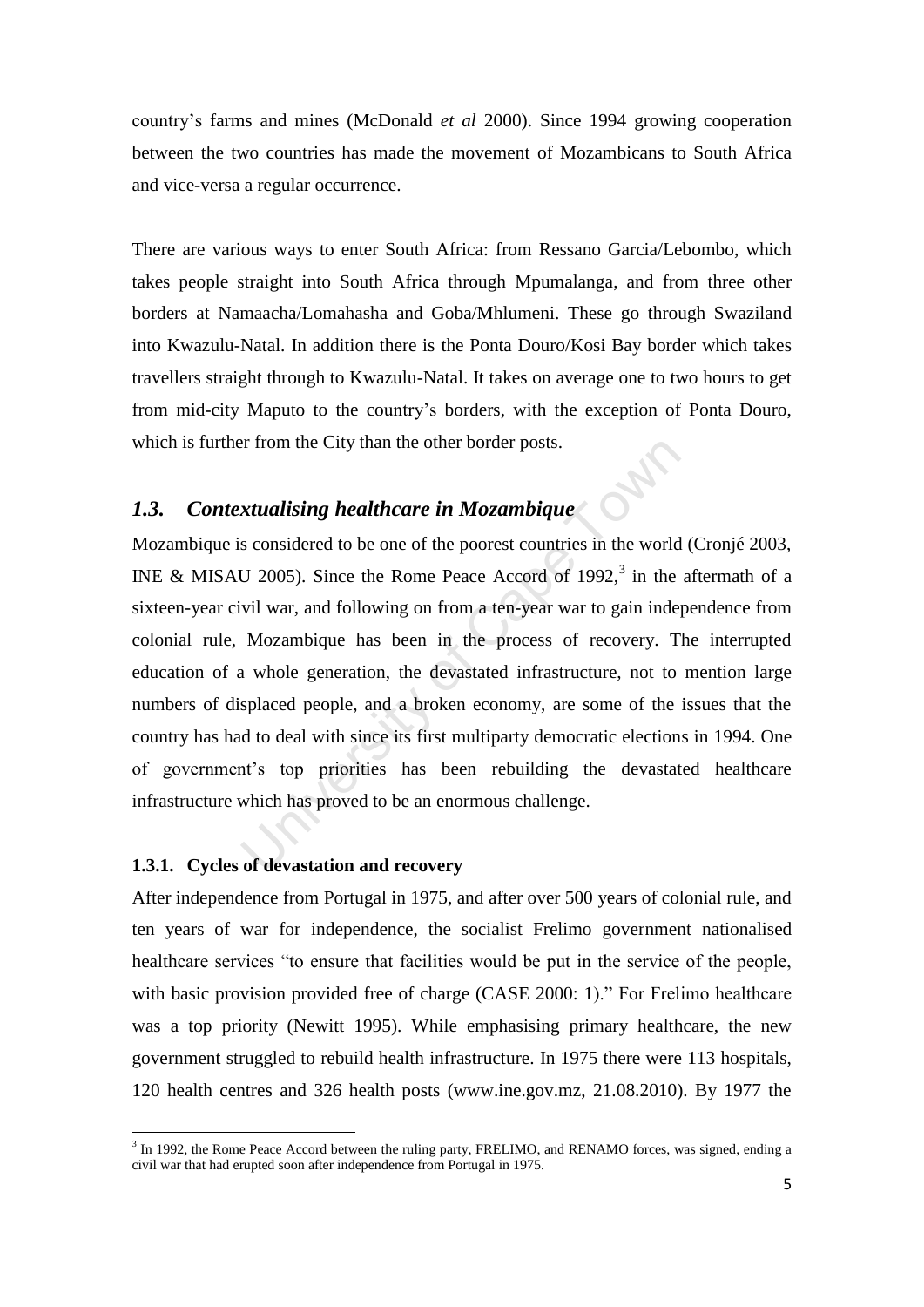number of hospitals had decreased drastically with only 39 working hospitals, while there had been an increase in health centres and health posts to 253 and 455, respectively (ibid).

Large numbers of doctors (most of whom were Portuguese) left just before independence, and the 500 doctors in 1970 were reduced to 80 in 1976 (Hanlon 1990: 56). With serious deficits in personnel and infrastructure, Frelimo relied on foreign doctors and on the training of lower level medical personnel in order to expand healthcare into the rural areas (Newitt 1995). Training paramedical workers who would work at village level was given top priority, and during the period between independence and 1982, only 100 doctors were trained (Hanlon 1990: 58). Yet in the early 1980s there were some significant improvements in primary healthcare in rural areas. Within two years, from 1979 to 1981, the number of rural doctors rose from 36 to 56 (ibid).

and 1982, only 100 doctors were trained (Hanlon 1990; 5<br>ere were some significant improvements in primary heal<br>wo years, from 1979 to 1981, the number of rural doctors r<br>wever, many obstacles to the attempted expansion of There were, however, many obstacles to the attempted expansion of health for all. In the most remote rural villages throughout the country village health workers were recruited to work at health posts a few times a week and to be available for emergencies. These workers were not paid by the government but supported by the village. However many abandoned their posts to move to the cities in search of prosperity and due to lack of support from poor villages who were expected to support them. The attitudes of healthcare personnel were also problematic. Most health workers had been trained in colonial times and had what Hanlon (1990: 65) described as "a continuing colonial mentality," where they looked down on those whom they considered to be poorer and less educated than themselves. Attitudes of nurses towards pregnant women, for example, were punitive and very far from supportive (ibid). The governing party was also highly criticised for not compromising on their own and their families' health. As Hanlon (1990: 69) argued, "people are clearly willing to use whatever rank or power they have to obtain what they see as better health care," and it was more likely for a minister's child to be sent abroad than a peasant's child. When it came to equal opportunities in healthcare it seemed the elite were not always willing to compromise.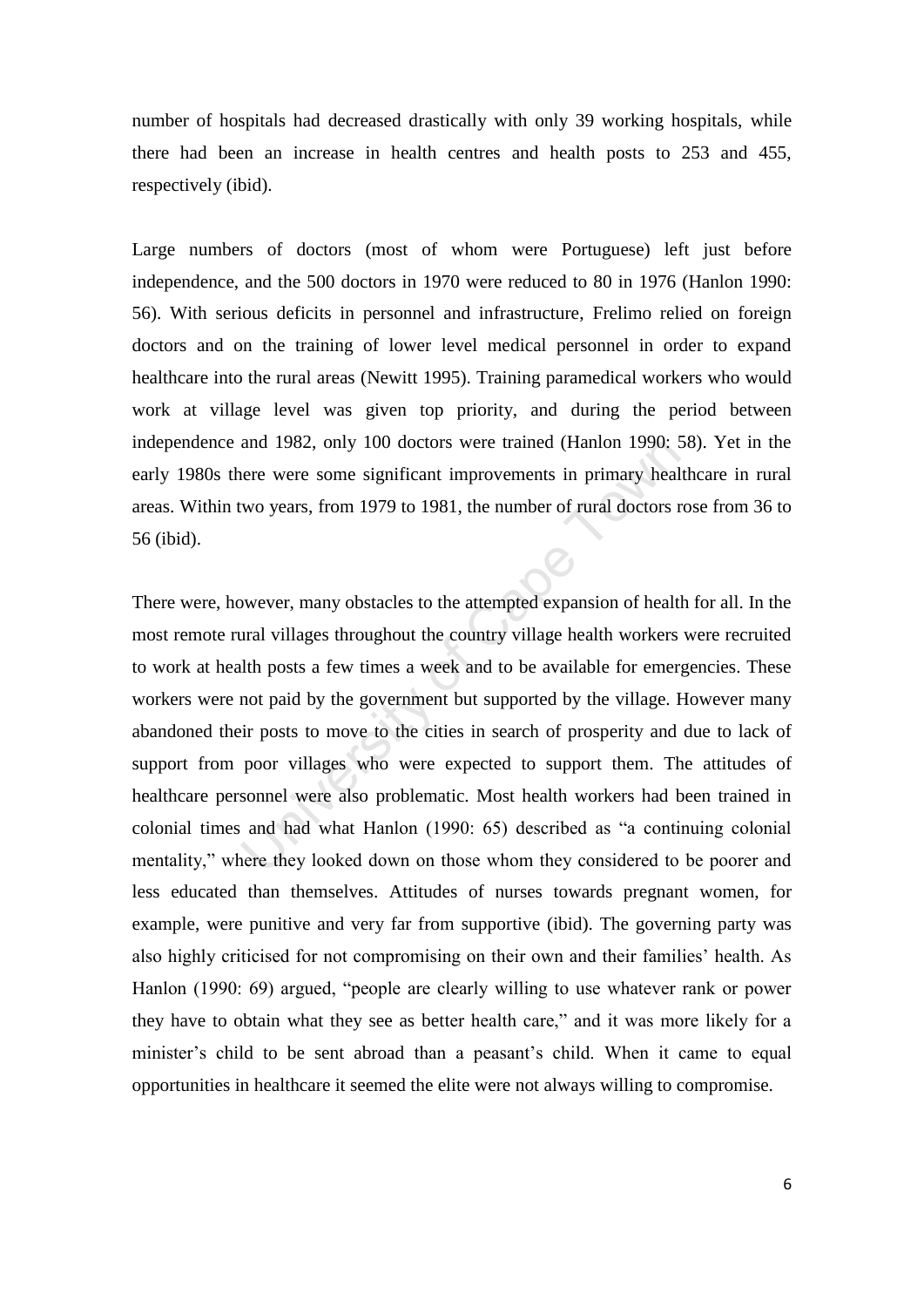Renamo attacked schools and health posts, even killing pa<br>2005: 274)." A consequence of this was that many people<br>of going to schools and health posts. By the late 1980s im<br>e overshadowed by the fact that the government wa Yet Frelimo still claimed some overall improvements in the health sector. Frelimo was highly committed to supporting equality between women and men (Newitt 1995). The Ministry of Health"s collaboration with the Mozambican Women"s Organization (OMM – *Organização da Mulher Moçambicana*), saw to it that local women"s groups encouraged women to attend clinics, engaged in discussions on nutrition and family planning, and helped set up crèches (Hanlon ibid). However, the country, although independent, was still in the midst of a war. During the mid 1980s Frelimo"s enemies, the rebel forces Renamo, backed by the Rhodesian army and South African Defence Force (Cliff *et al* 1986), aimed to destabilize the socialist Frelimo government. Frelimo had "retained popular support mainly due to its major expansion of health and education, so Renamo attacked schools and health posts, even killing patients in their beds (Hanlon 2005: 274)." A consequence of this was that many people in rural areas became afraid of going to schools and health posts. By the late 1980s improvements in healthcare were overshadowed by the fact that the government was unable to continue to offer services free of charge and fees were re-introduced (CASE 2000). The devastation of the health infrastructure was evident in the fact that by 1994 there were 21 hospitals compared with 39 in 1984 (www.ine.gov.mz, 21.08.2010).

#### <span id="page-13-0"></span>**1.3.2. Healthcare re-examined**

Through its Health Sector Recovery Programme, the government has, with the aid of bilateral and multilateral partners, been rebuilding the network of health services (Chao & Kostermans 2002). Yet, although many improvements have been made in the last sixteen years, the National Health System (NHS) provides services to only part of the population and mostly in urban and peri-urban areas. There are "notable problems in service delivery, including low technical quality, shortage of drugs and equipment, low staff morale, and illicit charging for drugs and services" (Pannenborg 2004: vii). Other challenges faced by the NHS include poor administrative systems, weak financial and supply systems, "unclear allocation criteria result[ing] in inequities and inefficiencies, in resource allocation; and inconsistent implementation of user fee policies [all of which] create... unfair financial burdens on users (ibid)."

The estimated life expectancy of a Mozambican for 2010 is recorded as being 48.5 years (www.ine.gov.mz, 21.08.2010) due in part to diseases such as malaria, HIV/AIDS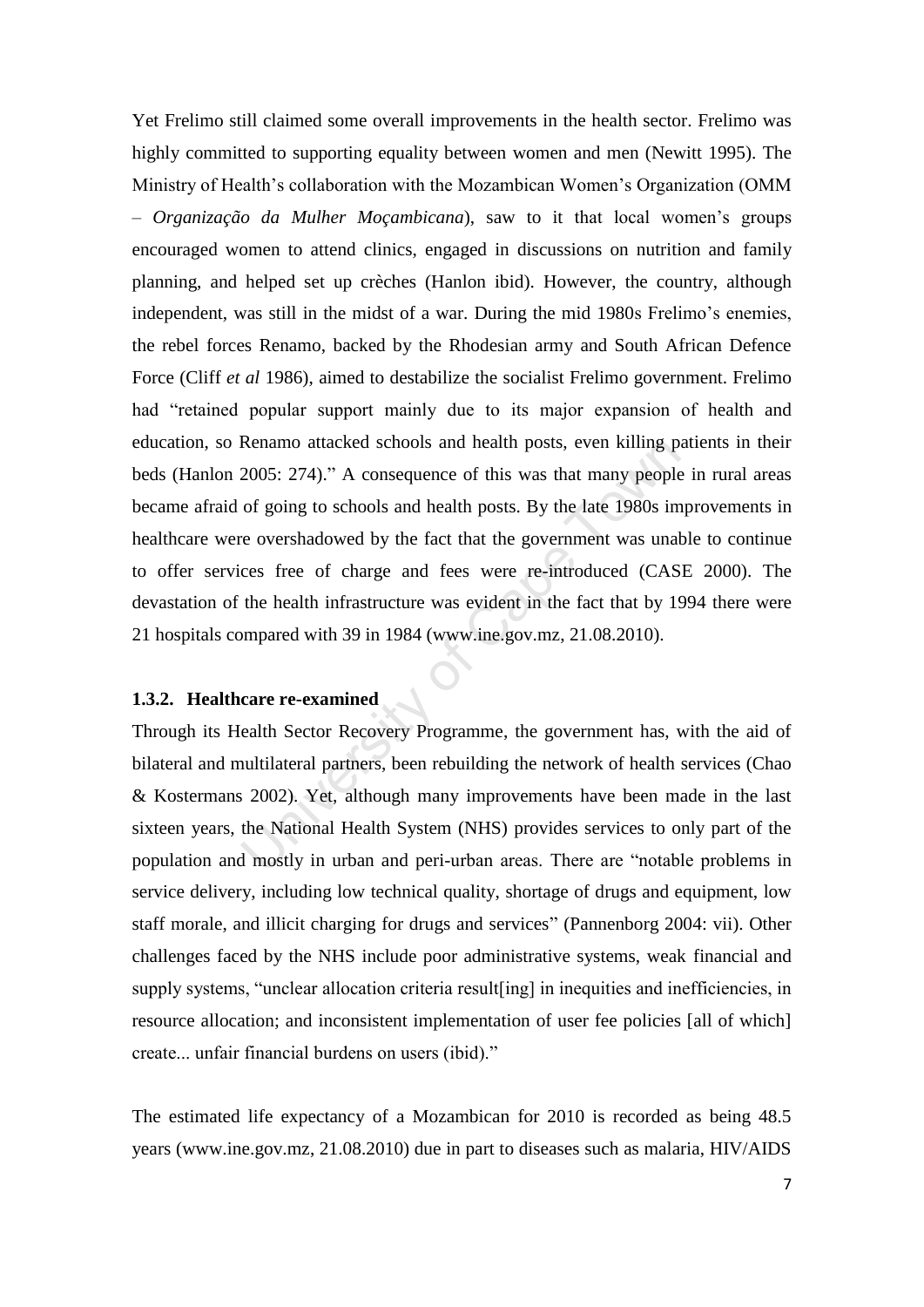and Tuberculosis that can be prevented and/or treated for those with access to formal healthcare services. Yet these diseases kill thousands of people each year, in a country where article 94 of the Constitution, states that "all citizens have the right to health care and medical assistance under the law, as well as the duty to promote and defend health" (CASE 2000: 2). The Ministry of Health, responsible for organising the NHS, has as one of its objectives the provision of good quality health services, at least at the level of primary healthcare. Yet Mozambique's basic health indicators seem to fare far worse than other sub-Saharan countries (Chao & Kostermans 2002).

Equivalent Intertual most specialised hospitals in the count<br>It is important to note that the HCM, across the road from the private clinic (*Clinica Especial* – Special Clinic) within its<br>costs of consultations and procedu Maputo boasts most of the improvements made to the NHS in the last sixteen years. It is also where one of the biggest and most specialised hospitals in the country, the HCM, can be found. It is important to note that the HCM, across the road from the Ministry of Health, has a private clinic (*Clinica Especial* – Special Clinic) within its facilities that, with its high costs of consultations and procedures, caters to those who are willing to pay for supposedly "better" conditions, less waiting time and more efficient services. However, hospital personnel work across both public and private spaces, which is not unusual since local doctors work interchangeably in public and private sectors.

#### <span id="page-14-0"></span>**1.3.3. The Mozambican national health system**

In Mozambique, formal healthcare service providers are divided into four levels (MISAU & WHO 2006):

- 1. Health posts and health centres (formal health service but mostly in peripheral areas)
- 2. Rural and General (District) hospitals (primarily providing preventive care, surgical, maternity and laboratory services)
- 3. Provincial Hospitals (receive referrals from the rural and district hospitals and also provide medical training facilities)
- 4. Central and Specialised Hospitals (located in Maputo, Beira and Nampula)

The three sectors comprising the public health structure involve central, provincial and district levels of organisation. The Central Ministry of Health, situated in Maputo City, distributes resources to the provinces, formulates standards, monitors and controls hospital activities, and defines targets and objectives, among other tasks (MISAU 2010,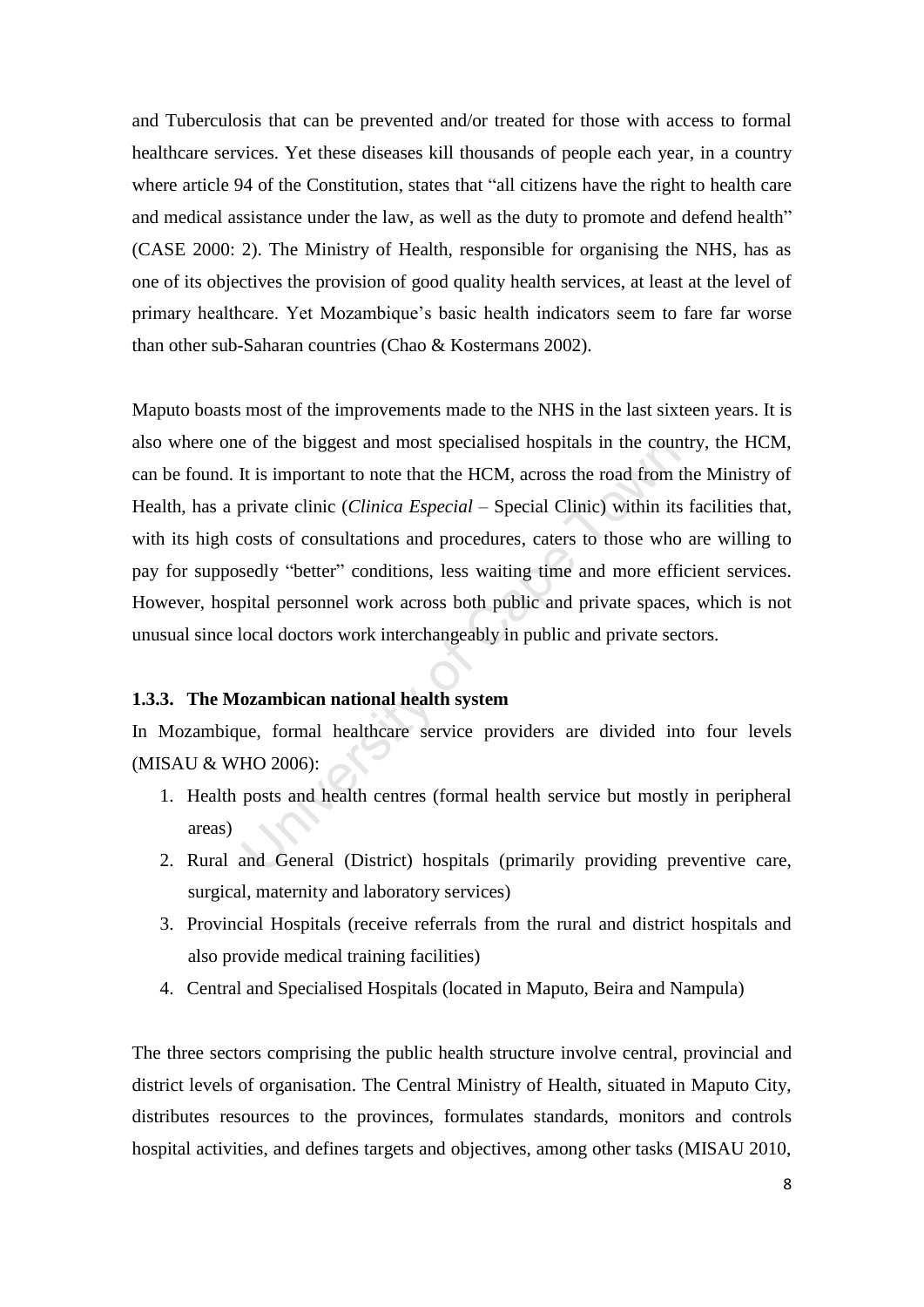www.misau.gov.mz, 21.08.2010). The NHS is dominated by the public sector and covers only part of the population, primarily those people residing in urban and periurban areas. The private for-profit sector is essentially confined to major cities.

In theory, when one feels ill one visits either a health post or centre, which refers you to a rural or general hospital. However this seldom happens. Due to a variety of circumstances<sup>4</sup> people usually go straight to general or central hospitals, where they sometimes encounter problems regarding lack of referrals. In Maputo this process works in a similar way. As mentioned, Maputo has one of the biggest hospitals in the country, the HCM. There are two other central and specialised hospitals in the country, one in Beira, in the centre of the country, and one in Nampula, in the north of the country.

in the centre of the country, and one in Nampula, in the entre of the country, and one in Nampula, in the erroriginal solution of the military, but is also utilised b Heart Institute (ICOR) is a specialised hospital but ge There are other hospitals within Maputo and its periphery, including the Military Hospital that offers free services for the military, but is also utilised by non-military patients. The Heart Institute (ICOR) is a specialised hospital but general consultations are also done there. Both the Military Hospital and the Heart Institute are situated in an affluent part of the City. The Institute is funded partly by the state, but also operates as a private institution. Maputo has a number of specialised and general private clinics. In Maputo private clinics form a significant section of the health system, catering for middle and upper-class families and offering medical services at prices that the majority of the population cannot afford.

## <span id="page-15-0"></span>*1.4. Literature review*

1

Growing attention has been paid by anthropologists to how biomedical technologies conjugate with material inequalities to create novel markets that have intensified and accelerated the commodification of the body and its futures... These markets are emblematic of the process by which the poor trade in their long-term health for survival, while the rich, although increasingly shielded from most disease threats, are able to purchase better health (Nguyen & Peschard 2003: 449).

<sup>4</sup> Although I think this would be a pertinent area of research for the Ministry of Health, the women participating in the research had their own opinions and feelings about how the system of health should work and why they would never go to health posts. This is discussed in Chapter Four.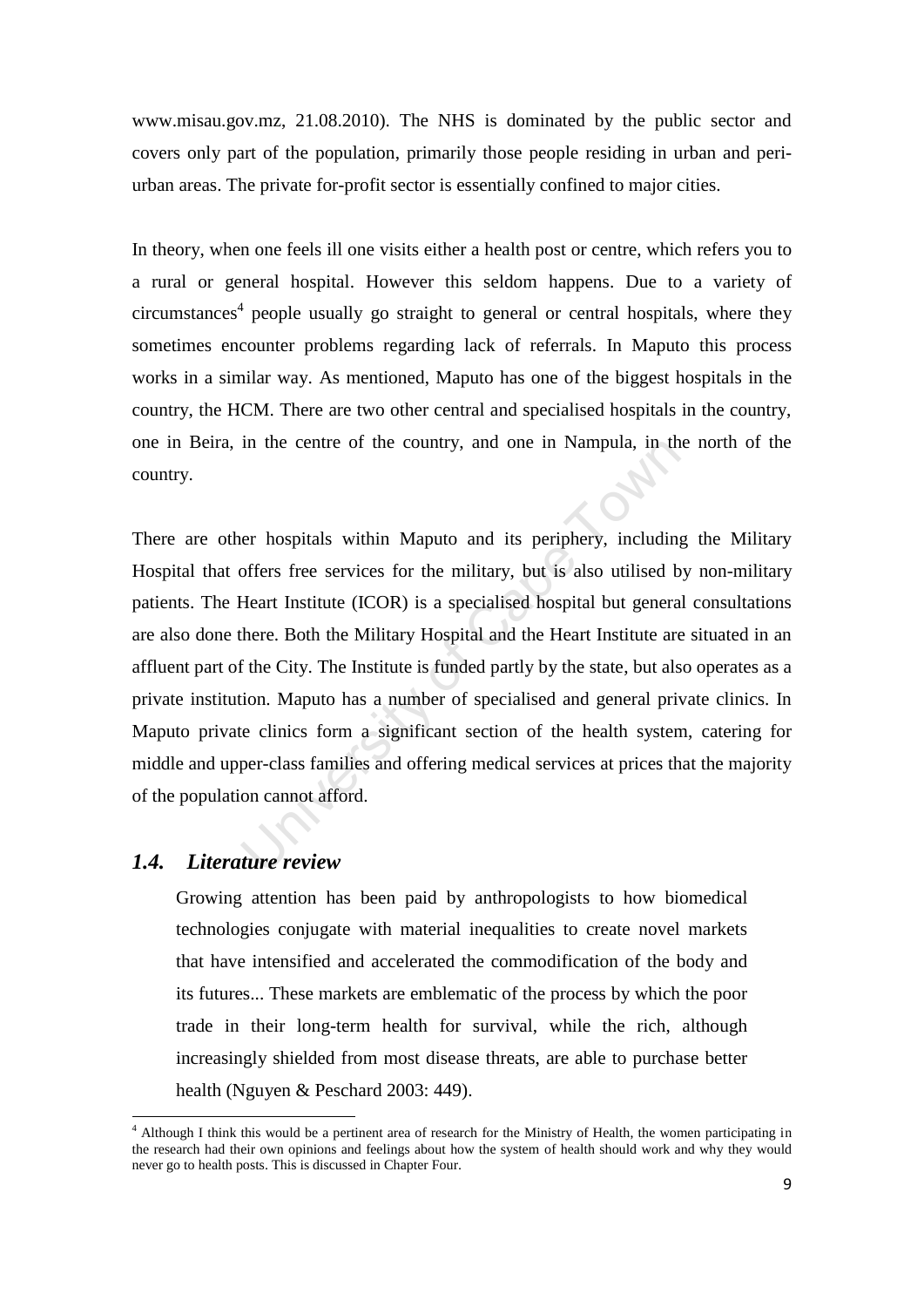When I began thinking about the issues I would examine in my research, the question I asked myself was "Why focus on the minority of individuals who make up the Mozambican middle-classes?" Most of the health research I had read focused on poor people"s experiences and their lack of access to basic primary healthcare. I wondered if it would be pertinent to find out what was happening amongst a more privileged class and whether this would contribute to Anthropological research.

political and economic forces, including the exercise of pov<br>in the political and economic forces that govern and shape to<br>non-citizens) are affected in a variety of different ways, an<br>are more prone to what Farmer (1999, I then came across a book called *Critical Medical Anthropology* (Baer & Singer 1995: 5) in which the authors describe the task of medical anthropology as "emphasiz[ing] the importance of political and economic forces, including the exercise of power, in shaping health, disease, illness experience and health care." In a given society or country, no one is exempt from the political and economic forces that govern and shape their decisions. Citizens (and non-citizens) are affected in a variety of different ways, and although the lower classes are more prone to what Farmer (1999, 2005) terms "structural violence", it is vitally important to understand how different strata in societies live out their everyday lives. The decisions people make, given the strictures of the everyday, in turn affect the shape of society and the outcomes for social services and structures in the future.

## <span id="page-16-0"></span>**1.4.1 Thinking critically about healthcare service delivery and choices**

Travelling through Maputo City, one can clearly see the disparities between how the rich and the poor live. Shantytowns have begun to appear, not only on the periphery, but also within some affluent parts of the city. Although one could argue that the new mansions and luxury houses are built next to slums, what the tourist sees is the stark juxtaposition of wealth alongside destitution. Social classes do not exist in isolated spaces. Critical medical anthropology allows for an understanding of the issues surrounding health, illness and treatment at different theoretical levels, from an attempt to describe the state of macro-level political economy and its effects on the structures of health service delivery, to the micro-level accounting of individual experiences in relation to illness and health. Although my research predominantly focuses on middleclass women"s individual experiences with healthcare, one cannot begin to understand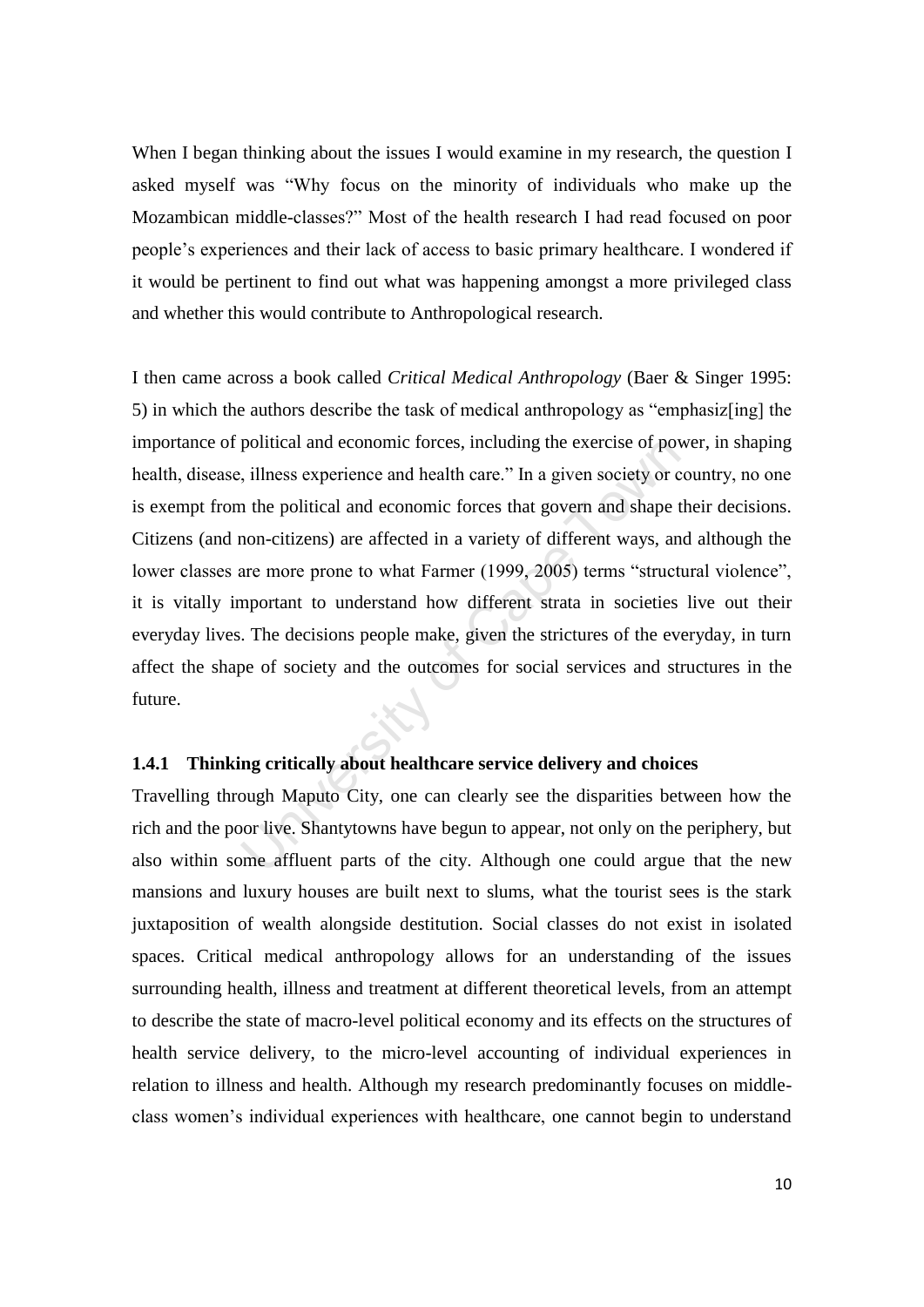social inequalities in Mozambique without a holistic view of the society and how it reacts and adapts to global pressures in today"s increasingly globalised world.

Nguyen and Peschard (2003) show how far apart the rich and poor fall on the spectrum of health. While the self-defined middle-class women who participated in my research consider themselves to be "well-off" rather than rich, and with opportunities that are not available to most, they have the choice of buying (or at least attempting to buy) what they perceive to be "better" healthcare services, and often exercise that choice. I wanted to consider what the implications of pursuing "better" healthcare services were. What at first glance appeared to be a straightforward search by middle-class women for "quality" care seemed to bear a more elusive social dimension linked to ideas of self and what it was appropriate for middle-class women to do, and be seen doing.

seemed to bear a more elusive social dimension linked to<br>s appropriate for middle-class women to do, and be seen do<br>Mozambican citizens have access to information on hea<br>ion as well as the resources to utilise a variety of Middle-class Mozambican citizens have access to information on health and health service provision as well as the resources to utilise a variety of them. That in turn enables them to "shop-around" in search of what they consider to be acceptable services. It is possible that this is one of the ways in which inequalities continue to grow, as wealthier people do not see any radical improvements in local public healthcare, but seek solutions to their own health problems elsewhere. Many poor people have endured the shortcomings of the healthcare system and view with a degree of cynicism the idea that the system could radically improve.

Mechanic and Rochefort (1996) point out that throughout the world access to mass communication, particularly television and films, and increasing levels of education, make it inevitable that possibilities for certain social groups will extend beyond local situations and national borders. Although, ideally, everyone should have a right to the same level of healthcare and should be able to search for alternatives, this is hardly what happens in reality in so-called developing countries.

Helman (2000: 84) argues that, for indigenous forms of healing in "non-industrialised societies, health is conceived of as a balanced *relationship* between people, between people and nature, and between people and the supernatural world." Yet for "Western communities, definitions of health tend to be less all-embracing, [although] they also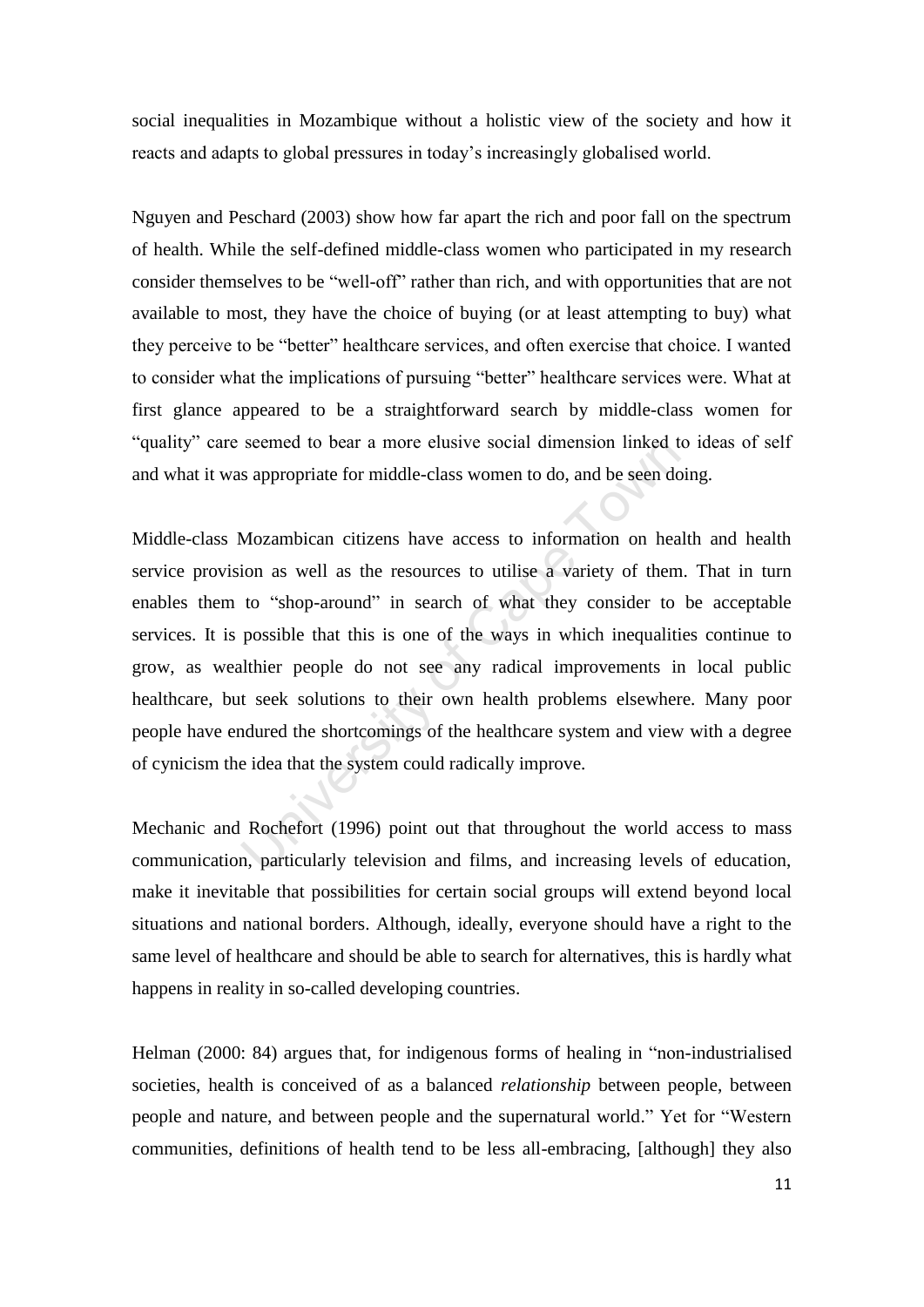include physical, psychological and behavioural aspects (ibid, emphasis in original)." Health, then, is a socially inflected term, and its definition may alter, depending on different changes within a given society. Helman fails to account for the fact that many non-industrialised societies have been significantly influenced by Western societies, especially during colonial rule. As Baer *et al* (1997: 29) argue, for almost all developing and politically independent nations, "Their colonial inheritance and their neo-colonial situation impose healthcare [systems] modelled after [those] found in advanced capitalist societies." And these systems in turn reproduce class distinctions at all levels (macro-social, intermediate social, micro-social and individual), thus creating disparities in healthcare. Healthcare systems have to be adapted to fit particular contexts. Most people in poorer nations do not have the same opportunities and resources as people in richer nations, and some healthcare systems are bound to benefit a few citizens and alienate others.

#### <span id="page-18-0"></span>**1.4.2. In search of medical pluralism**

er nations do not have the same opportunities and resource<br>and some healthcare systems are bound to benefit a fev<br>
.<br> **Cho of medical pluralism**<br>
above, one cannot discuss Mozambique's health ser<br>
se consequences of modern As suggested above, one cannot discuss Mozambique's health services without discussing those consequences of modernisation, development and globalisation that allow for healthcare pluralism. A few years ago, traditional healers were popular in the Mozambican media, and finding a way of getting practitioners to work alongside biomedical health personnel became an objective for the Ministry of Health. Today these healers provide the only access to healthcare for marginalised communities (Mozambican Independent Television – TIM www.tim.co.mz, 26.08.2010). Most middle-class Maputo women with whom I worked relied on biomedicine and tended to shun "traditional" forms of healing. Yet certain types of knowledge passed down from mothers and grandmothers were evident in some of their everyday health practices.

In his description of healthcare pluralism in the United Kingdom, Helman (2000: 51) discusses three overlapping sectors, namely the popular, the folk and the professional sectors. The popular sector refers to "the lay, non-professional, non-specialist domain of society, where ill health is first recognised and defined and health care activities are initiated (ibid)." This sector includes all therapeutic options that fall outside of consultation with an expert healer, such as self-medication and self-treatment, advice by friends or relatives, or other "experts" "in the know." Here, the family becomes the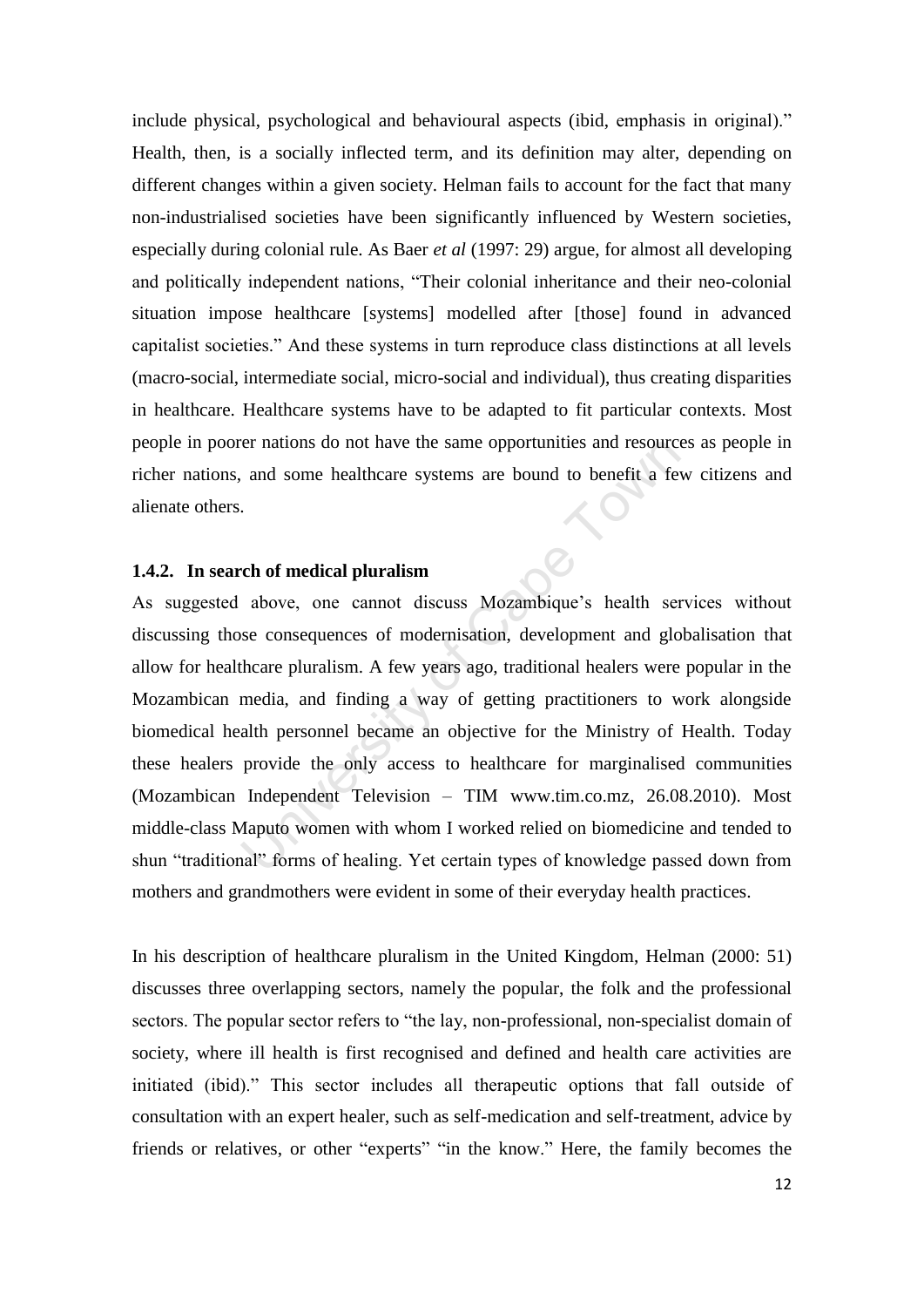main arena of healthcare, and the main providers of health are usually mothers and grandmothers (ibid). This model applied to a significant extent in my research, as most healthcare decisions made by participants were based on conversations with family or friends. It is such networks of relationships that middle-class women make use of before deciding to go to a hospital or clinic. The information they receive via these networks is informal, based on general notions about health and healthcare services.

essional in their own right, folk healers are not counted<br>ream scientific medical system. Their position is an into<br>opular and professional sectors (ibid). Helman (2000: 53)<br>sharing "the basic cultural values and world vie The folk sector that Helman (2000: 53) refers to as "especially large in nonindustrialized countries," is the sector where "certain individuals specialize in forms of healing that are either *sacred* or *secular*, or a mixture of both (emphasis in original)." Although professional in their own right, folk healers are not counted as part of the overall mainstream scientific medical system. Their position is an intermediary one between the popular and professional sectors (ibid). Helman (2000: 53) describes most folk healers as sharing "the basic cultural values and world view of the communities in which they live, including beliefs about the origin, significance and treatment of ill health," yet this may not always be the case, especially in today's increasingly globalised world. Middle-class women in Maputo have access to a folk sector that encompasses a variety of new alternatives that include not only *curandeiros* (traditional healers) but also acupuncturists, and different types of yoga, herbal doctors from outside of Mozambique (from India and China), and many more in the field of homeopathic medicine. These practitioners while not necessarily sharing cultural values with their clients, are readily available to share different kinds of health knowledge.

The professional sector is considered to be "the organized, legally sanctioned healing professions, such as modern Western scientific medicine (Helman 2000: 58)." In Mozambique, scientific medicine, or biomedicine, is the basis of the professional sector, although at times the Ministry of Health has worked closely with the Association of Traditional Healers (AMETRAMO – *Associação de Médicos Tradicionais de Moçambique*), especially regarding the AIDS epidemic (www.tim.co.mz, 26.08.2010). In most Western countries practitioners of biomedicine enjoy a higher social status and better income, than most other practitioners (Helman 2000). The same cannot be said for developing countries such as Mozambique, where doctors working in the public services often survive by taking on additional work in the private sector, as well as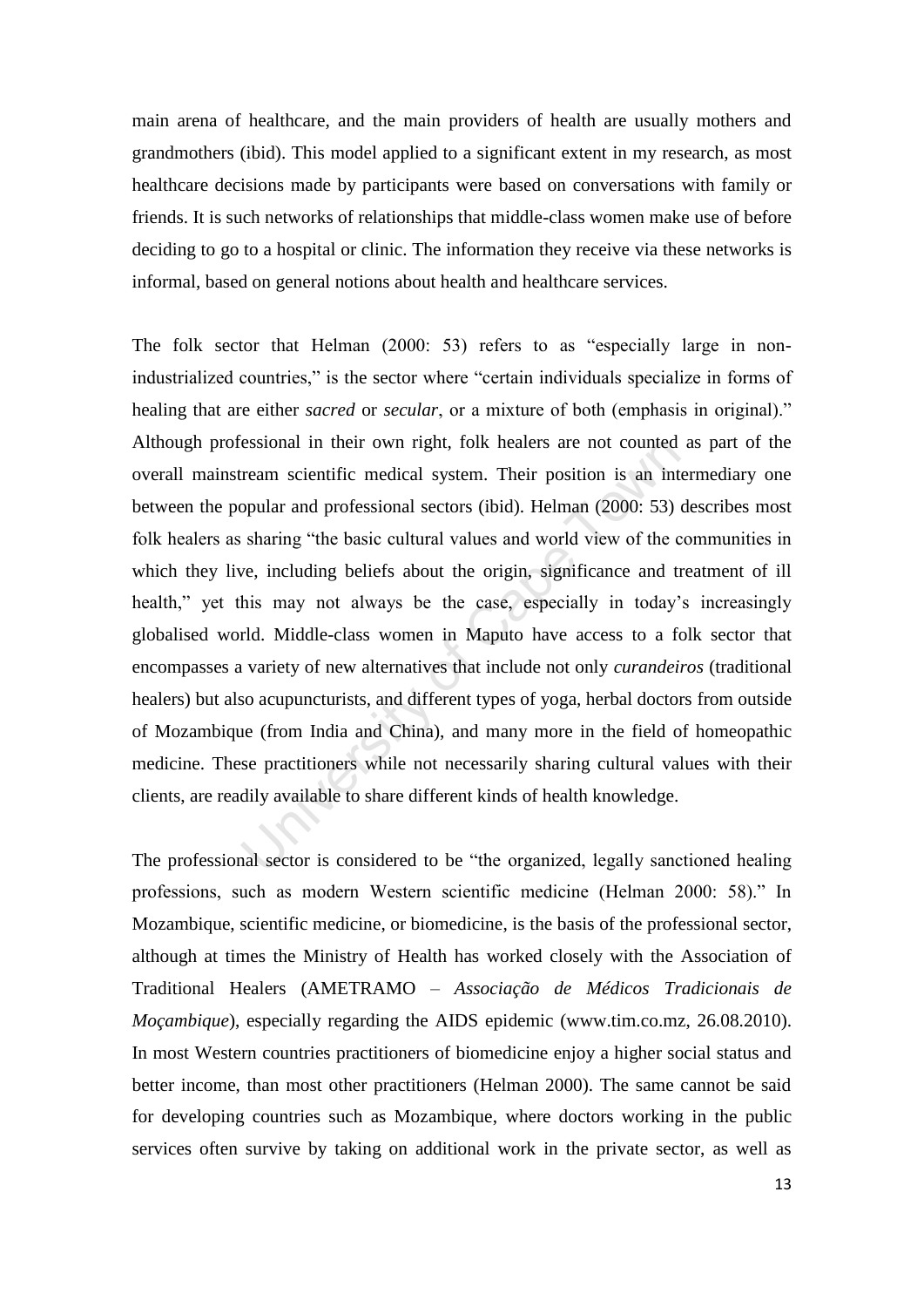finding other forms of income (see Ferrinho *et al* 1997, 1998, 2004; Hanson & Berman 2004). The latter reality further compromises the healthcare system.

#### <span id="page-20-0"></span>**1.4.3. Health inequalities and unequal consumers: privatising healthcare**

To say that there are great disparities in access to healthcare around the world is nothing new. Sen (2005: xvi) argues that the "inequalities of power [within global health systems] in general prevent the sharing of different opportunities," and "can devastate the lives of those who are far removed from the levers of control." He further adds that even the lives of those in power "are dominated by decisions taken by others." Middleclass women in Mozambique are under pressure to survive at a time when achieving a specific social status has much to do with outside forces, and "decisions taken by others (ibid)." Access to more information on health has not only made women more knowledgeable, but has helped to instil in them doubt about their own definitions of "quality" and "status." Global standards are now easily accessible and are therefore to be aspired to.

status has much to do with outside forces, and "decisions t<br>s to more information on health has not only made<br>e, but has helped to instil in them doubt about their own<br>"status." Global standards are now easily accessible a Farmer (2005: 221) has noted that "[l]ocal and global inequalities mean that the fruits of medical and scientific advances are stockpiled for some and denied to others," and "structural violence" is experienced by "all those whose social status denies them access" to the above advances (Farmer 1999: 79). Such violence renders certain people, especially poor women, invisible and silences their voices. Such women rely on the inadequate services available to them. Poor people have little, if any, social and economic rights. They struggle for access to basic healthcare, education and even clean water that people on the other end of the economic spectrum often take for granted.

Farmer's statements suggest that health inequalities are not contained within borders and that globalisation has led to inequitable access to quality services. While one can argue that everyone has rights to healthcare, and the number of declarations signed worldwide is evidence of the fact that the fight for human rights is a global movement, according to Farmer (2005: xxv) these declarations are "exhortatory and largely unenforceable." Mozambique, like so many other countries, is a signatory to rights declarations, yet the disparities of health within the country are not being thoroughly challenged and addressed. If those who have the power to make changes within the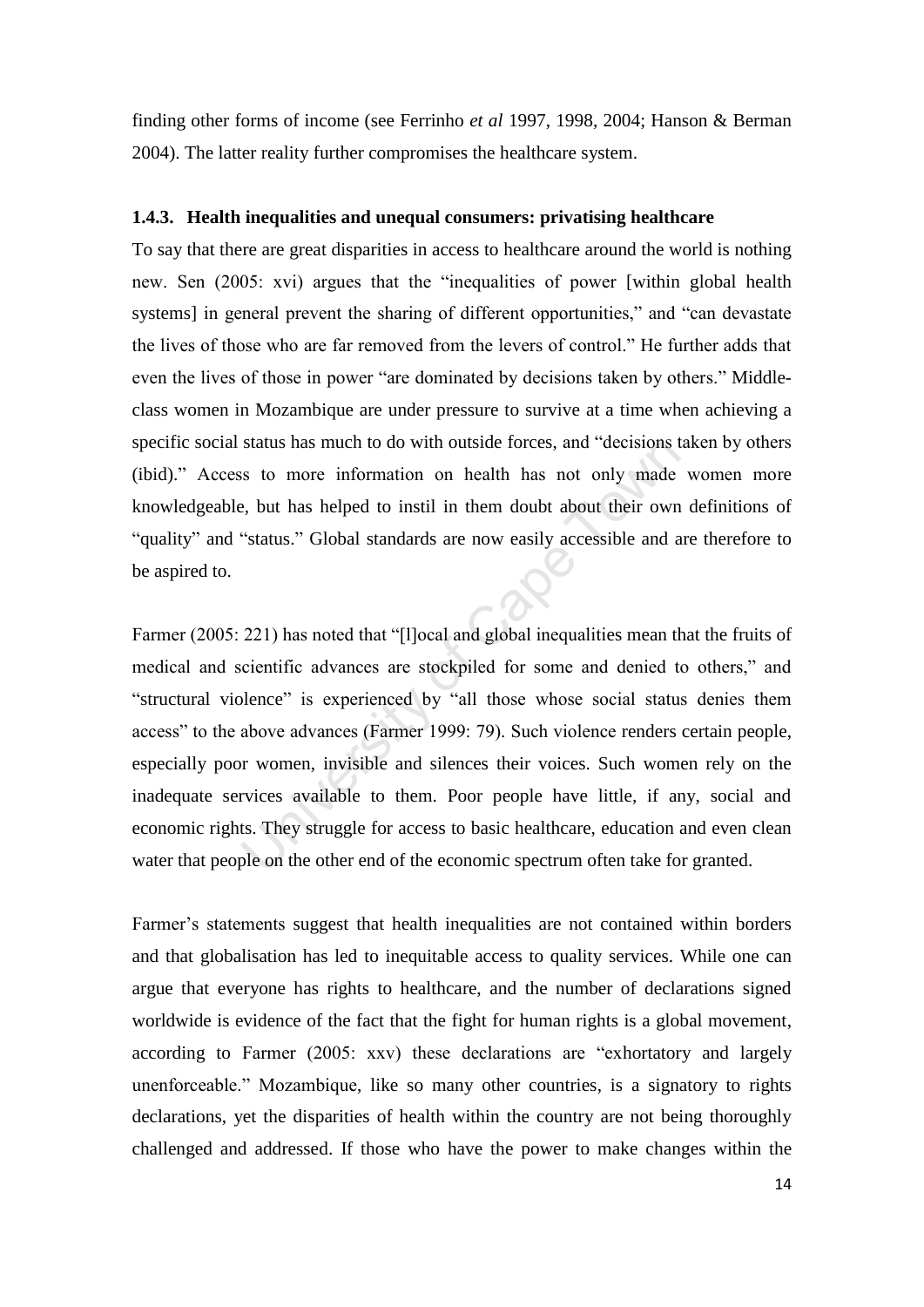public health system simply choose other alternatives, they are further contributing to local health inequalities and maintaining the status-quo, albeit unwittingly.

incerned with [them] in his business endeavour (Whyte<br>there is no guarantee that a person will receive the "<br>that such treatment will be available within a given co<br>women interviewed in this study, the pursuit of "quality" For many Mozambican citizens the private sector offers an alternative to public hospital services. The sector comprises "all practitioners, goods and services that are privately owned, produced and financed" such as privately financed hospitals and clinical services (Humphrey & Russell 2001: 330). In this sector the line between patients and customers is ultimately blurred. As Whyte (2002) observes, being customers gives patients leverage in deciding what medicines they want and what they can afford. Moreover, with their status they can "expect to be treated with civility – since the provider is concerned with [them] in his business endeavour (Whyte 2002: 186)." Nevertheless, there is no guarantee that a person will receive the "best" possible treatment, or that such treatment will be available within a given context. For the Mozambican women interviewed in this study, the pursuit of "quality" healthcare in their country was not always guaranteed no matter how many resources they had available to them. This often precipitated their travels abroad to access healthcare services.

### <span id="page-21-0"></span>**1.4.4. Women and their bodies**

As I have argued above, people are turned into consumers within the health system. We cannot, however, look only at consumers of services and ignore those physiological, social-cultural and political issues that make, women in particular vulnerable patients, even when they consider themselves to be educated and/or wealthy. We cannot discuss women and women"s health services without looking at what Ginsburg and Rapp (1991) refer to as the "politics of reproduction" and is centred on the female life cycle. Medical control exerted over the female body by Western or biomedicine makes it a vehicle for oppression and subordination. Thus in healthcare service provision one could say that women are not only consumers, but they may also be consumed by the mechanisms put in place to control their "re-productivity."

Much has been written about women as "both subjects and objects of reproductive science (Franklin 1997: 120)." A whole body of feminist scholars have thoroughly dealt with the issue of new reproductive technologies and how the medicalisation of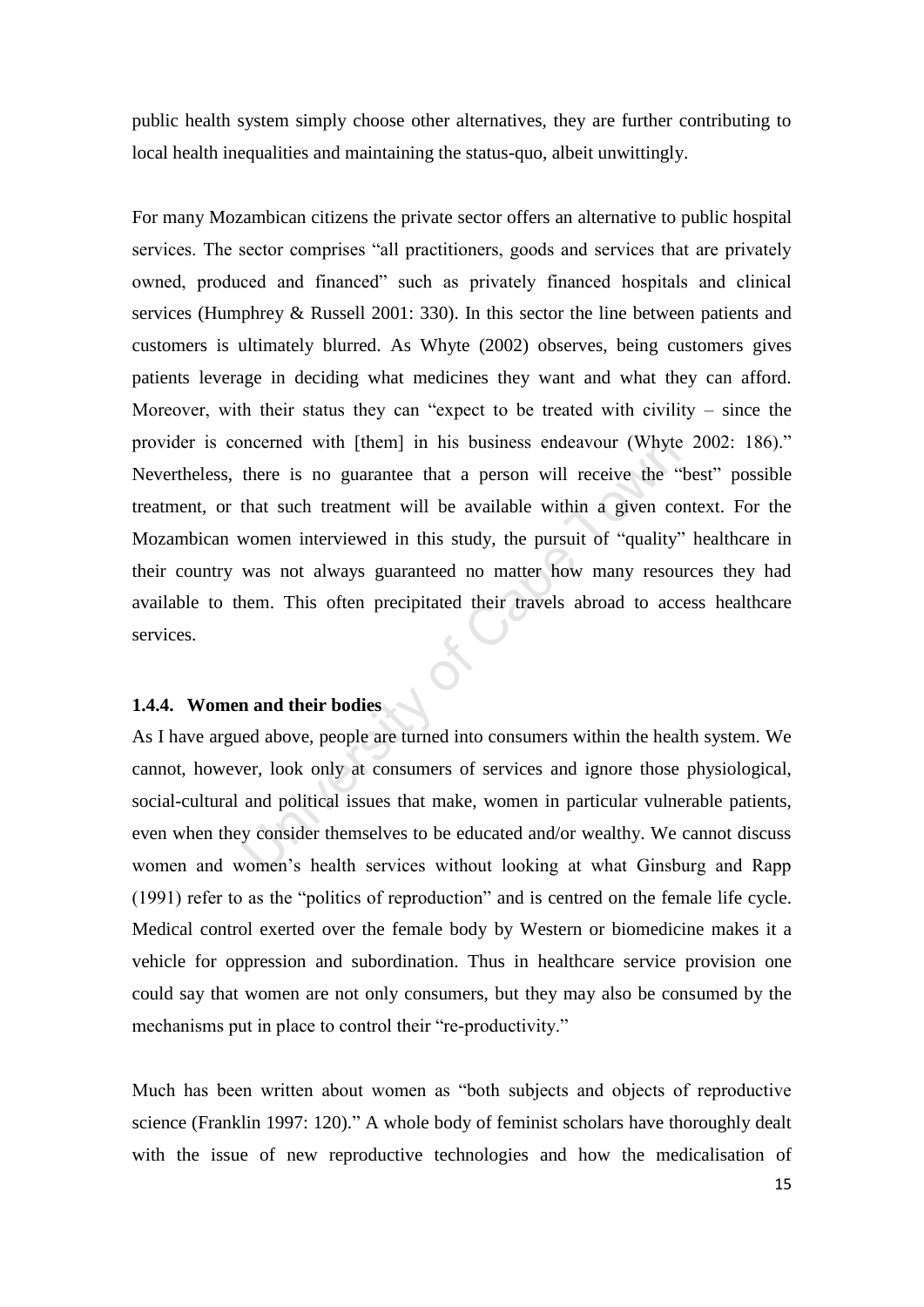reproduction devalues women"s experiences (Doyal 1993; see also Abel & Browner 1998, Franklin 1997, Hanson 2001, O"Neil & Kaufert 1995). Yet some scholars make the assumptions that medicalisation is received in the same way in every developing country. In places where for long periods of time the quality of healthcare has been considered, and perceived to be, poor, medical advances in technology may be welcomed by women who do emphasise their "sophistication" rather than their objectifying qualities in relation to "quality" health provision. Critiques of "western medicine" often do not take into account what technology means to people in a resource depleted society such as Mozambique.

VII work with the idea that "the relationship between wome<br>
uid and complex (Abel & Browner 1998: 322)." Com<br>
only for documenting moments of women's resistance t<br>
productive labour, but also for recognising how women us<br> My research will work with the idea that "the relationship between women and medical expertise is fluid and complex (Abel & Browner 1998: 322)." Complexity makes allowance not only for documenting moments of women"s resistance to mechanisms that control reproductive labour, but also for recognising how women use technologies to empower themselves within societies. What concerns this study is how middle-class women in Maputo are constantly negotiating a healthcare system they believe is inadequate for their needs.

# <span id="page-22-0"></span>*1.5. Chapter Outline*

The thesis is divided into six chapters. These are outlined below.

**Chapter Two** introduces the research field and the study participants. It offers a brief description of the medical institutions visited and explores the methods used for gathering data. It concludes with a section on ethical considerations in relation to the study and details reflections on the fieldwork.

**Chapter Three** begins by exploring the experiences of middle-class Mozambican women within Mozambique's healthcare system. It describes how they are sometimes forced to navigate a system of health where public and private services overlap. The chapter describes how women make use of personal contacts within hospitals and clinics and even resort to bribing medical staff to ensure that they receive "quality"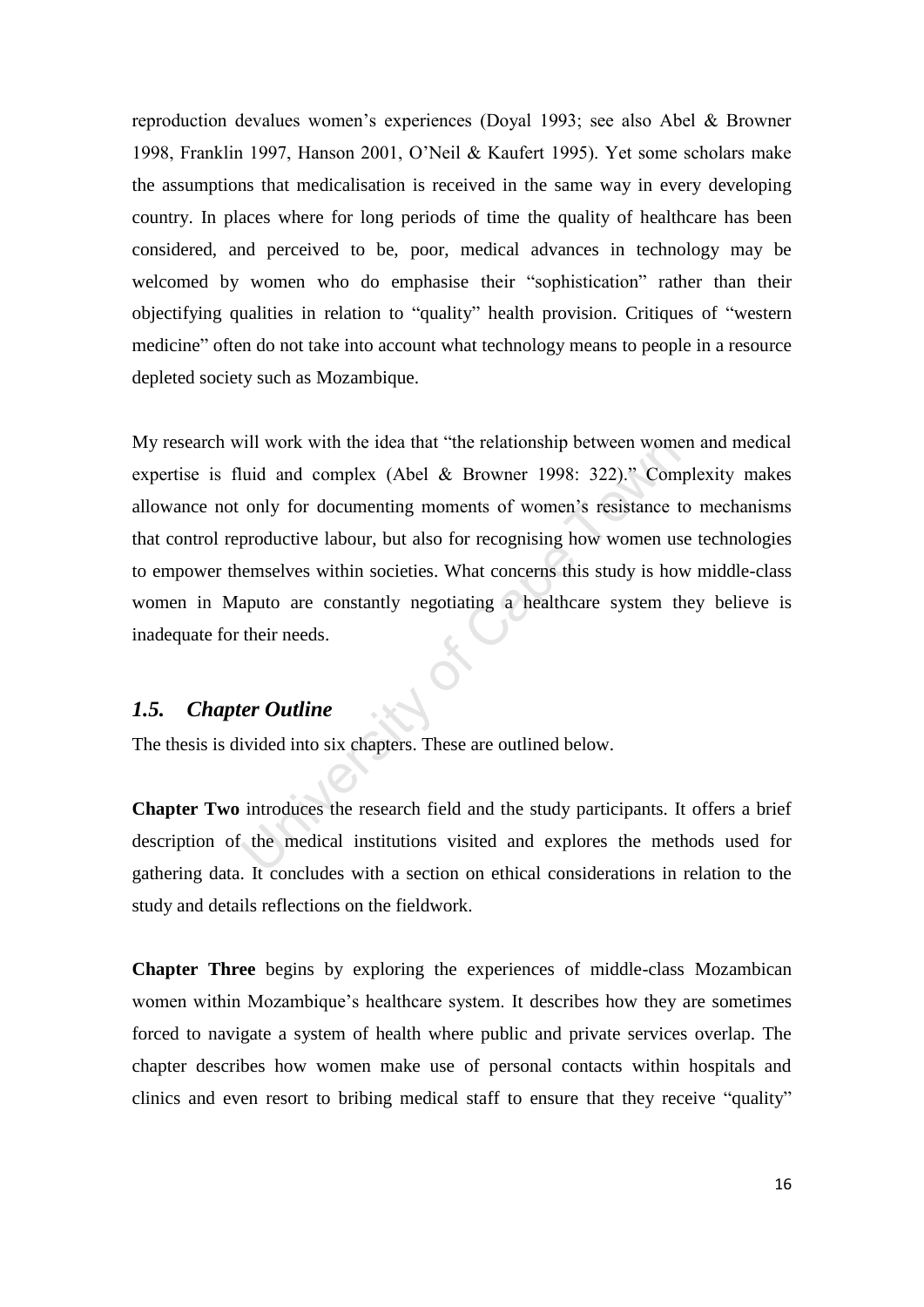treatment. Women make use of talk, stories<sup>5</sup> and rumour in order to inform their choices. These stories form a major part of the criticisms women make concerning Mozambican healthcare services.

The issue of over-medicalisation of women"s reproduction, an issue with which feminist scholars are concerned, is explored in **Chapter Four**. The chapter examines women"s journeys to private clinics in South Africa. It discusses what technological advances mean for a country such as Mozambique and to women's identities as "modern" middle-class women. The chapter looks at how some Mozambican women rely on technology and are empowered by those improved medical advances not available to them at home. In this case, women do not see themselves as objectified or stripped of agency by biomedical expertise, but seek it actively.

In this case, women do not see themselves as objectified<br>medical expertise, but seek it actively.<br>shows how Appadurai's (2008) notion of the "imaginary"<br>tion and aspiration towards certain forms of status and<br>ealthcare. Fo **Chapter Five** shows how Appadurai's (2008) notion of the "imaginary" combines with identity formation and aspiration towards certain forms of status and notions of "quality"" in healthcare. For middle-class Mozambican women what is abroad becomes a powerful aspect of the imaginary. Women constitute themselves through what they are able to acquire, be it the "best" education or the "best" healthcare services. Finding their answers abroad means being able to go beyond local inadequacies and upholding aspirations in relation to modernity.

The **final chapter** concludes with a discussion of the precarious nature of pursuing gynaecological care in Maputo and the reasons for going abroad in search of the often elusive "better quality" healthcare. Middle-class Mozambican women become consumer and distance themselves from the poorer public in the same way that certain neo-liberal health policies contribute to global health inequalities.

1

<sup>&</sup>lt;sup>5</sup>"Stories" here refer to accounts of other people's experiences regarding healthcare, as opposed to legends, stories told and handed down in a particular cultural context.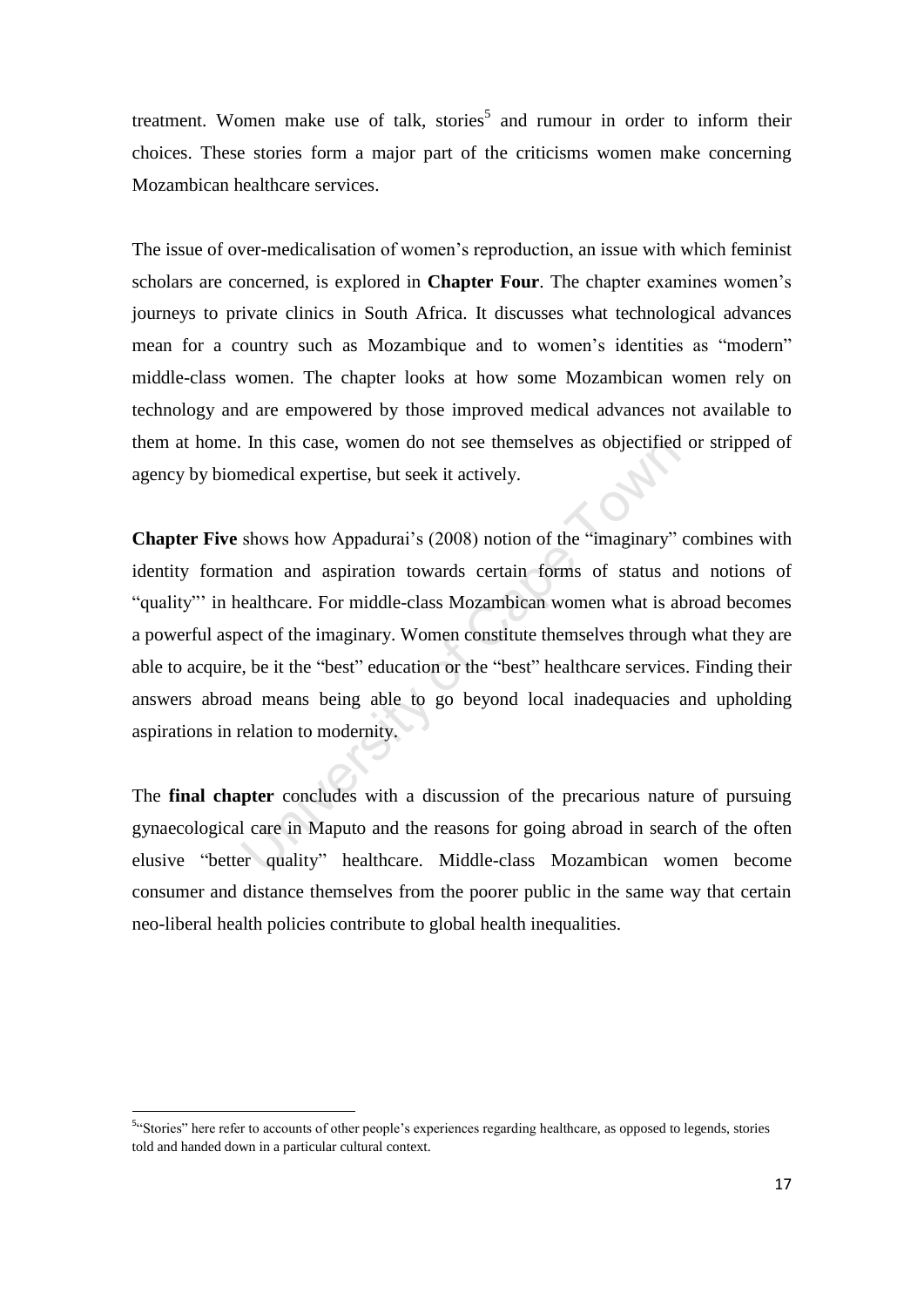# **Chapter Two: The Research Process**

<span id="page-24-0"></span>I conducted my fieldwork in Maputo City, Mozambique, for a period of seven weeks between May and June 2010. The first part of the chapter considers the nature of the field. I then introduce the fifteen main participants in the study and the hospitals and clinics that I visited throughout the research process. I end by discussing the ethical issues encountered in the research and conclude with reflections on being a researcher in my own country.

#### <span id="page-24-1"></span>*2.1. The Field*

Fieldwork... helps define anthropology as a discipline in both senses of the word, constructing a space of possibilities while at the same time drawing the lines that confine that space (Gupta and Ferguson 1997: 2).

k... helps define anthropology as a discipline in both sens<br>nnstructing a space of possibilities while at the same time<br>that confine that space (Gupta and Ferguson 1997: 2).<br>ne anthropological field-site was looked upon as At one time the anthropological field-site was looked upon as a singular location, with outside influences often been ignored and not considered at all. Nowadays the field-site can no longer be seen as homogenous or isolated (Gupta and Ferguson 1997). Marcus (1995: 98) argues that "single-sited research can no longer be easily located in a world system perspective." Thus in a world where people are constantly moving across borders, whether voluntarily or forcibly, a researcher has to consider how field-sites react and adapt to, and/or even resist, outside influences. I conducted fieldwork in Maputo across a set of dispersed sites including homes, coffee shops, clinics, hospitals and offices. These were spaces in which the women I interviewed lived, conducted their business and spent their leisure time. Yet these women repeatedly broke out of the confines of a notion of containment of borders and of localities. Their lives, and especially their healthcare experiences, were not confined to the city of Maputo or even to the country.

Although during my research I was not able to travel to South Africa with any of my research participants, South Africa was in many ways part of the field-site. For some of these women, including myself, South Africa was a place they had made their own through their dependence on it. Mozambican women"s interaction with healthcare in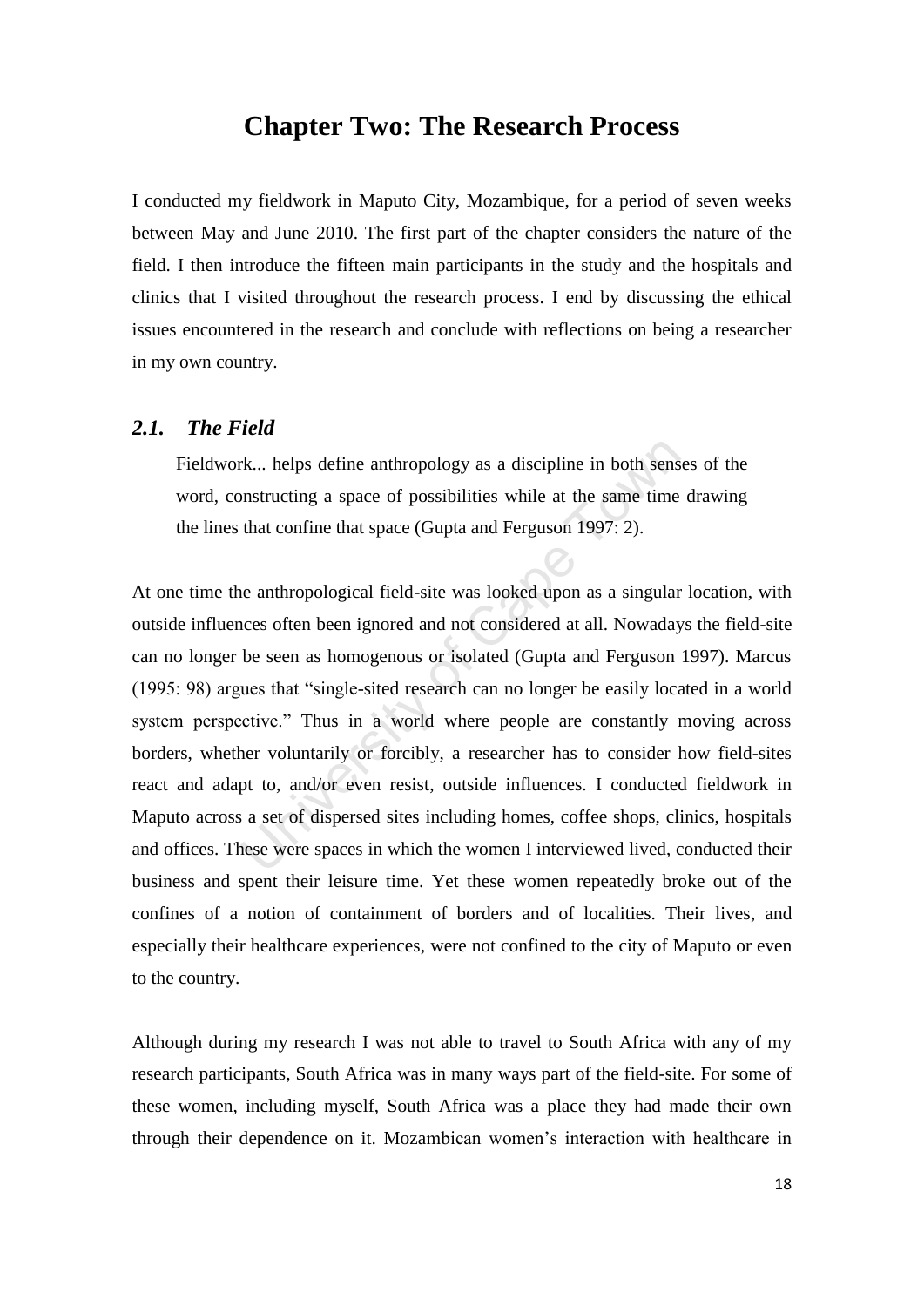Maputo and in South Africa showed the complexities of establishing a field-site within a world where borders are no longer considered barriers, and lines that demarcate spaces are often imagined and confined to the researcher"s mind.

# <span id="page-25-0"></span>*2.2. The Institutions*

The *Hospital Central de Maputo* (HCM) is the biggest and most specialised hospital in Mozambique. Local health centres and posts, as well as other hospitals in the country, refer patients to it when appropriate. It is also a training hospital attached to the Faculty of Medicine at Eduardo Mondlane University. I visited the hospital once every week to conduct participant observation. I divided my time there between the maternity buildings, where most of the obstetrical and gynaecological consultations are held and the *Clinica Especial* (a private clinic). On some occasions I accompanied participants there.

re most of the obstetrical and gynaecological consultation<br>pecial (a private clinic). On some occasions I accompanie<br>Especial, or Special Clinic, is situated within the main<br>clarges private clinic prices for consultations. The *Clinica Especial*, or Special Clinic, is situated within the main HCM hospital buildings, and charges private clinic prices for consultations. There are also other private areas within the hospital, where people pay for private rooms and supposedly individual and "better" treatment. Here I met a few people in waiting rooms: receptionists, nurses and other medical technicians with whom I often had brief conversations.

I also visited three clinics in Mozambican suburbs with some degree of regularity. My choice of clinics was completely random, although I found that some of the participants visited clinics B and C. Clinic A was situated in one of the most affluent parts of town, and was infamous for being expensive, even for basic procedures such as malaria tests. Access to clinics during fieldwork was not without difficulty. Clinics B and C were situated a few blocks away from each other in the same area. Here I was able to speak to people in waiting rooms, but access to Clinic A was a little more constrained. Nevertheless, I continued to visit it as one of my research sites.

## <span id="page-25-1"></span>*2.3. The research participants*

Although I consider everyone I spoke to in the field to be a research participant, the fifteen women with whom I interacted the most will be introduced in detail in this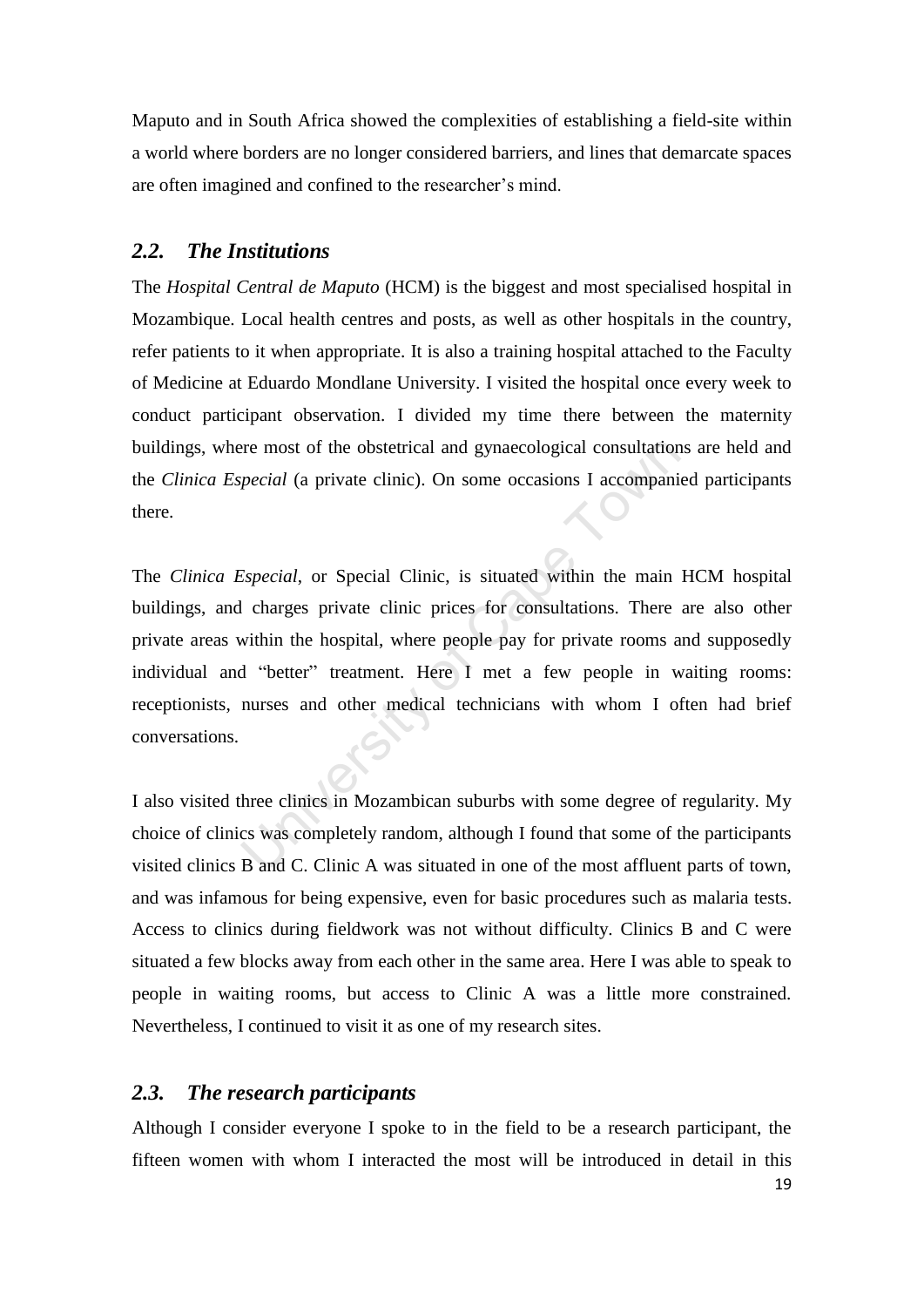section. Prior to engaging in the field, I contacted women in Mozambique through email, explaining the background of my research and asking whether they would be willing to participate. I stated that I was looking for women between the ages of 21 and 35 who considered themselves middle-class. I received a few replies from people who were interested in participating and I planned on contacting them as soon as I returned to Maputo. In order to protect the major participants" identities, pseudonyms have been used in the thesis and some details about their lives have been omitted.

Yara was a 32 year-old woman engaged to her boyfriend of four years with whom she shared a flat. She was working at a non-governmental organisation (NGO) as an administrative assistant. Although she considered herself to be middle-class, Yara belonged to a prominent ruling elite family. She did not have any children, but when she was nineteen she gave birth to a baby girl who died shortly after birth. At the time of research Yara was finishing her tertiary education through night classes .

assistant. Although she considered herself to be midd<br>prominent ruling elite family. She did not have any children<br>she gave birth to a baby girl who died shortly after birth.<br>was finishing her tertiary education through ni Matilde came from a prominent Mozambican family in private business. At 28, she worked for a state company while finishing her degree in management and accounting. Matilde was brought up by her father"s mother after his death when she was eleven. Matilde continued to live with her grandmother and regularly saw her mother and other siblings.

I met Stella while she was studying at UCT. She divided her time between working and studying, and although her job sometimes took up most of her time, her main priorities were her studies. At 27, Stella was single, much to her family"s chagrin, as her brother and sister already had five children between them.

Elena was a 30-year-old lawyer, married with a two-year-old son and another baby on the way. She found out she was pregnant soon after agreeing to participate in the research. Elena was brought up in Mozambique and subsequently moved to France in her teens with her father and brother. In 1998 she returned to Mozambique and enrolled in an international school. She was fluent in Portuguese, French and English.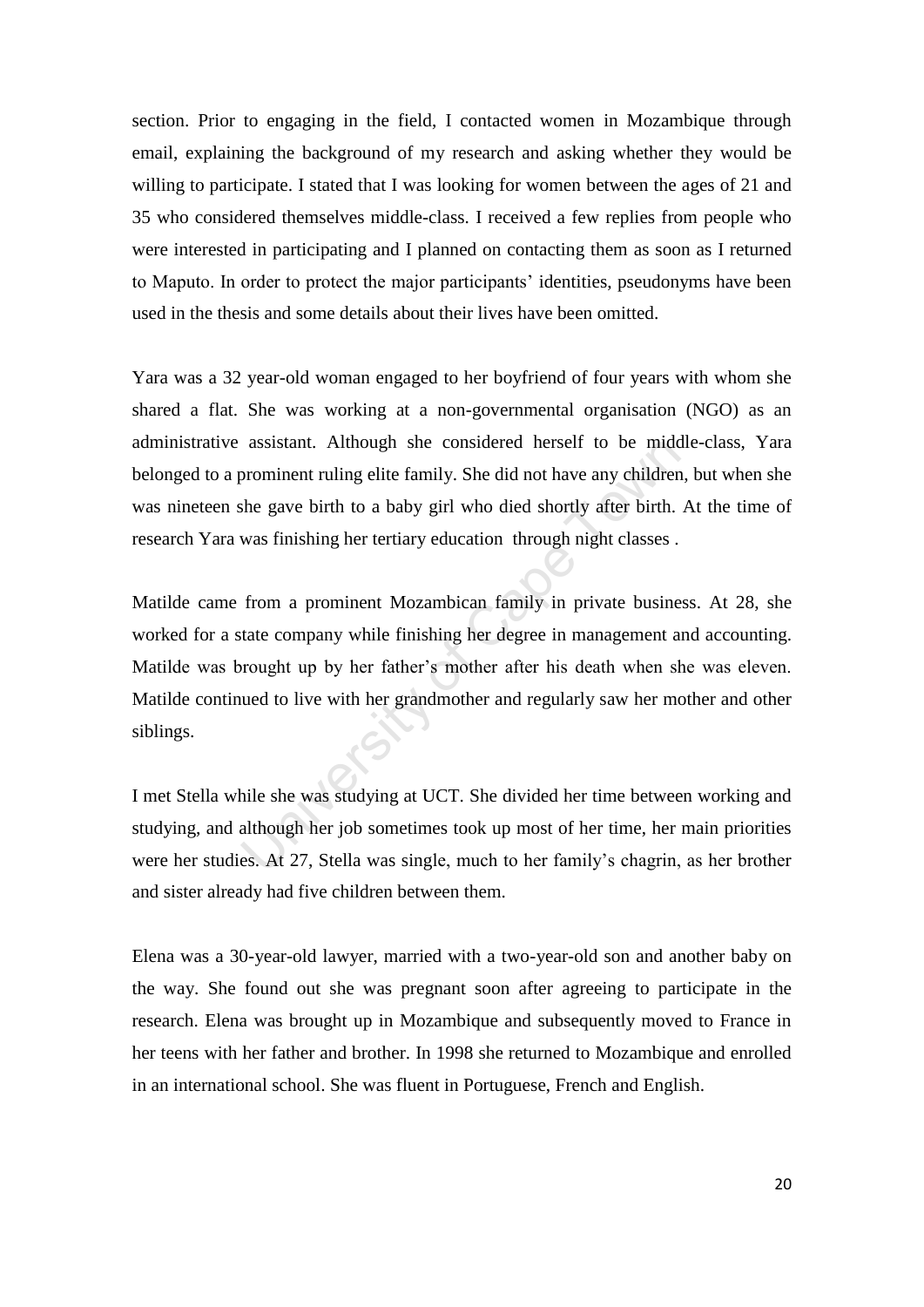Thirty-three-year-old Regina had an honours degree in International Relations and worked for an NGO. She was married with one child and had recently interrupted her Master's degree when she found out she was pregnant with her second child. She told me she was due to give birth in September 2010. When I met her, Regina was quite unhappy in her job, and was thinking of leaving work entirely.

I met Sheila by chance when I visited a private clinic. She was 32 and married. When we met at the clinic I could see that she was pregnant with her third child. Sheila divided her time between working at her father"s clinic and staying at home with her children. She had recently started a university course, but postponed it when she discovered her pregnancy. Her father was a well-known doctor in Maputo.

pregnancy. Her rather was a well-known doctor in Maputo<br>vas a lawyer who completed her degree in South Africa a<br>ork in Mozambique. She worked for one of the biggest<br>the country. At the time of the study Monica was engage<br>a Monica, 31, was a lawyer who completed her degree in South Africa and soon after returned to work in Mozambique. She worked for one of the biggest state-affiliated companies in the country. At the time of the study Monica was engaged to her longtime boyfriend and planning to wed in 2011. She lived at home with her mother and other family.

Thirty-four-year-old Patricia was unique among the research participants for making use of all three kinds of facilities available to some mothers and children in Maputo: she had given birth in a public hospital, at a private clinic in Maputo, and at a private hospital in South Africa. She had three children, the youngest being four months old. She was coordinator of an NGO.

Teresa, a 31-year-old divorcee, was finishing her tertiary education. She had an eightyear-old son from her marriage, and lived with her sister who had recently given birth in a local public hospital. Her mother had lived in Europe from the 1990s with her husband and regularly came to Mozambique to visit.

I met Katia by chance at a dinner. After I explained my research she wanted to participate. At 25 and single, she worked as a programme assistant in an NGO. She had lived abroad most of her life and returned to Mozambique in her late teens. She went to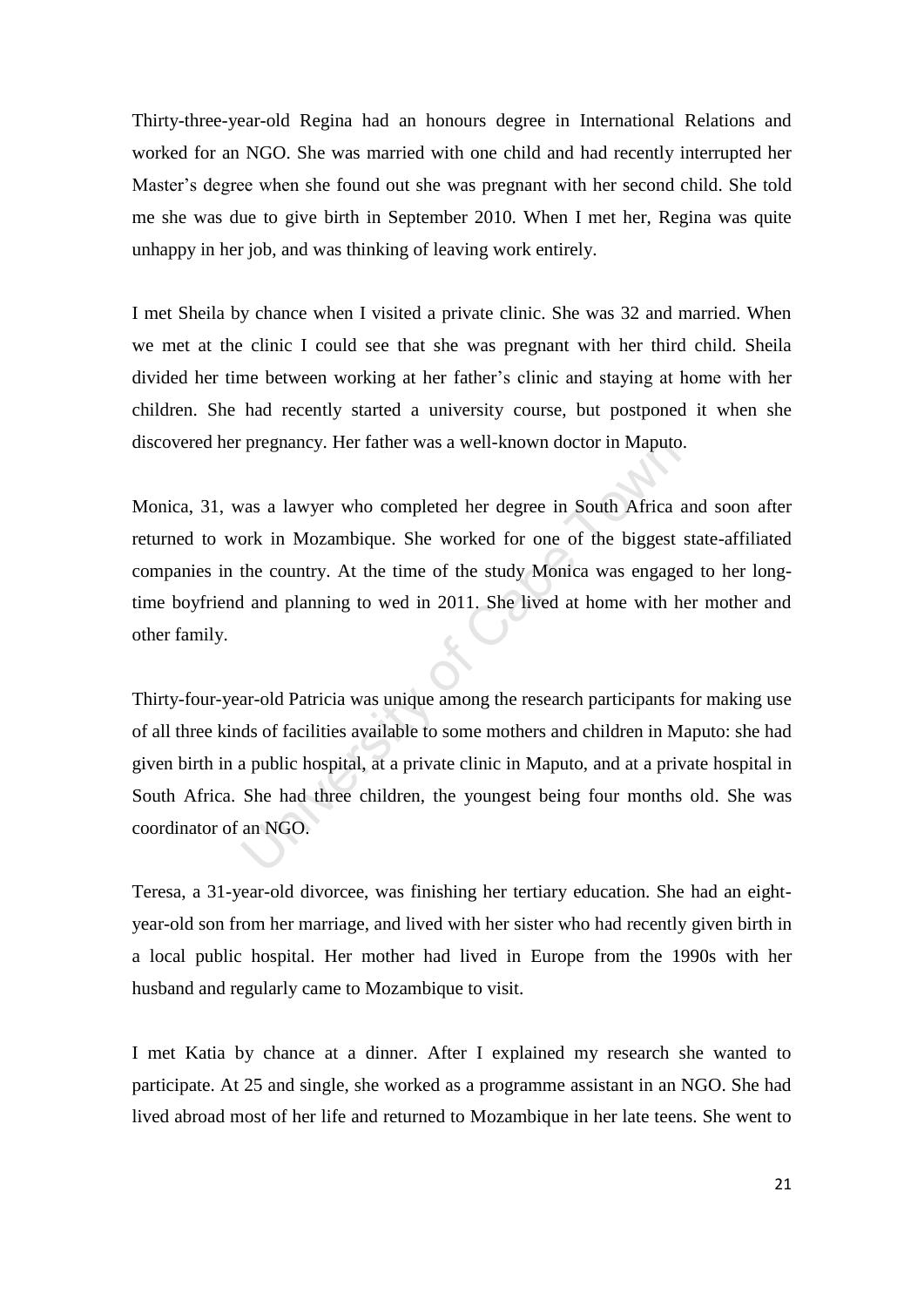university in the United States before coming back to Maputo to find a job. She had worked in her current position for less than a year.

I met Eliza, 23, when she was working at a private clinic I visited. After a brief conversation she agreed to be a participant in my research. During the day Eliza studied tourism at a local institution and worked in the afternoons and evenings at the clinic. She was brought up in Mozambique and had never studied abroad. Her uncle was part owner of the clinic she worked in.

Twenty-four-year-old Iva had already completed a degree when she decided she was unhappy and wanted to become a doctor. She became a full-time medical student, making use of the South African medical system, despite the fact she was able to use most local medical services available to her, often for free, in Mozambique. Like many of the other participants, Iva had completed her first degree abroad and, with family spread throughout various countries in Europe, she continued to travel extensively.

wanted to become a doctor. She became a full-time me<br>
i the South African medical system, despite the fact she w<br>
dical services available to her, often for free, in Mozambiq<br>
articipants, Iva had completed her first degre After returning from Europe where she had completed her degree, Dora began to work in her family"s private company in a managerial position. At 34, she was married and had an eight-month-old baby boy. Dora"s family were quite well known in Maputo, and Dora was aware that her relatives had given her a lot of opportunities while she was growing up. Although she received a scholarship to study abroad, her family had been very supportive throughout.

Dora referred me to Claudia, who had just given birth in the HCM. Claudia was 35 and this was her first child. She and Dora had studied together overseas. Although not married, Claudia was in a long-term relationship with the father of her child. She worked in a state institution in a supervisory position. She was the only woman out of all the participants who had given birth in a public maternity ward from choice.

Karina, recently married, was expecting her first child at the end of June 2010. At 26, her education had been provided by private schools in Mozambique and in Europe. At the time of research she was unemployed and was looking for something more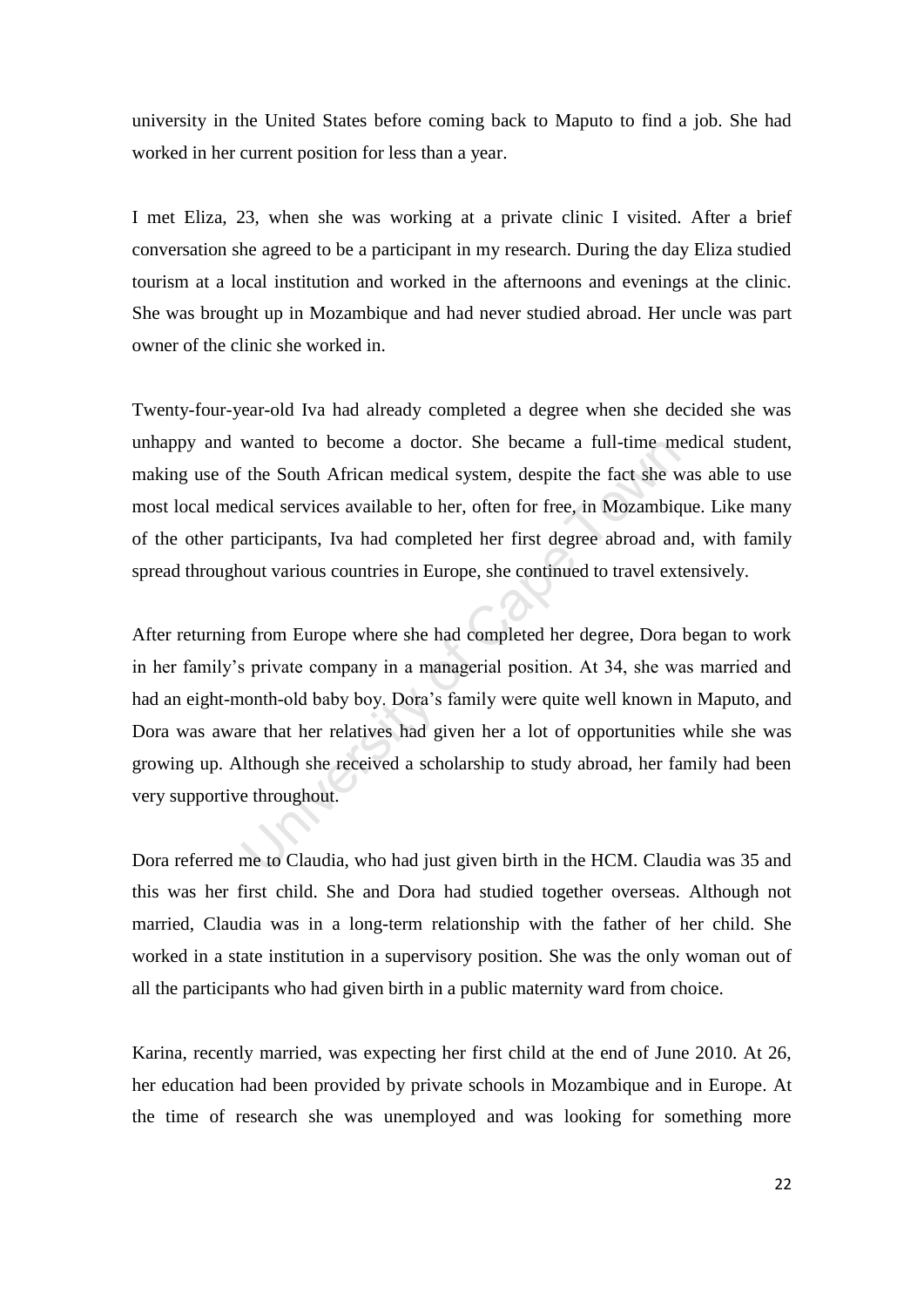challenging to do after she had her baby. Karina was planning to have her baby in South Africa, and most of her consultations were conducted there.

# <span id="page-29-0"></span>*2.4. Methodology*

During the research period, I met regularly with most of the fifteen women described above. We talked about their experiences with gynaecological and obstetrical services in Maputo through open ended conversations in the locations I have already mentioned. I spent a lot of time in hospitals and clinics engaged in participant observation, recording how hospital personnel dealt with their patients. Through spending time in waiting rooms, I was able to speak to other people. All people with whom I spoke were informed that I was doing research and that their contributions would be kept confidential and anonymous. Our conversations revolved around the amount of time patients waited to be attended to, attitudes of staff and doctors towards patients, and various aspects of gynaecological consultations. Some people found it easy to engage with me. Others were not so forthcoming about personal issues.

I was doing research and that their contributions w<br>nd anonymous. Our conversations revolved around the and<br>to be attended to, attitudes of staff and doctors towards<br>s of gynaecological consultations. Some people found it Wade (1984: 214) argues that researchers "use several strategies for establishing field relationships and pursuing data collection by announcing sponsorship of the research, by assuming a particular role and by selecting initial research subjects." I have already described above how I selected the initial study participants. Some of my field relationships had been previously established. This was an advantage when I arrived in the field because I had limited time to conduct research. The women in my research project were happy to participate despite the fact that I could not compensate them for their time. They saw the stories they shared as a way of challenging the current conditions of healthcare in Mozambique.

Some of the assumptions I had about different institutions were proved wrong. I suspected I would experience some difficulty in getting permission to undertake research in the some of the public hospitals that I attended, specifically the HCM. However there were no particular problems with access. Van der Geest & Sarkodie (1998) discuss the problems of conducting anthropological research in hospitals: researchers may be seen as intruders and doctors and nurses may want to protect patients' privacy as well as their own. At the HCM, I did not negotiate consent with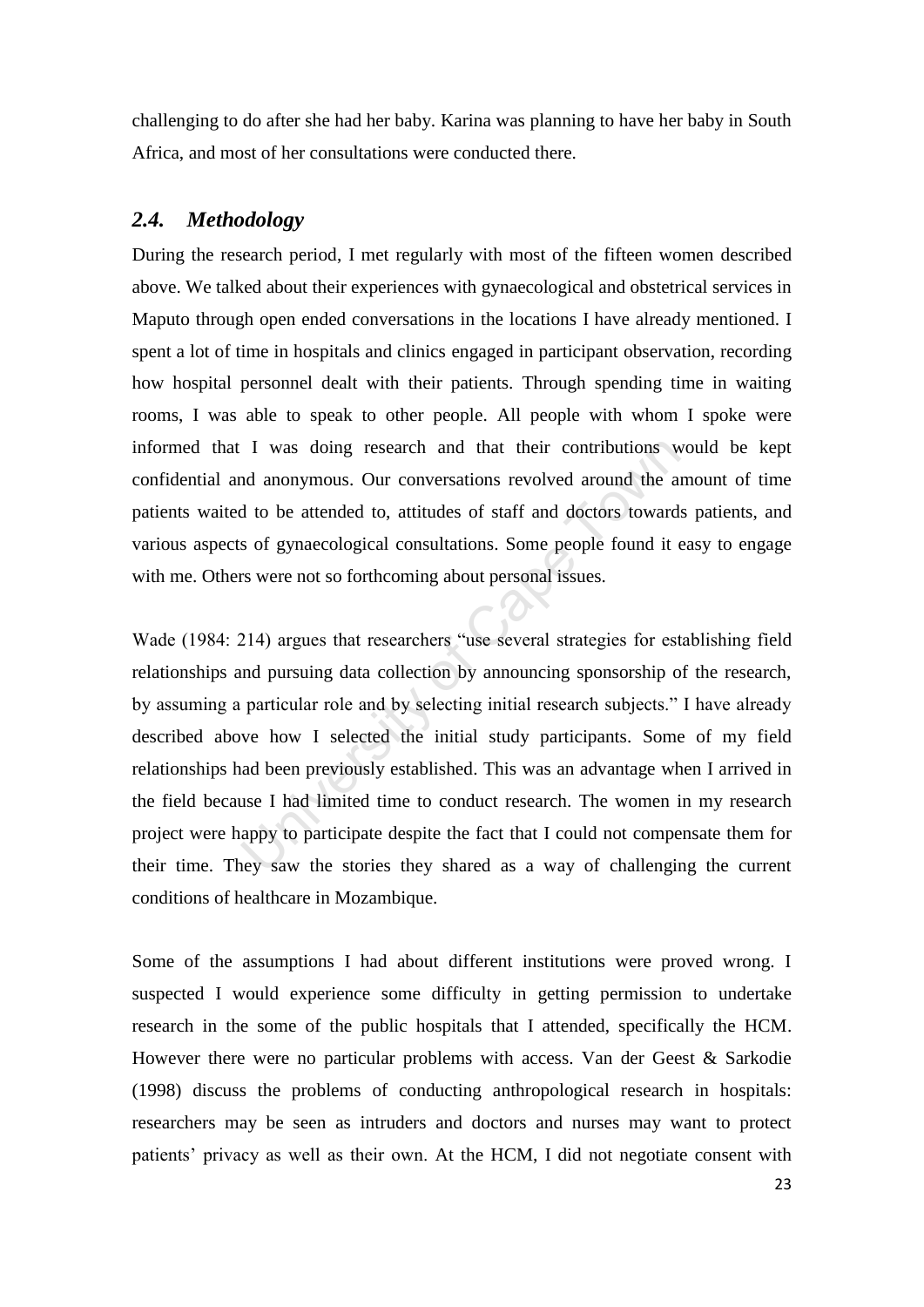staff but preferred to sit in waiting rooms with patients. I did my best not to interfere with hospital activities and was cautious about how I approached patients. I usually started a conversation and then explained my research. If the person was willing to continue I obtained verbal consent before beginning my inquiry.

At first I was fearful that explaining too much of my research to medical personnel at hospitals and clinics would arouse suspicion. On the few occasions I was approached by staff, it was often by a concerned nurse wondering if I was waiting to see a doctor. I had no problems as long as I was not harassing patients, and these I only approached occasionally. I relied on open ended questions, but had a few questions typed out so that some people would feel a little more comfortable. All participants were constantly asked for their consent. At the clinics I attended, I spoke to personnel I found on duty on my first day there, explained my research and showed my credentials. At times this process had to be repeated when new personnel were in charge.

would feel a little more comfortable. All participants w<br>consent. At the clinics I attended, I spoke to personnel I fot<br>here, explained my research and showed my credentials.<br>be repeated when new personnel were in charge.<br> Whenever possible I spent time gathering information in both the Maputo public library and the Eduardo Mondlane University library. I also tried to find archival material on health issues at the Ministry of Health and the Faculty of Medicine. This proved difficult as there was a severe lack of systematic information. At certain places the information existed but had not been adequately organised for public access.

Apart from the fifteen main participants, I spoke with nineteen other women across the different institutions. I also spoke to three doctors and five nurses, as well as various other members of the administrative staff. I also interacted with a few medical students whom I met at the HCM.

# <span id="page-30-0"></span>*2.5. Ethical issues and reflections*

My top priority as a researcher was to ensure the protection of participants in the study. The research therefore complied with Anthropology Southern Africa"s *Ethical Guidelines and Principles of Conduct for Anthropologists* (2004). I gained verbal consent from all participants and constantly reminded them of their rights as willing participants. They were all informed prior to our conversations, interactions and interviews, of their rights to privacy and confidentiality. I discussed the fact that I would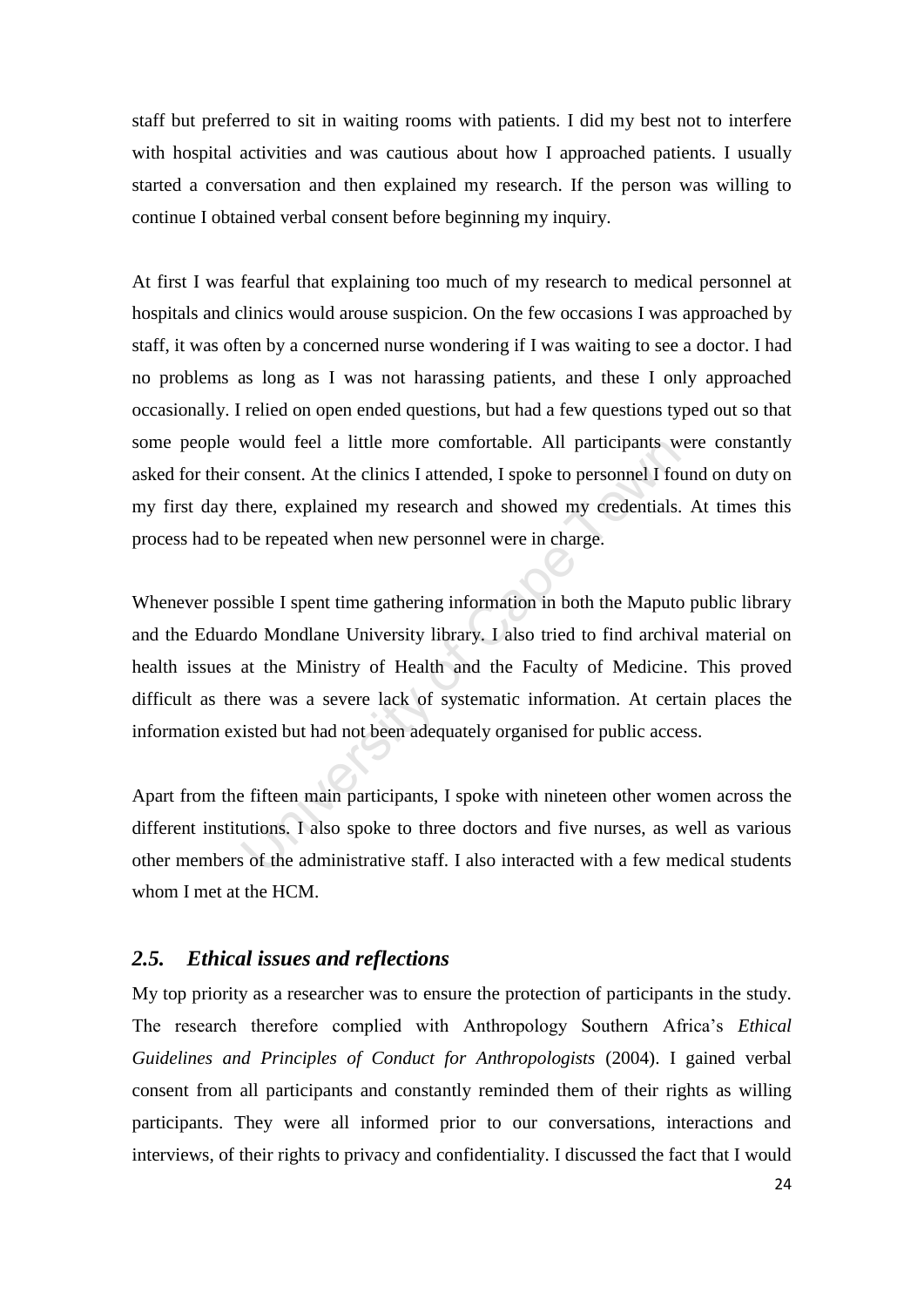use their contributions, but would ensure that they were not referred to by name. Because Maputo is a small city, where people know each other through a variety of social networks, it became vital to ensure that people could not be easily recognised.

When I accompanied participants to their consultations, I documented the events preceding the actual consultation and waited with them for the doctor. The participants went into the consultation rooms alone and afterwards I would have a conversation with them about their experiences. The participants were informed that if they did not want to share specific information with me they did not have to. The process of research had as its main aim to make the participants comfortable and never to attempt to force information from them.

Im them.<br>
In them.<br>
In the soluting the course of the research process when m<br>
In and I found myself having to reflect deeply on conducti<br>
In and knew, and among people whom I knew. As a<br>
In woman, who makes similar use of There were many times during the course of the research process when my assumptions were challenged and I found myself having to reflect deeply on conducting research in the place I called home, and among people whom I knew. As a middle-class Mozambican woman, who makes similar use of different healthcare services, I identified with and knew some of my participants and they in turn identified with me. This made it easier for me as an insider to ask sensitive questions and to engage more deeply with women's lives. I was not only a researcher. I was also a fellow "victim" of the system. Like them I had stories to tell about negotiating my middle-class identity within Mozambique and beyond. I was able to establish a rapport that other researchers may not have achieved. Yet it is also dangerous to be an insider for there are things one takes for granted, and thus perhaps does not probe deep enough.

Although in some aspects I was an insider, I was also an outsider. I was the researcher who wanted to find out about aspects of women's private lives. I knew some of the research participants, but at best as acquaintances. In this sense I was also potentially a threat. I was someone who came to listen to stories in order to compile information that would be documented, and perhaps not even used to improve the current situation. I brought the promise of someone who might be able to contribute to some changes, but I also held sensitive information that some people may not have been entirely happy to divulge.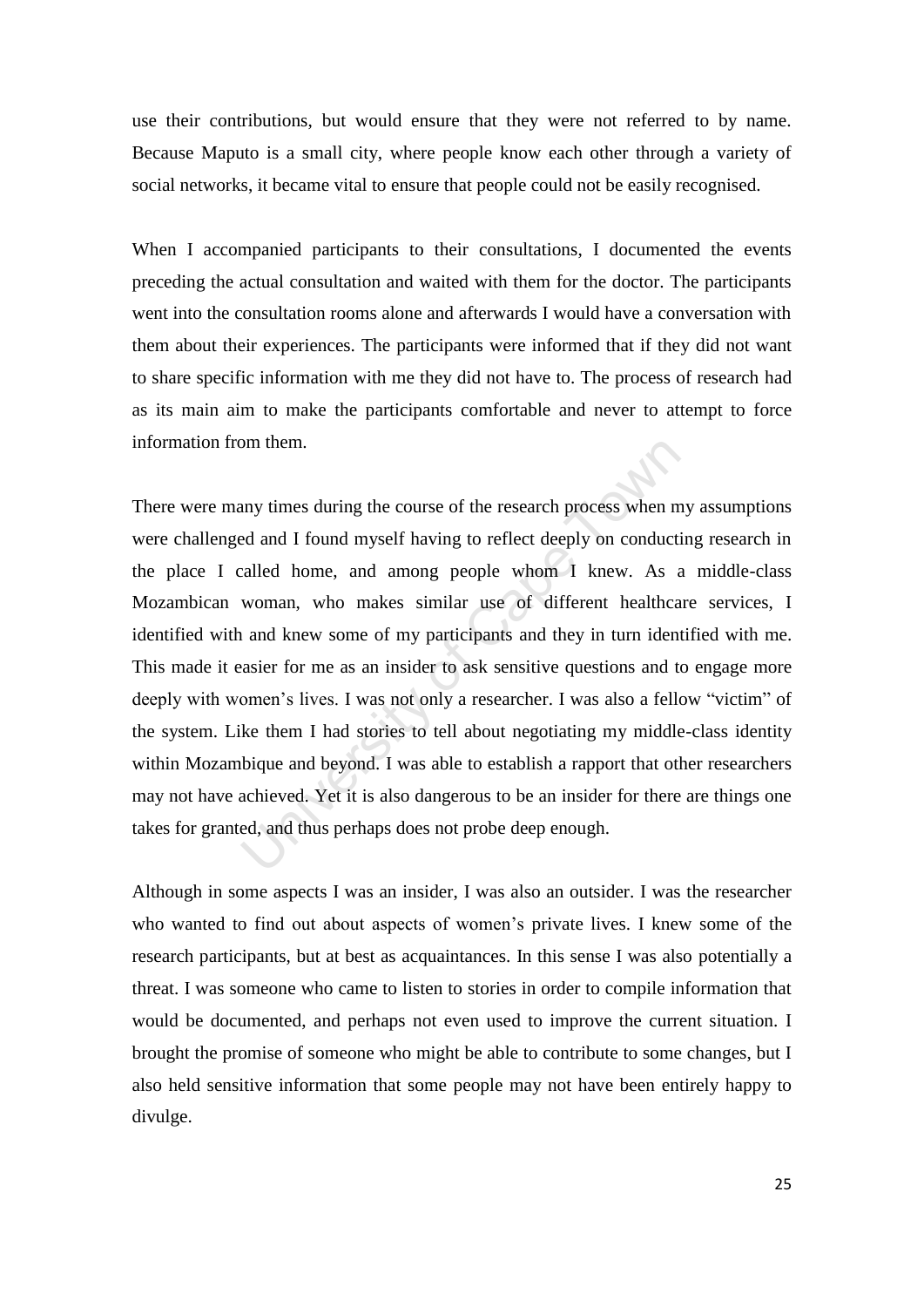Kusow (2003: 592) argues:

The insider/outsider distinction lacks acknowledgment that insiders and outsiders, like all social roles and statuses, are frequently situational, depending on the prevailing social, political, and cultural values of a given social context.

Like Kusow above, I reject the complete distinction between insider and outsider in research and, as my own experience in the field shows, I occupied both these positions in different situations and at different times. I had to be able to negotiate between these two roles not only in order to gather data for my research, but also to ensure that the women who told their stories felt their contributions were valuable.

Women who have experienced childbirth are far removed from my own lack of experience in this regard. There were some women who spoke about infertility in ways that were closer to my own experience. The process of negotiating my own feelings concerning female healthcare services, as well as identifying with the participants in my research, is reflected throughout the research.

University .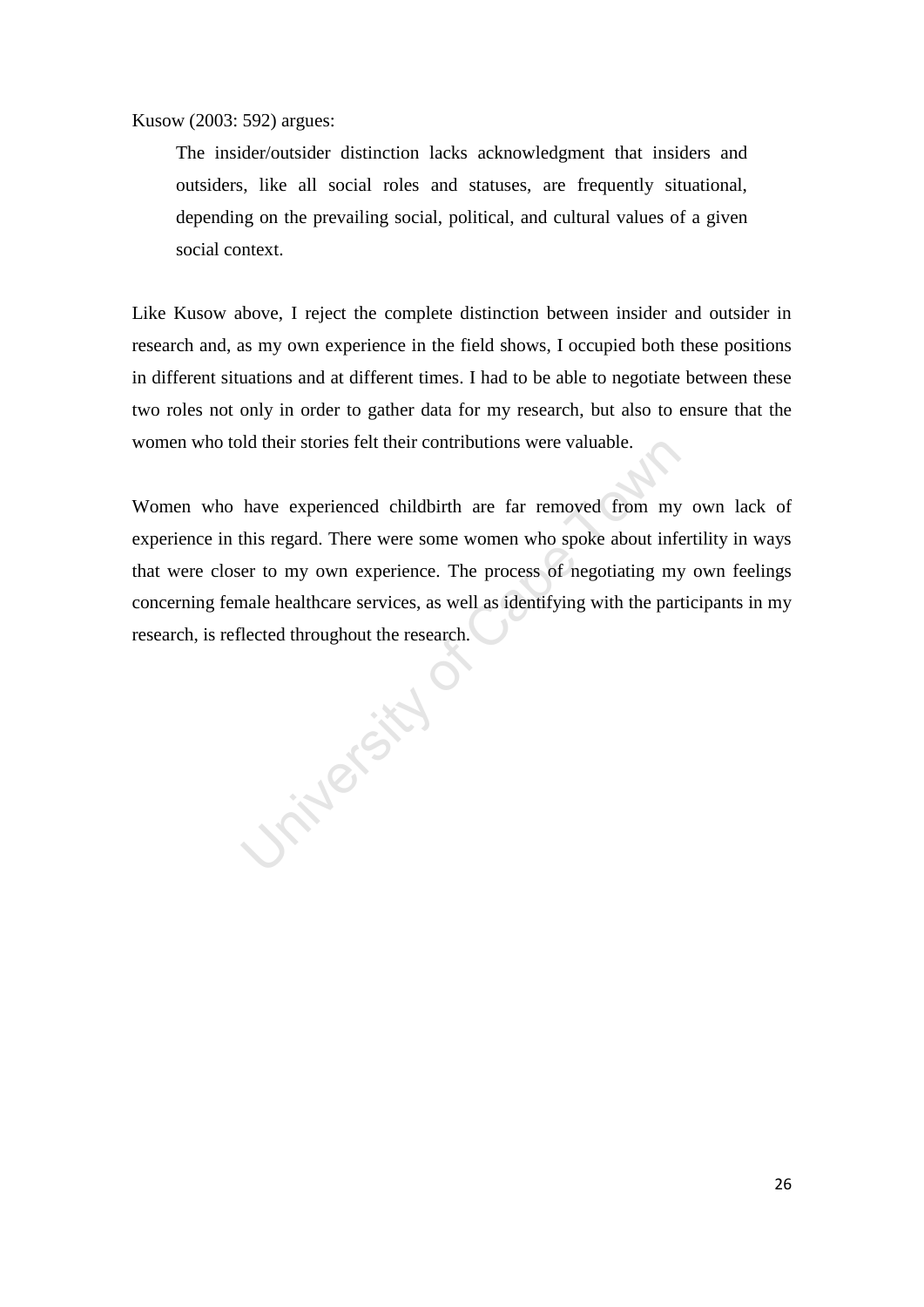# <span id="page-33-0"></span>**Chapter Three: The pursuit of healthcare: experience, rumour and critique**

## <span id="page-33-1"></span>*3.1. Navigating Mozambican healthcare systems*

Hospital Geral de Chamanculo, a hospital on the outskipy people living in peri-urban areas), at  $12pm^6$  and the ba that afternoon without ever being examined by medical pews 31 May 2010). Others who had been in the queue h When I arrived in Maputo in May 2010 to start my research, all the local news channels were discussing the same issue: the appalling quality of healthcare services in public hospitals. Although this was not news to anyone, people were shocked when one-yearand-seven-month-old Jossefa Aurelio died in his mother"s arms while waiting to see a doctor at a Maputo hospital. According to reports, Jossefa and his mother Helena had arrived at the *Hospital Geral de Chamanculo*, a hospital on the outskirts of Maputo (used mainly by people living in peri-urban areas), at  $12pm<sup>6</sup>$  and the baby had passed away at three that afternoon without ever being examined by medical personnel (Luis 2010, AIM News 31 May 2010). Others who had been in the queue had noticed the distress of both the mother and her baby and urged her to go into one of the consulting rooms to ask for help. She did so and was subsequently shouted at by one of the cleaning staff who, as she was cleaning the floors, told her to leave (AIM News ibid).

On hearing Jossefa"s story on the news a few days after his death, Maputo City Governor, Lucilia Hama, along with vice-Minister of Health, Nazira Abdula and City Health Director, Maria Benigna, paid a visit to the hospital concerned, where they were treated as badly as Jossefa and his mother, ironically by the same staff member who was unaware of who the women were (Luis 2010). The Ministry of Health subsequently opened an enquiry into the events of the 12th of May, and on the 31st May issued a press release stating that the director and administrator of the hospital had been dismissed (AIM News 2010). Often mishaps in local hospitals went unreported. Jossefa"s case was different because it garnered media attention and led to action being taken by those in authority.

Since the end of the civil war great improvements have been made within the healthcare system. There continues however to be a scarcity of resources, at least within public

**.** 

 $6$  Accounts differ stating the mother and child may have arrived as early as 8 in the morning. Here I use the time specified in the Ministry of Health's official press release.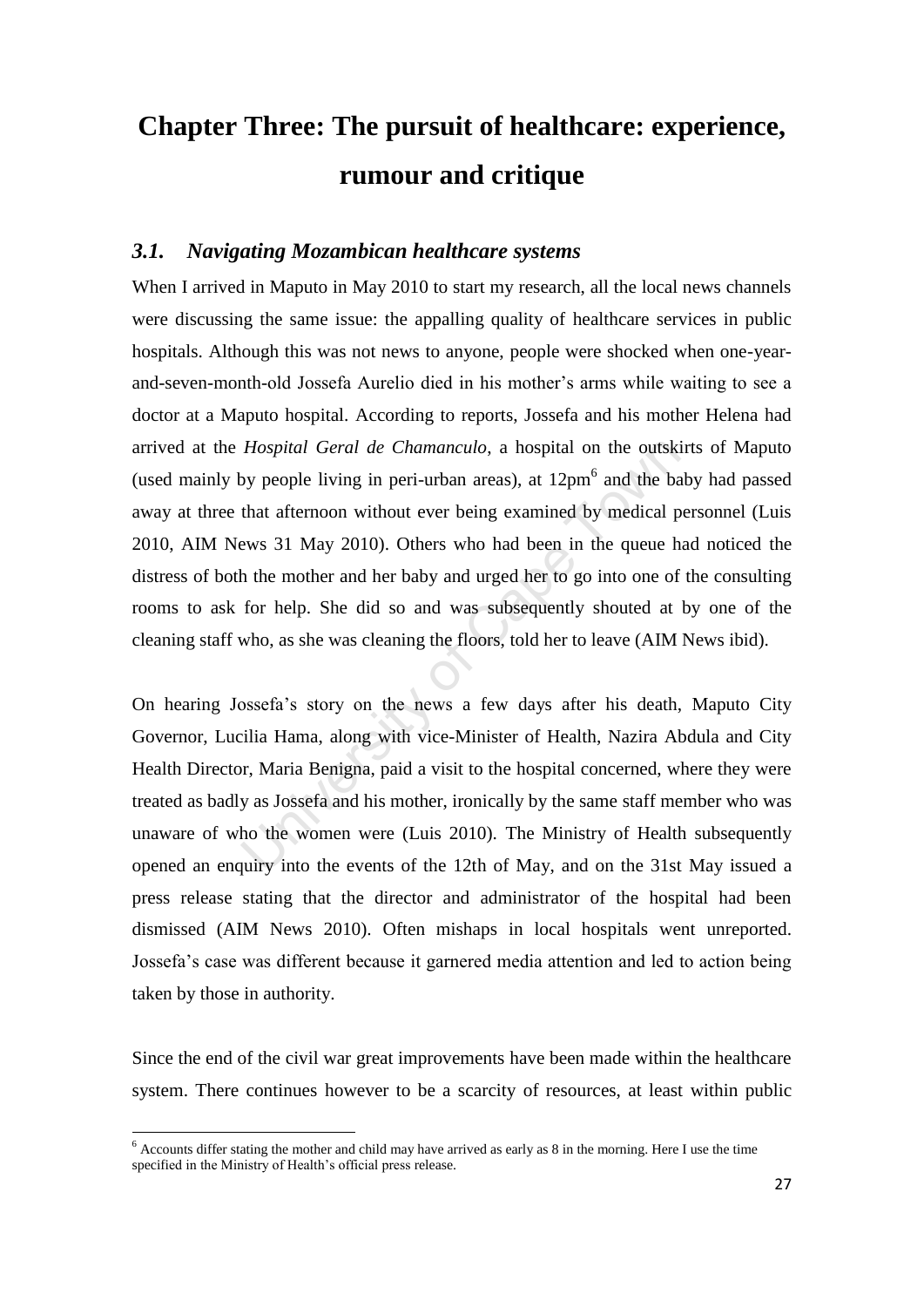hospitals. Privatization of local healthcare services has not offered much of an alternative to middle-class women, as will be seen below. In Maputo "going private" is still an ambivalent process, as private and public healthcare sectors overlap in significant ways. Often doctors working long hours within the public healthcare system work within private clinics that are situated sometimes within public hospitals. They depend on private clinics for extra employment to ensure they are able to maintain a particular lifestyle, perhaps one that they see as "worthy" of their profession. Public hospitals and private clinics are thus in many cases interdependent.

y for a doctor in the public sector has recently been<br>roughly 550USD and 3,825ZAR, from what was previc<br>views: Iva 29 May 2010, Eliza 17 June 2010; personal c<br>ican doctors). Furthermore, equipment within public hos<br>ts bein Doctors manoeuvre within the two systems in order to make ends meet. The starting monthly salary for a doctor in the public sector has recently been increased to 20,000MZN, roughly 550USD and 3,825ZAR, from what was previously half that amount (Interviews: Iva 29 May 2010, Eliza 17 June 2010; personal correspondence with Mozambican doctors). Furthermore, equipment within public hospitals is often used for patients being treated by private medical practitioners. For example, people are sent from private practices to the main hospitals for x-rays and other tests. The arrival of independent laboratories has to some extent curbed the dependence of the private sector on hospitals such as the HCM.

The chapter illustrates how women"s negative and positive experiences have helped to create a practical body of understanding that has enabled their negotiating of the system. Part of this negotiation has involved talk among family and friends in which women sought advice about institutions and doctors or gave advice based on their own experiences. Often messages in the media and stories spread through rumour contribute to women"s decisions as regards seeking healthcare. In the following section I relate women"s experiences within hospitals and clinics in Maputo, describing their particular consultations around pregnancy and childbirth, as well as other gynaecological problems that required hospitalisation. I argue that the perceived inadequacy of the local healthcare system is built out of women's direct and indirect experiences within it. The women's accounts paint a picture of the problems they encountered and how these contributed to a sense of alienation and disillusionment with local services. The second section of the chapter deals with the role of talk emerging from the women's stories in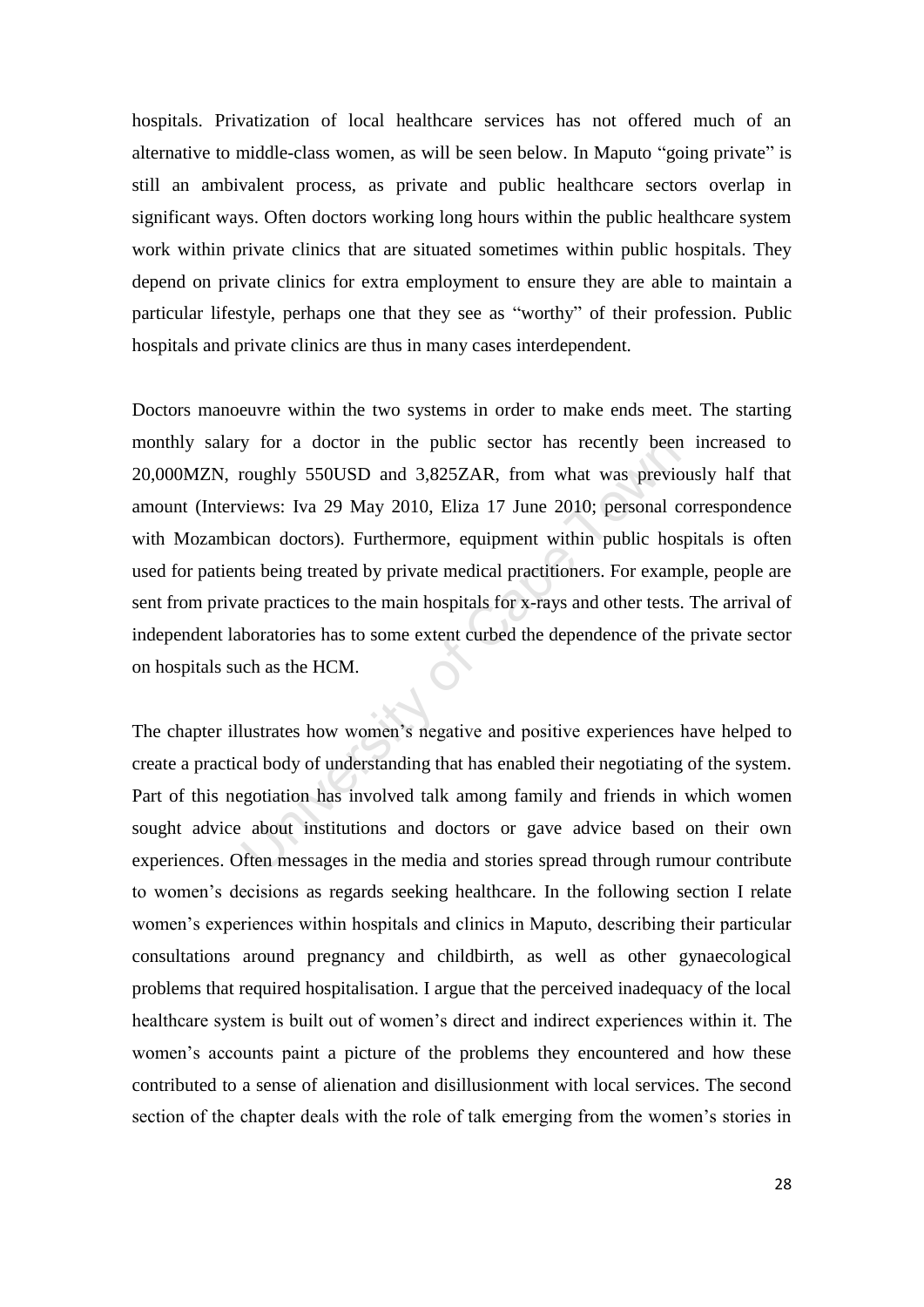their decision making, and how such talk contributed to increased distrust and fear of Mozambique"s healthcare services.

#### <span id="page-35-0"></span>**3.1.1. Public places**

I begin by relating Matilde"s experiences.

may the arrived at the maternity wing of the Hospita<br>ents were made. The room was full and chaotic. There we<br>y placed in the room, and some people chose to sit on the<br>d in the chaos of various queues. We sat on some of the I met up with Matilde at 8am on a Tuesday morning in front of the HCM. She was planning to book an appointment to see a gynaecologist and had agreed to let me accompany her. Although Matilde came from a prominent Maputo family of private business owners, she liked to pay her own way for most things. We arrived at the maternity wing of the Hospital where appointments were made. The room was full and chaotic. There were chairs randomly placed in the room, and some people chose to sit on them rather than stand in the chaos of various queues. We sat on some of the chairs. We had to remember how many people were in front and behind us, and in what order. Several queues formed as people sat intently watching the repeat of the previous night's *telenovela* on a small television placed in the room.

An argument ensued between a man who had been queuing for his pregnant wife and a woman who got up from her seat to claim her place in line. The receptionists carried on their work as if nothing was going on. Eventually the noise subsided and Matilde reached the head of the queue where she was told she could not book an appointment without a current file. If she did not have one, she would have to open one. For this we would have to go to the archive room on the other side of the hospital. We rushed to the archives where Matilde was asked if she had ever been to the hospital. She had been hospitalised there sometime in 2000 when she had malaria. As we waited I wondered if the file would ever be found. A man in front of Matilde had just been told his 2009 file was lost. When the search yielded nothing, Matilde was told to open a new file. We returned to book the consultation, which could only be done from 7.30 to 11am. Half an hour later Matilde booked her appointment for the following Wednesday.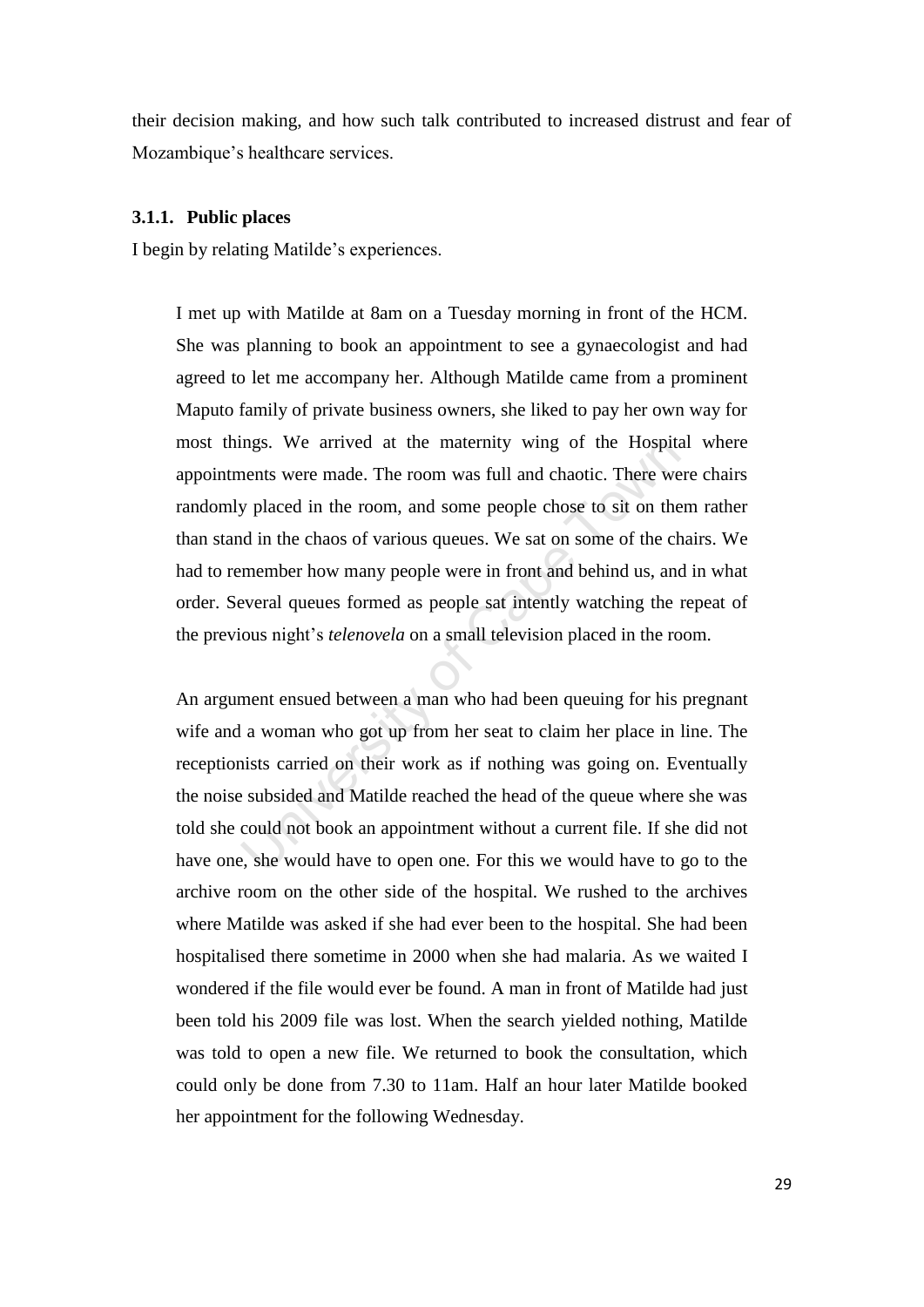We returned on Wednesday afternoon fifteen minutes before her appointment and sat in the waiting room as it slowly filled up. By 3.15pm there were 25 people waiting for the doctor. Matilde"s appointment was at 3pm. An hour later there was still no sign of the doctor. Another waiting patient asked the nurse what the problem was and she replied that the doctor had not yet arrived. I looked around the room and there were no indignant looks; no one in the room was surprised as I was. At 4.45pm, the nurse returned to explain that the doctor was in South Africa and would not be coming. Most of the women in the waiting room got up and left. Matilde went over and asked the nurse whether this was new information. The nurse ignored her question and told her to come back the following week. (Field notes: 25 and 26 May 2010.)

ther question and told her to come back the following wee<br>
is and 26 May 2010.)<br>
most other women's experiences within the public Prience was quite mild but it highlighted some of the major<br>
ained about during my fieldwork Compared to most other women"s experiences within the public health system, Matilde"s experience was quite mild but it highlighted some of the major problems that women complained about during my fieldwork. Among these were the bureaucratic entanglements that Matilde encountered in order to make an appointment, including the loss of her original file at the hospital, a file that later reappeared. The time Matilde had spent waiting for a doctor who never arrived, could be docked from her salary at work. The extremely onerous experience of spending a whole morning and a further two afternoons trying to see the doctor compounded by the indifference and rudeness of the nurse who had refused to answer any of her questions, caused both Matilde and I to wonder whether she would have fared better going to a private clinic.

The fact that Matilde was not able to see the doctor showed a lack of coordination on the part of an institution that should have ensured the doctor"s presence at the time stipulated. The doctor herself had not bothered to send a message timeously that she would not be available, and this lack of concern was also reflected in the nurse's behaviour. Given all these factors Matilde felt she had to stand up for herself and the other women in the room. The nurse however refused to acknowledge that the administration was to blame for the situation. Most of the women who had patiently visited the hospital the same day, some of whom were heavily pregnant, had no choice but to return the following week. Had there been any complications regarding any of the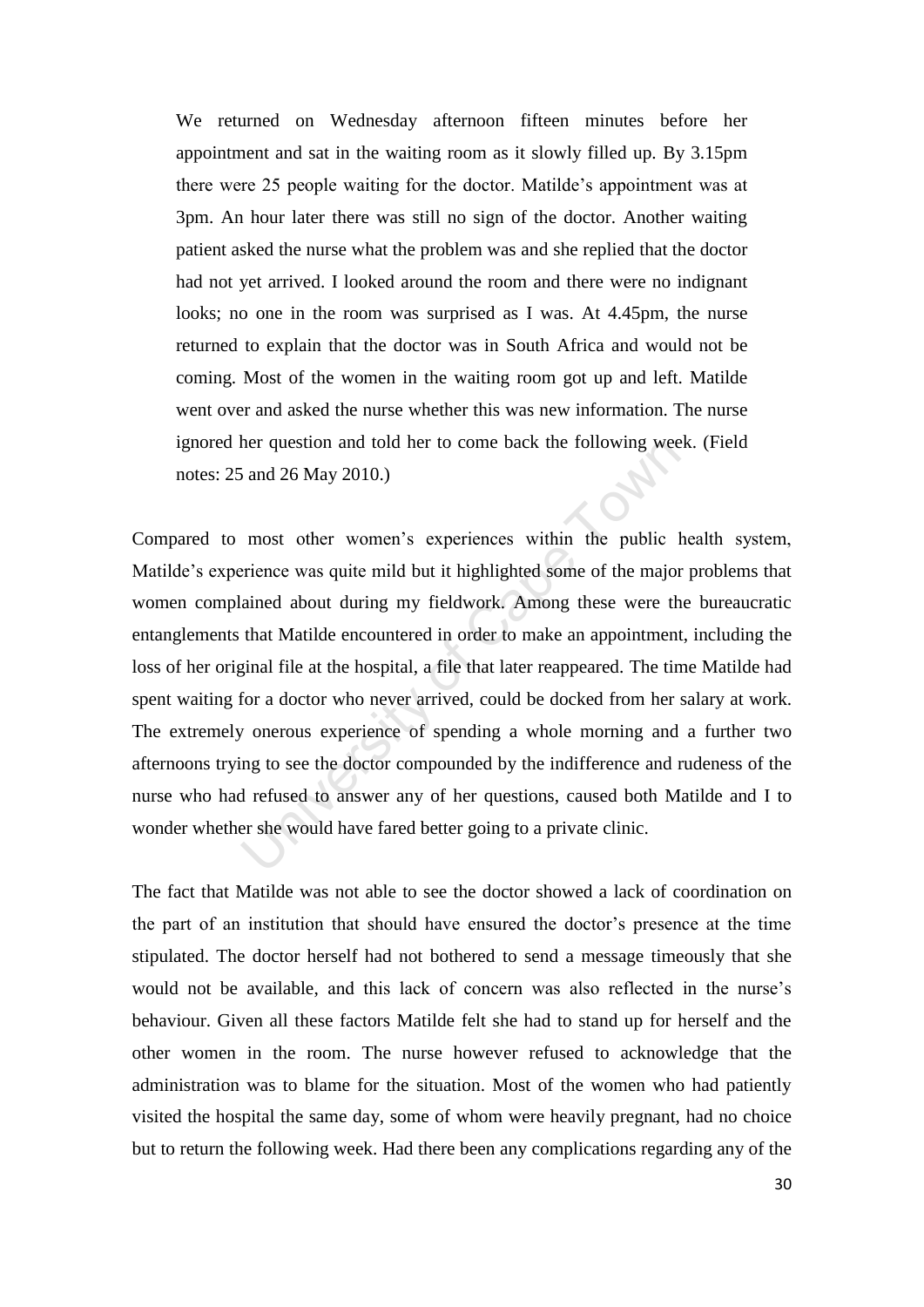pregnant women they would either have had to go somewhere else, or to have waited until the following week, in which case any risks attached to their pregnancies would have been exacerbated.

Some women found ways around the generally disorganised processes of the public hospitals. Claudia, 35, was one of the few women I met who gave birth in a public hospital, although she had all her prenatal consultations at a private clinic, where the length of time spent waiting for the doctor was shorter than in the public hospital. Her description of her time spent in the public maternity ward showed much of what many middle-class women consider to be the problem in such hospitals:

ere a lot of people. That's where the *povo* (literally the peropropole) in induction of marginalised poor people) go to give birtled like everyone else. I stayed in those rooms. True, the sl, there's blood in every corner There were a lot of people. That"s where the *povo* (literally the people but with the implication of marginalised poor people) go to give birth. And I was treated like everyone else. I stayed in those rooms. True, the sheets are not clean, there"s blood in every corner... Without a doubt there are a lot of problems. You lie down on sheets that look dirty and they tell you they have been washed, but you can see they haven't. You don't have the doctor there with you at every moment, wondering how you are. No! They leave you to your own luck, but when they see it is time then someone comes by and checks you blood pressure and dilation. You can wait for two hours and think no one is paying any attention to you. (Interview: Claudia 15 June 2010.)

Claudia still preferred to give birth in the public hospital despite its obvious shortcomings. In the hospital she knew that if there were any complications with her birth the hospital had equipment at hand that could assist her. This was not always so in the private clinics. She was concerned with relative safety rather than with what she called "aesthetics." Claudia"s and Matilde"s stories already demonstrate some of the demerits of the public healthcare sector. Twenty-four-year-old, medical student, Iva agreed that if she had a choice she would "go private". She explained:

If you have to be admitted into the hospital  $-$  I would never be admitted to *Hospital Central*, because you would be in the wards full of people, I just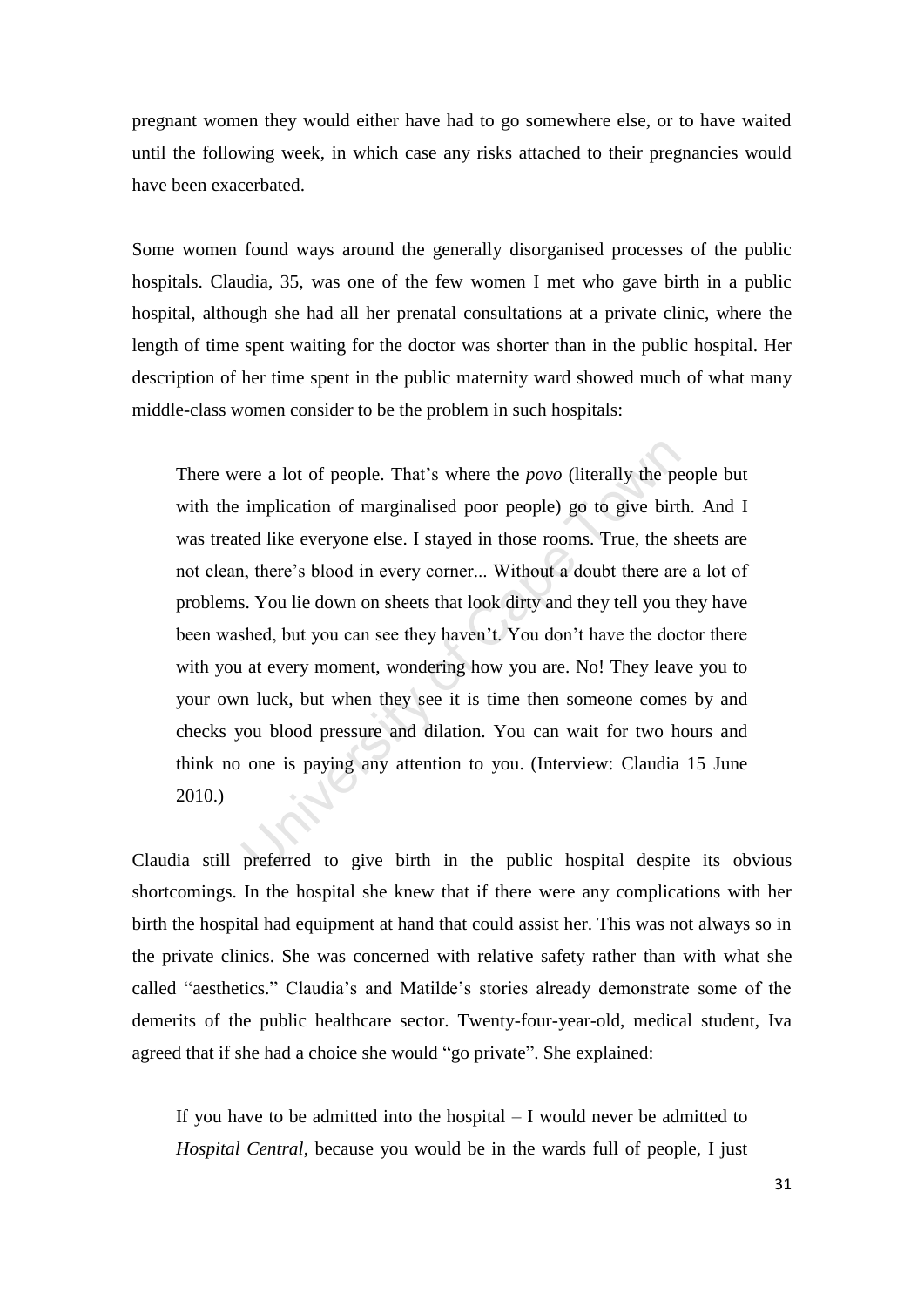don't think it's worth it. I would go for a private room. (Interview: Iva 29 May 2010.)

The women above have not had any particularly bad experiences within public hospitals as regards their own healthcare. What disturbed them was the inadequacy of the service and the poor quality of hospital conditions. Yara"s story was different. In 1999 Yara, at nineteen, gave birth to a baby girl at a public hospital who soon died soon after birth. She describes how, after her caesarean section operation, she thought that the complications she experienced were due to negligence on the part of the doctor:

wed me up with some thread that wasn t appropriate for in third day I left the hospital and I went home... In the early ming], I woke up to go to the bathroom and felt pus runni. My boyfriend was staying with me and my par They sewed me up with some thread that wasn"t appropriate for my skin. On the third day I left the hospital and I went home... In the early hours of [the morning], I woke up to go to the bathroom and felt pus running down below. My boyfriend was staying with me and my parents then... When my parents got to me, I had a river [of pus] on the floor all coming out of my tummy. All that white pus. So my mother called [a] doctor [whom we knew well] and he said she should take [me] to the emergency room. So they [nurses and doctor] got to work... it was painful. They had to drain my stomach and I still had the C section wound. They had to really squeeze hard – really, really hard. You know when they give you a massage and that force that goes into it - it was twice more than that, so that they could get the dirt out. I was interned for one whole month, being drained of the pus each day. (Interview: Yara 29 May 2010.)

Yara still felt emotional and physical pain when she retold her story. Losing her daughter resulted in her drinking alcohol, although she claimed to have reduced her drinking more recently. After this experience in the public hospital she went to private clinics and abroad when she had serious health problems. At the time of research, Yara was engaged to a man she had been dating for some time and if she had children in the future, the likelihood of her having her baby in a public hospital was very slim.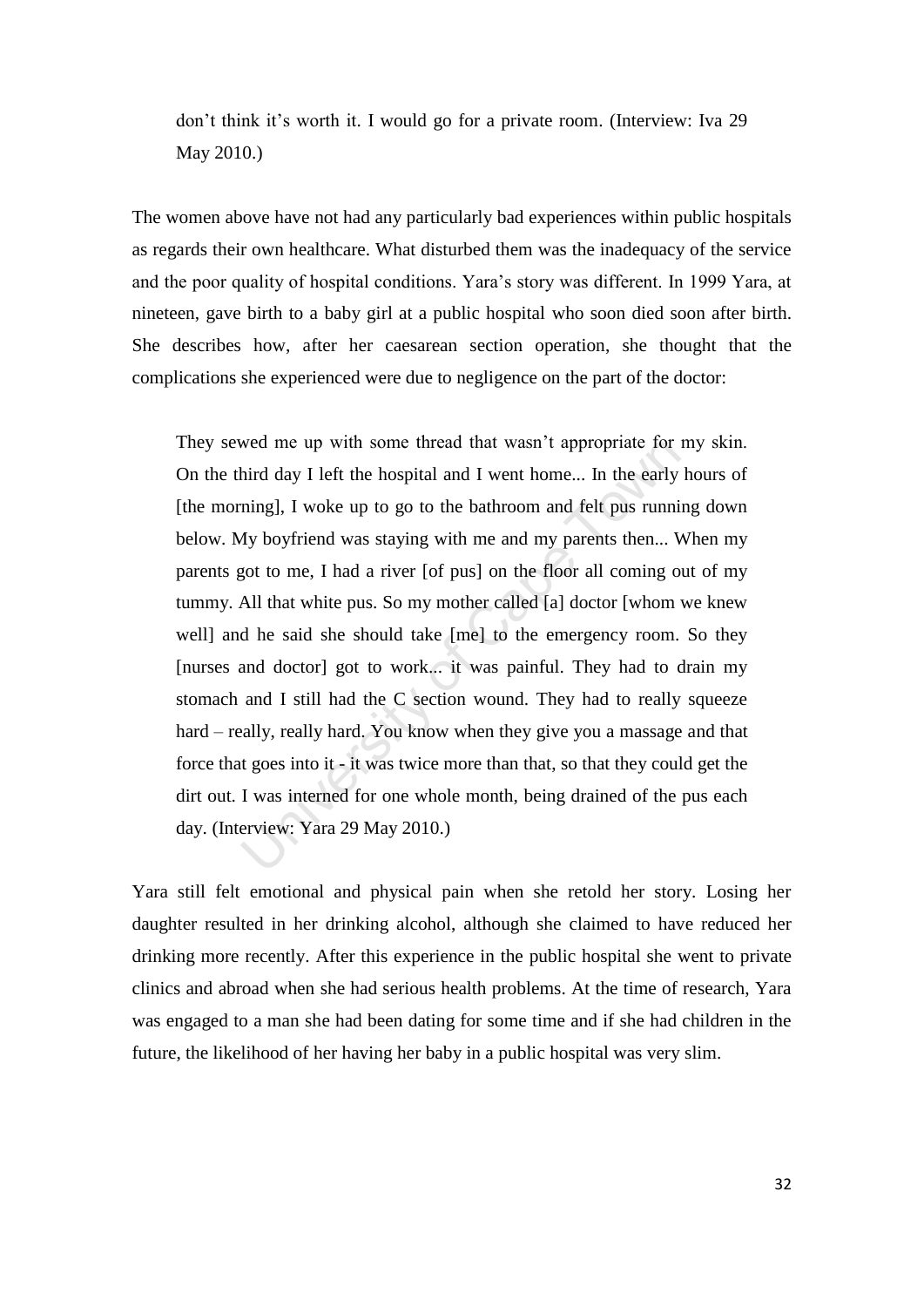Despite her experience, Yara"s family still used public hospitals. Every now and then she paid bribes to medical personnel within healthcare institutions in the hope of ensuring that her relatives were properly cared for:

And then you have situations where you actually have to pay so that you and your family member can receive the minimum of human [dignity]. But not even that works, [because] sometimes people work in shifts. (Interview: Yara 29 May 2010.)

Indeed, nurses worked in shifts and each nurse or nurse"s assistant often had to be paid to coax "better" treatment, as 32-year-old Teresa discovered when her sister gave birth in a public hospital:

The treatment, as 32-year-old Teresa discovered when her si-<br>pital:<br>to pay the midwife's assistant, and everything was fine<br>as being treated well. But then there was a shift change and<br>oured nurse came in. And [my sister] We had to pay the midwife's assistant, and everything was fine and [my] sister] was being treated well. But then there was a shift change and another bad humoured nurse came in. And [my sister] called us and we had to go and pay her as well. And they get a salary! And then my brother-in-law and I couldn"t stop laughing because we had just paid the woman and there was a big A4 sign on one of the doors that said something about contacting the hospital with any complaints about bad behaviour on the part of the staff towards patients. (Interview: Teresa 22 May 2010.)

Teresa and her brother-in-law could see the irony of contributing to the perpetuation of corruption within the health system. They however believed that without a bribe their relative would not be fairly or properly treated. When Teresa gave birth at a private clinic she did not have to pay a bribe. Paying bribes in the public hospital seemed a better "investment" on Teresa"s part since she hoped in doing so she would ensure better treatment and care for her sister.

To summarise some of the flaws women identified in public hospitals, Matilde"s story showed the extent of disorder within hospital administration, the lack of communication on the part of the medical personnel between administrative and medical staff and an obvious disregard for patients. Most people expect to experience the conditions that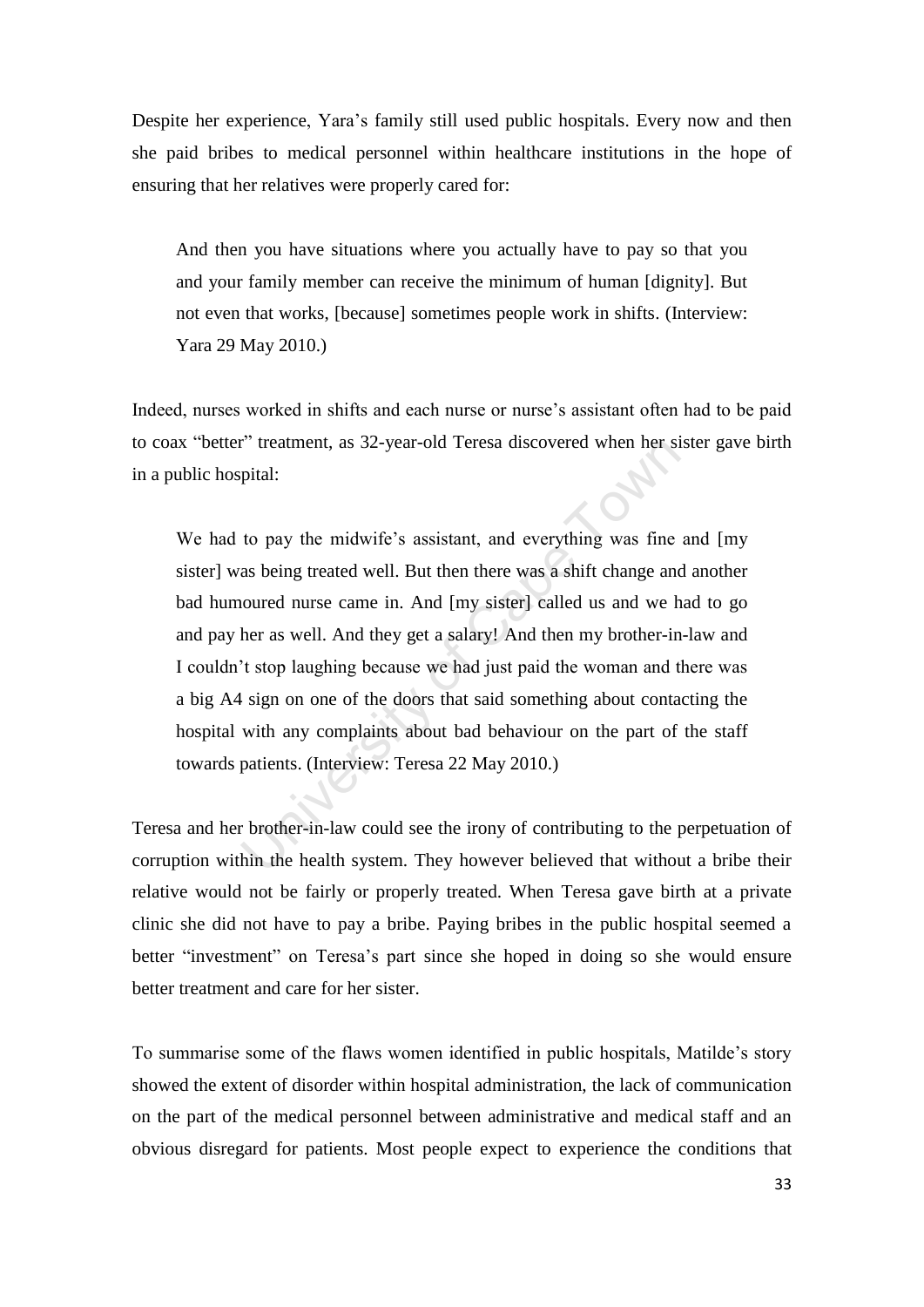Claudia and Iva experienced. The overcrowding and the lack of cleanliness in hospital rooms are not unique to the Mozambican context. What is interesting in the above stories is the way in which the public feel they have no power to directly confront poor conditions within hospitals. The result is that poor treatment is not recorded and action is not taken against it.

Although Yara and her family believed that the death of her daughter and her subsequent infection were a result of malpractice, they did not launch a formal complaint with the hospital administration. Mullis (1995: 135) defines negligence in the medical context as "conduct that fails to achieve accepted standards of professional health care," and malpractice as referring to "negligent conduct that harms a patient." Most of the women interviewed agreed that local medical practitioners were often negligent, but few believed they could effectively lodge complaints.

Ind malpractice as retering to "negligent conduct that hare<br>women interviewed agreed that local medical practitione<br>few believed they could effectively lodge complaints.<br>For traumatic experience, felt she wanted to seek he Yara, given her traumatic experience, felt she wanted to seek healthcare for herself in private clinics in Maputo or abroad. Where she could not do so she thought using her personal contacts within the healthcare system would improve matters. Like Teresa, Yara found that bribing hospital personnel often made things a lot easier. Bribes, it seemed, offered women some sort of "insurance" by guaranteeing their own safety and that of their relatives. In the Mozambican healthcare sector the most common form of corruption is the bribe (Mosse & Cortez 2006). Mosse and Cortez (ibid) argue that Mozambican citizens pay bribes in almost every hospital department, from laboratories to pharmacies. The culture of poor governance and corruption undermines effective healthcare service delivery (Lewis 2006). Yet as long as deep-seated problems within the hospital system persist, such as the continuation of poor salaries paid to hospital staff and poor working conditions, people will continue paying bribes.

Although in some institutions certain protocols were put in place to curb corruption, specifically to ensure that cases of it were reported, both patients and personnel were unwilling to take up the suggestion. Patients were aware of what a bribe would offer them, as were personnel who used these bribes to supplement their salaries. Thus addressing corruption by putting up signs that encouraged its reporting was a futile attempt at dealing with such issues. Most of the participants were sceptical as to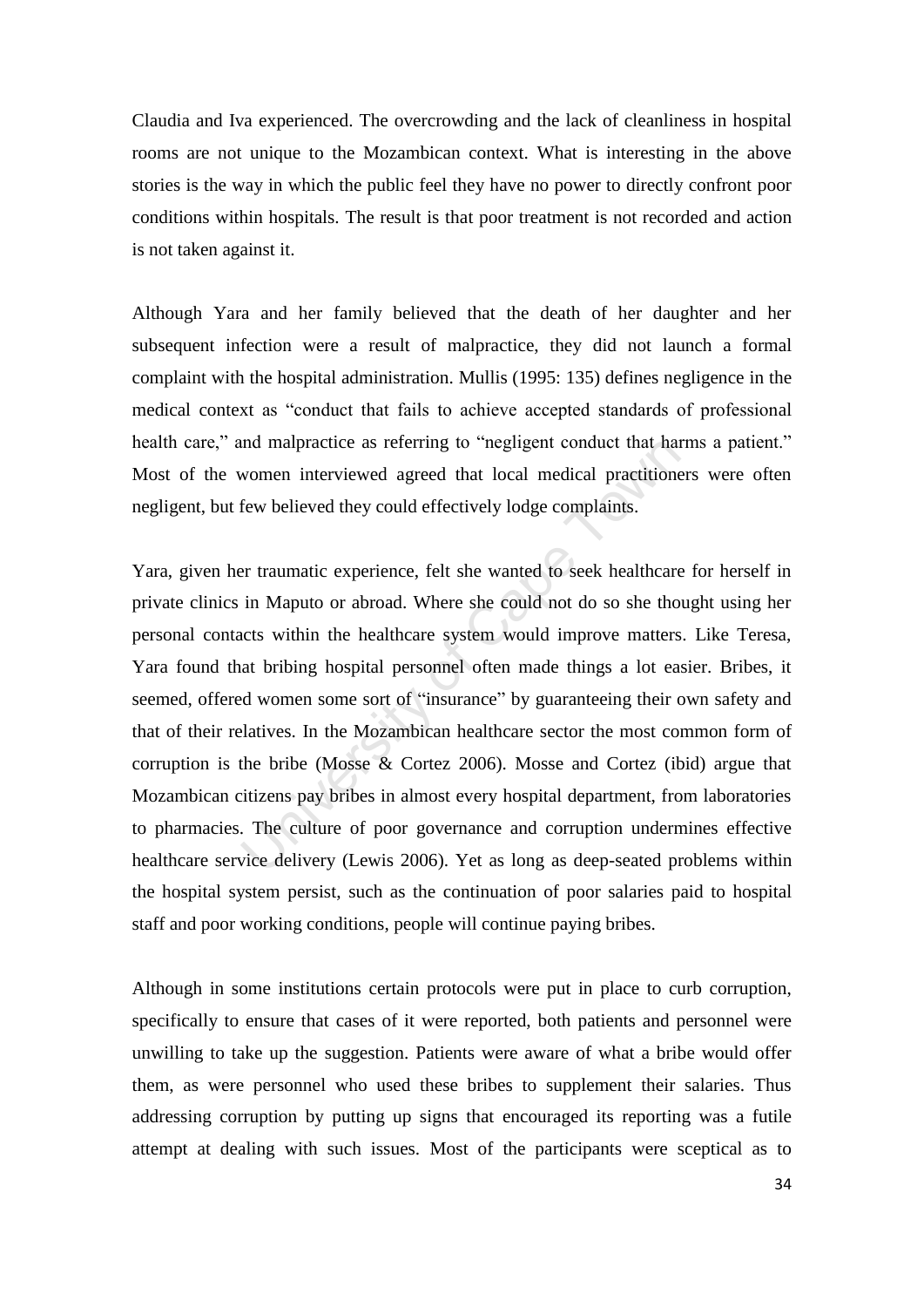whether changes would be made. In addition to monetary corruption, the experiences of the women demonstrate a lack of professional ethics on the part of the hospital staff as regards the ways in which they interact with and treat patients. Often these problems stem from staff members" own grievances specifically their dissatisfaction with the conditions under which they work. Medical staff therefore "transfer their dissatisfaction to their patients" (Mirhosseini & Fatahi 2010: 320).

For women who are able to afford it, the easiest answer when faced with these conditions, is to turn to the private sector. There is very little information on the private healthcare sector in Mozambique. This is because relevant data is lacking due in part to the absence of regulation of this sector (Hanson & Berman 1996). Does going to a private clinic and paying upfront reduce the likelihood that a corrupt exchange will occur? In the following section I explore some women"s usage of private clinics.

#### **3.1.2. Private spaces**

r regulation of this sector (Hanson & Berman 1996). Do<br>and paying upfront reduce the likelihood that a corrupt<br>ollowing section I explore some women's usage of private  $e$ <br>e spaces<br>wisited three private clinics situated in In the field I visited three private clinics situated in prominent areas of Maputo City. Most of the research participants had been patients in at least one of them. All the private clinics I visited were general clinics, with specific time slots in which one could see a doctor, usually late afternoons and some evenings. This was to accommodate doctors who worked in public hospitals during the day. On arriving at a clinic what was most immediately noticeable about their differences from public hospitals were what I would call "aesthetic" differences. The clinics were situated in residential homes, bungalows or two-storied buildings which had been turned into medical facilities. There were usually few people in the waiting room, making the facilities far less crowded than their public counterparts. Most clinics conducted their own procedures, including assisting in normal childbirth, but some depended on outside independent laboratories or the HCM for sample testing and the use of x-ray and MRI machines.

Like Claudia, many pregnant women went through their pregnancies with a doctor at a private clinic and then ultimately gave birth in the HCM public or private ward with the same doctor, if possible, or the doctor on call on that particular day. With an international relations degree and a job at an NGO, 33-year-old Regina gave birth to her first child at a private clinic. She had been going to gynaecologists in private clinics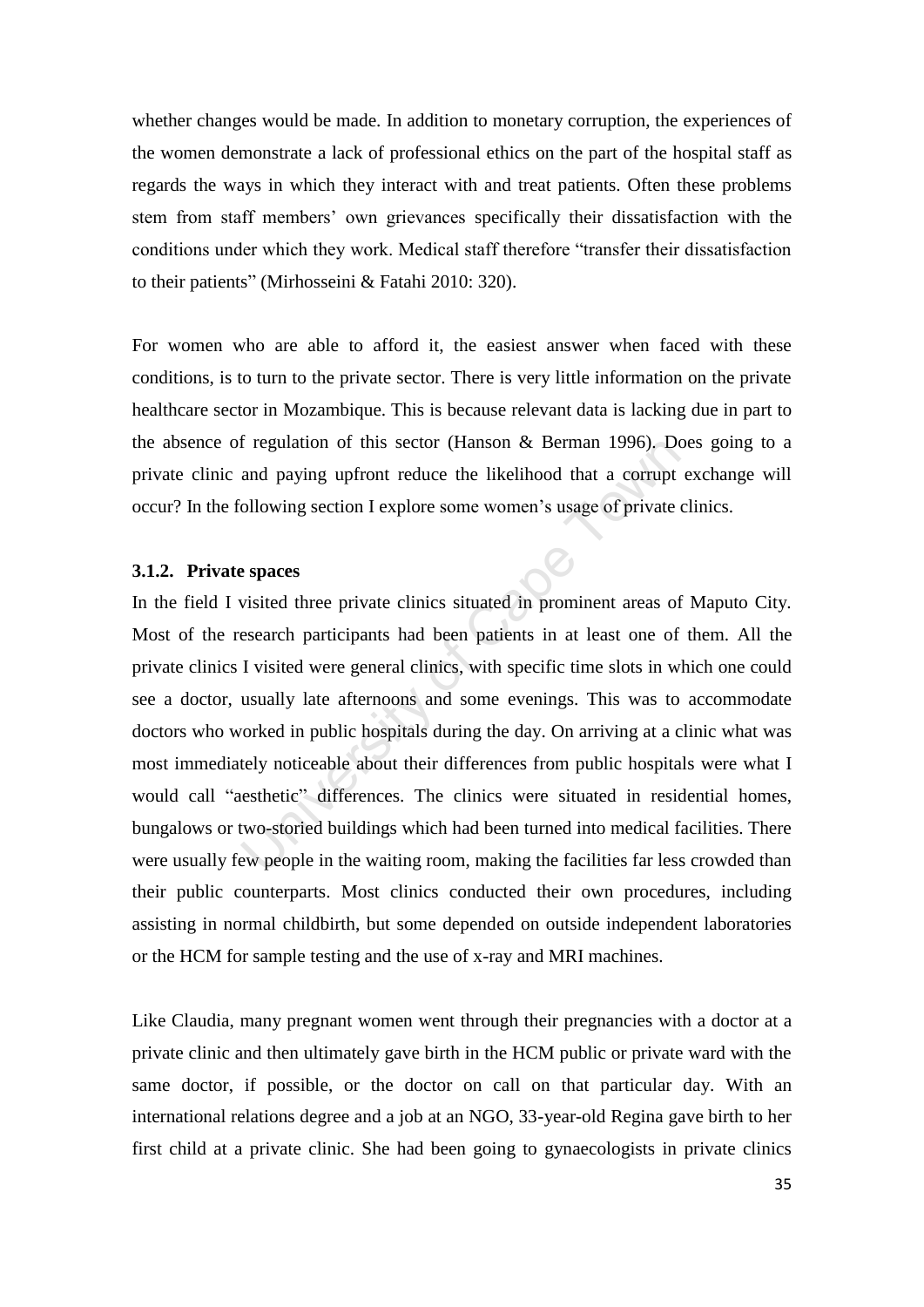since the age of nineteen and now in her second pregnancy was not planning on changing that pattern. She did not have a regular obstetric-gynaecologist and as she explained, "I have a preference for a certain doctor, but when he is not available and it's an emergency I"ll change. But even so I find myself mostly unhappy with the doctors and am currently searching for something better (Interview: Regina 27 May 2010)."

One option for women like Claudia who believed that the public sector was safer for childbirth, but were unwilling to join the *povo*, as she expressed it, was to go to the *Clinica Especial*. This was a private clinic within the public hospital and, although there were sometimes public protests against its existence, it stood apart from the other private clinics as it was hospital based. The facilities were the same, but people paid more money in order to receive a specific type of treatment: the kind that often allowed women to have a private room and a nurse at hand if they wanted to call her.

A former prominent doctor at the HCM, Dr. U, explained how a range of consultations worked:

as it was hospital based. The facilities were the same, b<br>n order to receive a specific type of treatment: the kind that<br>e a private room and a nurse at hand if they wanted to call h<br>ninent doctor at the HCM, Dr. U, explai The HCM had "special" consultations, "normal" consultations and the *Clinica Especial*. In 2005, when the new government came to power, special consultations were abolished. There was also a movement to abolish the *Clinica Especial* but it didn"t work. So the hospital carried on with "normal" consultations and the consultations at the clinic. Ideally the clinic was meant to offer a better, superior service than the normal consultation – better in so far as the income from the clinic could serve as an incentive for the employee, as you know the salary in the "normal" system is pretty low, people have to receive another subsidy in order to feel motivated. The expectation was that, when medical personnel were working at the clinic or with a "special" consultation, they would have extra motivation, they would be happier... with differential treatment – that was the term "differential treatment" for those people that could pay. Because, let us say they need there to be a difference. They don"t want to stand in queues; they don"t want to follow the "normal" method of going to health centre/post, general hospital and then the HCM. (Interview: Dr. U 09 June 2010.)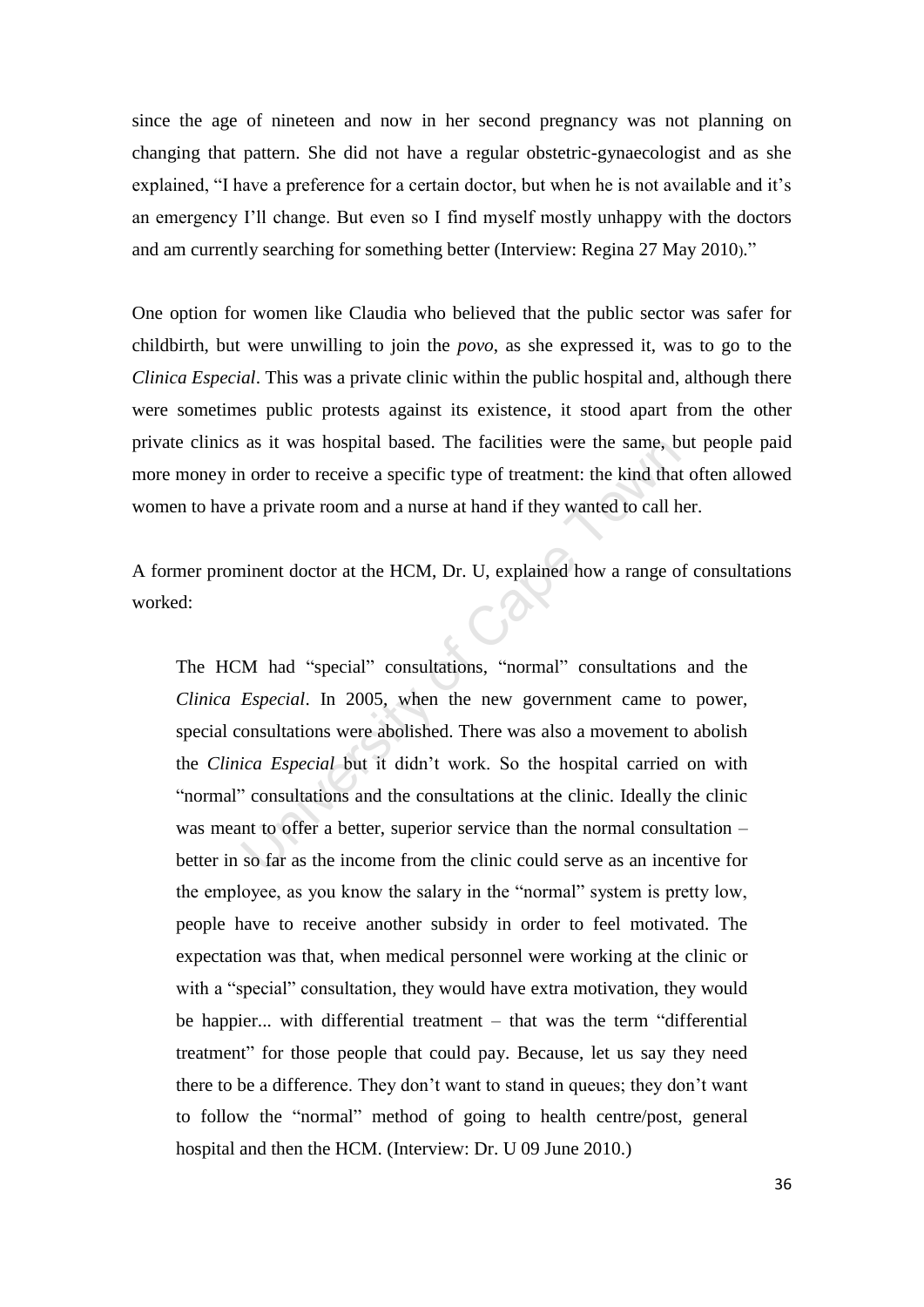The clinic was thus born out of a need to give doctors an incentive, above their monthly salary, to work with more care and consideration towards patients. Clinics offered doctors the chance to live up to their ideas of the status of a doctor in society. Within an impoverished context, where there was an overall shortage of doctors, starting salaries were not commensurate with how doctors saw their own worth within society. In a study exploring *How African doctors make ends meet*, Roenen *et al* (1997) found that, apart from resorting to working in private clinics, doctors earned income from nonmedical work, for example, commercial or agricultural work. Doctors had ceased to be "cultural icons" (Rylko-Bauer and Farmer 2002: 485). Their survival techniques sometimes verged on the criminal with theft of drugs for sale or barter on the side (Ferrinho *et al* 2004). For Mozambican doctors ensuring survival meant working across both public and private sectors. This had the effect of extending doctors' workloads and thus further hindering their delivery of quality healthcare.

read on the criminal with theft of drugs for sale or bartect 2004). For Mozambican doctors ensuring survival meant vd private sectors. This had the effect of extending doctors' andering their delivery of quality healthcare Elena, a 30-year-old lawyer, used the *Clinica Especial* for most of her health needs. Her company had an account with the clinic, enabling workers to frequent it at discounted prices and sometimes at no cost at all. Elena was pleased with her treatment there. She found a good doctor during her first pregnancy with whom she chose again to follow her second pregnancy. Elena explained that her doctor gave her his personal telephone number so that during the last months of pregnancy she could contact him if she had any issues. Elena nevertheless complained that sometimes she waited long hours without any information as to whether the doctor would eventually arrive. The waiting periods, sometimes lasting whole afternoons, often happened because doctors were performing emergency surgeries in the main hospital.

Sheila was a well-known doctor's daughter. She had two daughters and at the time of research was three months pregnant with her third child. During her pregnancies she went to both public hospitals and private clinics, where she was always treated with enthusiasm when people found out who her father was. Her complaints were about the fact that hospital staff and administration lacked respect for other people. "They look at how you are dressed before they decide how to treat you," she said (Interview: Sheila 12 June 2010). To Sheila, ethical behaviour and consideration for all patients was a big part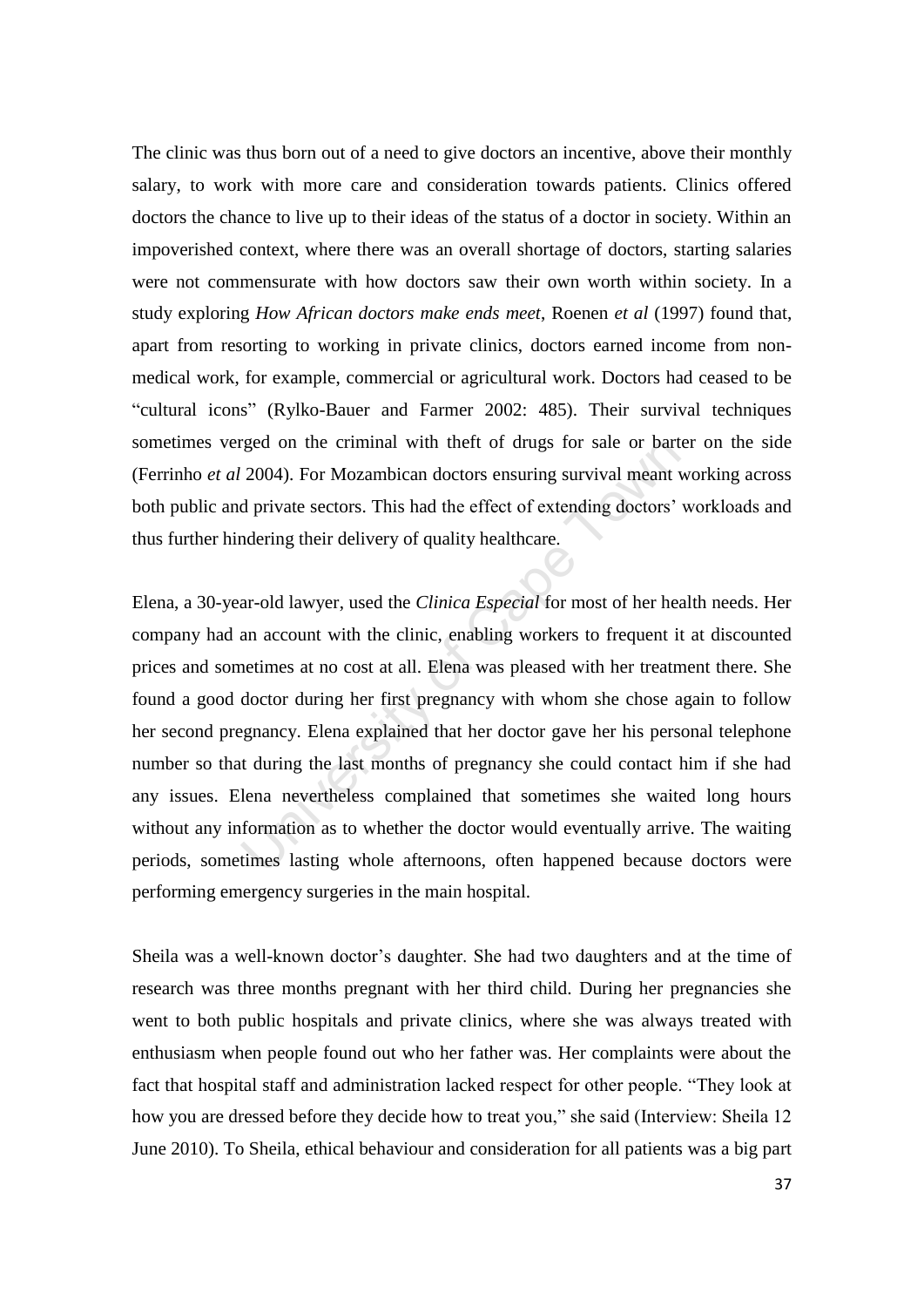of what she thought was missing from the training of most medical personnel. For this reason she often preferred to use private clinics, where she claimed staff were more polite.

Sheila"s experience of being treated a certain way because of who her father was, was backed up by Yara"s statement that, in order to be well treated in hospitals or clinics, you had to know someone you trusted there. Yet that was not always the case, as Dora, 34, found out. Dora had many doctors in her family, and when it came to her experience of giving birth in a private clinic, their "status" was not of much use to her. She recalled what happened just after she gave birth to her son:

ber one night I was crying in pain, I called the nurse to<br>ng because the pain was so strong... she gave me a Panado<br>ne whole night and I woke up and the bed was wet, becau<br>so much the whole night... The next day the doctor I remember one night I was crying in pain, I called the nurse to give me something because the pain was so strong... she gave me a Panado! And I fought the whole night and I woke up and the bed was wet, because I was sweating so much the whole night... The next day the doctor came... I told her about how the nurse gave me [some] Panado when I asked for something for pain... the doctor was shouting. You know the problem is the system... Why didn't [the nurse] phone the doctor to [say], "Your patient is in pain, what am I supposed to do, what am I supposed to give her?" She didn"t do it. She thought in her mind, you know, that somebody with stitches, with a big cut can stand pain with Panado, can stop pain with Panado?! – Paracetamol, it's nothing! And [the doctor] said to the nurse, "Did you read the chart, what's written there? What's written there? SOS!" How many patients are in the same situation, sometimes on the edge [of dying]? And sometimes they die just because of a lack of medication, negligence... That's why you can't trust [local healthcare services]. (Interview: Dora 05 June 2010.)

What Dora experienced at the hands of the nurse may be viewed as a form of patient abuse. Most participants referred to being mistreated by nurses. Jewkes *et al* (1998), in an article *Why do Nurses abuse Patients? Reflections from South African Obstetric Services*, describe a study conducted in South African hospitals in which patients complained of either being neglected by the nursing staff or being verbally and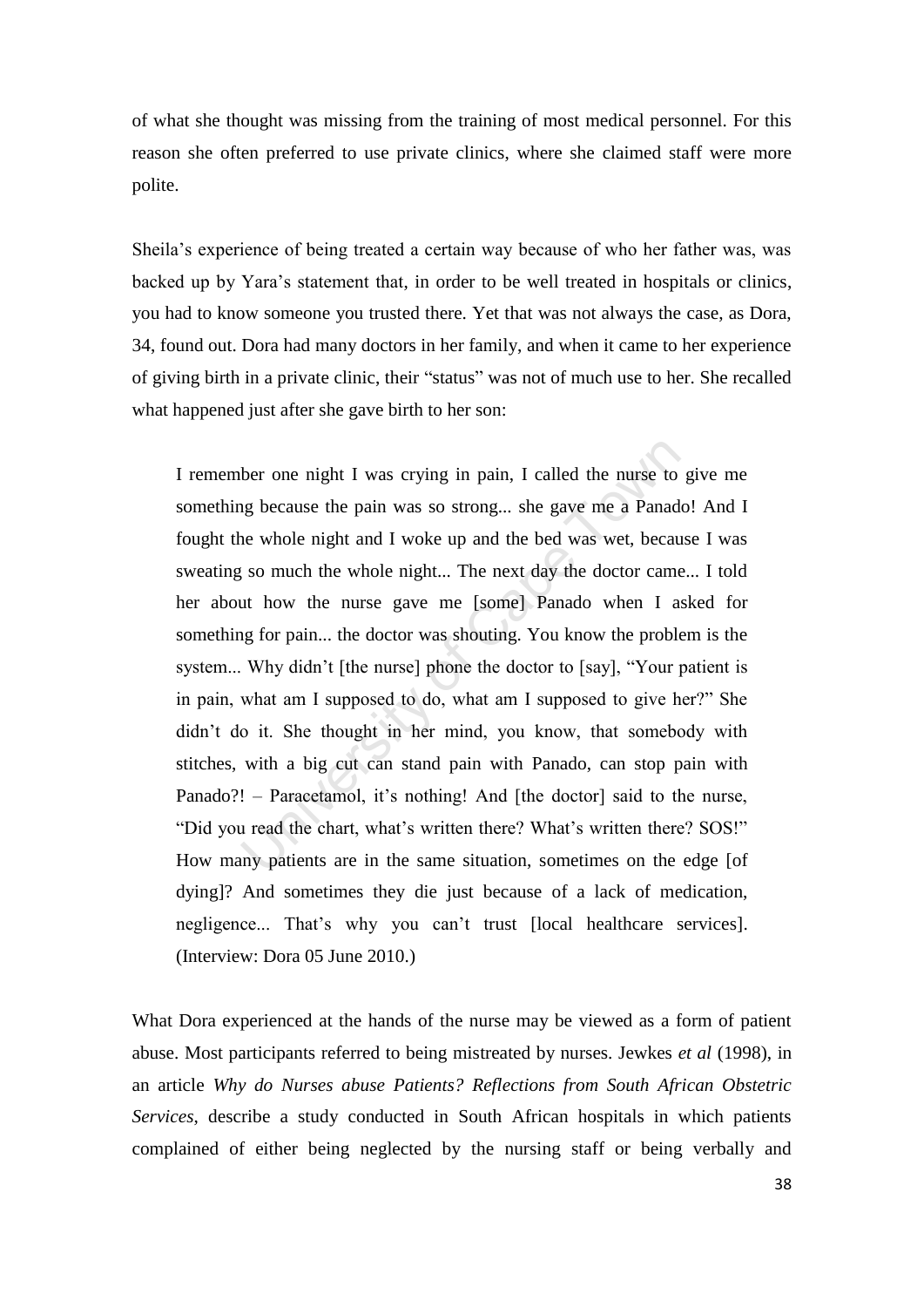physically abused by them. Stories of mistreatment in the maternity wards of Maputo public hospitals are legion. Women"s stories of such experiences circulate and compound critiques of the overall health system. Experiences that deeply affect people lead to a loss of trust in local institutions and personnel. The result is that sometimes those who have the means travel further-afield for care.

A week before I interviewed Dora she had gone to Durban with her son in order to see a doctor for a stomach problem that he had been having. She had been to two local paediatricians who had not, in her view, given her a satisfactory diagnosis and so she had taken the boy abroad. Her own experiences, similar to those outlined above, planted doubts in her mind, and by travelling abroad she was trying to ensure that her child received the best possible care. The fact that Dora had local connections within the healthcare system did not deter her from searching for alternatives abroad.

mind, and by travelling abroad she was trying to ensure<br>eest possible care. The fact that Dora had local connectie<br>em did not deter her from searching for alternatives abroad.<br>om Elena's, Sheila's and Dora's stories that t We can see from Elena's, Sheila's and Dora's stories that their experiences in private clinics in Mozambique were similar to those of the women who frequented the public sector. There being few distinguishing features between public and private healthcare services in Maputo, some women "juggled" between the two systems, trying through various strategies to ensure better healthcare for themselves. Social relations played a part in these and other women"s decision making when seeking healthcare. Talk within families, with friends and colleagues about healthcare services were hugely influential in these kinds of decisions. In the following section I examine the role that talk, stories and rumours about local healthcare played in the women"s decision making processes in seeking alternatives to the public healthcare system.

### *3.2. The role of talk, stories and rumour in decision-making*

Whether in a store, along the road, at work, play, home or other community settings, when people are together, they are inclined to talk about events – those they have heard about or read about, those they have experienced directly, and those they imagine (Ochs & Capps 2001: 1).

The death of baby Jossefa was a major talking point during the first few weeks of my arrival in the field. People found reasons to relay their own painful experiences of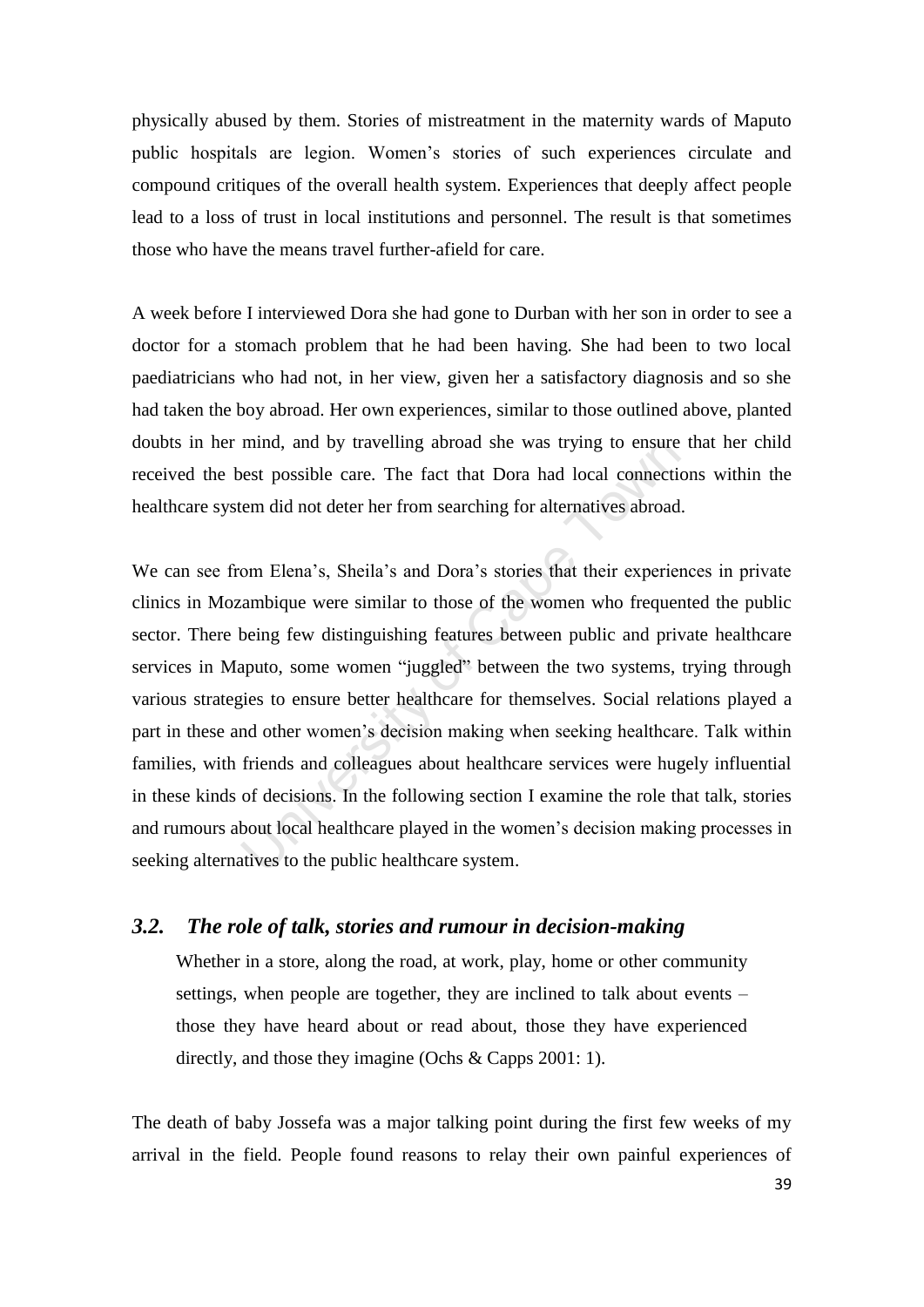healthcare in Maputo and, while many were indignant about the situation, they were not surprised by such events. Stories often made their way through social networks, and because the Mozambican healthcare situation was so precarious, even if stories changed, people often believed them. Civil servant, Claudia, gave the following reasons for giving birth in a public hospital:

I made an evaluation... the most important factor was the fact that I wanted to have the baby at the hospital. Because when you have a baby at the private [clinic] and there is some complication, you are evacuated to the hospital. It's the place where all the conditions are created to support you in case of any complications. Therefore, [that was] my preference. (Interview: Claudia 15 June 2010.)

In the 2010.<br>
Interestore, [that was] my preference. (In<br>
If June 2010.)<br>
Sion to have a baby in the public hospital was not only<br>
far too risky for both herself and her child to give birth<br>
articular story she had heard. Claudia"s decision to have a baby in the public hospital was not only because she thought it was far too risky for both herself and her child to give birth elsewhere, but because of a particular story she had heard. The story concerned a woman who died on the way to the hospital after a complication arose while she was giving birth at a private clinic. Although she did not know the woman, or the circumstances of the birth, she was adamant that she would give birth in the public hospital. This particular story had caught her attention and had influenced her decision.

The choice was very different for Teresa who, when she was pregnant with her first child, went for consultations to the public hospital. However an event occurred that was to alter her decision to give birth at the hospital and to change the way she viewed public healthcare services:

Once I [had an appointment], I went through the maternity ward [at the public hospital] in order to get to the doctor. When I got there I found some commotion in the corridor. So I asked a man… what was going on and he told me that a woman had given birth and then passed out. So apparently the midwife was under the influence of alcohol, and dropped the baby. It took a hit to the head. The nurse then puts the baby by the mother's legs and tells her the baby was born dead. But the woman was adamant that she had heard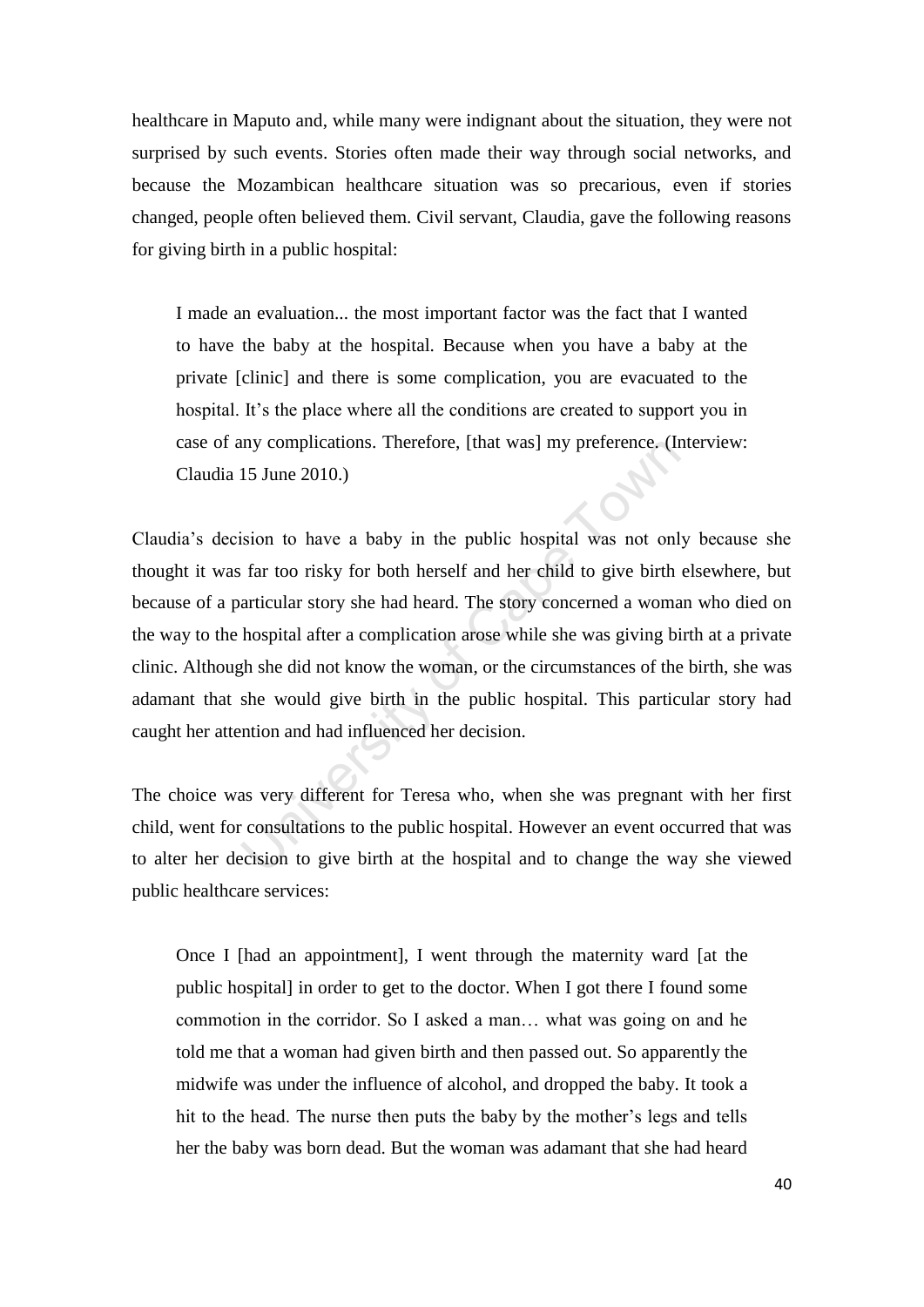her child crying. [Subsequently] the baby"s father, a loud South African man, asked for an autopsy for the child and they opened a case against the midwife who had by then disappeared. They found the assistant to the midwife who had also been in the room and explained that the child had slipped from the midwife"s hands. So after that, I never went back to the hospital [although I was six months pregnant]. I spoke to the doctor and transferred my files to a [private] clinic, and that"s where I gave birth. (Interview: Teresa 22 May 2010.)

Teresa was not a witness to the event that left her traumatised. She heard it "secondhand" from a man who had apparently been in the room where the event occurred. Later, when the story went public, she learnt more of the details. On the day of her consultation and finding herself amidst the chaos, she realised that her first reaction was one of fear and that she was willing to risk going anywhere else but the hospital for the delivery of her baby. She was not willing to come back to the place where another woman had lost her baby due to what she believed was gross negligence.

man who had apparently been in the room where the e<br>he story went public, she learnt more of the details. On the<br>d finding herself amidst the chaos, she realised that her first<br>d that she was willing to risk going anywhere In contrast to Teresa, for Elena a private clinic outside of the hospital was unacceptable. She told me the story of a friend of hers who died giving birth in January of that year at a private clinic. The baby survived but the clinic was not equipped to deal with the complications that arose after the birth and the mother subsequently died. Elena wondered, "How come clinics are authorised to give birth without the proper conditions for emergencies? (Interview: Elena 14 June 2010)." Most women cited other people"s negative experiences within the public healthcare system as influencing their decisions, but to Elena it was someone else"s fatal experience at a private clinic that kept her at the biggest public hospital in the City. Elena put serious thought into weighing up her alternatives, considering the delivery of her baby at a private clinic to be potentially lifethreatening.

Talk reinforced the widespread notion that maternity units in Maputo were dangerous, hostile places. Women were scared not only for themselves but also for their babies after the birth. Lack of security in public spaces also seemed to create anxiety for some women, as Dora explained: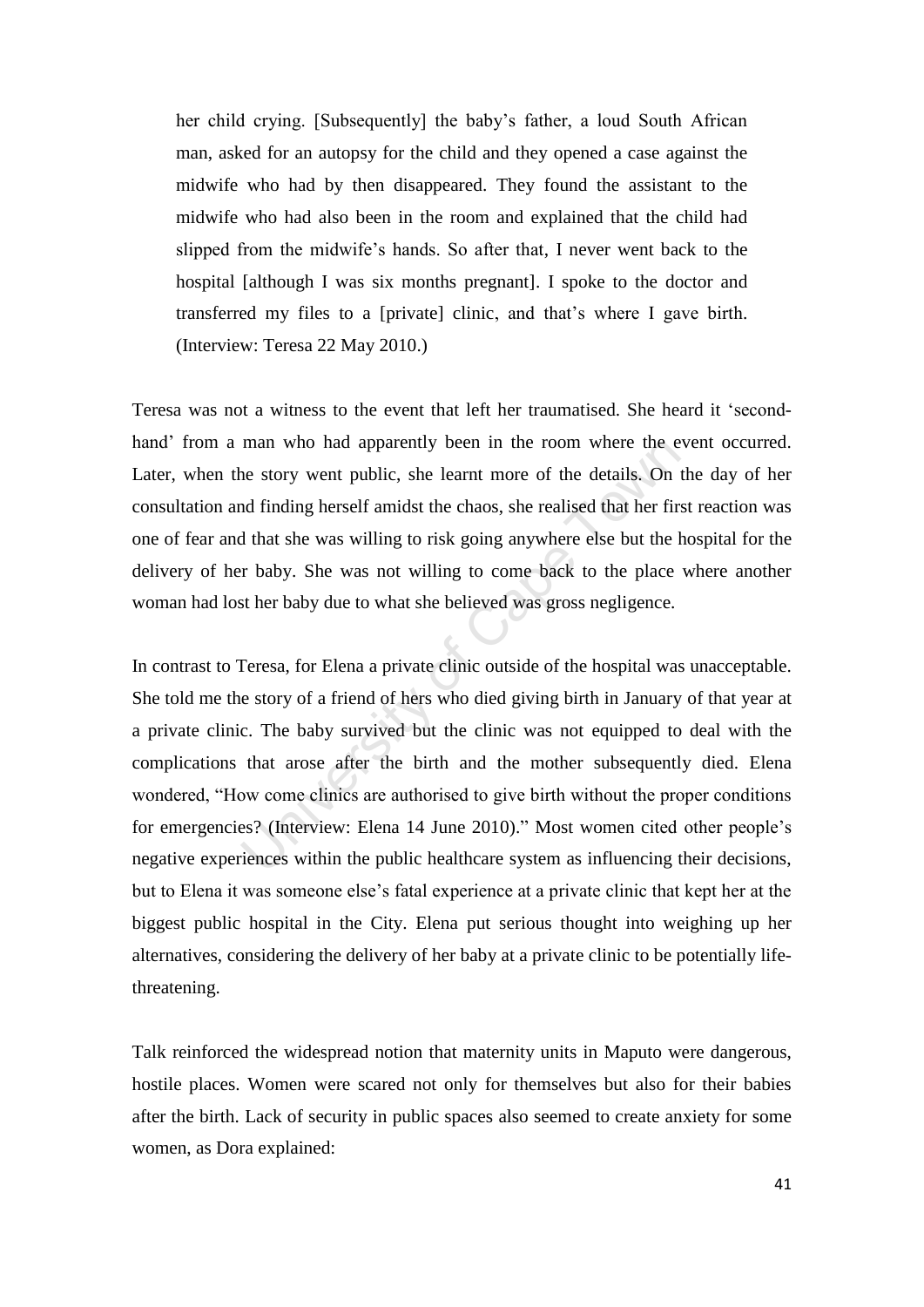They steal babies... I think you saw in the news the baby that was stolen there in the general hospital and they recovered it. They told me the story of another one that I think passed away and they couldn"t recover the body. Weird stories, scary ones! You must look perfectly at the baby and take a picture and ensure that this is my baby and they are not going to take it. (Interview: Dora 05 June 2010.)

Brenneis (1998) and Bauman & Briggs (1990) argue, stal realities. Whether stories were told first-hand to individuant of more wide-spread rumours and gossiping about 1 attem, they served as a mechanism to further distance These were "scary" stories for women who had no alternative but to give birth in local facilities where safety was often a concern. Women took the stories they heard seriously. As Brenneis (1998) and Bauman & Briggs (1990) argue, stories construct particular social realities. Whether stories were told first-hand to individuals, or whether they were part of more wide-spread rumours and gossiping about Mozambique"s healthcare system, they served as a mechanism to further distance women from pursuing healthcare locally. Ben Okri argues that "stories are always a form of resistance" (1993: 34, quoted in Ross 2010: 144). In many ways the stories that these women told about their experiences constituted ways in which they could convey their frustration with a system that seemed intractable. As Brenneis (1998: 280) argues, "stories both draw upon experience and engender it." Middle-class women were constantly making meaning of their experiences through stories and trying to shape new experiences through the same means.

Although gossip and rumour are often used interchangeably in speech, and are both "genre[s] of informal communication" (Paine 1967: 278). Definitions vary according to context but generally, gossip often refers to stories about someone or something that are true, and rumours are usually falsified information. Rumour can be defined as "a specific proposition for belief, passed along from person to person, usually by word of mouth, without secure standards of evidence being present (Allport & Postman 1947: ix, quoted in Feldman-Savelsberg *et al* 2000: 167). Like stories, rumours are socially constructed. We often think of rumours as information that is inaccurate, incomplete, distorted or exaggerated but they also serve a social function as a way of connecting people within social groups (Kroeger 2003). Both rumour and gossip reinforce moral values and may lead to community unity (Tovares 2006). These definitions could apply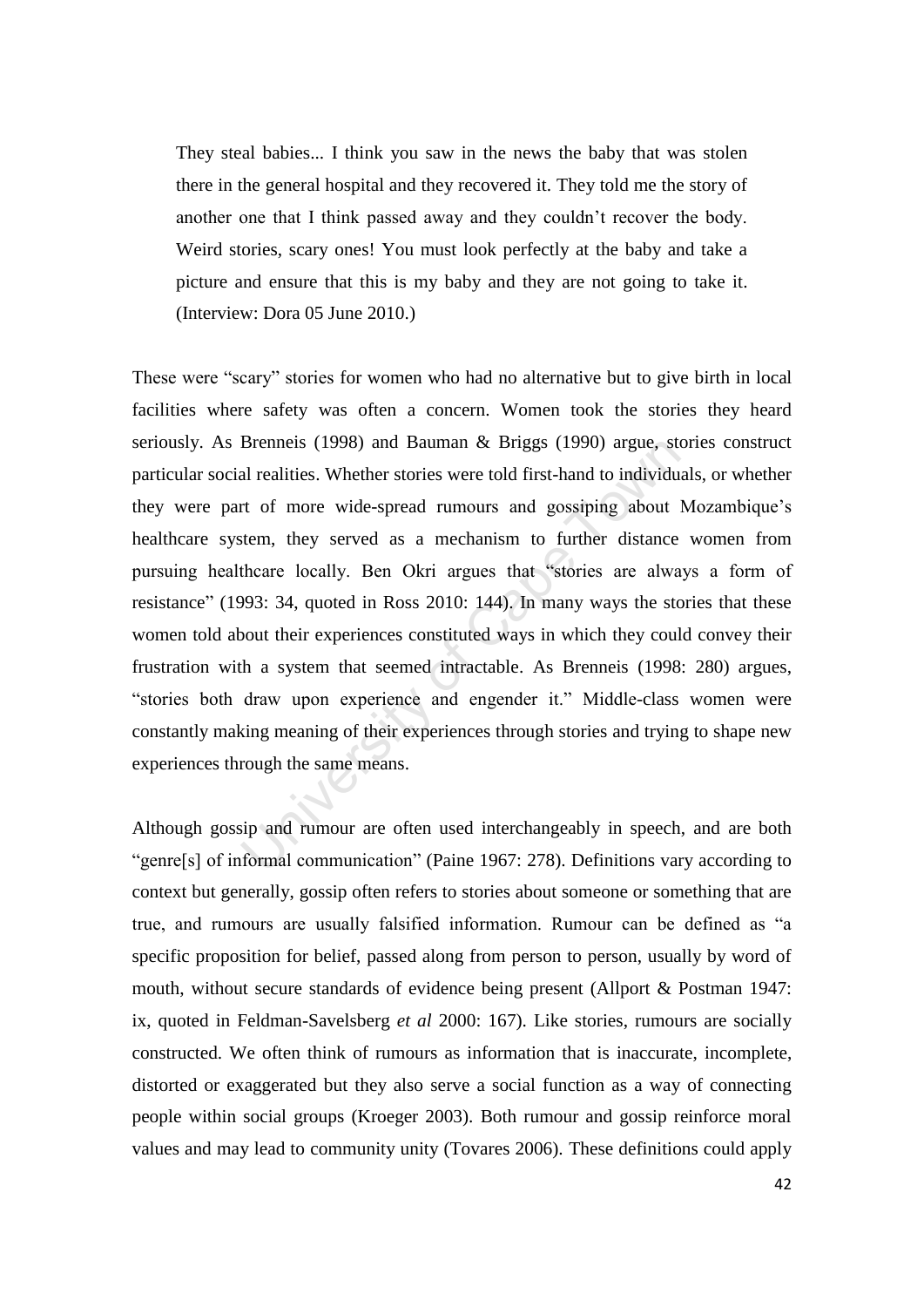in a very particular sense to the stories about the inadequacies of public (healthcare) service provision by the Mozambican government, and when women identify themselves as belonging to a particular stratum of society, as being middle-class.

Radio Online published a story entitled *Funeral agenci*<br>
"hastening" of patients deaths to gain a greater numbe<br>
bique online 2010; own translation). The article goes on to<br>
eld between a number of funeral agencies and th While Brenneis (1998: 280) argues that "stories both draw upon experience and engender it," it could be argued that rumours fulfil the same function. In Mozambique it is often rumoured that hospitals and funeral homes are commercially linked, and that this could explain why so many people die at the hospital on a daily basis. Such rumours have been in circulation for many years and every so often are brought up in conversations about the general failure of local hospitals. On August 6th 2010, Mozambique Radio Online published a story entitled *Funeral agencies accused of ordering the "hastening" of patients deaths to gain a greater number of "clients"* (Radio Moçambique online 2010; own translation). The article goes on to explain that a meeting was held between a number of funeral agencies and the Mozambican Christian Council to discuss various public grievances that had been brought to their attention, including the fact that funeral agents were often strategically placed outside the hospital morgue in order to find clients (ibid). So what is thought of as a longstanding rumour perhaps has substance and relevance to everyday reality.

With stories such as the one above being aired in reputable media and published in sensationalist tabloids, it is easy to understand why women use rumour and stories as a basis for their critique of Mozambique's health system. Their negotiating within the system involves building a working "body of knowledge" based on experience and on "story-telling." These mechanisms allow people sufficient understanding as to when to be extra cautious about certain places. They bear witness to the fact that the pursuit of healthcare can often be a precarious endeavour for the citizens of Mozambique.

#### *3.3. Conclusion*

It was the view of legendary Florence Nightingale that, "The very first requirement in a hospital is that it should do the sick no harm" (1859, quoted in Schule 2010). We all expect to be treated with dignity and respect when we are in search of medical care. In the best of all possible worlds a hospital should be a safe haven, where one will be well cared for. Women participants in the study perceived as negative many of the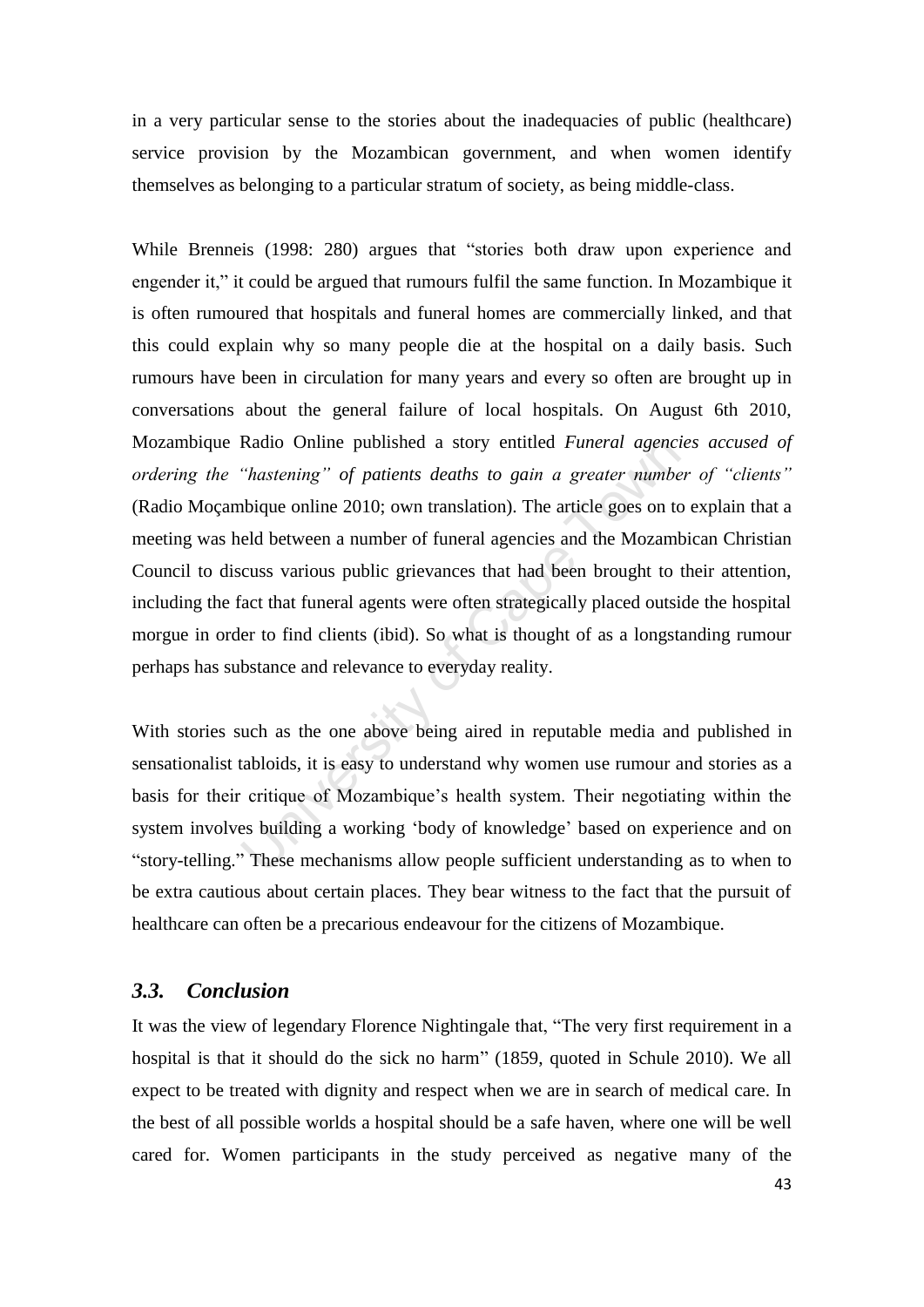experiences within public and private healthcare services in Maputo. Although there were varying degrees of negative experiences, from a doctor failing to appear for a consultation to the loss of an infant, the women were generally dissatisfied with the local level of care. Their decisions about healthcare, and ultimately about seeking alternatives, were influenced by negative experiences, whether their own, within and beyond their families, or that of others. Women conveyed information relevant to healthcare through stories, even though some of the stories may have been based on rumour.

Mozambican women continued to make use of inadequate services, attempting through personal influence and bribery to improve the care they receive. Women, when they could afford it, chose sometimes to go abroad in search of quality care, thus avoiding local problems pertaining to healthcare in Maputo altogether. This chapter explored how women have survived an imperfect system, even at times bending the rules themselves. They did so out of desperation, hoping to be treated with the degree of dignity all people, irrespective of class, should be entitled to.

University of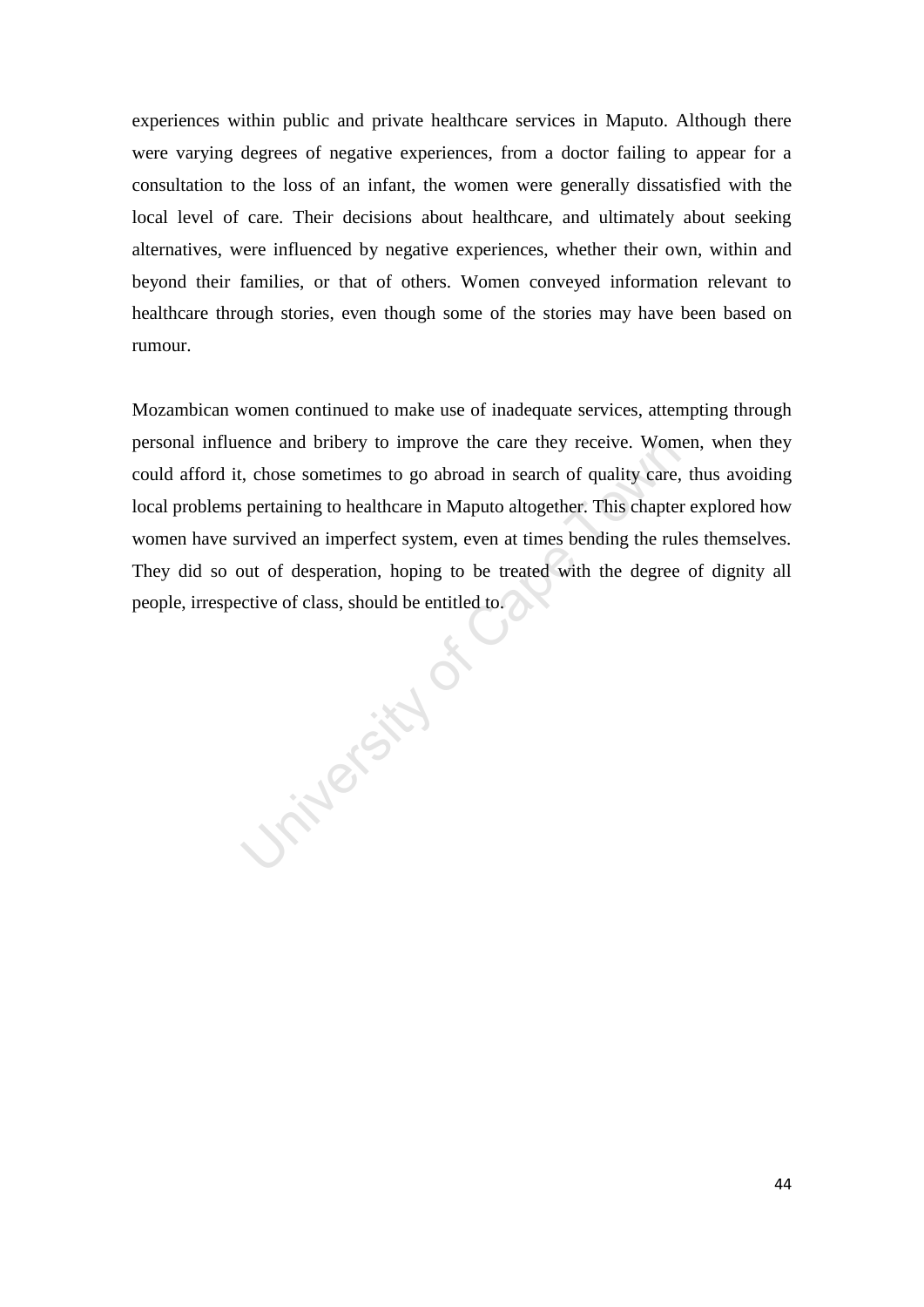# **Chapter Four: Seeking alternatives abroad**

"The Maputo Development Corridor is today one of the most solid pillars for co-operation between Mozambique and South Africa." President Joaquim Chissano – quoted in the Christian Science Monitor 1996 (Ahwireng-Obeng and McGowan 1998: 5)

Chapter Four examines how some women, because of the difficulties experienced in local health services in Mozambique, sought healthcare alternatives outside its borders, often in neighbouring South Africa. Women claimed to find there what was for them lacking in service provision at home. Going abroad was a way of avoiding the local healthcare that they perceived as inadequate. Such journeys may have seemed like a total rejection of local healthcare services in Maputo, but in fact provided an extension of possibilities for women within a flawed healthcare system.

ivice provision at home. Going abroad was a way of avoit they perceived as inadequate. Such journeys may have of local healthcare services in Maputo, but in fact provide for women within a flawed healthcare system.<br>these w I argue that these women were not passive consumers of healthcare but instead demanded a calibre of treatment that distinguished them from the majority of poor people both in Mozambique and South Africa. The theoretical core of the chapter is as follows: within industrialised so-called "western" countries, women's movements are critical of the way birth and gynaecological procedures have become over-medicalised with control of women's health firmly in the hands of medical personnel, who specialise in systematised invasive procedures. I will examine whether this holds true for Mozambican women seeking "quality" healthcare in South Africa.

The four women in this chapter all went through the public and private healthcare sectors in Mozambique and ultimately travelled to private clinics in South Africa. Katia and Stella"s stories deal with endometrial conditions that they both believed were incorrectly diagnosed in Maputo and with their search for answers. Patricia and Karina"s stories concern childbirth.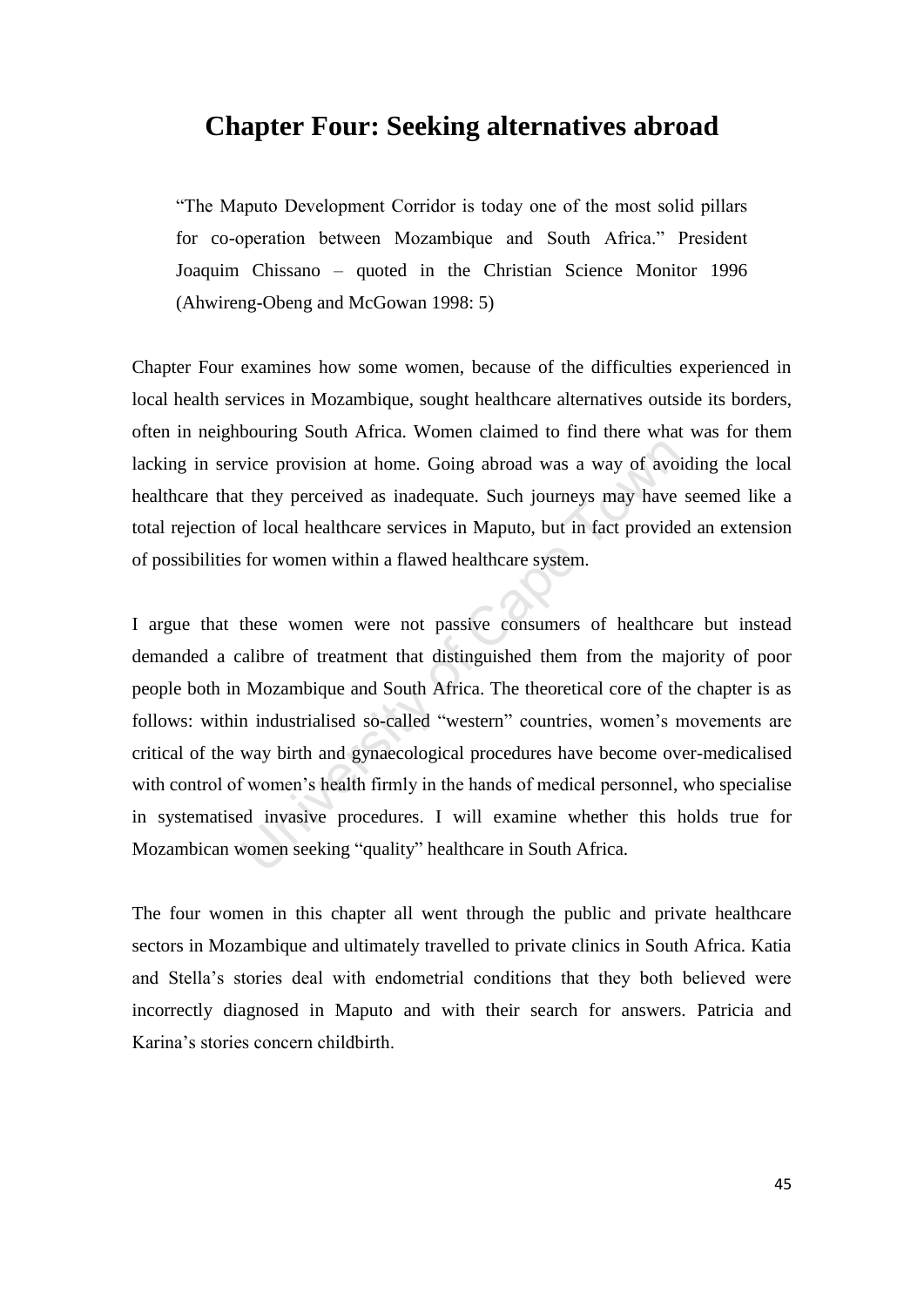#### *4.1. Searching for relief*

1

Twenty-five-year-old Katia returned to live in Maputo after finishing her degree in the United States. She had never had regular periods, and experienced a lot of pain during her "time of the month." Although she had regularly visited a gynaecologist from the age of eighteen, she had never in the course of these consultations mentioned how painful her periods were and assumed hers was the pain every girl experienced. As she described it:

Apart from all the pain once a month, it never really bothered me. I would enjoy skipping my periods. Wouldn"t every woman?! Talk about a minor inconvenience!! It was only much later that I sought treatment. I"d had enough of the pain. (Interview: Katia 15 May 2010.)

Katia"s pains gradually got worse until she sought help. She explained:

ience!! It was only much later that I sought treatment.<br>
of the pain. (Interview: Katia 15 May 2010.)<br>
gradually got worse until she sought help. She explained:<br>
<sup>2</sup>t walk some days. One day I woke up and I was in so mum<br> I couldn"t walk some days. One day I woke up and I was in so much pain I couldn"t move. I had to phone my mum"s cell so she could come see me. After I got a bit better she sent the driver to come get me and I went off to the clinic... Lucky for me it was a day in which my doctor was actually available. I waited a while, but I finally got to see her. And she had my files with her... and she asked me what was wrong. I explained and I remember [drinking] lots of water thinking she might want to do an ultrasound.<sup>7</sup> My bladder was seriously hurting. I told her I couldn"t take the pain [of the periods] anymore and I didn"t know what to do. She started scribbling away on a piece of paper. I thought she was probably going to examine me next. When she finally looked up, she told me that I had to go over to the *Clinica*  Especial, where I had to book a laparoscopy.<sup>8</sup> I wondered what that was. As I got to the door I asked her, what was wrong... I swear she said, "We"ll worry about it when we get the results." But I insisted as she looked a little grim. She said she suspected endometriosis. I was totally freaked out and

 $<sup>7</sup>$  This is one of the common ways in which local obstetric-gynaecologists often check for uterus and ovarian</sup> problems (correspondence with a local doctor).<br><sup>8</sup> In gymnasology a laparosony may be used to

In gynaecology a laparoscopy may be used to inspect the outside of the uterus, ovaries and fallopian tubes in the diagnosis of various conditions including endometriosis and infertility. It involves a small incision near the navel (correspondence with a local doctor).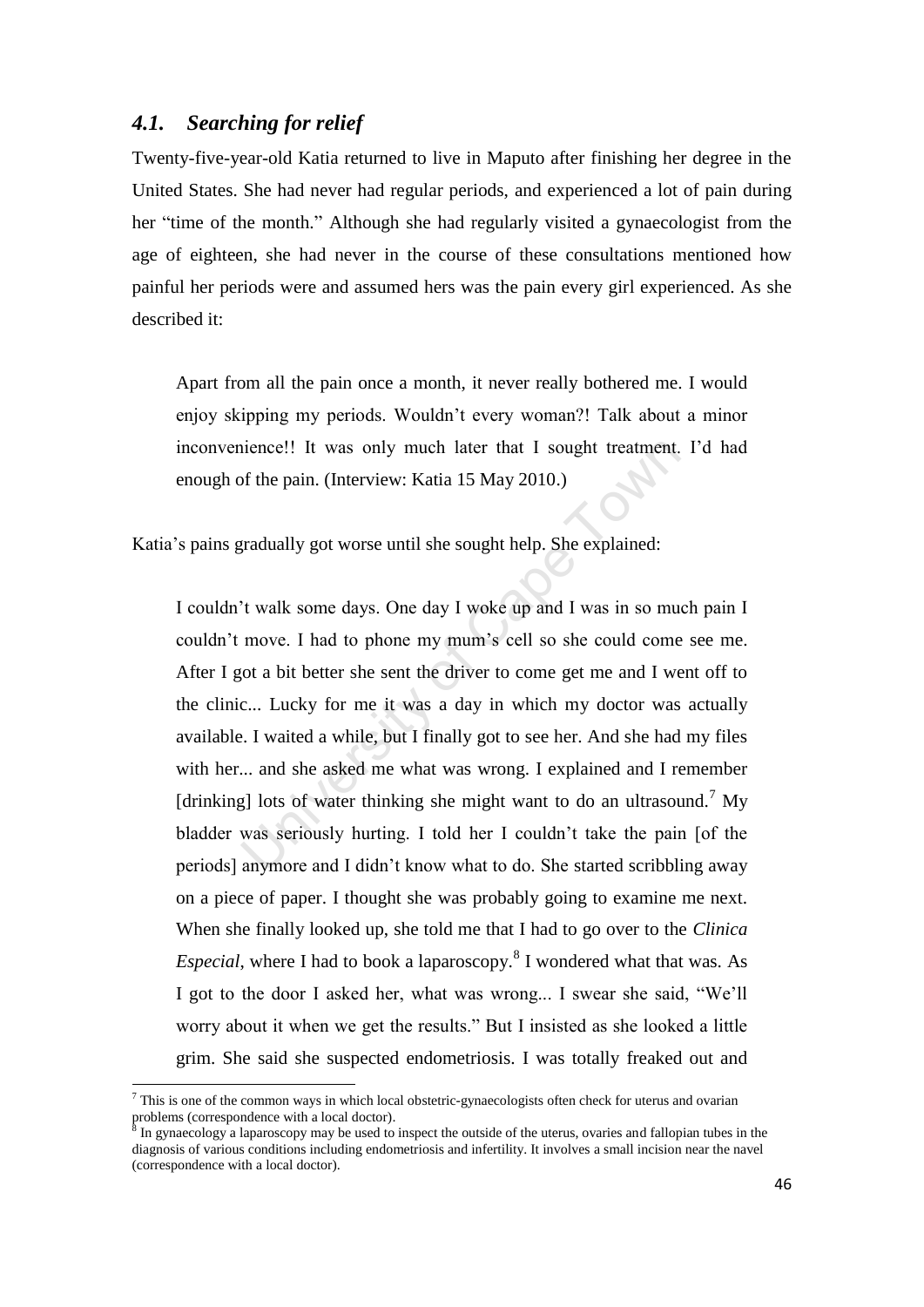she could see it. I was quite furious as I left. I felt much uninformed. (Interview: Katia 15 May 2010.)

When Katia got home after her doctor's appointment she immediately tried to find out more about endometriosis on the internet. Her mother called her aunt, a well-known local doctor, who suggested they go to Johannesburg, South Africa for a second opinion. There was also a history of misdiagnosis in Katia"s mother"s past that made her very distrustful of the local healthcare system, and shaped the way that Katia and her sister felt. In addition, Katia's mother had undergone a procedure to remove fibroids from her uterus that left her abdomen misshapen. In Maputo the family already used the private health sector, and whenever possible they would travel abroad for check-ups. When Katia's pain became unbearable it seemed like an emergency. She said:

sector, and whenever possible they would travel abroad<br>pain became unbearable it seemed like an emergency. She s<br>we had to go soon to a clinic in Johannesburg and we r<br>nent the very next day – although there were a lot o<br>M I knew we had to go soon to a clinic in Johannesburg and we made the appointment the very next day – although there were a lot of issues, logistics. Mum didn"t want to drive so we had to fly there. Then we had to book a hotel for a couple of nights and I wasn"t working at the time, but Mum had to get leave. We still went the following week. And it was worth it. It turned out not to be endometriosis at all! (Interview: Katia 15 May 2010.)

In Johannesburg, Katia found out she was suffering from polycystic ovarian syndrome (PCOS), something that I was quite familiar with having recently been diagnosed myself. But it meant that her condition was treatable and she would not have to go through any surgical procedure. This meant that Katia did not have to worry about scarring or being unable to have children, something she worried about after her first diagnosis. She however acknowledged that in order to diagnose endometriosis a laparoscopy was usually the procedure. She concluded:

At the end I wasn"t too mad, because the doctor in South Africa explained that the laparoscopy has to be done to diagnose endometriosis... But I spent at least an hour just talking to the doctor in South Africa and he managed to answer my questions, explain everything and do an examination. It was all I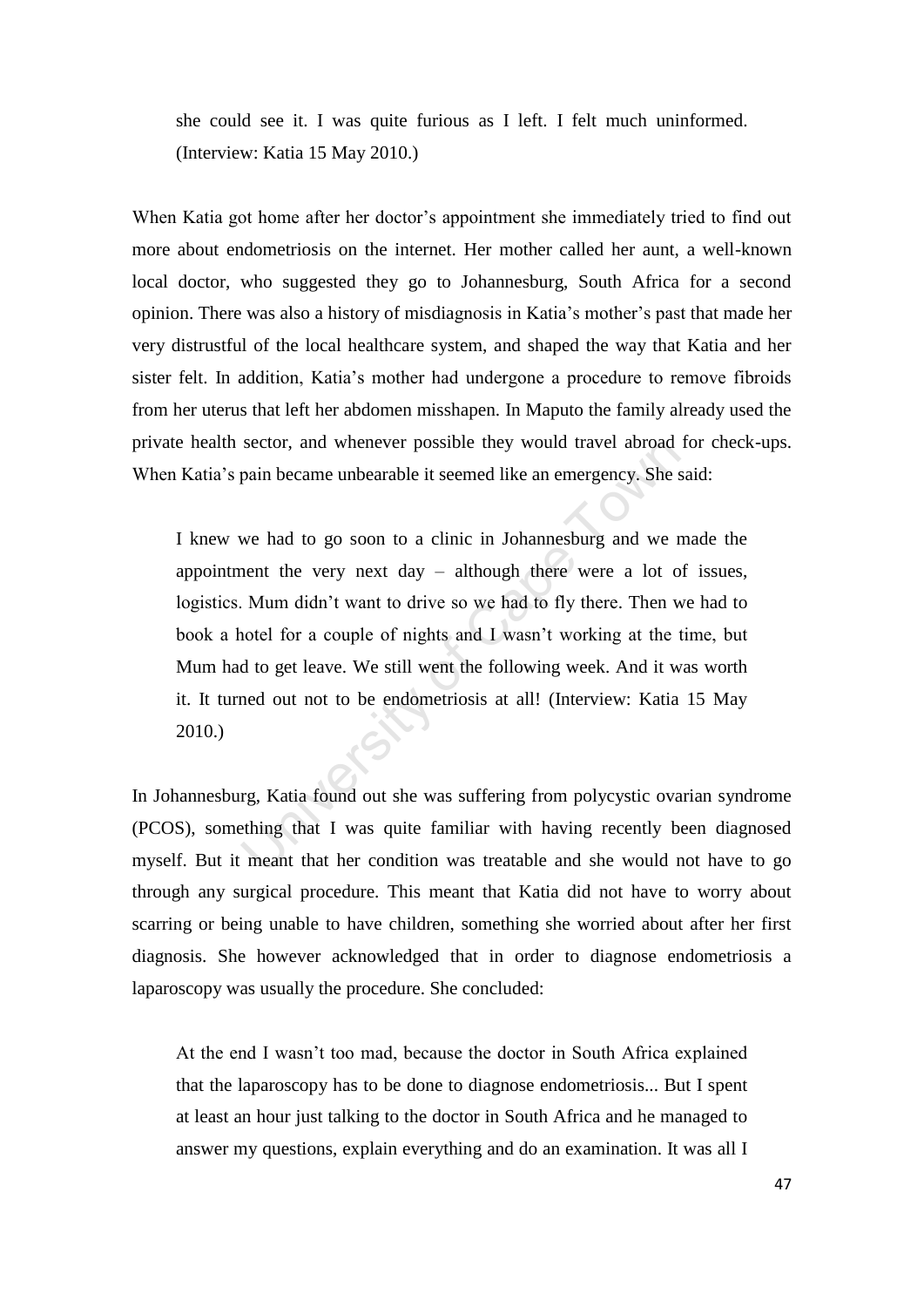asked for. And look at me now... I sometimes have a little pain, but I know ways to make myself feel better. That diagnosis was a blessing. (Interview: Katia 15 May 2010.)

Katia found the answers she sought in South Africa. She did not attempt to get a second opinion in Maputo. One of the benefits of Katia"s journey to the South African doctor was that in conversation with the doctor she felt listened to. She was reassured that her pain was significant, yet it was not so bad that she would require surgery. In normal medical practice a patient would expect that a doctor would take time to gather her or his history. It was unlikely however that Katia would have had this treatment in Maputo. The question that remains is why Katia placed so much faith in the South African doctor. She never questioned his diagnosis. Would she have reacted the same way had he suggested surgery? Katia and her mother were willing to put their trust in the South African doctor"s diagnosis although they had not known him previously, and had no history with him.

question that remains is why Katia placed so much fait<br>  $\cdot$ . She never questioned his diagnosis. Would she have rearggested surgery? Katia and her mother were willing to pu<br>
can doctor's diagnosis although they had not kn Unlike Katia, Stella"s story ended in surgery, yet her experience and reasons for going abroad were similar to those of Katia's. Stella, 27, told me that her family had all but given up relying on the local healthcare system. Her family"s most recent experience involved a visit to the HCM emergency room after her mother had collapsed. Stella recalled that her mother had been mistreated and was made to walk around the hospital for various tests when she could barely stand. The family"s discontent with local health services could be traced back to Stella"s grandmother who had gone blind following a complication from routine ophthalmological surgery. It was these incidents which discouraged Stella from using public hospitals.

Stella first went to Nelspruit for healthcare in 2007 after she and her family disagreed with a local doctor on the course of treatment he proposed for a small painful lump she had found on her breast. In the course of our discussions she recalled:

I went to a consultation [in a public hospital] about the lump in my breast, so... they asked me to do a general blood test... I was there from 8.30 to 12.30... waiting... waiting. Then I was seen by a doctor who was in a real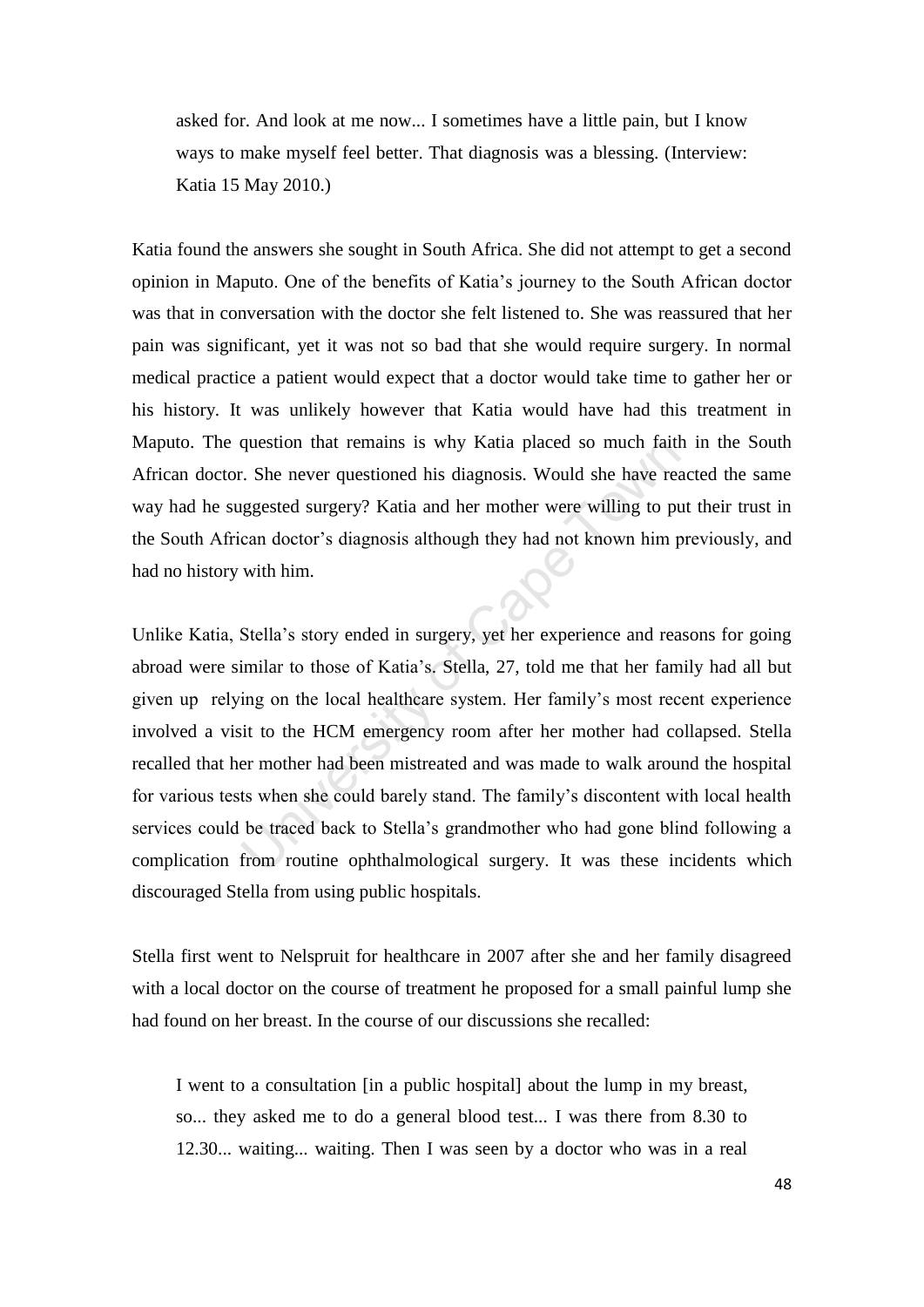bad mood. Who didn"t look at me and didn"t even touch me. He asked what was wrong. He didn't do any analysis, and he just said, "Okay let's operate".... "No! I don"t think so!" I left there and I went to tell my mum what the doctor had said and she said "No, go ask for a second opinion..." I mean the first one wasn"t even an opinion. How can a person have an opinion without even touching a patient? (Interview: Stella 12 June 2010.)

I asked Stella if the doctor had at least explained what the problem was:

If didn't seem so worrying, because it was an independent r<br>ttached to the wall of the breast - I mean it was a hollow n<br>hn't give me any concrete information because he wa<br>logist, so he sent me to a surgeon. And the surge No, nothing... So I went to a gynaecologist in Nelspruit. He analyzed it and he said it didn"t seem so worrying, because it was an independent mass that wasn"t attached to the wall of the breast - I mean it was a hollow mass. But he couldn"t give me any concrete information because he was just a gynaecologist, so he sent me to a surgeon. And the surgeon explained that when you are about to have your period your whole body prepares itself... before you have the period.... Even the breasts grow. And some tissue accumulates. But... when the period goes it also gets back to normal. But in my body it kept accumulating. So he gave me some pills to help it break down, or something, I can"t recall, and helped with the pain, because there were stabbing pains. He said he wasn"t going to operate. (Interview: Stella 12 June 2010.)

This was Stella"s first experience with doctors abroad. She was given pills to help the mass break down. No biopsy was performed to establish whether the lump was cancerous. Her pain eventually stopped, as the lump disappeared. Stella and her family were happy that there had been no operation. Much like Katia, the idea of an unnecessary bodily invasion was one that they were not willing to accept. A few years later when she experienced severe pain in her abdomen she returned to the same gynaecologist in Nelspruit. Stella recounted:

I went to the doctor in Nelspruit. I never even thought of coming back here. I mean, there were so many memories of things badly done and bad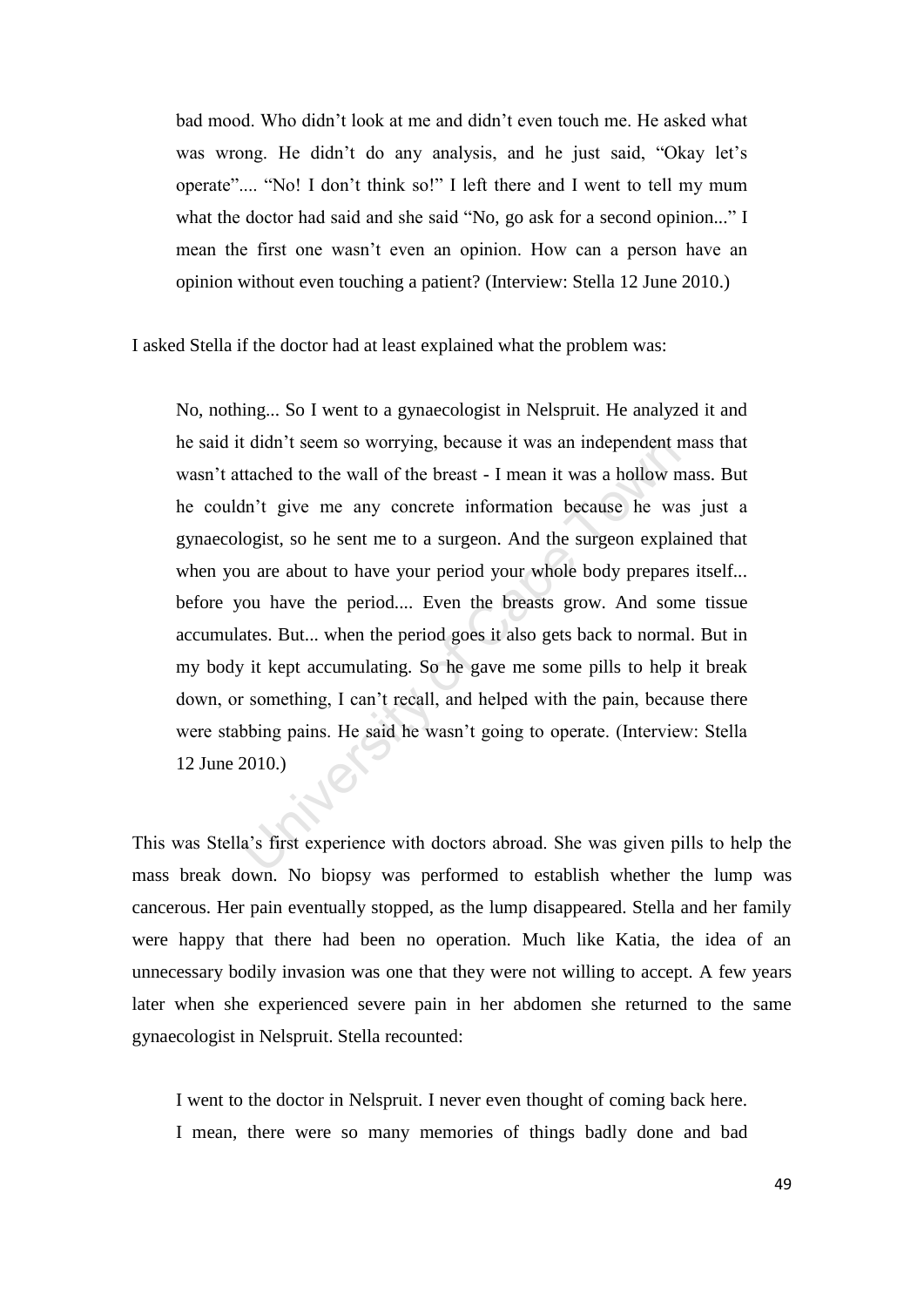treatment, I never even thought maybe I can go back. No! I didn"t even think of it... I went to Nelspruit because of the pain I was having with the period cramps. The doctor there said I needed to be operated on. I put the money together... and I went to get the operation done. And the routine consultations I also get done there. (Interview: Stella 12 June 2010.)

but any type of analysis, that she needed an operation. In<br>or had given her answers that she deemed acceptable, and h<br>lems and take away her pain. Saving her money and late<br>elspruit seemed justifiable in this case. Unlike Stella was operated on to remove fibroids from her uterus and did not doubt that she needed the operation. There were certain factors that ensured that the second time an operation was suggested, Stella did not hesitate. She felt detached from the local doctor who had paid little attention to her, and who gave her no explanation as to why he decided, without any type of analysis, that she needed an operation. In contrast, the Nelspruit doctor had given her answers that she deemed acceptable, and had managed to solve her problems and take away her pain. Saving her money and later going for an operation in Nelspruit seemed justifiable in this case. Unlike the previous situation with the doctor in Maputo, Stella had complete trust in her Nelspruit gynaecologist. A lack of trust, due to a historically unstable relationship between Stella"s family and the local health system, played a part in her dismissing the local doctor's diagnosis.

Katia and Stella had never had children but hoped that someday they would. To try to ensure that this was a possibility in future they did everything in their power to protect their fertility. Unlike most of the women whose stories were told in Chapter Three, Katia and Stella were not predominantly concerned with hospital conditions, or how politely they were treated; they were concerned with receiving correct diagnoses and appropriate treatment that would hopefully secure their future as potential mothers.

### *4.2. An ordinary or a luxury birth*

During her first pregnancy 34-year-old Patricia worked for an NGO located in a rural district in Mozambique. She visited a local health post and rural hospital for regular check-ups. She described the conditions of the health post as quite appalling and said of the staff that their, "bad attitudes were expected" (Interview: Patricia 16 June 2010). Patricia would not have chosen to go to rural facilities, but her only other option was to travel long hours to a nearby city, where the conditions may have not been that different, or to travel further to Maputo which at the time was not possible. After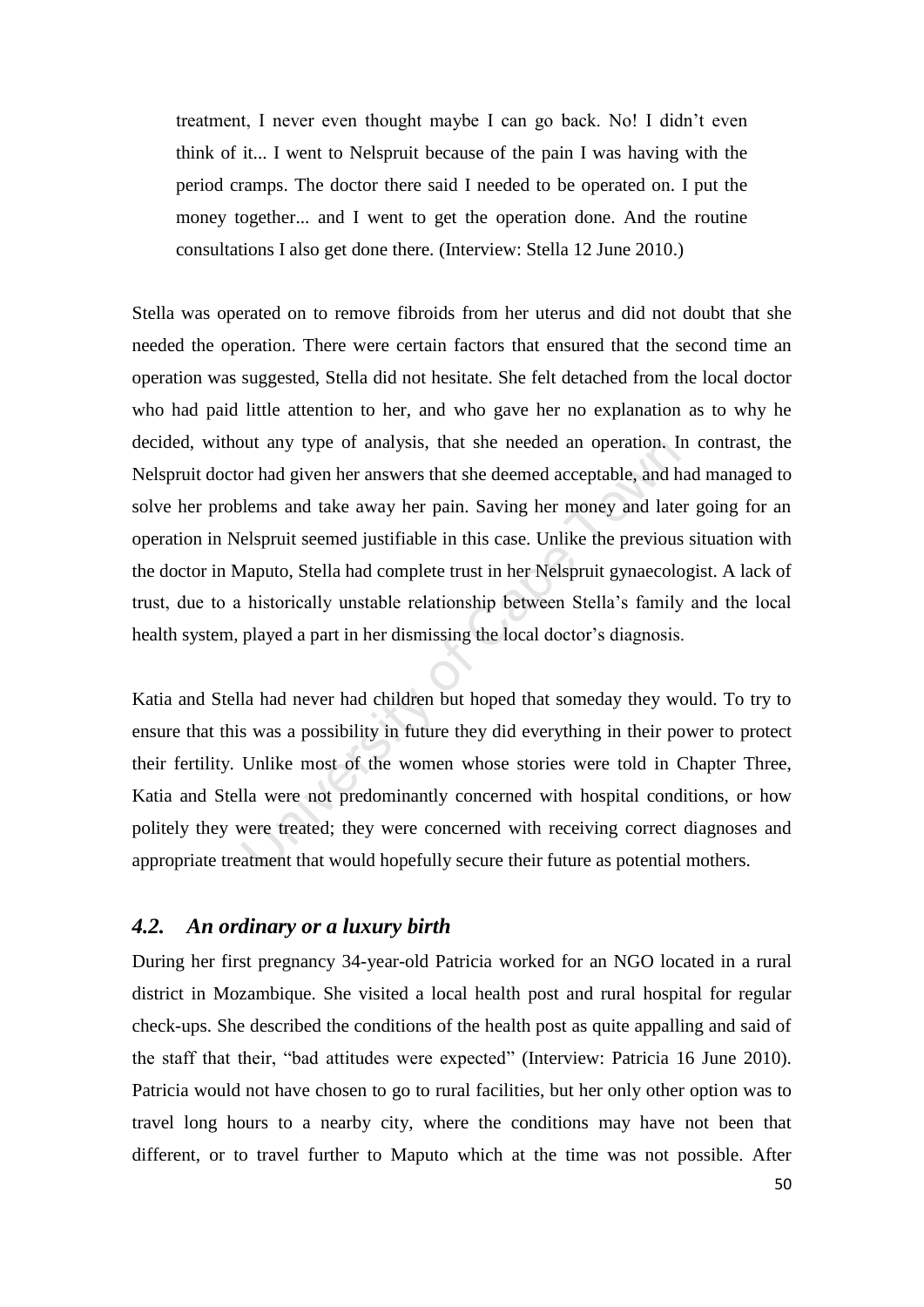visiting local rural facilities in the build up to the birth, she gave birth to her first child in a rural hospital.

Patricia"s next two pregnancies were different. Her second child was born in the *Clinica Especial* in Maputo, where she underwent all her consultations up until and including the birth. Although she acknowledged that there were differences between the rural clinic and the hospital that she frequented during her first pregnancy, and the private clinic in Maputo, she recalled that staff attitudes in both places were similar. When it came to her third pregnancy Patricia was sure that she wanted to have her child abroad, limiting herself to minor check-ups at local private clinics. Up until her eighth month of pregnancy all her consultations were conducted in local private clinics. She then travelled to South Africa in her ninth month to give birth at a private hospital. Patricia complained about the amount of money she had to spend in giving birth privately in South Africa and explained that if her and her husband"s medical aid had not covered it she would have given birth closer to home. The fact that her husband worked in South Africa at the time of the birth influenced their decision to have the baby abroad.

ner consultations were conducted in local private clincation.<br>
Nuth Africa in her ninth month to give birth at a private ho<br>
not the amount of money she had to spend in giving bir<br>
nd explained that if her and her husband' For Patricia, the differences between the two countries at the private health level were vast. She explained that in South Africa she was treated like a queen. She felt more in control of her situation than she had done in her first pregnancies. She fondly recalled her feet being massaged. For some people, including Patricia herself, a foot massage may have seemed like an extraordinary luxury, but for others, accessing private healthcare was a choice they made, even when they did not have access to medical insurance. In Mozambique only a few companies had medical aid schemes, although it was a growing industry. Some private companies and international NGOs made it possible for people like Patricia to have babies in private hospitals in South Africa.

Karina, 26, and recently married to a medical doctor, was not concerned with the cost of her imminent birth, although she did not have medical insurance. She was determined to have her baby in South Africa. She had been going for consultations there since she was a teenager and had chosen to have her child with the same doctor. Like Katia, Karina"s mother started going to Nelspruit for consultations years before taking her daughter with her. Karina explained why her mother went to a doctor in South Africa: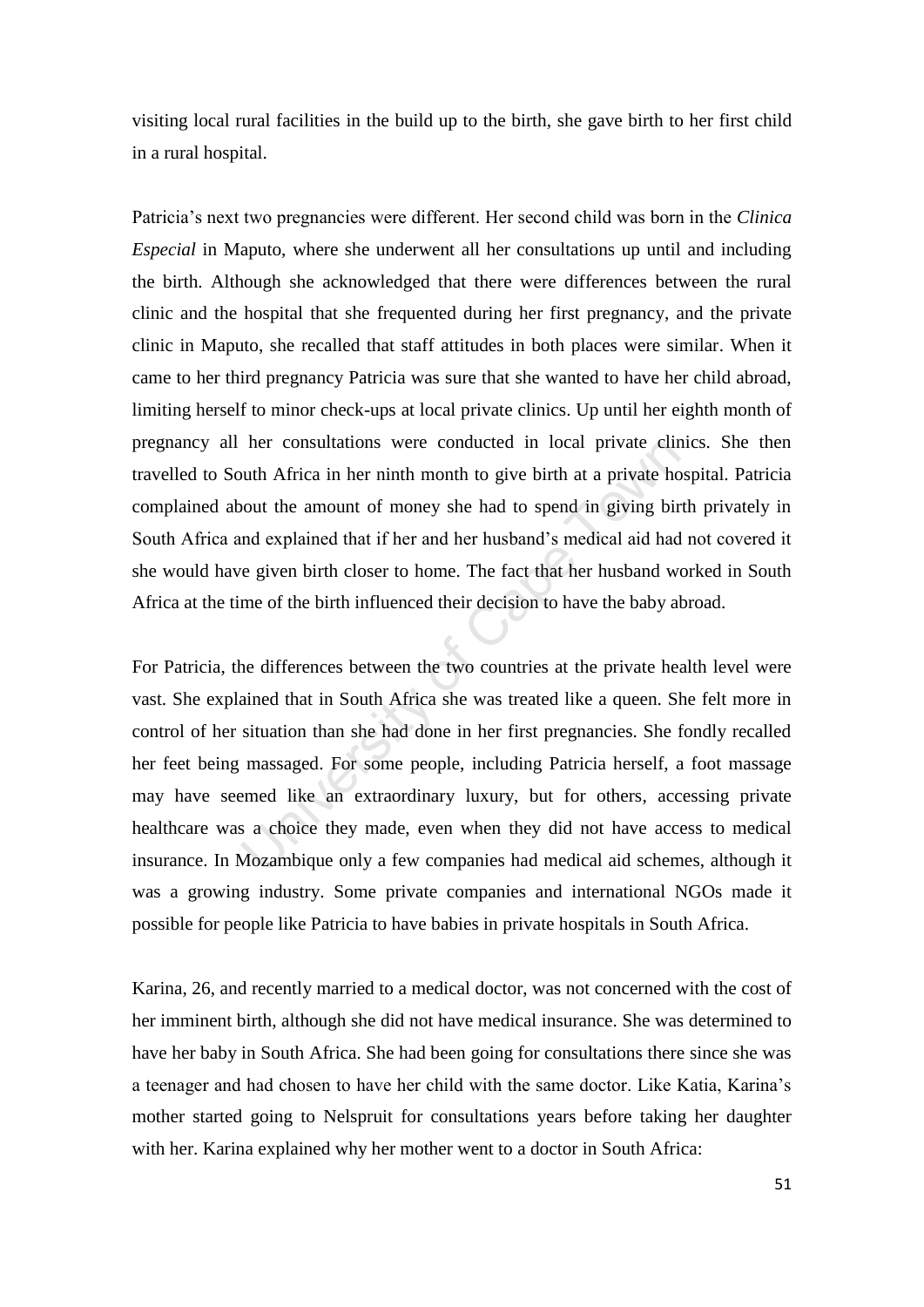...my mother [was] looking for better conditions, etc... Not only for that but for the *atendimento*<sup>9</sup>... What really counts is that human contact, the preoccupation with your situation. That"s what makes me travel kilometres and kilometres and go through stresses just to have that. Sometimes here you don"t find that. Sometimes the doctors are so, so busy that they forget how very important public relations are. First it was my mother, then I went next to do gynaecological check-ups once a year. (Interview: Karina 9 June 2010.)

I wanted to know why Karina insisted on giving birth in South Africa. For Karina there had never been any doubt that she wanted to have the baby abroad and this decision was cemented shortly after her wedding, when she began to have contractions and was forced to visit the Central Maputo Hospital in Maputo. She told me:

ow why Karina insisted on giving birth in South Africa. For any doubt that she wanted to have the baby abroad and this rely after her wedding, when she began to have contract the Central Maputo Hospital in Maputo. She told At the time [I was pregnant] we didn't worry about having a doctor here... If I hadn"t had contractions just after the wedding, I wouldn"t have seen a doctor here. It just happened that because I had the contractions we left here at dawn and went to the maternity ward [at the HCM]. (Interview: Karina 9 June 2010.)

When Karina and her husband arrived at the hospital they managed to find an obstetricgynaecologist her husband knew who told them what medicine was needed and that it was not available at the hospital. Karina"s husband then rushed to a clinic where he knew a doctor, and he was able to acquire terbutaline, used in delaying premature labour. The "wheeling and dealing" in getting the correct medication for Karina, reinforced her decision to have her baby in South Africa. She said:

So you see the gaps? You need things and you don"t have them. Or what if I had arrived there being a nobody (*uma zé-ninguém)*? I would have had the baby on that day. It wouldn"t have postponed. Imagine if I didn"t have any

**.** 

<sup>9</sup> Directly translates as "treatment" but refers also to the hospitality and warmth afforded to people when they go to a particular place such as hospitals, restaurants, etc... 'how people are treated.'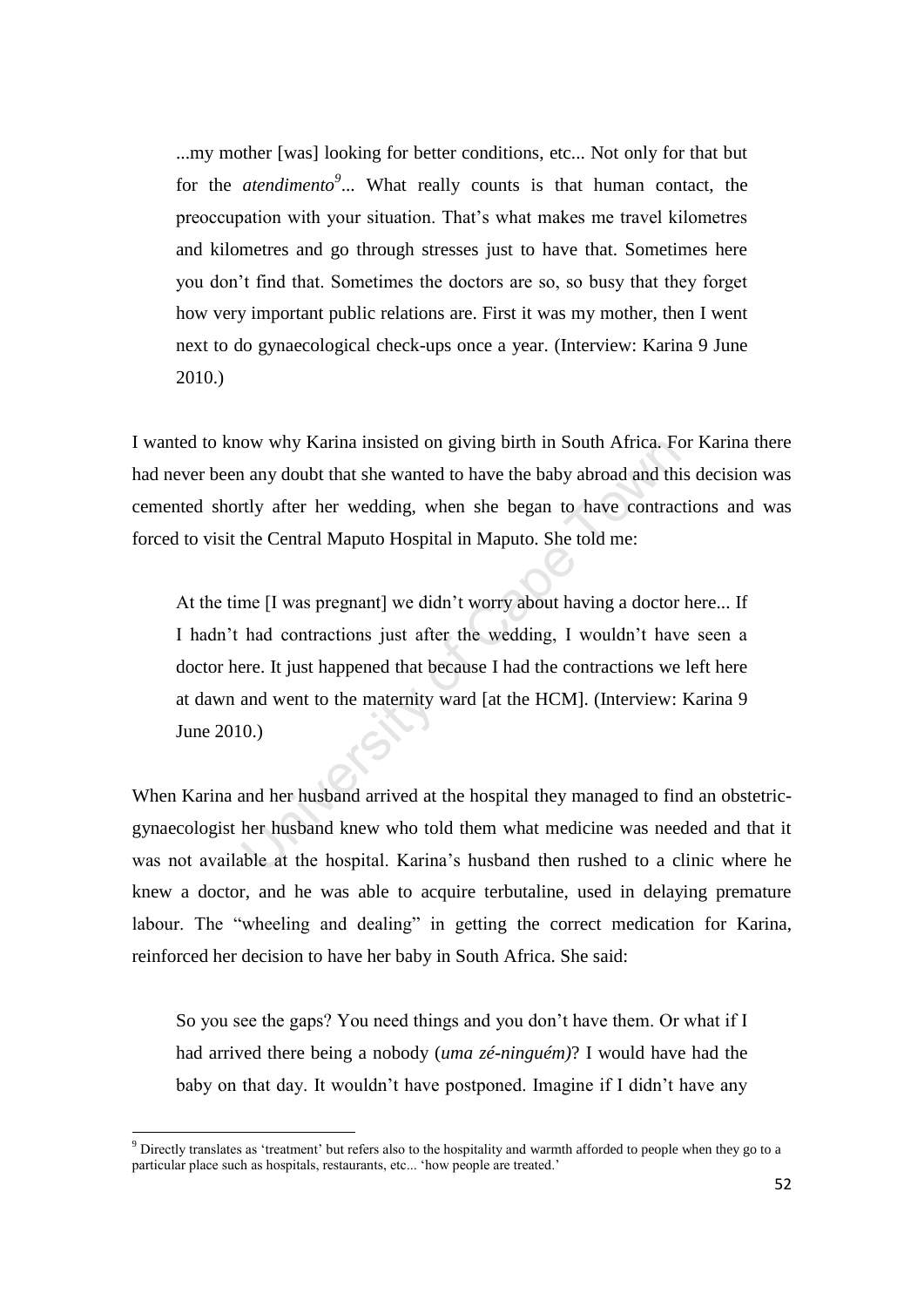buying power, how would I go to the clinic to buy something like that at ridiculous prices? They would have left me there, and if it took too long, [they would have done a] C section. (Interview: Karina 9 June 2010.)

Once Karina was in a local healthcare facility she negotiated her way around it as best she could with the help of people she and her husband knew. Her knowledge of how to make the best of the incoherent local services was extremely important as it was not possible to travel for healthcare on every occasion across the border.

vel to Nelspruit a few weeks before her due birth date. Som<br>
2 not only searching for "better" treatment by medical<br>
thich medical supplies and technological equipment are eas<br>
atia and Stella, perceived there to be huge d Karina, it seemed to me, was fortunate in having a doctor for a husband. She was prepared to travel to Nelspruit a few weeks before her due birth date. Some women who go abroad are not only searching for "better" treatment by medical staff, but for situations in which medical supplies and technological equipment are easily accessible. Karina, like Katia and Stella, perceived there to be huge deficits in terms of technology and other advancements in the field of healthcare in Mozambique. This was particularly disturbing to Karina and Patricia, and other women, in the face of possible complications in childbirth.

# *4.3. Seeking improvements in healthcare: the search for new technologies*

In industrialised countries feminist concerns with control over reproduction are evident and have much to do with the fact that women are controlled by a set of bio-medical technologies, norms and standards that detract from women"s embodied knowledge. There are a few points to be made in a discussion of middle-class women and their search for healthcare in Mozambique concerning medical and technological interventions.

Authors like Biehl (2004) and Navarro (2009) have argued that globalisation and the dominance of a neo-liberal world order have led to gross social and economic exclusion of some populations. Neo-liberal public policies "benefits the dominant classes to the detriment of the dominated classes (Navarro 2009: 429)." The poor and vulnerable in particular are relegated to the margins of society, or what Biehl (2004: 476) refers to as "zones of abandonment," denied access to proper healthcare and allowed to die. The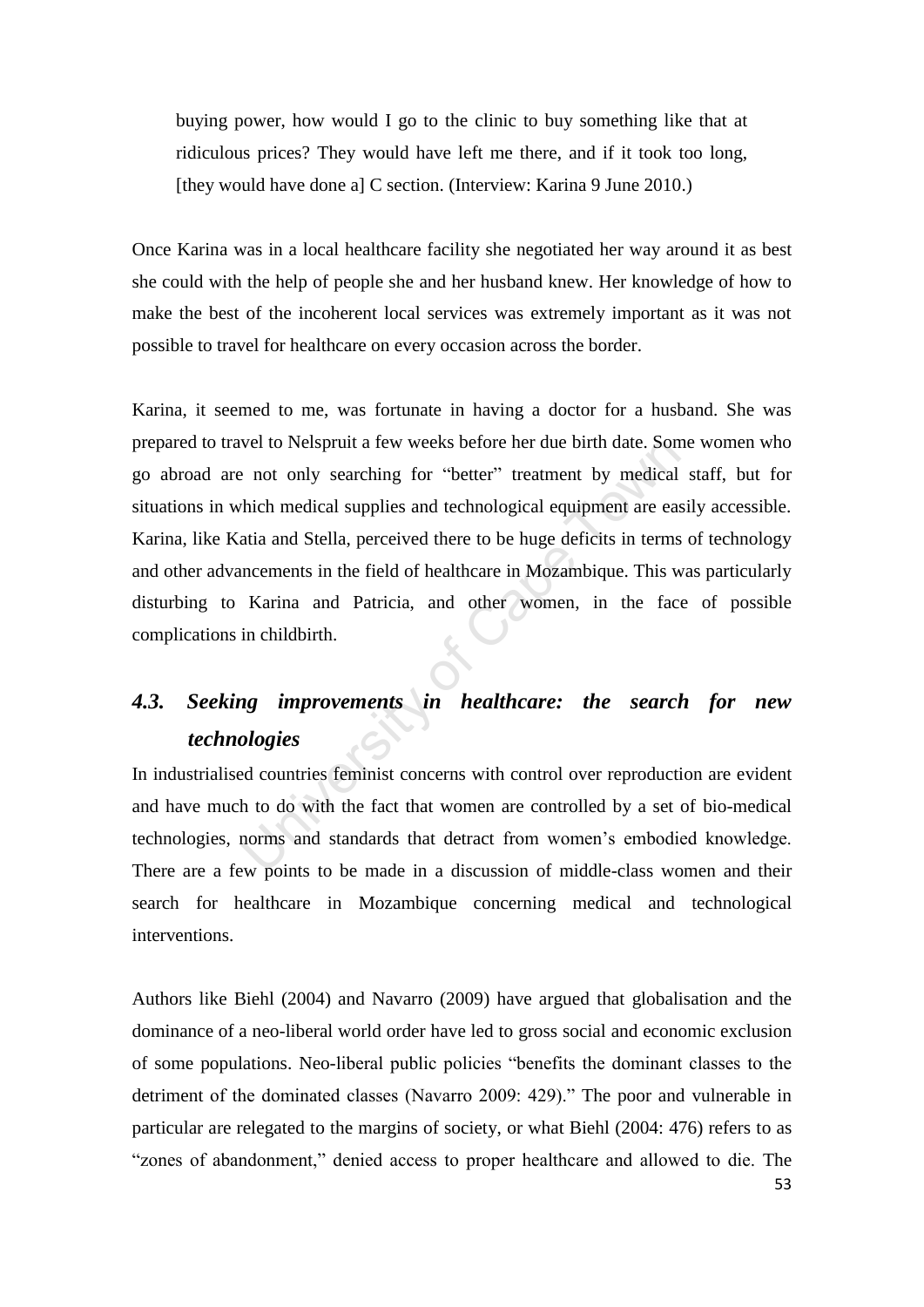International Monetary Fund and Structural Adjustment Policies have had a detrimental effect on the ability of states to deliver services to their citizens. Health inequalities have increased between and within countries (Navarro 2009). Increasingly, health services have become commoditised so that only the rich are able to access quality healthcare. In the case of Mozambique, because middle-class women are able to buy healthcare, the ill-health of poor people to some extent becomes invisible to them.

With their aspirations of "modernity" middle-class women in Mozambique have expectations beyond what is available to them within their own national borders. Globalisation has contributed to the expansion of women"s wants and needs, and made their local situations seem inadequate compared to women like themselves in other places around the world. Seeking alternatives to Mozambican healthcare services, especially in this case, has become a way of skirting worsening local conditions.

aations seem inadequate compared to women like thems<br>the world. Seeking alternatives to Mozambican health<br>is case, has become a way of skirting worsening local cond<br>pponsibilisation" (Rabinow & Rose 2006: 209) becomes i<br>co Women"s "responsibilisation" (Rabinow & Rose 2006: 209) becomes twofold in the Mozambican context: responsibility in pursuing new developments in bio-medicine and in attempting to acquire the best possible healthcare, and responsibility in performing and reiterating their middle-class status, and with it their aspirations of being modern women within an increasingly globalised world. In this process the problem of subjectification arises where middle-class women, although privileged, remain biopolitical citizens, their pursuit of health shaped by hegemonic structures within the medical establishment. Despite this I argue that these women are active in constantly informing themselves about medical issues and in choosing various health options. In this case, responsibility is related to meaningful citizenship.

Rose and Novas (2003: 10) argue that specific practices that have been made routine by biomedicine, such as amniocentesis and ultrasound, "show that judgements of value concerning certain features of the bodies and capacities of citizens have become inescapable – even if it is the individual citizen and her family who must carry the responsibility for the choice now rendered calculable for them." Although it seems as though the choices women have are limited, especially regarding "routine" medical care, to middle-class Mozambican women responsibility to and for themselves as biological entities equates with responsibility in maintaining their social status. Such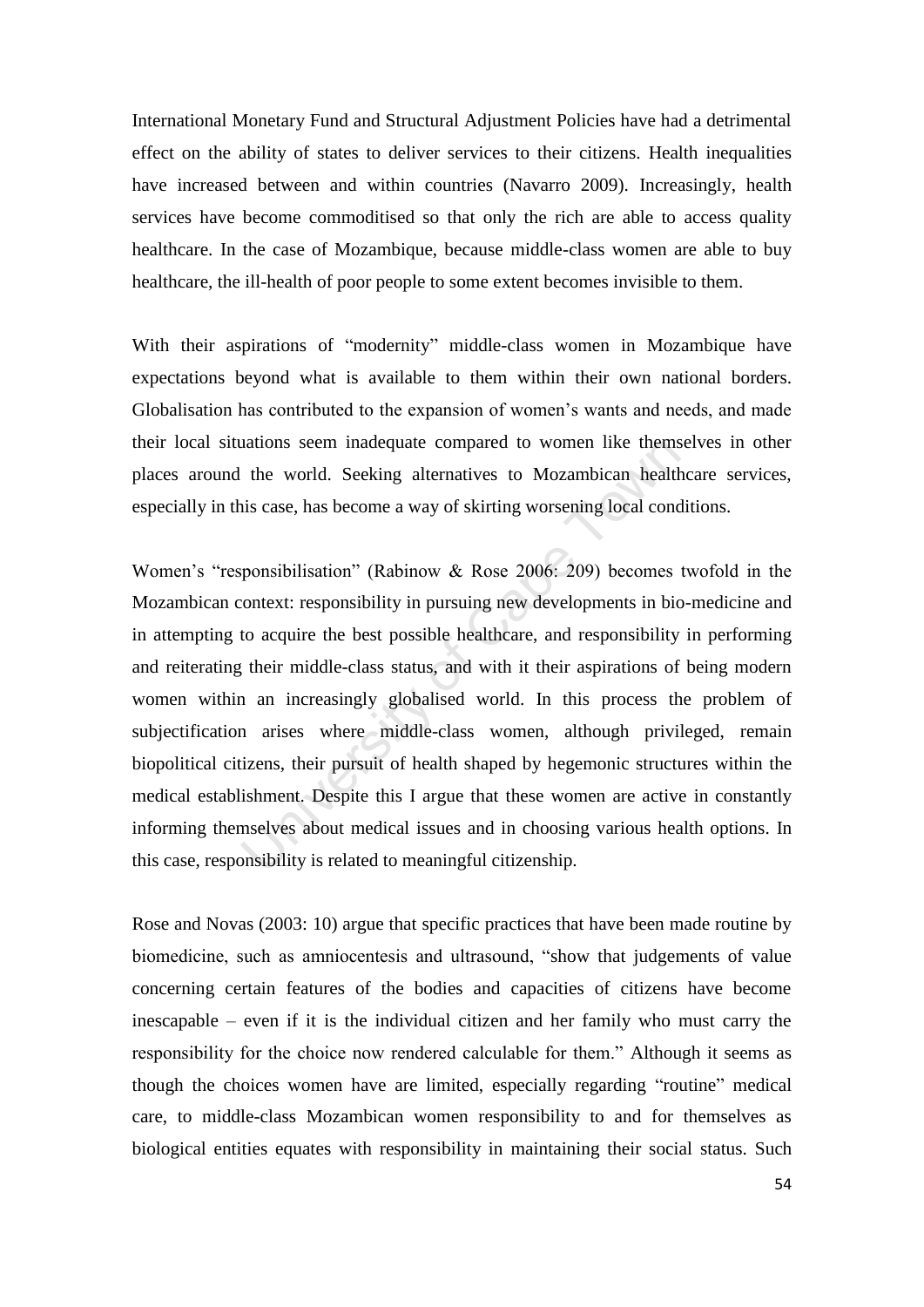"judgements of value" (ibid) are the reason why women search elsewhere for "better" services when they are unhappy with what is available to them locally.

As mentioned above, feminist scholars have argued that the use of new reproductive technologies has rendered medical intervention inevitable when it should not always be so. There is never any guarantee that women will make use of the technologies available to them in order to ensure there are no problems with their pregnancies and births. In her research, Rapp (1993) found that pregnant women weigh up a variety of competing claims on labour and maternity. Similarly, in her study on women and childbirth in the USA among lay middle-class women, middle-class health professionals and poor women, Lazarus (1994: 26) found "a spectrum of opinions... from a desire for the most advanced technology to a desire for the least invasive, "most-natural" birth possible in a hospital."

us (1994: 26) found "a spectrum of opinions... from a desin<br>nology to a desire for the least invasive, 'most-natural' birt<br>nee, although women do not have access to a vast array of<br>hey go through monthly scans and weigh-in In Mozambique, although women do not have access to a vast array of reproductive technologies, they go through monthly scans and weigh-ins during pregnancy. The use of amniocentesis is only for cases where the doctor suspects something may be wrong with the pregnancy.<sup>10</sup> Yet most women claimed that they needed to come to the hospital every month in order to ensure that all was well with their babies and their pregnancies. To them, monthly visits to clinics and hospitals meant fewer complications at birth. Some theorists have argued that increased medicalisation of women"s reproductive health has made women "willing victims of modern medicine, as they have been convinced of the need for medically assisted childbirth, reproductive technologies and frequent screening examinations" (van Wijk *et al* 1996: 715). These theorists fail to see that some women are willing participants in a range of pre-birth procedures and should not always be seen as victims of modern medicine.

From the evidence I found in following the stories of middle-class women in Maputo it seemed that women did not feel subjected to technology. On the contrary, procedures were symbolic of a certain thoroughness in care-giving and became attached to a certain social status which overrode any sense that women were controlled and objectified. Perhaps it was the very subjection to these technologies that made them feel

**.** 

<sup>&</sup>lt;sup>10</sup> Personal correspondence with a local obstetric-gynaecologist.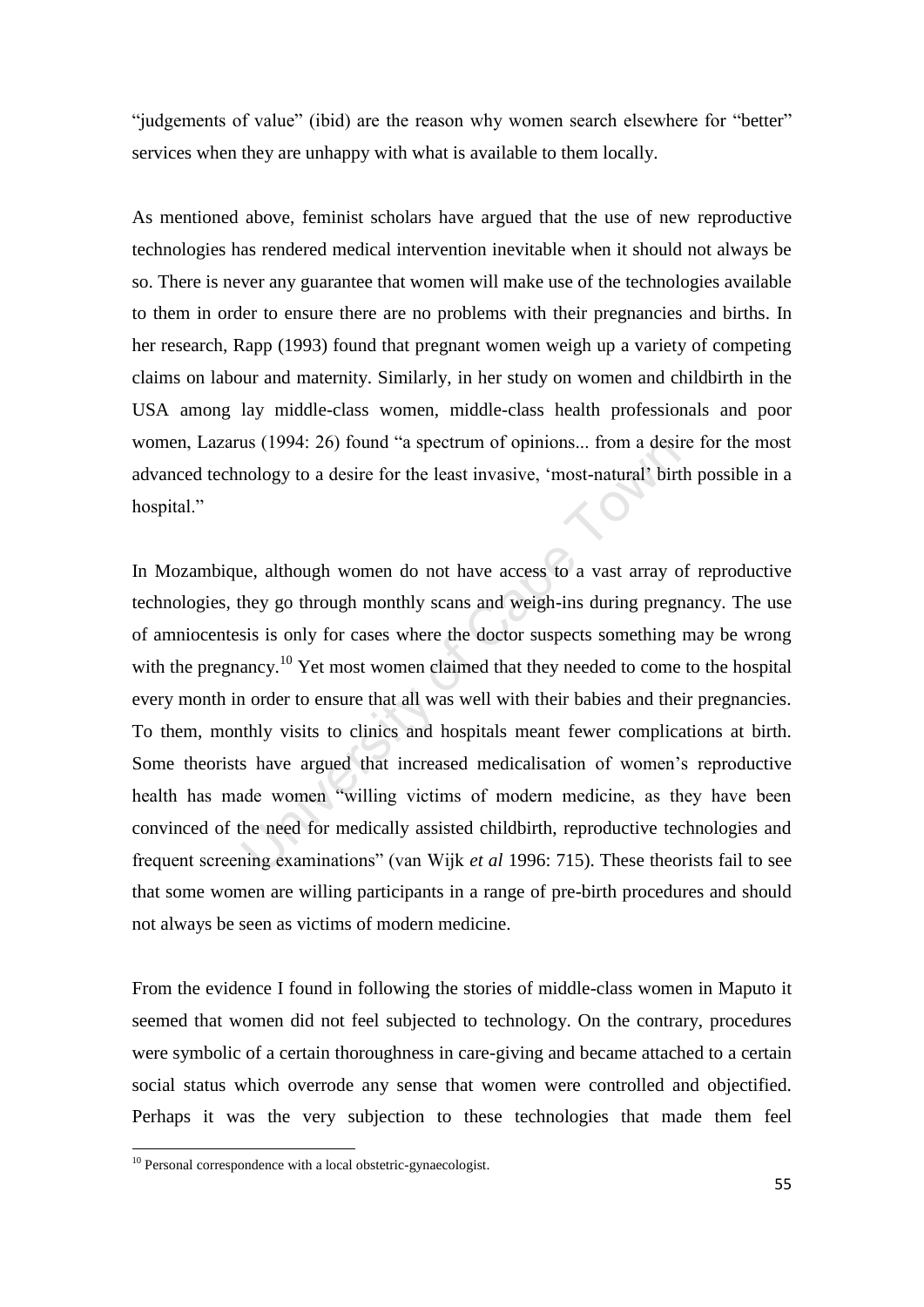empowered. In order to achieve a particular status in society, some participants believed that one had to keep abreast of the times.

For the pregnant women I spoke to a hospital birth was the best way to ensure that their children came into the world in safety and with "proper" care. As Abel & Brown (1998: 316) point out, "women seek biomedical information partly to explain their own experiences... [and] to gain a sense of control by knowing what to expect." Furthermore, travelling to South Africa was more than a matter of choice and had to do with maintaining social status within local Mozambican social circles. Journeys that women undertook abroad required both time and money. They were journeys that not everyone was able to make, in the same way that not every Mozambican citizen was able to visit a private clinic. The ability to pick and choose and "shop-up" within healthcare services enabled certain people to claim or maintain a certain status in society, as was the case with most of the women in this research study.

Ke, in the same way that not every Mozambican citizen was<br>The ability to pick and choose and "shop-up" within heal<br>n people to claim or maintain a certain status in society, a<br>ne women in this research study.<br>For Cape Town As we have seen for Katia and Stella, finding relief from their afflictions was critical. Although Karina was not in any immediate danger, she sought treatment that would end the pain she experienced. Some of the women in the study were brought up frequenting bio-medical institutions and did not think any other choice was viable. As van Wijk *et al* argue, "Good quality health care strengthens the self-determination of women and should acknowledge women"s responsibility over their bodies as a basic right (1996: 715)." It is important therefore to look at the ways women negotiate and use modern medicine to make choices concerning the state of their bodies and the ways in which these are intertwined with notions of self and social status. The stories of the women in the chapter demonstrate the extent of their determination in seeking "better" care, and reveal them to be active participants in assessing their state of health in collaboration with medical personnel.

#### *4.4. Conclusion*

Women carry the responsibility not only of taking care of their own bodies, but also of ensuring that their families are healthy. Thus the accounts of privileged middle-class Mozambican women cannot be discussed outside of the historical, political and social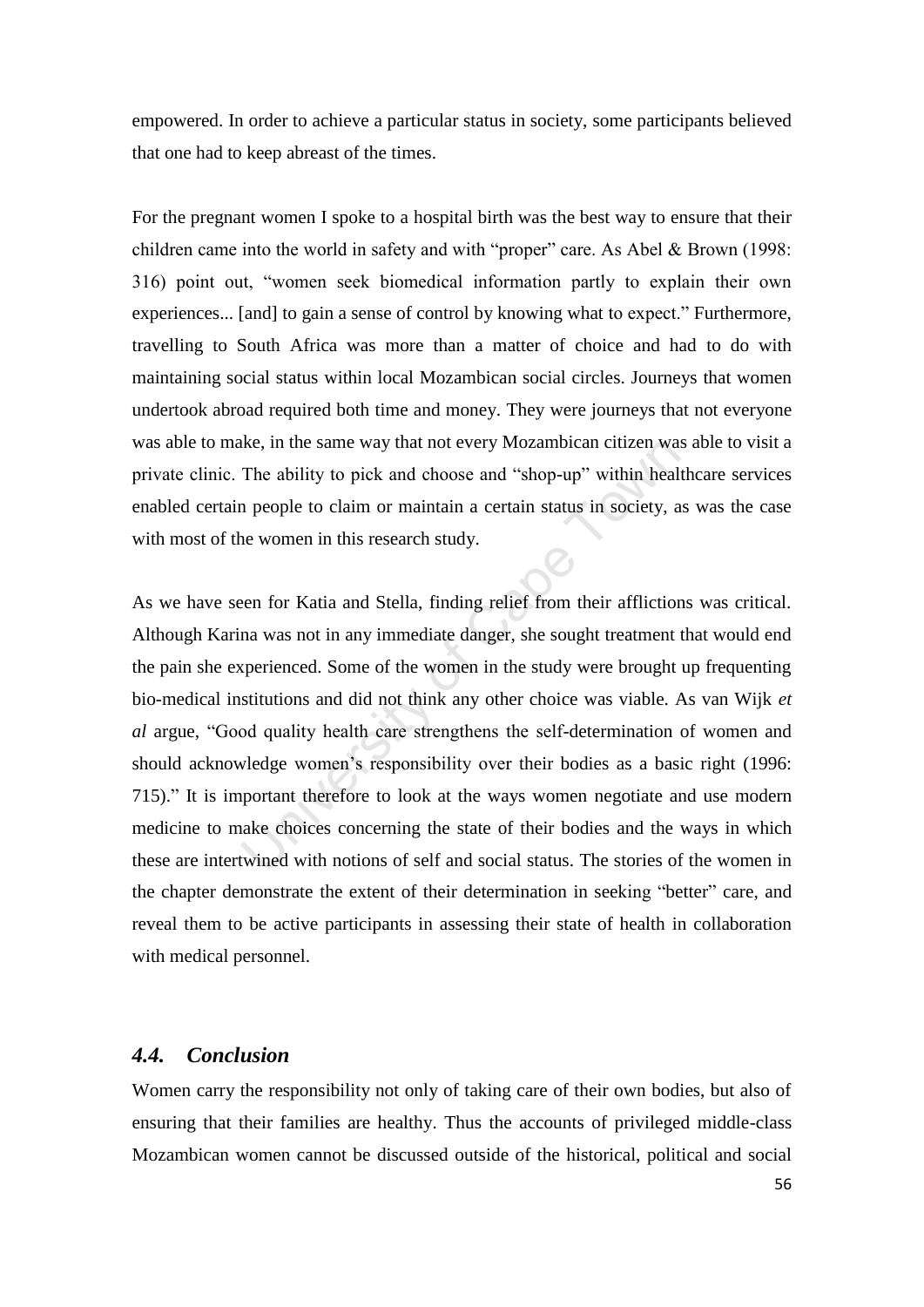contexts that have shaped them as political citizens. The women I interviewed searched for options because of their circumstances, not as women without resources, but as women who perceived themselves to be without adequate options for healthcare locally. As some scholars have shown, there are strong arguments against the medicalisation of certain medical procedures concerning women and their reproductive lives. However there exists another dimension that should be examined. Those cases where women feel empowered to access such technologies in a context where they are otherwise not readily available to them show that the issue of over-medicalisation is not a straightforward one. Middle-class women in Mozambique have welcomed advances in biomedicine and seek them not only as a means of protecting themselves and their children, but also of living up to their expectations of being "modern" women.

we protecting .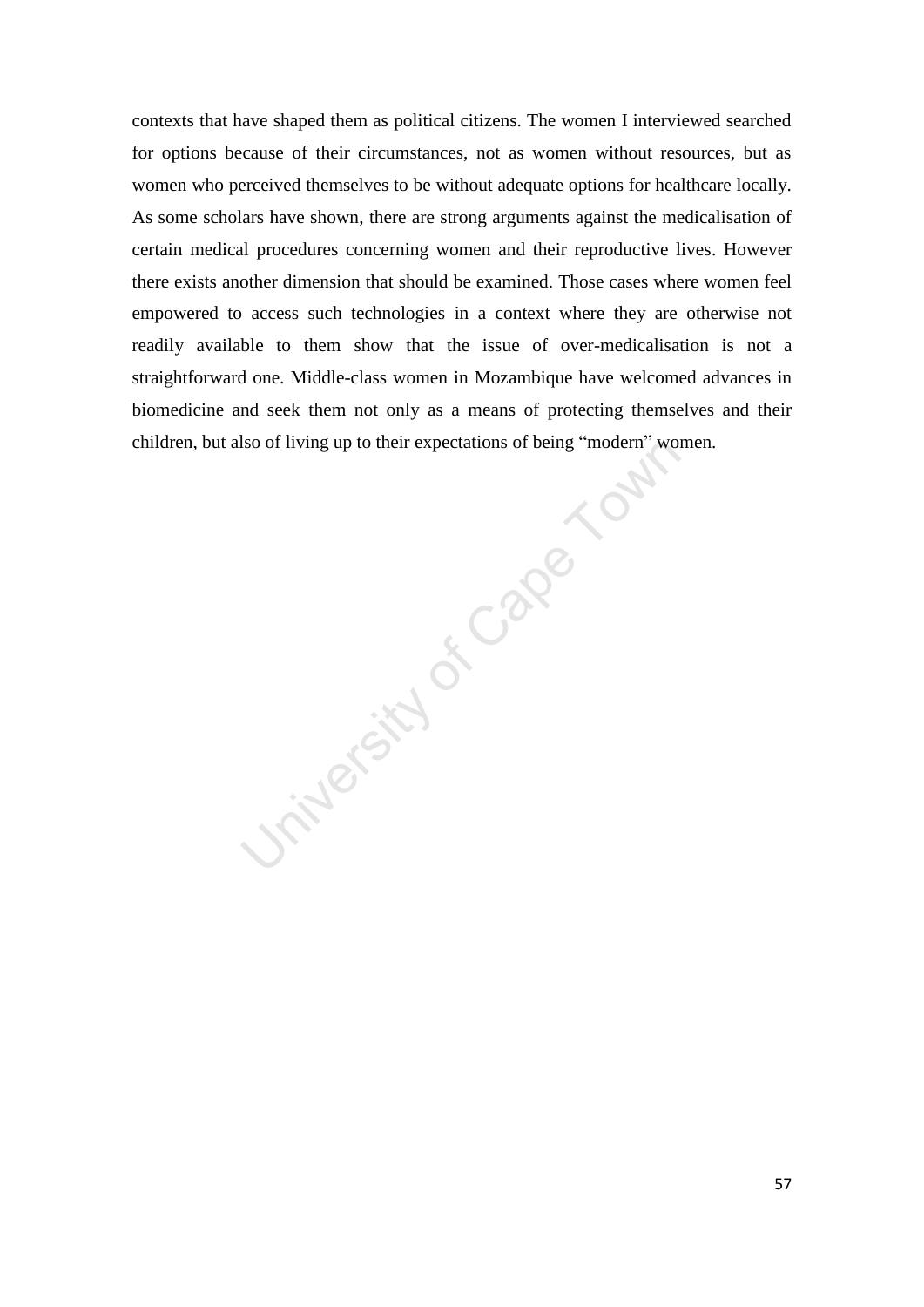# **Chapter Five: Across the border: consumption, identity, status and the imaginary**

Chapter Five begins with a brief background to the state of healthcare in South Africa. It follows with a few more accounts from women about their reasons for travelling abroad, accounts in which the line between being patients and consumers becomes blurred and which demonstrate the argument that women"s identities are intertwined with their levels of consumption and what they are able to afford. The "social imaginary" (Appadurai 2008, Taylor 2002) becomes vital to constructions of women"s identities in a context where they are able to maintain a social status that differentiates them from the majority of the Mozambican population who live in poverty. In this way middle-class women become "blind" to the marginalisation of poor people in their own country and abroad.

## *5.1. A brief history of border crossings with South Africa*

context where they are able to maintain a social status tha<br>majority of the Mozambican population who live in pover<br>vomen become 'blind' to the marginalisation of poor peopl<br>road.<br>friends to the marginalisation of poor peo For many years men and women have migrated to South Africa from other countries in Sub-Saharan Africa such as Lesotho, Zimbabwe and Mozambique for labour purposes, and in more recent years as refugees. Historically Mozambique was one of the countries that supplied, and continues to supply, cheap labour to the South African mines and farms (McDonald *et al* 2000). Although the topic of the thesis is not migration *per se*, it serves to illustrate that even before the end of the civil war in Mozambique and of apartheid in South Africa, cross-border movement was already a characteristic of the ties between the two countries (Adepoju 2003).

More recently the reasons for "migration," or various kinds of movement of people across the border for short-term trips to South Africa, have included visits to family, friends or to doctors, or for the purpose of shopping. In these sorts of journeys, people crossing the border could be described as "visitors" or "tourists" in pursuit of various services and goods (McDonald *et al* 2000: 822).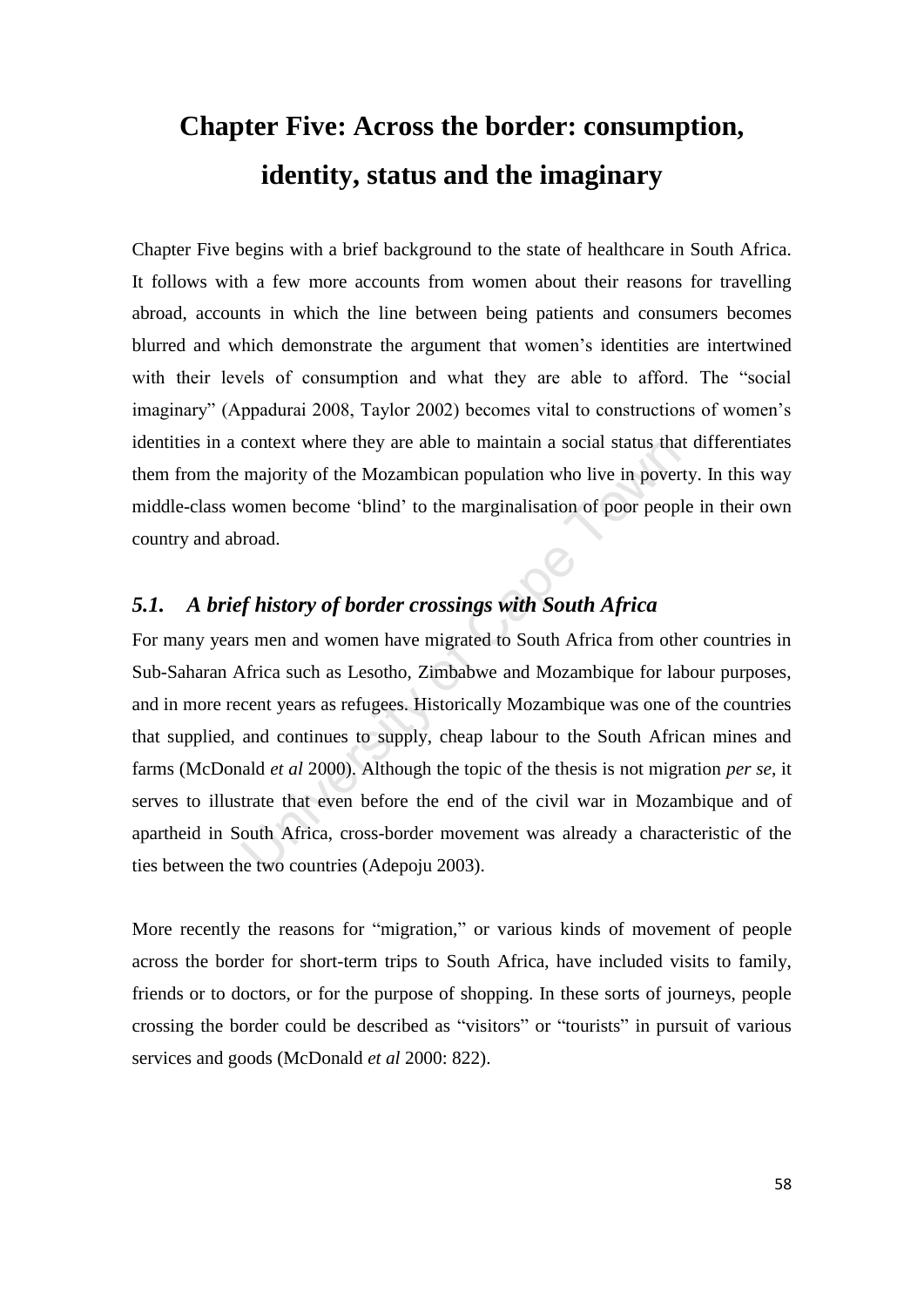#### **5.1.1 Problems in the South African health system**

Although since 1994, and the establishment of the first democratic state in South Africa, some improvements have been made in reshaping the South African health system – for example, giving people access to primary care – South Africa is still afflicted by its own health inequities. These are due to the legacy of apartheid, where access to quality healthcare was confined to a small white elite (Coovadia *et al* 2009). Health dynamics in South Africa are different to those of Mozambique, because South Africa has had a history of entrenched legalised segregation, ending in a negotiated settlement that inaugurated a democratic state and in which its health infrastructure remained intact. The country stands apart from its neighbours in sub-Saharan Africa in terms of trade and economic growth (Ahwireng-Obeng & McGowan 1998). It is also often a destination for migrants outside sub-Saharan Africa. Apart from food and other commodities, South Africa offers many Mozambicans "better" educational opportunities.

Example 1998). It is<br>
r migrants outside sub-Saharan Africa. Apart from fo<br>
South Africa offers many Mozambicans "better"<br>
establishment of a democratic state, South Africa is still s<br>
equities, such as "interprovincial a Even after the establishment of a democratic state, South Africa is still struggling with huge health inequities, such as "interprovincial and urban-rural differences in access to health" (Coovadia *et al* 2009: 9) similar to those in Mozambique. Historically black South Africans, "mostly in peripheral and extremely poorly resourced homelands" (Chopra *et al* 2009: 835), received grossly inadequate care. The movement of black men from town to countryside and vice versa, and the subsequent marginalisation of women and children together with the impoverishment of the countryside, are part of the legacy of South Africa"s exploitation of black people, where, in the area of healthcare, whites were rewarded and blacks carried the burden of health costs (Marks 2002).

The problems that continue to plague the South African healthcare system, specifically regarding the gaps in access to healthcare, were systematically ingrained for years during apartheid. Although the South African health system has undergone radical change since 1994, improvements have often been overshadowed by the gravity of the HIV/AIDS epidemic and the local politics surrounding it (Chopra *et al* 2009). For many South Africans the end of apartheid has not necessarily meant the end of the "poverty" and "powerlessness" Marks (2002: 18) describes. The South African public health system is an illustration of the country's history of inequities, one in which citizens are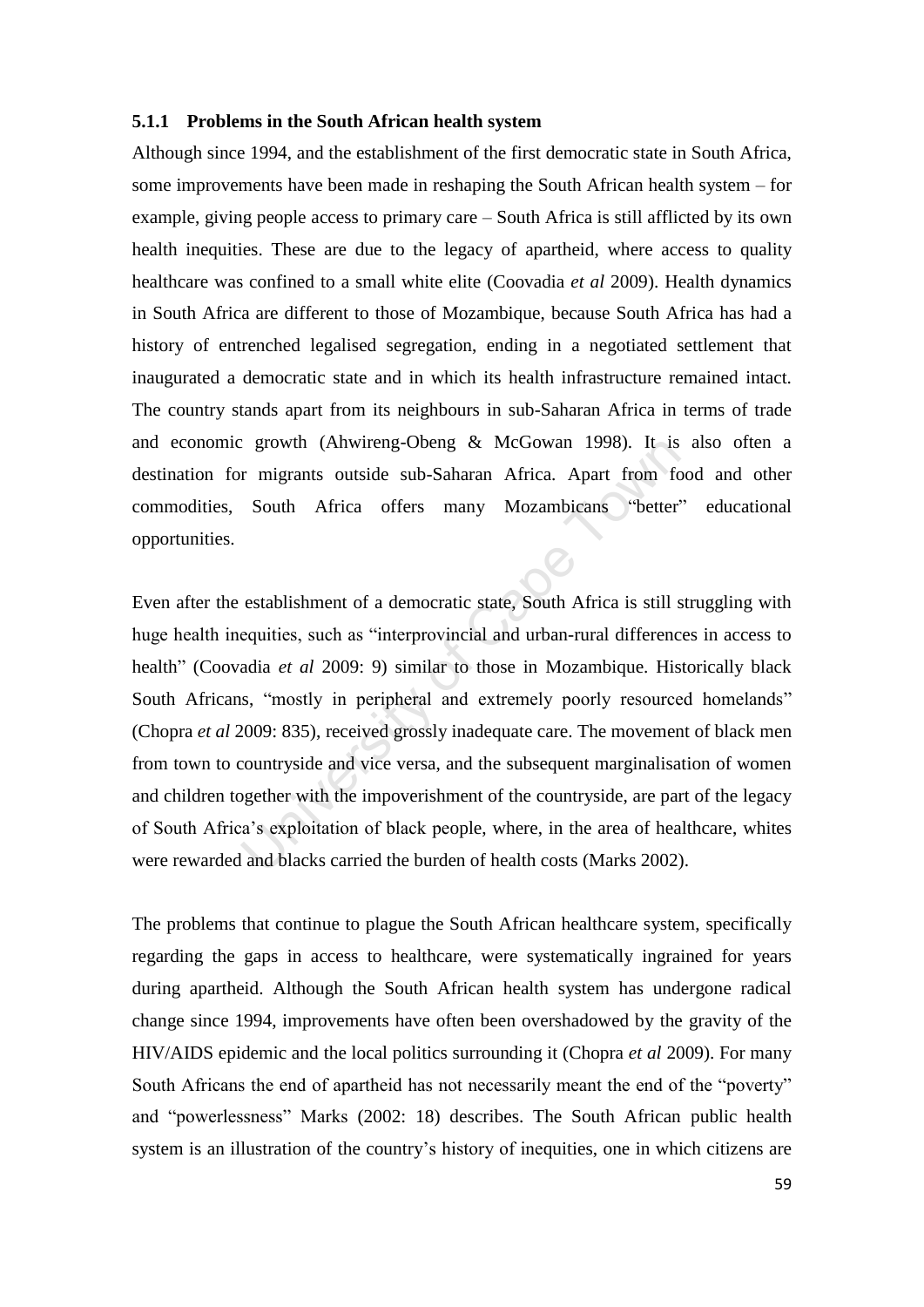made to feel, and to a large extent remain, excluded from the state to which they lay claim.

theare services, usually in private clinics where treatment is<br>
r than that available in the South African public healthcare<br>
The women interviewed seldom, if ever, used public healthcare<br>
The women interviewed seldom, if According to Gibson (2001), many of the complaints made about South African public hospitals involve the experience of long waiting periods before being attended to, not dissimilar to some of the complaints made by this study"s participants about healthcare services in Maputo. Harrison (2009: 29) argues, in relation to South Africa, that "there are still significant inefficiencies in the health system stemming from poor quality of care" and that such "weaknesses are endemic" within that country. Despite these problems, South Africa is a major destination for Mozambican women who seek improved healthcare services, usually in private clinics where treatment is considered to be much better than that available in the South African public healthcare services or in Mozambique. The women interviewed seldom, if ever, used public healthcare services within South Africa. Had they done so, they may have found similar problems to those experienced at home. Although a number of participants in the study argued that some public hospitals in South Africa had better facilities than private clinics in Maputo, these women had the privilege of being able to use private institutions that do not share many of the problems faced by public hospitals at home.

Growing inequalities in South Africa are reflected in the huge differences between public and private healthcare there. South Africa"s medical private sector is much more developed than those in most of its African neighbours (Castro-Leal *et al* 2000), which makes it a prime destination for people from other countries seeking such services. This sector covers less than sixteen percent of the population although it boasts a number of doctors and nurses much higher than that of the public sector (McLeod 2005: 138). The difference in conditions and facilities between the two sectors is obviously significant, and although there are many Mozambicans who cross the border to South Africa in search of healthcare and who visit public hospitals, middle-class women claim the private sector suits their search for "quality" care.

#### *5.2. Journeying to South Africa*

In this section some of the participants describe their experiences of going to private clinics in South Africa, and their reasons for doing so. Their encounters with doctors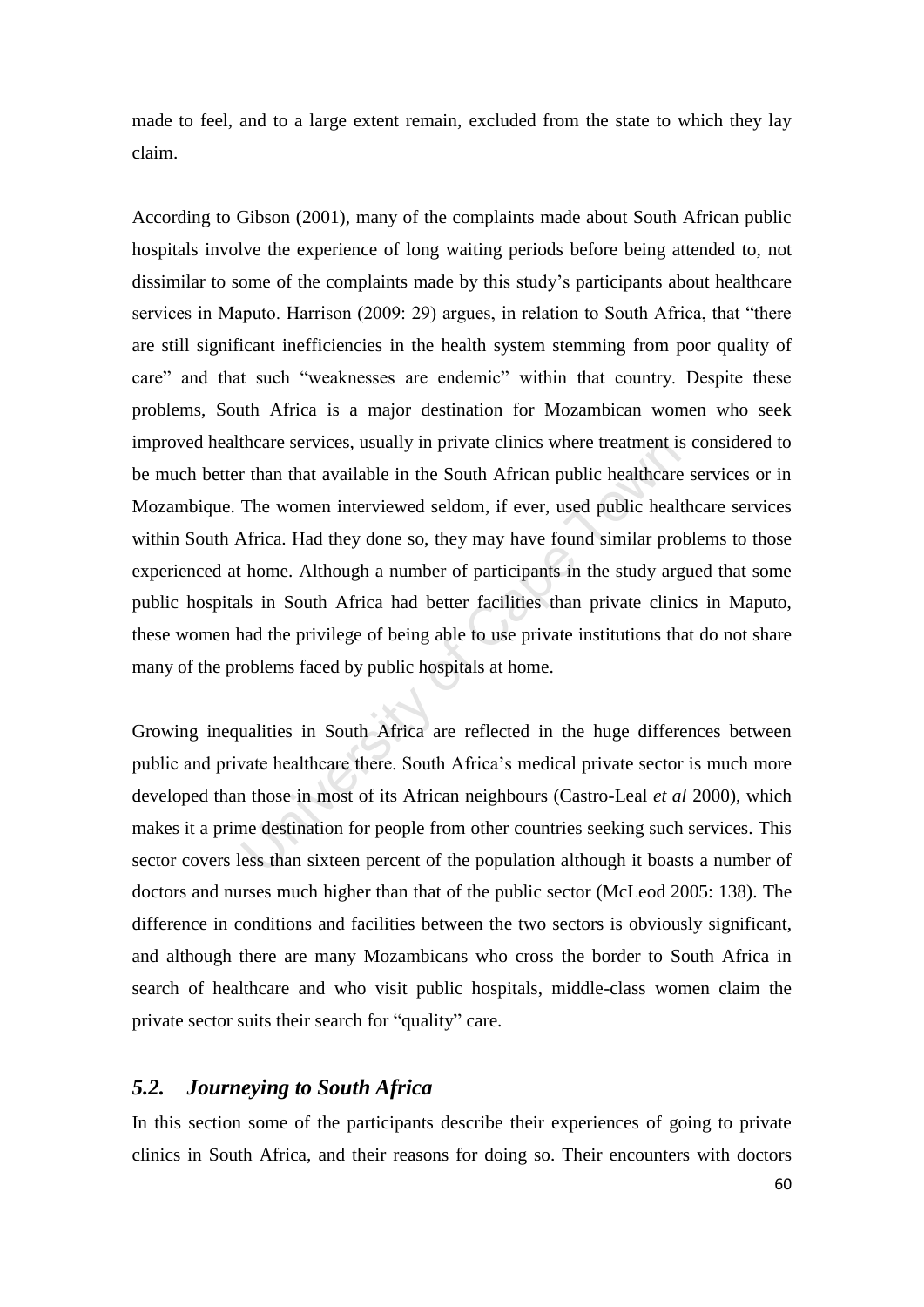abroad demonstrate some of the differences between local healthcare in Mozambique and that offered by private South African clinics.

I spoke to Monica, a lawyer in her early thirties, who explained to me why she often goes to South Africa for consultations:

I don"t think the doctors get involved with you as a patient [here]. You think, "Okay he"s just doing his business." He just gets there and asks you what's wrong. [You say], "This and this and this and this..." "Okay, just take these [pills] and in two days come back." He doesn"t explain why you have to take that thing... Why? As a patient you want to be cared for. I want to feel, "He cares for me, he"s my doctor." But I don"t feel that here. (Interview: Monica 20 June 2010.)

ake that thing... Why? As a patient you want to be cared to<br>
"He cares for me, he's my doctor." But I don't feel tl<br>
w: Monica 20 June 2010.)<br>
e lack of warmth from her doctor seemed to be one of the<br>
to South Africa for m For Monica the lack of warmth from her doctor seemed to be one of the main reasons why she goes to South Africa for medical consultations and treatment. Monica had other complaints about having to wait for hours beyond the time scheduled for her appointment. Concerning her need to have conversations with her Mozambican doctor about her state of health, she said:

I go to the gynaecologist and he asks, "What"s wrong?" [I say], "I"ve got this" and he"s like, "Okay..." He doesn"t even carry on a conversation. You want to have a continuing conversation... and not feel like you're answering an interrogation. I want them to be more compassionate, or something of that sort, so that you feel, "Yes I"m going to my doctor!" I always say to myself I want to have kids but then I start thinking, "Do I really want to [give birth] in Mozambique?" Because you want to be able to talk to your gynaecologist, "I"ve got this, I"ve got that." But no, because you feel that they are just there for business. You end up going to South Africa for those little things – for the extra attention. (Interview: Monica 20 June 2010.)

The "little things" that Monica spoke of make a big difference to most people seeking medical care. In Chapter Four Katia explained how she felt when the doctor she saw in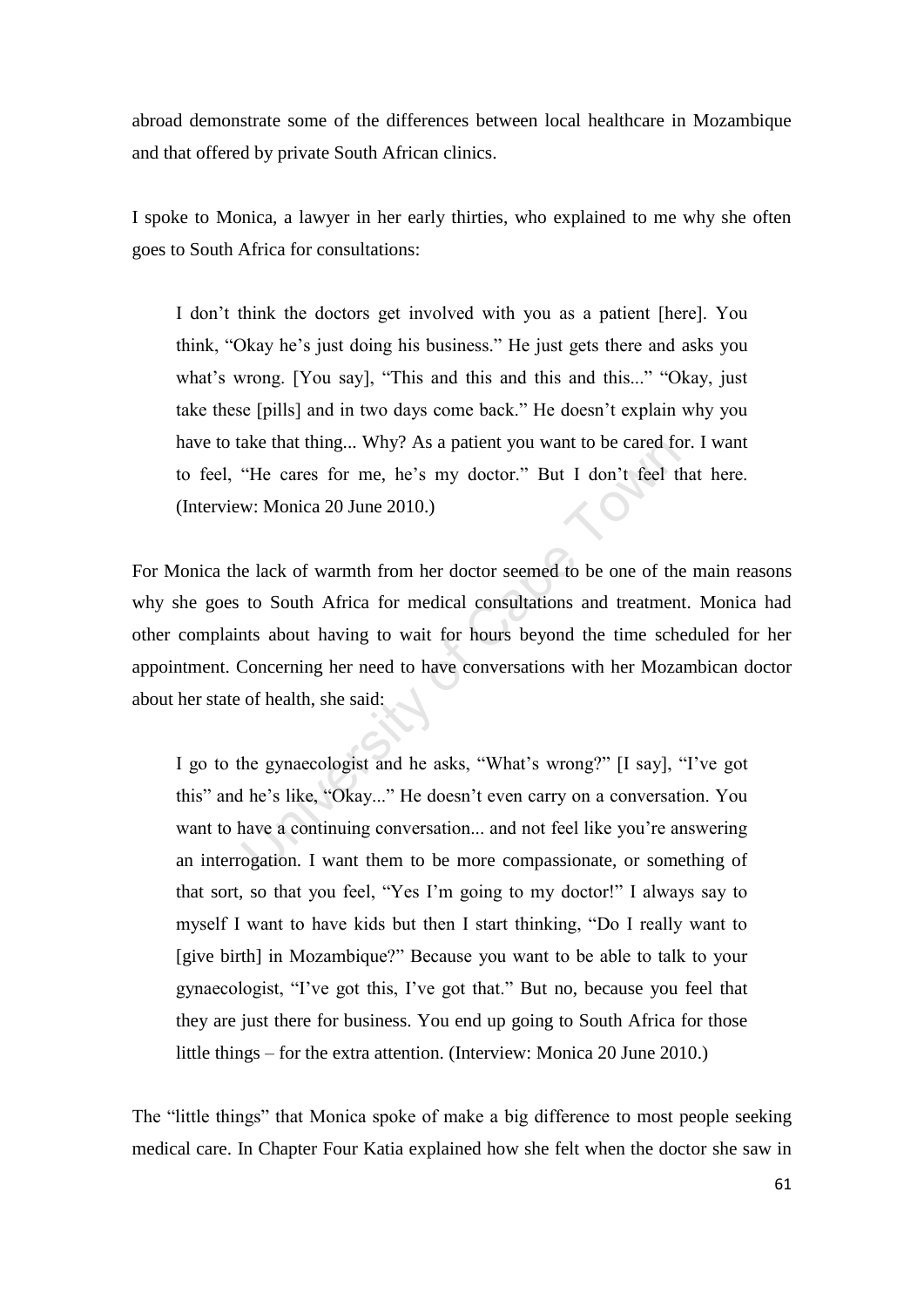South Africa had taken time to get to know her. One could say that it was necessary and important for him to do so as she was a new patient and he needed to have a detailed history, but Katia had never spent "satisfying" time with a local doctor. Monica and Katia found that, in their interactions with local doctors in Maputo, the doctors lacked rapport and empathy, and that they were positioned by the doctors as faceless patients, or as *povo*. They claimed that the doctors were treating them like *povo*. This implied that doctors had little time for them and did not treat them with the respect these women thought middle-class women deserved. This perception also shows how middle-class women disassociate themselves from poorer citizens and strive to differentiate themselves from the wider population.

17) argues that patients "are unlikely (unless desperate) adequately with practitioners who are unable to establish sympathy/empathy or compassion." Part of the humane trech to do with how they are spoken to, how they are Scott (1997: 47) argues that patients "are unlikely (unless desperate) even to try to communicate adequately with practitioners who are unable to establish a rapport with them or evince sympathy/empathy or compassion." Part of the humane treatment people expect has much to do with how they are spoken to, how they are made to feel during a consultation, whether they feel completely safe and comfortable and whether they feel respected.

Dora, a 34 year-old first time mother and businesswoman, explained how private healthcare in South Africa meets her expectations of being treated appropriately as a middle-class woman:

[Durban is] fantastic... there is definitely no comparison. The clinic we go to has... everything. You know where you have to go, you don't wait there the whole day; and they have time for you, they write a prescription and send [specimens] to the lab, they phone you when the results are out... Here, if you don"t go to the lab to pick up your results, they won"t phone you... you will never know. Sometimes you don't even get the results back before your appointment with the doctor... you must make sure you have plenty of time, weeks even. They will just tell you, "You know ma"am we had some problems with something." "When will they be ready?" [you ask] "They are fixing it maybe tomorrow." And you"ve lost your appointment, and you don"t know when you can get a new one. You"re lost. And we are in a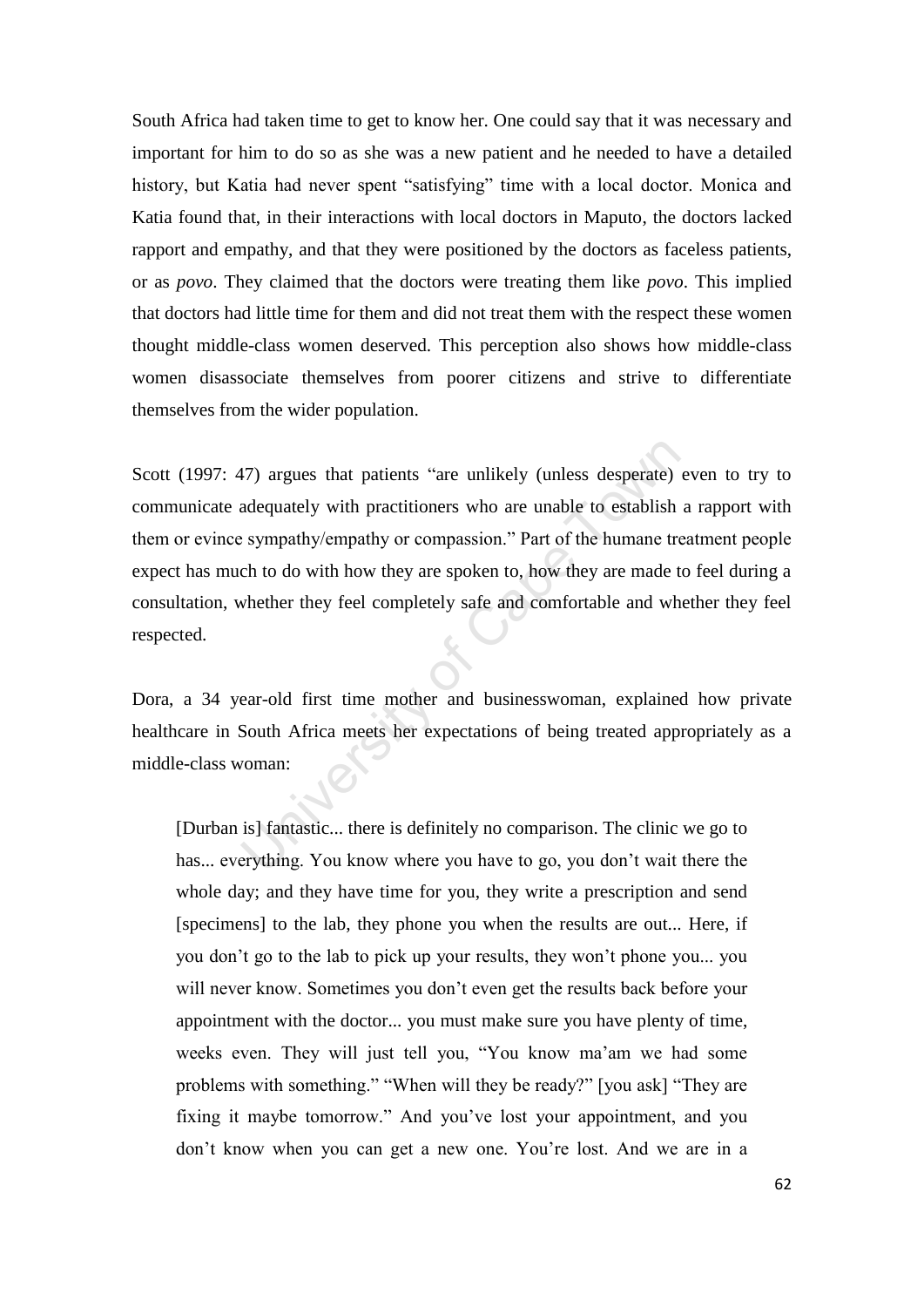situation now where you must have friends inside the system. You must have doctors that are your friends and nurses that are your friends, because you don"t need to queue too much, if you"re still waiting for the results, they can go there and find out what is going on. That"s why many people go outside to South Africa for treatment. (Interview: Dora 5 June 2010.)

We could say that women like Monica and Dora are looking for the "little things," the emotional dimensions of care. They stress the importance of rapport, of eye contact between patient and doctor, of being well informed about their condition and being made to feel as if they count as human beings. These forms of consideration are expected, at least at private clinics in Maputo, but some women are seldom satisfied with their experiences. They look to South Africa as the closest place that can give them what they seek, and the experiences they have there often meet their expectations, ensuring that they continue to return whenever they deem it necessary to do so.

A few months after Dora gave birth, for example, she began to notice that her baby had black stools "the colour of petrol" (Interview: Dora 5 June 2010). She explained:

aast at private clinics in Maputo, but some women are se<br>
eriences. They look to South Africa as the closest place that<br>
k, and the experiences they have there often meet their<br>
hey continue to return whenever they deem it I was scared. I thought it may be something to do with his blood, something haemorrhaging inside his tummy. And I asked her to check the stools, to send to the lab, but she didn"t do it. She said, "You mustn"t worry." But we are parents, it's our firstborn, it's normal for us to get worried, to be anxious... and you must pay attention as a doctor to what parents think. [Doctors] must have this sensibility maybe. Because as doctors, the feelings they have, they have knowledge; they"ve seen the same situation. It"s not the same for [first-time] parents. Send them to a lab, just to calm the parents down. If they come to see you, it's because they think they need your help, at least for something, so give them peace, something to relax and not worry so much. Do an exam[ination]: if it comes back negative... perfect, they paid for it, you don"t have to pay; you only have to follow up. (Interview: Dora 5 June 2010.)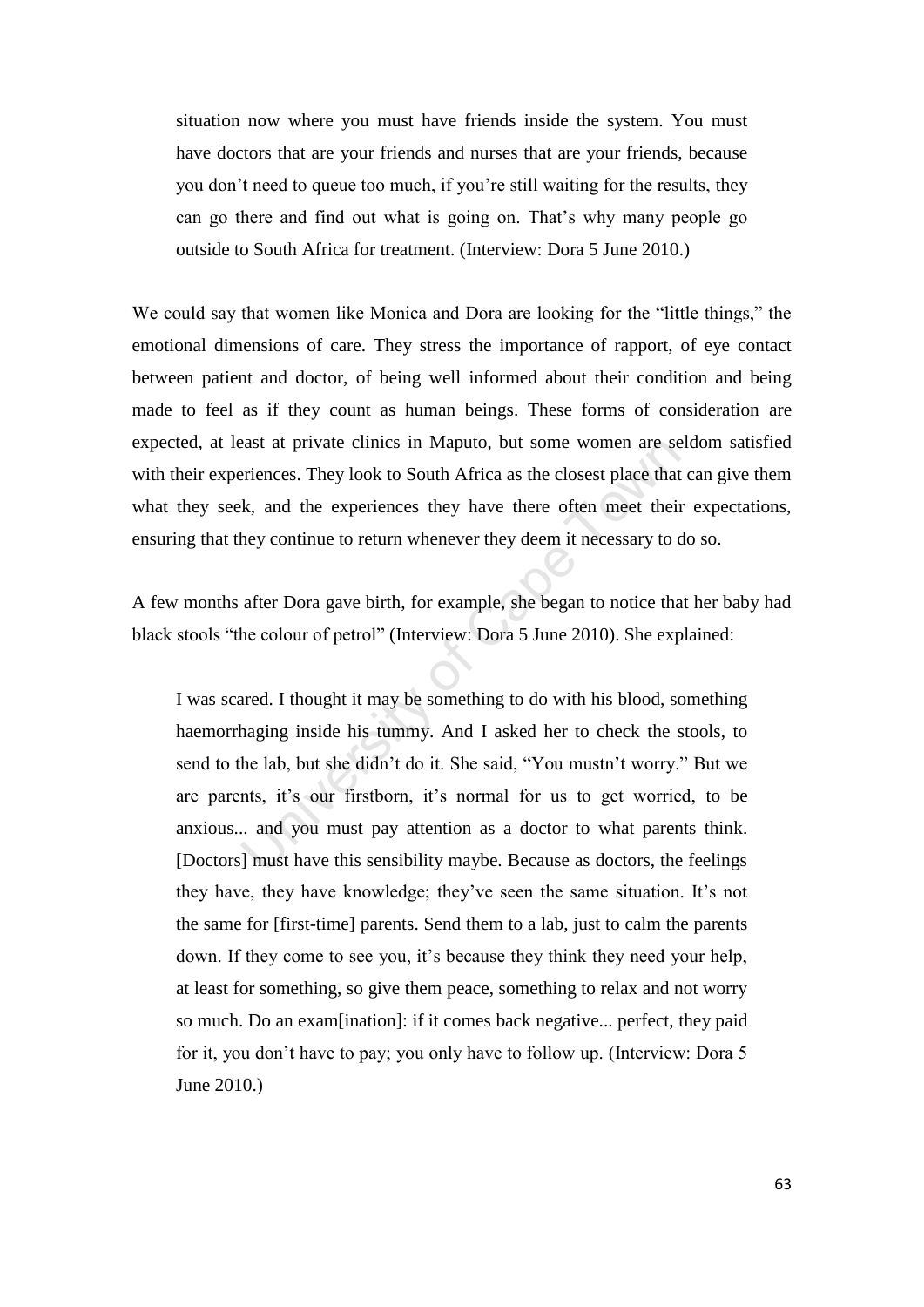Dora took her son to a paediatrician in Durban who examined the baby and determined that there was nothing wrong. Dora was satisfied that she did not have to search for any other opinions. It seems that Dora mistrusted the local doctor"s diagnosis and it may be concluded that most of the participants felt the same way. But the participants did not have any complaints about local doctors' knowledge. Among the research participants, Karina, for example, is married to a doctor, Iva is studying to be a doctor, and most of the other participants had doctors in their families. It was the inattentiveness of local doctors that most women complained about. They objected to being treated as if they were just another patient. As Dora further explained:

thent is special, is unique... we have lots [of clinics] but nedefinitely pay [extra] or else you don't see results. That uybe more than 50 percent of Mozambicans are going to N Pretoria, and Cape Town looking for that qua Every patient is special, is unique... we have lots [of clinics] but no quality and you definitely pay [extra] or else you don"t see results. That"s why I think maybe more than 50 percent of Mozambicans are going to Nelspruit, Durban, Pretoria, and Cape Town looking for that quality. It's not because we don"t have good doctors. The problem is they don"t pay attention to patients. And when you are sick you become the most stupid and complicated person. You always want your things to be sorted out at once, clean and clear. (Interview: Dora 5 June 2010.)

Dora, Katia (see Chapter Four) and Stella (see Chapter Four) wanted second opinions when they sought help and advice on their and their families' medical problems. All three found reassurance in South Africa and thus continued to go there for further consultations. Patricia gave birth abroad, "out of convenience," and Karina was adamant that she would have her baby abroad. Women kept returning to South Africa because their expectations were met, and, as a result, they often recommended that a family member or friend also go abroad.

Some women risked not going to a doctor locally, even if they felt ill, until they had sufficient means to travel. This was the case with Stella, whom, it will be recalled, experienced painful cramps for several months. Although her pain was gradually getting worse, more than two years after her operation, she was willing to suffer through the pain until she found some time to see her doctor in Nelspruit, rather than going to a local doctor. She not only imagined that as soon as she had time to travel to Nelspruit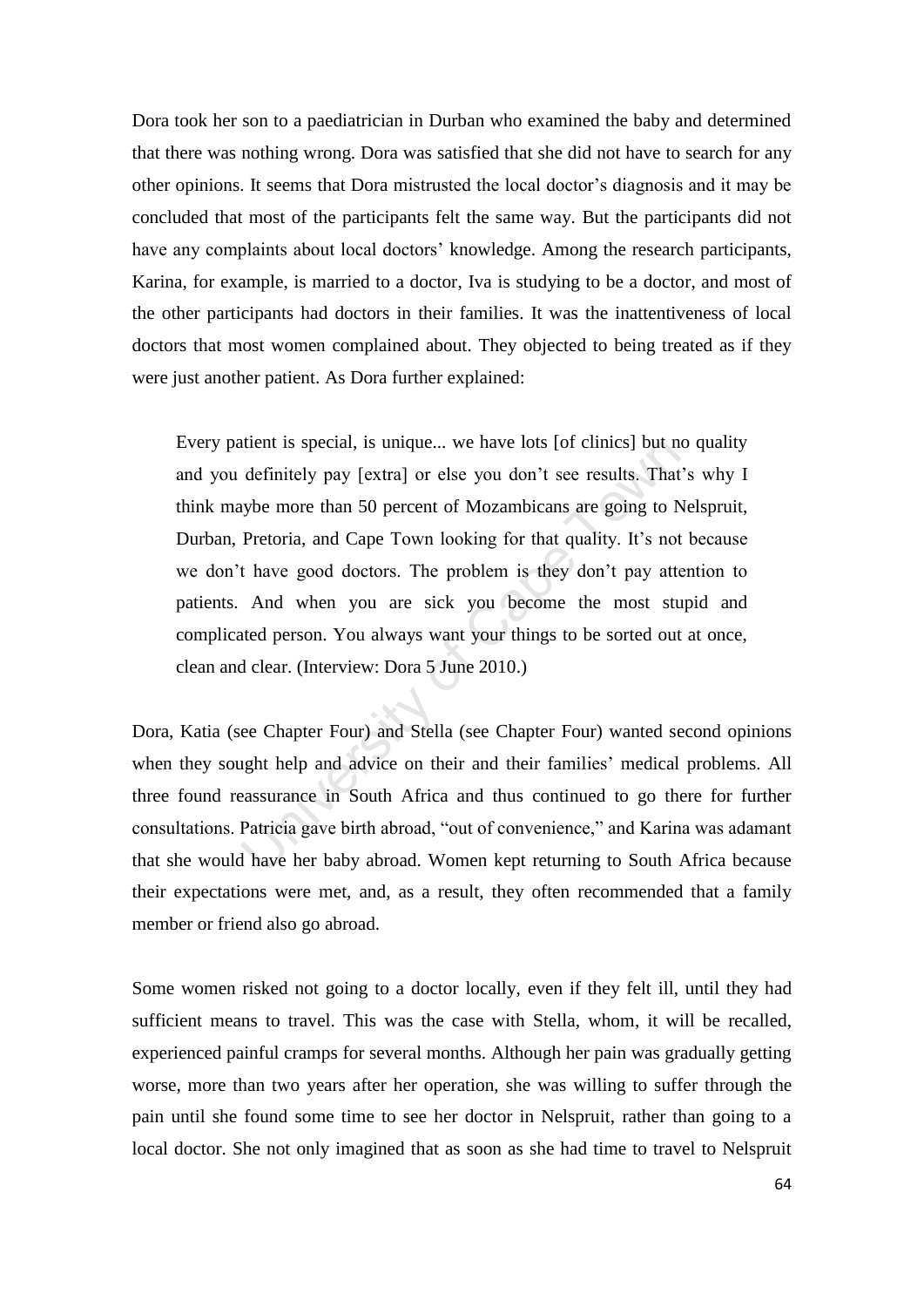her problems would be solved, but she was also able to do everything in her power to ensure that this became a reality.

In their narratives women constantly blurred the lines between being patients and being consumers. As we have seen, they went to local private clinics and, when they considered service there to be less than satisfactory, found other options, no matter the cost. Chanda (2002: 158), writing in relation to Mozambique, notes that "affluent patients... seek specialised high-quality treatment overseas in hospitals in industrialised countries or in neighbouring developing countries with superior healthcare standards." Yet from women"s stories it is the "differential treatment" that Dr. U speaks of in Chapter Three that plays a significant part in the reasons women choose to "go private" and ultimately to South Africa. In a world where they can afford the best cars, have houses furnished with furniture from Bali, for example, and wear the latest designer clothes, middle-class women also become active consumers of healthcare services.

### *5.3. Consuming healthcare*

that plays a significant part in the reasons women choose to South Africa. In a world where they can afford the bed with furniture from Bali, for example, and wear the e-class women also become active consumers of healthca The fact that women have a place in mind where they expect better treatment, not only in terms of the human dimensions of health care, but also in terms of comparatively better health infrastructure, is enough for some of them to consider travelling to South Africa to purchase such services. However, as Kangas (2007: 295) argues, technologically advanced medicine "is more than a consumer good... it is an emotional and moral good as well." In this and previous chapters women"s narratives suggested ways in which such positive emotional and moral dimensions were often missing from their interactions in local clinics and in the hospital. Qualities such as these they hoped to find abroad. In interesting ways money and the more human dimensions of biomedical healthcare become intertwined, a combination that may seem contradictory, and yet that are uncannily and paradoxically conjoined in a predominantly capitalist world-order.

Middle-class Mozambican women have entered that particular niche where the question that Pellegrino (1999: 244) poses, "Is healthcare a commodity?" leads us to conclude that for these women it seems to be so. But Pellegrino (ibid) argues against health becoming a commodity, a view that is upheld also by Rylko-Bauer and Farmer (2002: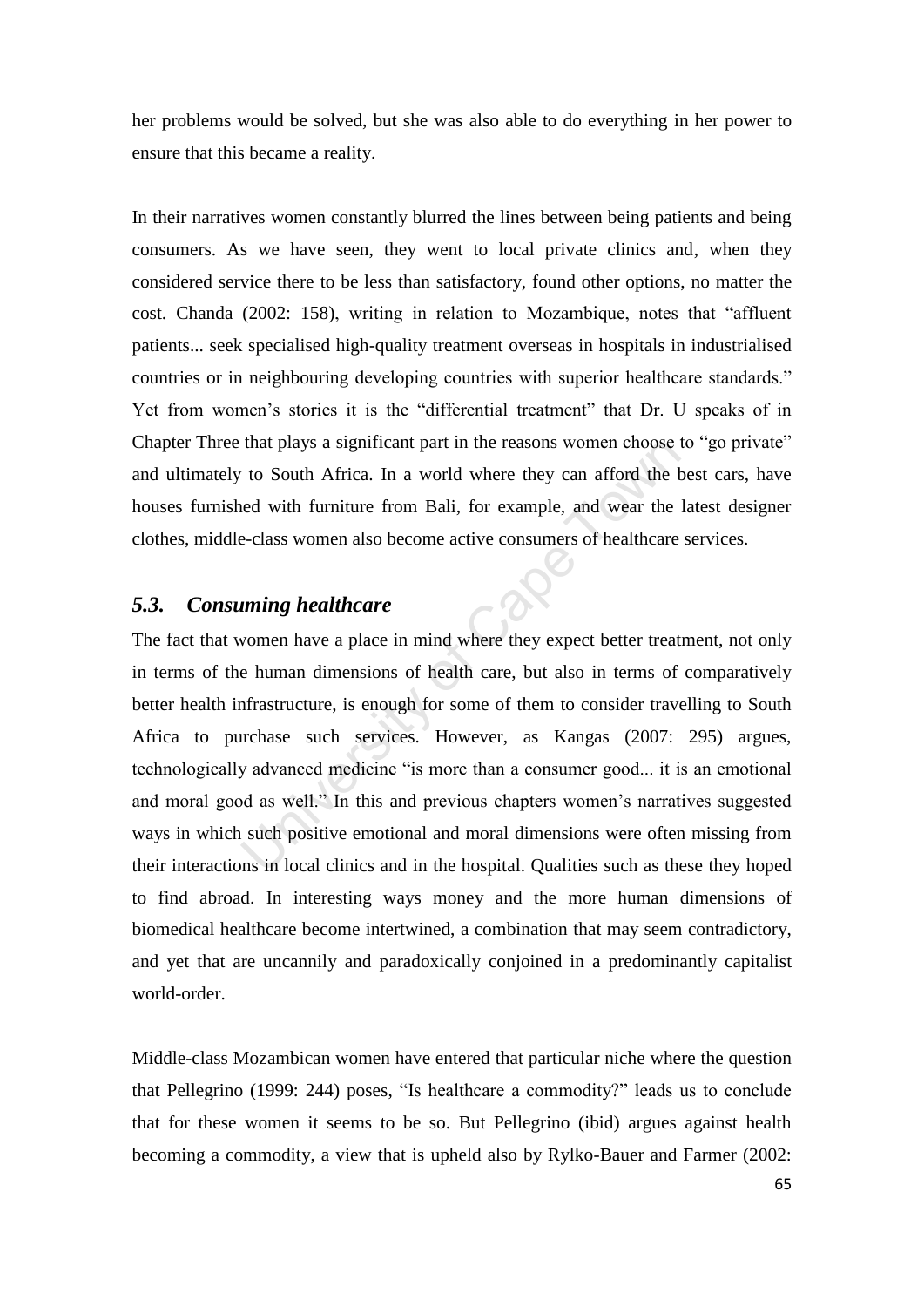477) who argue for healthcare as a right rather than as a commodity. This is the conundrum in which much of the world lives today. Many poor people do not have access to basic healthcare services, yet others are free to pick and choose better forms of healthcare. John Stoeckle (2000: 141) argues that "corporate practices in a market economy are transforming health care services into medical commodities for a public eager to buy." Thus there is an eager public of middle-class women, discontented, often with good reason, with what local healthcare services have to offer them.

as other economic goods" (Culyer ibid: 191). In this contectific terms what a commodity is. A straightforward defindity is a socially desirable thing with a use-value and an ex  $2: 10$  quoted in Stone *et al* 2000: 5). If Culyer (1971) argues on ethical grounds that health should not be viewed as a commodity to be bought. He writes that "there can be no doubt that health care is not the same thing as other economic goods" (Culyer ibid: 191). In this context we need to consider in specific terms what a commodity is. A straightforward definition would be that "a commodity is a socially desirable thing with a use-value and an exchange-value" (Gregory 1982: 10 quoted in Stone *et al* 2000: 5). If use-value refers to the value a certain commodity or service has to the user (Stone *et al* ibid), then we can say that healthcare has use-value. However exchange-value "refers to the value of the thing for obtaining other things or for generating currency" (Stone *et al* 2000: 6). In this case it seems healthcare only has use-value and no exchange-value. Yet when we look at how often pharmaceutical companies and corporations have ensured that medicine accumulates wealth for some, while those who do not manage access continue to die, we may conclude that healthcare has an exchange-value.

Writing on the commoditisation of services, Appadurai (1996: 55) states that "it is only in complex post-industrial economies that services are a dominant, even definitive, feature of the world of commodity exchange." Due to globalisation this is fast changing in countries such as Mozambique, where consumption of the latest international trends is on the rise. Commodities allow people to live within a particular lifestyle. As Lupton (1994: 112) explains:

The active choice and consumption of commodities is integral in the creation and maintenance of... identities. Individuals define themselves by the clothes they wear, the cars they drive, the brand of alcohol they drink, and the food products they consume.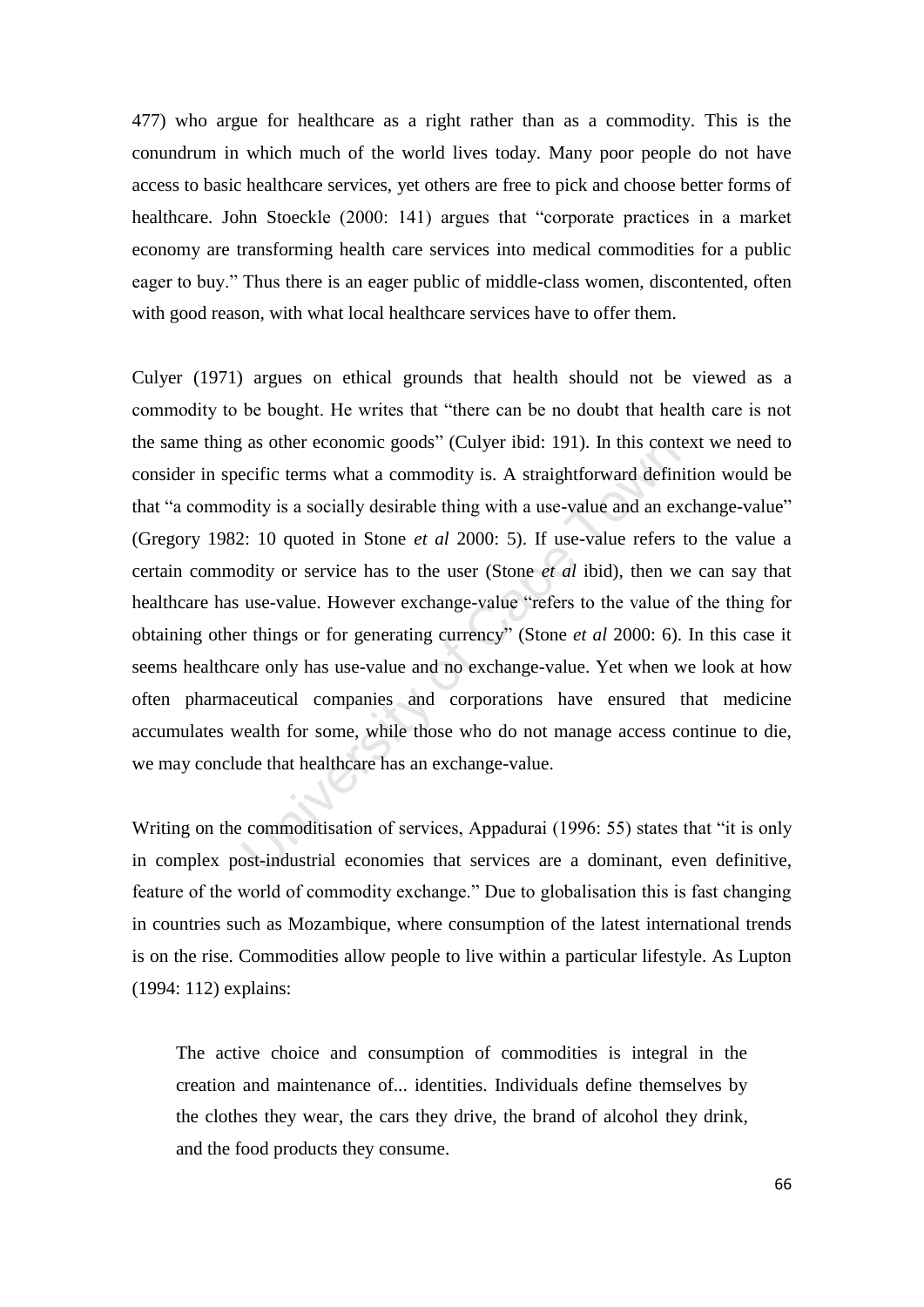And we may add the healthcare services they pursue.

Middle-class women in Mozambique often define themselves by the kinds of healthcare they pursue and are able to purchase. Therefore, as much as we can argue that healthcare services do not fall within the realm of goods, we cannot ignore that increasingly there is a dangerous shift towards the commoditisation of healthcare (Pellegrino 1999, Rylko-Bauer & Farmer 2002) and that such a shift ultimately leaves healthcare at the mercy of global markets. Yet such commoditisation is only possible because people create those markets and see themselves as consumers.

2003: 5) argues that "Globalisation in the sense of marl<br>and health care by two routes: via the general 'opening' of t<br>estment, and via specific changes in the health care and<br>elves." The "opening" that Mackintosh speaks o Mackintosh (2003: 5) argues that "Globalisation in the sense of market integration affects health and health care by two routes: via the general "opening" of the economy to trade and investment, and via specific changes in the health care and health finance sectors themselves." The "opening" that Mackintosh speaks of also allows the movement of people across borders in search of what they perceive as not being delivered by their state. In their identification as middle-class women who took part in this study, the women do not necessarily see themselves as consumers of healthcare services, but most realise they are part of an elite with the resources to live beyond their country"s means. Gell (1996: 112) argues that "consumption involves the incorporation of the consumed item into the personal and social identity of the consumer." It is the negotiation involved in maintaining a specific social identity that leads Mozambican women to consume healthcare abroad, where acquiring quality care, and being seen to do so, reinforces their sense of status in society.

## *5.4. How important is status?*

[T]here are people that go to South Africa. I think these people have a complicated pregnancy and perhaps it's sensible to go to South Africa, or they have lots of money. And it"s a luxury (*é capricho*). (Interview: Claudia 15 June 2010.)

Out of nineteen other women (apart from the main participants) briefly interviewed in the course of the research process, eleven used only public services within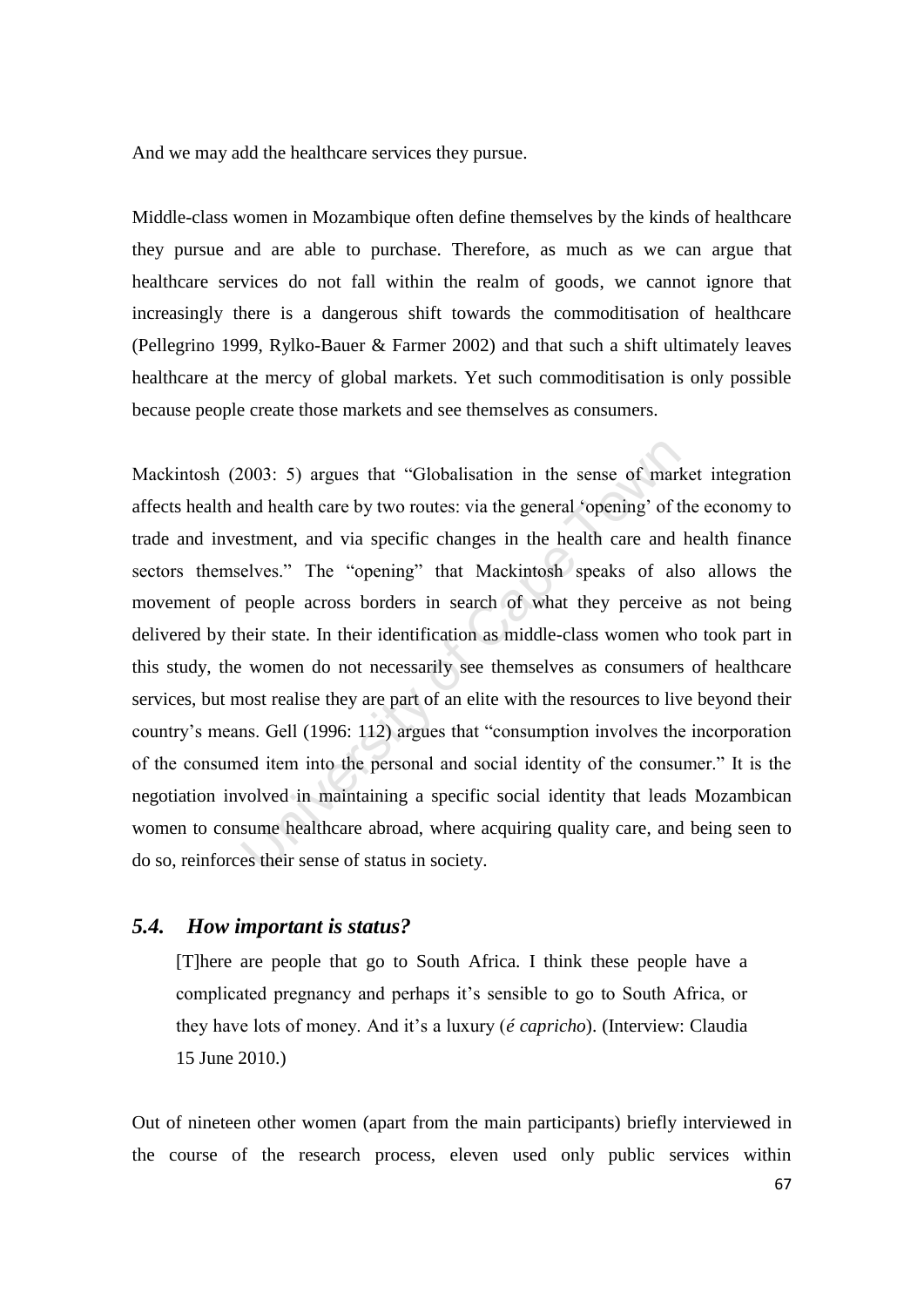Mozambique. Although they did say they waited long hours and were often ill-treated by staff, they did not seem to find this problematic at all, but saw it simply as part of the system they were in. To them it was simply what was expected of the hospital setting. It is important to note that these women had lower levels of education than the other participants interviewed and who regularly travelled abroad. This illustrated that level of education was a significant factor in how certain services were perceived.

a degree of choice in accessing healthcare services. Farme<br>e discussed at length issues of structural violence and how<br>ic violence exerted on them from above. Middle-class won<br>he social marginalisation that so many other w Access to healthcare is not experienced in the same way across socio-economic divides. As Karina remarked in Chapter Four, things would have been very different for her had she been "a nobody." It is women"s socio-economic status within society that allows them to have a degree of choice in accessing healthcare services. Farmer (1996, 2004) and others have discussed at length issues of structural violence and how the poor suffer from systematic violence exerted on them from above. Middle-class women in Maputo live far from the social marginalisation that so many other women, some of whom are their neighbours, suffer. Yet socio-economic status has to be constantly negotiated and the greatest disparities occur within a health system that serves only a limited purpose for these women. Furthermore, part of middle-class women"s insecurity seems to stem from the fact that the healthcare system judges people according to their wealth, where better conditions can be accessed as long as one pays for them. Healthcare becomes part of the list of something to be attained, such as a superior quality of education.

In Mozambique middle-class children are often sent to private schools or boarding schools abroad, usually in South Africa. For some parents it is important that their children are educated in English. Although the number of local English-speaking private schools in Mozambique has increased since the 1990s, many parents hope that their children will eventually continue with their tertiary education abroad, usually in South Africa. It appears some Mozambicans perceive South Africa as a place filled with resources, and healthcare is just one of these for those who have the money to pay. Using healthcare services in South Africa is one of the various ways in which women perform and maintain their middle-class status and reinforce their status as respectable citizens distanced from the *povo*.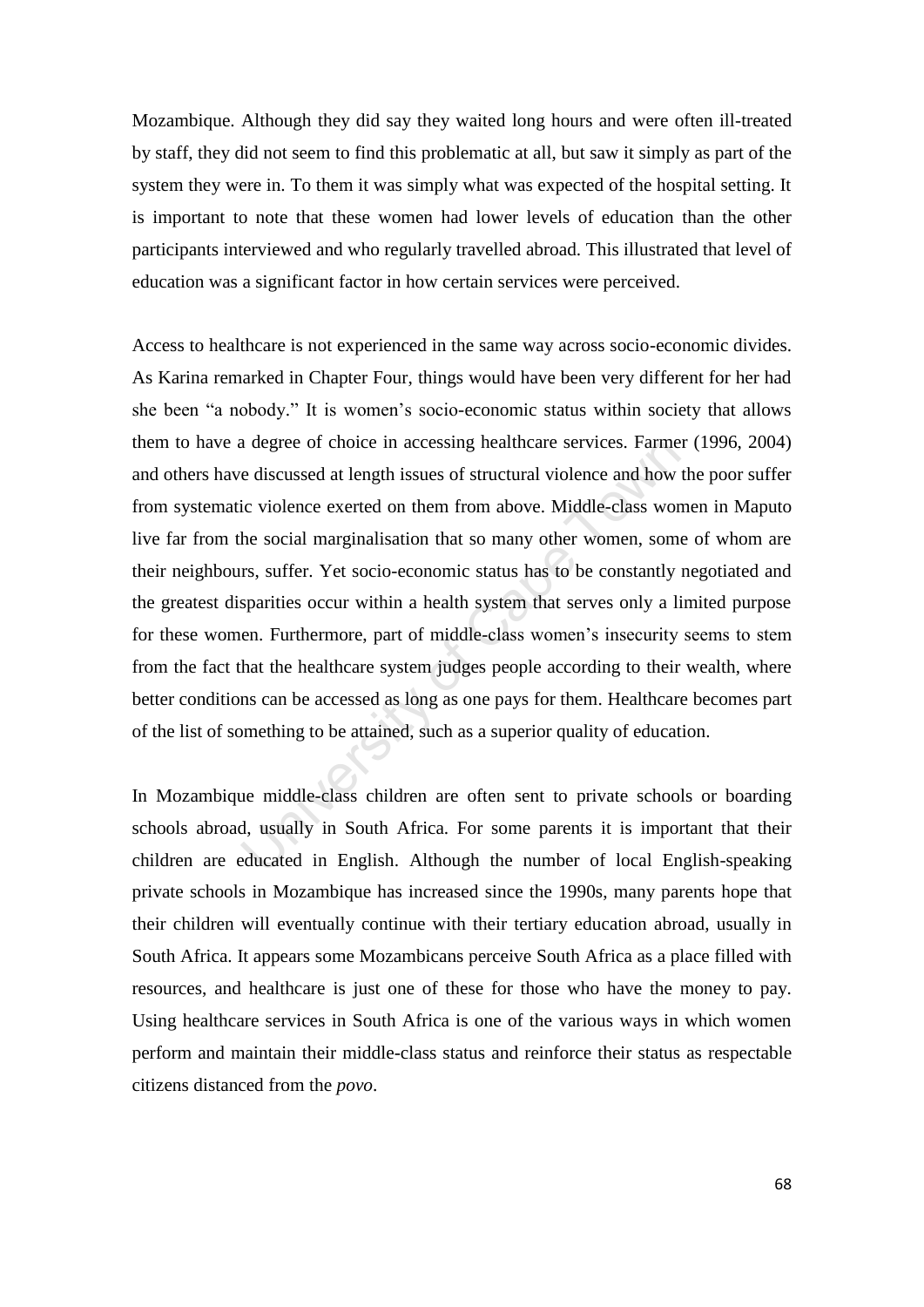### *5.5. Maintaining identities and the social imaginary*

"The image," "the imagined," "the imaginary" – these are all terms that direct us to something that is both critical and new in global cultural processes: *the imagination as a social practice*. No longer mere fantasy (opium for the masses whose real work is elsewhere), no longer simple escape (from a world defined principally by more concrete purposes and structures), no longer an elite pastime (thus not relevant to the lives of ordinary people), and no longer mere contemplation (irrelevant for new forms of desire and subjectivity), "the imagination" has become an organized field of social practices, a form of work (in the sense of both labour and culturally organized practice), and a form of negotiation between sites of agency (individuals) and globally defined fields of possibility (Appadurai 2008: 50, emphasis in original).

nd culturally organized practice), and a form of negotiation<br>agency (individuals) and globally defined fields of pe<br>rai 2008: 50, emphasis in original).<br>The Cape Town Cape Townsian original.<br>The Townsities of the erase stu Appadurai's argument is important not only to this chapter, but for the entire thesis. As we have seen in the case study material presented, middle-class women are able to imagine possibilities for themselves beyond what is available to them locally and to actualise possibilities through the journeys they undertake. Although these journeys are taken individually (or with family members), these women are part of a collective of middle-class Mozambicans who search for the same possibilities, based on a collective experience of a flawed local healthcare system, and negotiated through connections and conversations.

The maintenance of identities for middle-class Mozambican women is rooted in "social imaginaries" defined as "ways of understanding the social that become social entities themselves, mediating collective life" (Gaonkar 2002: 4). People imagine their lives, and the contexts in which they live in particular ways. Collectively, and perhaps implicitly, they decide what makes them different from others and how they as people should act, in accordance with these implicit rules and regulations. Taylor (2002: 106) argues that "what starts off as theories held by a few people may come to infiltrate the social imaginary, first that of elites, perhaps, then of society as a whole." Such an imaginary is both socially and historically created (Gaonkar 2002, Taylor 2002). We have seen in previous chapters that women made up their minds about the Mozambican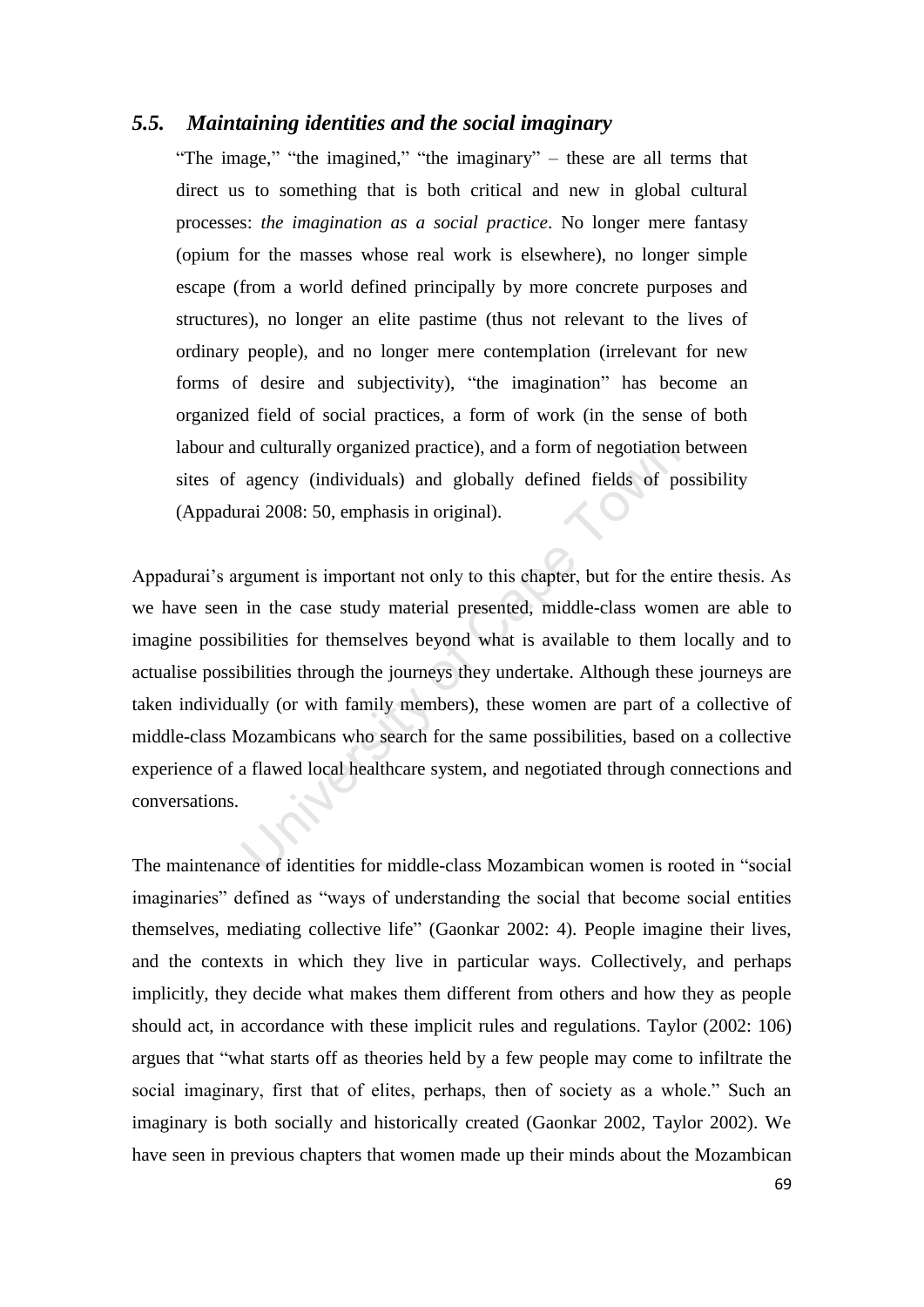healthcare system based on their experiences as well as on stories and rumours shared with others. These experiences led to a particular perception of the local healthcare system, which many women chose to flee. Being a middle-class woman had certain connotations which defined women"s identities.

For middle-class Mozambican women their constructions of self involved drawing on an imaginary in which South Africa was perceived as a place in which various forms of plenitude met expanded expectations of themselves. The possibilities that South Africa presented were many, and with the right opportunities and connections they were often achievable. The world for these women therefore became a place in which they were able to circumnavigate local problems and to fulfil their expectations of "quality" care as consumers for whom notions of quality, emotional and moral considerations conjoined with means. Most of the research participants were independent women who had completed, or were in the process of completing, their tertiary education. Most were also employed in well-paying jobs which enabled them to afford the lifestyles they desired.

navigate local problems and to fulfil their expectations of<br>for whom notions of quality, emotional and moral<br>neans. Most of the research participants were independer<br>or or were in the process of completing, their tertiary Mozambican women"s low opinion of local medical services was supported by the fact that they had access across the border to something more "acceptable." Within Mozambique a highly specialized clinic inaugurated by the President, and with luxury suites attached, was opened in Maputo in May 2010. Because it is so technologically advanced, it is not dependent on Maputo's Central Hospital for equipment (though it is perhaps dependent on their medical personnel). Although some people were happy to see it open, and hoped that perhaps it would bring some healthy competition and perhaps improvements to the already existing private clinics, others believed that as long as the staff remained the same as in other establishments nothing would change.

#### *5.6. Conclusion*

Globalisation and trade in healthcare services has allowed Mozambican locals of a particular class to not only expand their imaginations of what is possible for them personally as individuals, but also to expand their social imaginary as middle and upper class Mozambicans. By constantly searching for such alternatives beyond their own borders, they constitute themselves as consumers of healthcare services. Instead of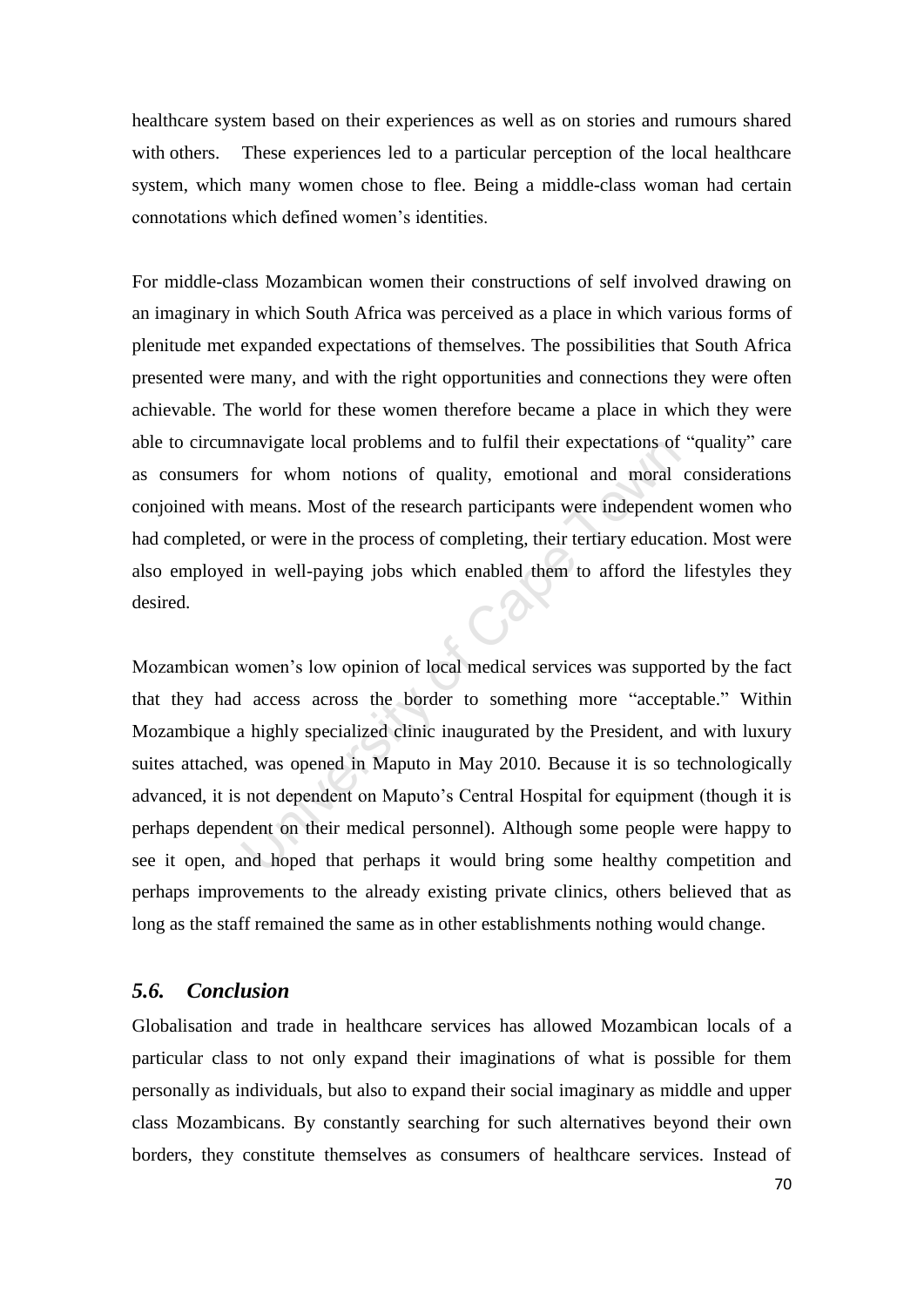ensuring that local healthcare improves, they leave those who cannot access healthcare elsewhere to face the very appalling conditions that they perceive as inadequate to their own needs.

As Arjun Appadurai suggests, we live in a world of "global flows" (1996, 2000) and such flows play a huge part in the lives of middle-class Mozambican women and their aspirations as global citizens, so much so that they are often blind to the endemic poverty surrounding them. Many of the participants had at some point lived abroad, and even those who had not, had at least travelled to some extent. Access to education, information and technology ensured they were better informed than their poorer counterparts. They had the ability not just to imagine, but in many cases to attempt the realisation of their aspirations.

University of Cape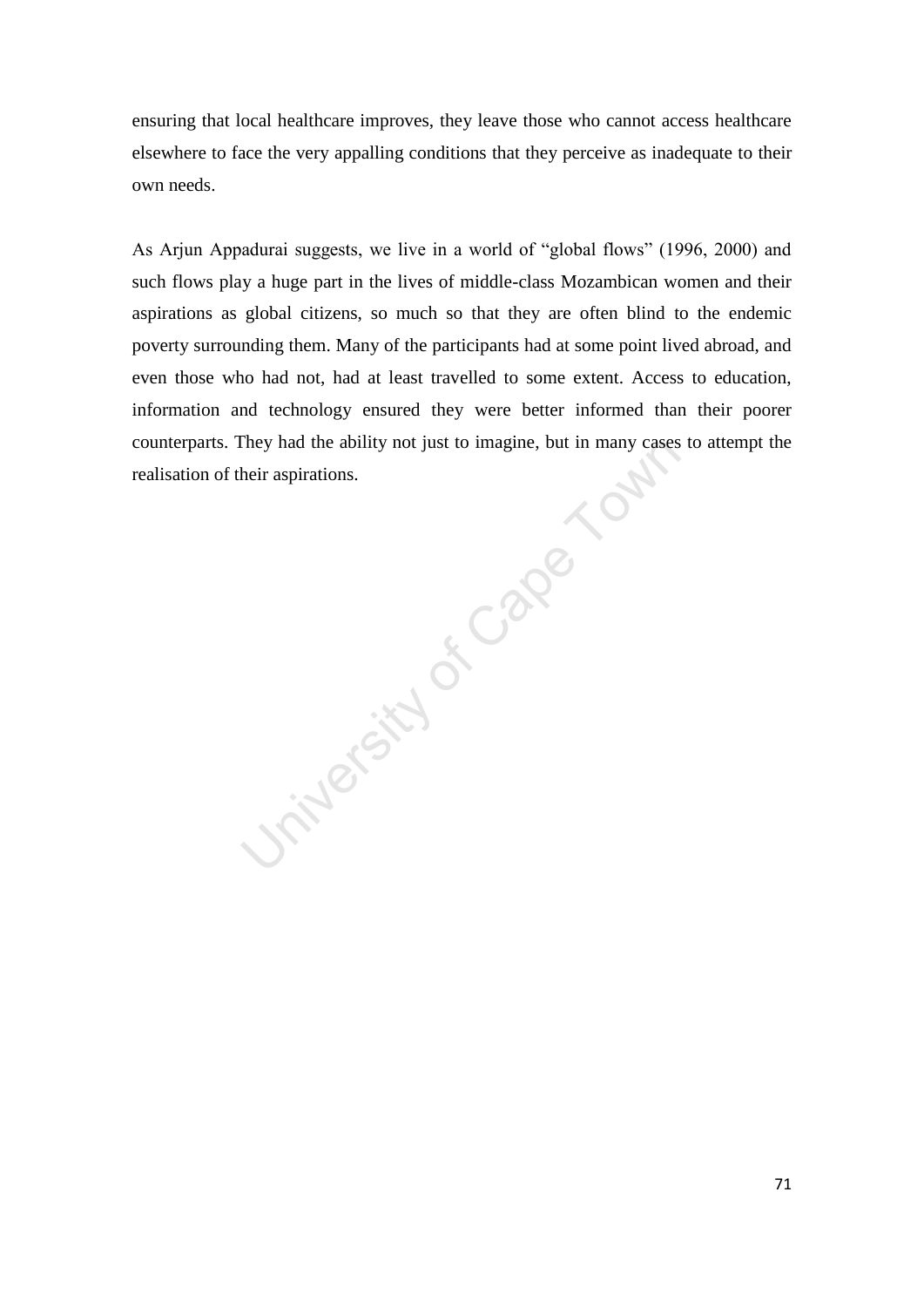# **Chapter Six: Conclusion: beyond borders**

The thesis has described how the women with whom I worked perceived public and private healthcare services in Maputo and why they sometimes chose to travel across the border to seek such services in South African cities. My conclusion attempts to consolidate the research findings and offers some recommendations for the way forward.

ralth and status gave them access to a wider choice of healt<br>able to poorer members of society. In their journeys to a<br>vices, the women interviewed searched for the latest<br>Although many theorists have argued against the ov In the preceding chapters I attempted to show that Mozambican middle-class women were at the helm of their own choices in determining what healthcare services they used. Their wealth and status gave them access to a wider choice of healthcare services than was available to poorer members of society. In their journeys to access "better" healthcare services, the women interviewed searched for the latest advances in biomedicine. Although many theorists have argued against the over-medicalisation of women"s lives, specifically with regard to reproduction, in societies like Mozambique, where the latest biomedical advances are not readily available, technology was sometimes sought not only as a symbol of status, but also as a sign of modernity.

Women in Mozambique found themselves living in a complex environment where they often chose not to confront directly the limitations with which they were presented, but to go beyond national borders where, although they may have encountered different sorts of barriers, such as different language use, there were also advantages in their border crossings. The women did not see advances in medical technology and expertise as invasive and controlling, but rather as empowering. The data has shown that women with resources welcomed efficient medical expertise, especially since it augmented their identities as "modern" women who could afford to make "rational" choices about their lives, including their healthcare.

We can advance the ethical argument that healthcare services should not be commoditised, and that perhaps private healthcare services automatically commoditise healthcare, but the research has shown that women were willing to pay for what they perceived to be the "best" care. They positioned themselves as consumers of healthcare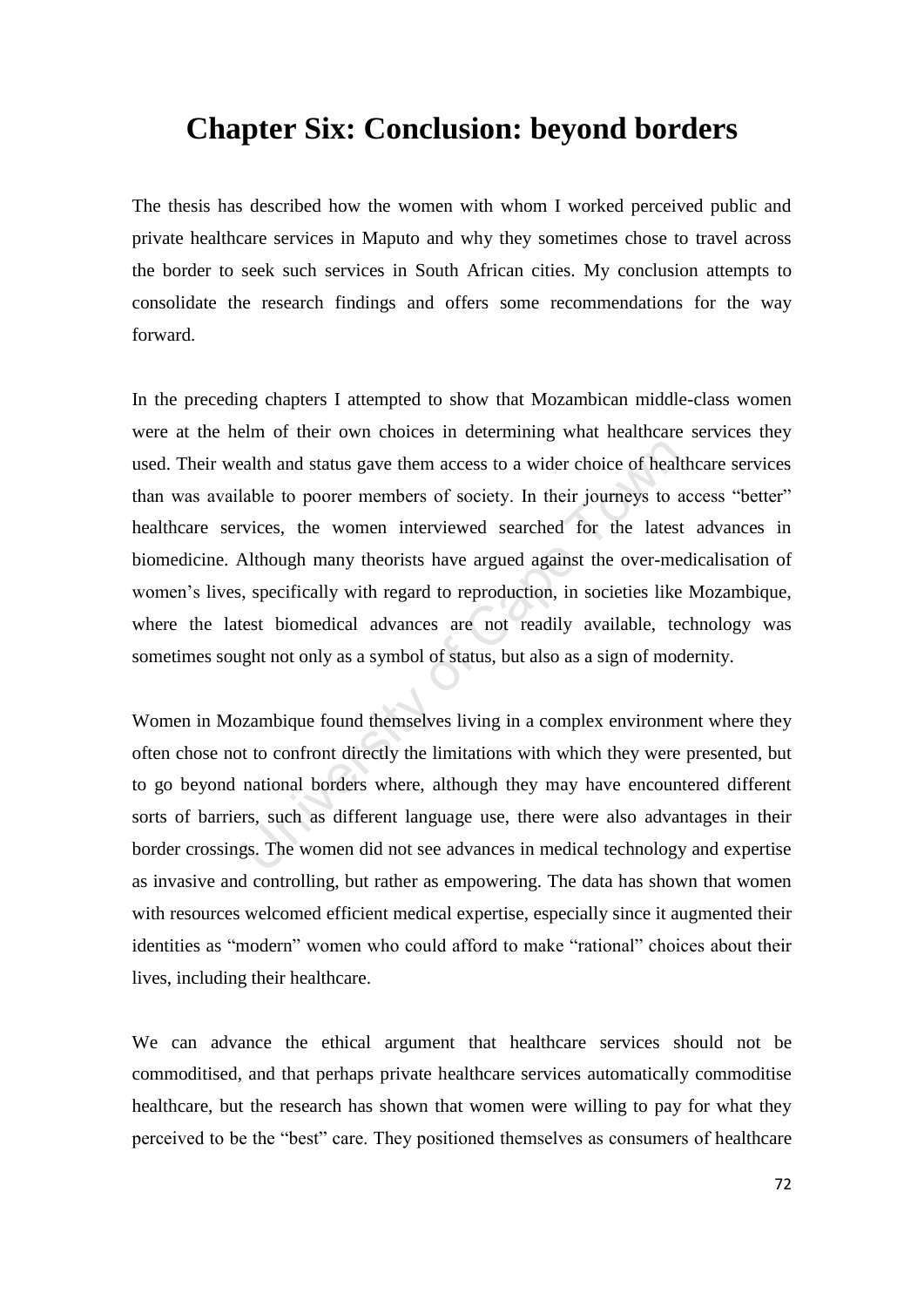services, able to negotiate or juggle access to healthcare, both locally and abroad. Just as the utilisation of new developments in biomedicine becomes symbolic of "modernity" for middle-class Mozambican women, so does accessing healthcare abroad. Such journeys also set them apart from the rest of the population who some have described dismissively as the *povo*, perhaps revealing their own fears of having to live with the everyday difficulties experienced by most Mozambican citizens.

that health inequalities persist. Privatization of healthcare<br>
v benefits the dominant classes with money and power<br>
comes meaningful to some while others are abandoned<br>
ch policies, citizens in the so-called developing wo The distancing between Mozambican middle-class women and their poorer counterparts are a result of neo-liberal policies that continue to shape power dynamics in poor countries. Such policies cater to those who can afford it at the expense of poorer classes, thus ensuring that health inequalities persist. Privatization of healthcare services, for example, only benefits the dominant classes with money and power. In this way citizenship becomes meaningful to some while others are abandoned. Without the revision of such policies, citizens in the so-called developing world will remain at the mercy of global markets; healthcare inequalities, globally and within countries, will persist; and, for some people, accessing healthcare will become a more precarious venture than it already is.

Based on my data there are two recommendations I believe would challenge the current system and perhaps lead to short and long-term changes. The first of these is institutional and involves the improvement of Mozambican healthcare infrastructure, including training more medical personnel and investing in medical equipment. My data shows that medical expertise is not lacking, but favourable conditions of work affect the attitudes and efficiency of personnel. The second relies on a partnership between the government and the people where education is used to empower the *povo*. Education plays a major part in teaching the public about their rights, specifically regarding services available to them. Both recommendations are likely to help curb the ongoing corruption in the healthcare system. Challenging the system is important in order for changes to occur. Going abroad is unlikely to improve the general "quality" of Mozambican healthcare services.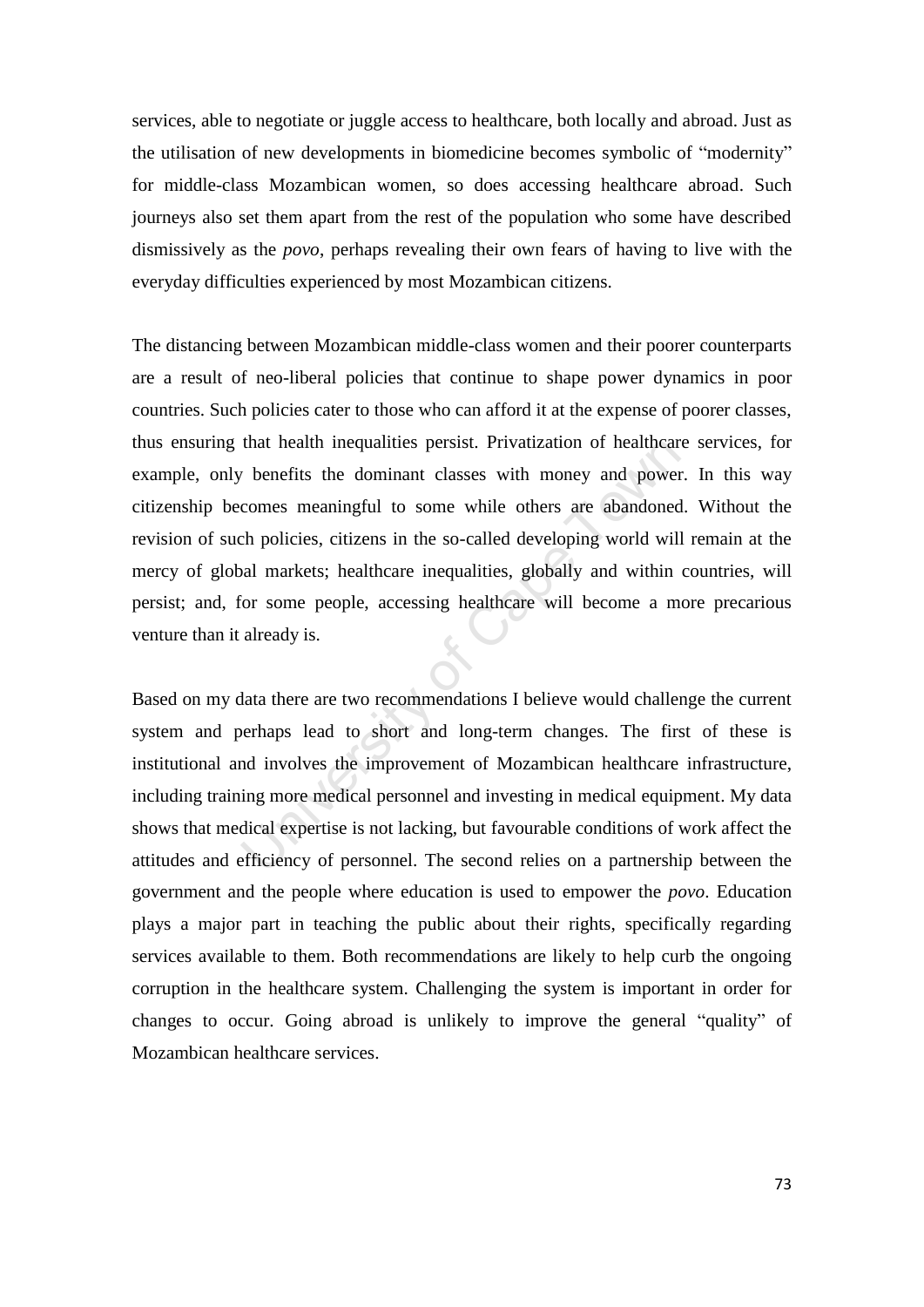# **References**

- Abel, E. K.and C. H. Browner. 1998. "Selective compliance with biomedical authority and the uses of experiential knowledge" in *Pragmatic Women and Body Politics* (eds.) Margaret Lock and Patricia A. Kaufert. Cambridge: University Press, pp. 310-326.
- Adepoju, A. 2003. "Continuity and changing configurations of migration to and from the Republic of South Africa." *International Migration* 41 (1): 3-28.
- Ahwireng-Obeng, F. & P. J. McGowan. 1998. "Partner or hegemon? South Africa in Africa, part one." *Journal of Contemporary African Studies* 16 (1): 5-38.
- AIM News. 2010. "Exonerada Direcção do Hospital Geral do Chamanculo." *Portal do Governo de Moçambique*, 31 Maio 2010.

io de Moçambique, 31 Maio 2010.<br>
www.portaldogoverno.gov.mz/noticias/news\_folder\_socieda<br>
/exonerada-direccao-do-hospital-geral-do-chamanculo/ (22<br>
jun.<br> *Aodernity at Large: Cultural dimension of Globalisation*. M<br>
sity o Http://www.portaldogoverno.gov.mz/noticias/news\_folder\_sociedad\_cultu/junh o-2010/exonerada-direccao-do-hospital-geral-do-chamanculo/ (22 August 2010) Appadurai, Arjun.

1996. *Modernity at Large: Cultural dimension of Globalisation*. Minneapolis: University of Minnesota Press.

2000. "Grassroots Globalisation and the Research Imagination." *Public Culture* 12(1): 1-19.

2008. "Disjuncture and Difference in the Global Cultural Economy," in *The Anthropology of Globalization: a reader* (eds.) J. X. Inda and R. Rosaldo. Malden: Blackwell Publishing, pp. 45-65.

- Baer, H. A., M. Singer & I. Susser (eds.). 1997. *Medical Anthropology and the World System: A critical perspective*. Connecticut: Bergin and Garvey.
- Bauman, R. & C. L. Briggs. 1990. "Poetics and performances as critical perspectives on language and social life." *Annual Review of Anthropology* 19 (1): 59-88.
- Biehl, J. 2004. "Life of the mind: the interface of psycho pharmaceuticals, domestic economies, and social abandonment." *American Ethnologist*, Vol. 31(4): 475- 496.
- Brenneis, D. 1988. "Telling troubles: narrative, conflict and experience." *Anthropological Linguistics* 30 (3/4): 279-291.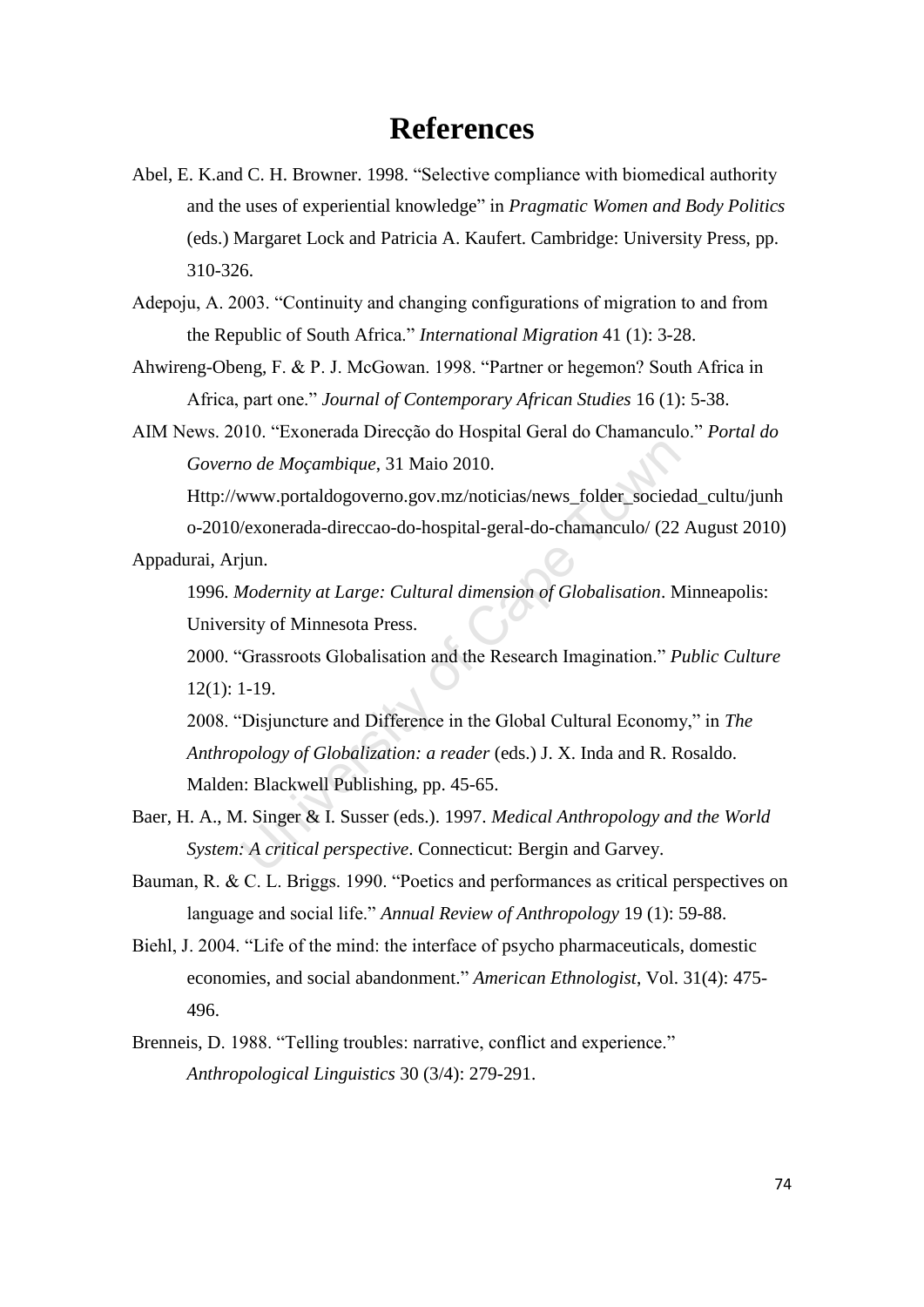- CASE: The Community Agency for Social Enquiry. 2000. *Beneficiary Assessment on Perceptions of Health Services: A study in four provinces in Mozambique.* SDC & MISAU, June 2000.
- Castro-Leal, F., J. Dayton, L. Demery & K. Mehra. 2000. "Public spending on health care in Africa: do the poor benefit?" *Bulletin of the World Health Organization* 78 (1): 66-74.
- Chanda, R. 2002. "Trade in health services." *Bulletin of the World Health Organization* 80 (2): 158-163.
- Chao, S & K. Kostermans. 2002. *Improving Health for the Poor in Mozambique: the fight continues.* World Bank Publications.
- Chopra, M., E. Daviaud, R. Pattinson, S. Fonn & J. E. Lawn. 2009. "Saving the lives of South Africa"s mothers, babies and children: can the health system deliver?" *The Lancet* 374 (9692): 835-846.
- Cliff, J., N. Kanji & M. Muller. 1986. "Mozambique health holding the line." *Review of African Political Economy* 36: 7-23.
- Conselho Municipal da Cidade De Maputo CMM. 2009. "Cidade de Maputo." http://www.cmmaputo.gov.mz/images/stories/2009/apresentacaocidade.pdf (22 August 2010)
- Coovadia, H., R. Jewkes, P. Barron, D. Sanders & D. McIntyre. 2009. "The health and health system of South Africa: historical roots of current public health challenges." *The Lancet* 374 (9692): 835-846.
- Daviaud, R. Pattinson, S. Fonn & J. E. Lawn. 2009. "Savir<br>Africa's mothers, babies and children: can the health system<br>374 (9692): 835-846.<br>nji & M. Muller. 1986. "Mozambique health holding the lin<br>*Political Economy* 36: Cronjé, J. F., H. Strydom & A. Haasbroek. 2003. "The impact of Mozambican migration on critical health issues in Mpumalanga," in *Migration and Health in Southern Africa*, (ed.) Robin Cohen. Cape Town: Content Solutions, pp. 126- 139.
- Culyer, A. J. 1971. "The nature of the commodity "health care" and its efficient allocation." *Oxford Economic Papers* 23 (2): 189-211.
- Doyal, Leslie (ed.). 1998. "Introduction," in *Women and Health Services*. Buckingham: Open University Press, pp. 3-21.

Farmer, Paul.

1999. *Infections and Inequalities: The Modern Plagues*. Berkeley: University of California Press.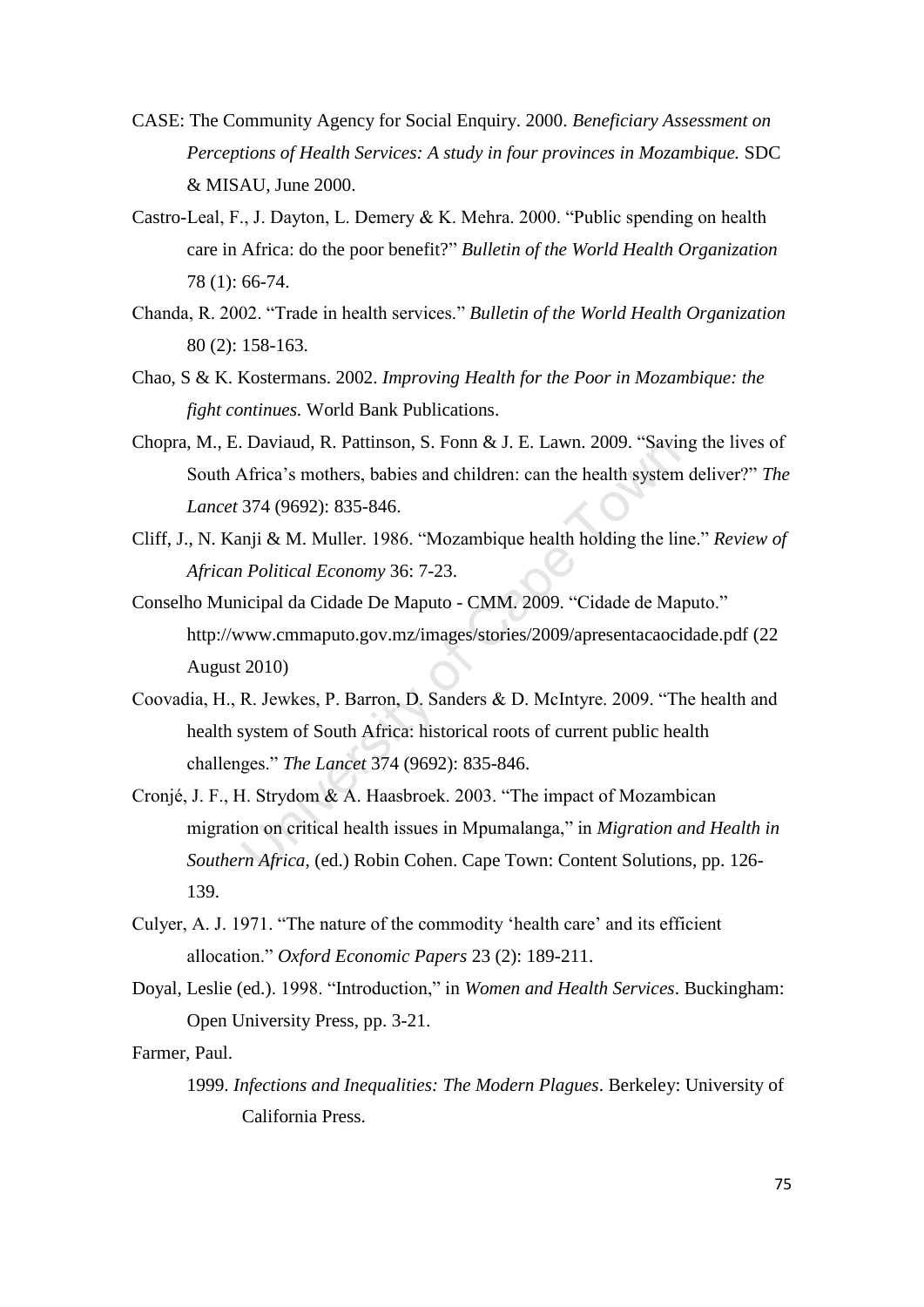2005. *Pathologies of Power-Health Human Rights and the New War on the Poor*. Berkeley: University of California Press.

- Feldman-Savelsberg, P., F. T. Ndonko & B. Schmidt-Ehry. 2000. "Sterilizing vaccines or the politics of the womb: retrospective study of rumour in Cameroon." *Medical Anthropology Quarterly* 14 (2): 159-179.
- Franklin, Sarah. 1997. "The 'obstacle course': the reproductive work of IVF," in *Embodied Progress: A cultural account of assisted conception.* New York: Routledge, pp. 101-130.
- Gaonkar, D. P. 2002. "Towards new imaginaries: an introduction." *Public Culture* 14 (1): 1-19.
- Gell, A. 1986. "Newcomers to the world of goods: consumption among the Muria Gonds," in *The Social Life of Things*, (ed.) A. Appadurai. Cambridge: Cambridge University Press, pp. 110-138.
- Gibson, D. 2001. "Negotiating the new health care system in Cape Town, South Africa: Five case studies of the acutely chronically ill." *Medical Anthropology Quarterly* 15 (4): 515-532.
- Ginsburg, Faye & Rayna Rapp. 1991. "The Politics of Reproduction." *Annual Review of Anthropology*, 20: 311-343.
- "Newcomers to the world of goods: consumption among th<br>
" in *The Social Life of Things*, (ed.) A. Appadurai. Cambrid<br>
idge University Press, pp. 110-138.<br>
D1. "Negotiating the new health care system in Cape Town,<br>
se stud Gupta, A. & J. Ferguson (eds.). 1997."Discipline and practice: the "field" as site, method and location in Anthropology." *Anthropological locations: boundaries and grounds of field science*. Berkeley: University of California Press, pp. 1-47

Hanlon, Joseph.

1990. "What kind of healthcare?" in *Mozambique: The revolution under fire*. London: Zed Books Ltd, pp. 55-71.

2005. "Bringing it all together: A case study of Mozambique," in *Post-Conflict Development: Meeting New Challenges*, (eds.) G. Junne and W. Verkoren. London: Lynne Rienner Publishers, pp. 273-287.

Hanson, Allan F. 2001. "Donor insemination: eugenic and feminist implications." *Medical Anthropology Quarterly* 15 (3): 287-311.

Hanson, K. & P. Berman. 1998. "Private healthcare provision in developing countries: a preliminary analysis of levels and composition." *Health and Planning Policy* 13 (3): 195-211.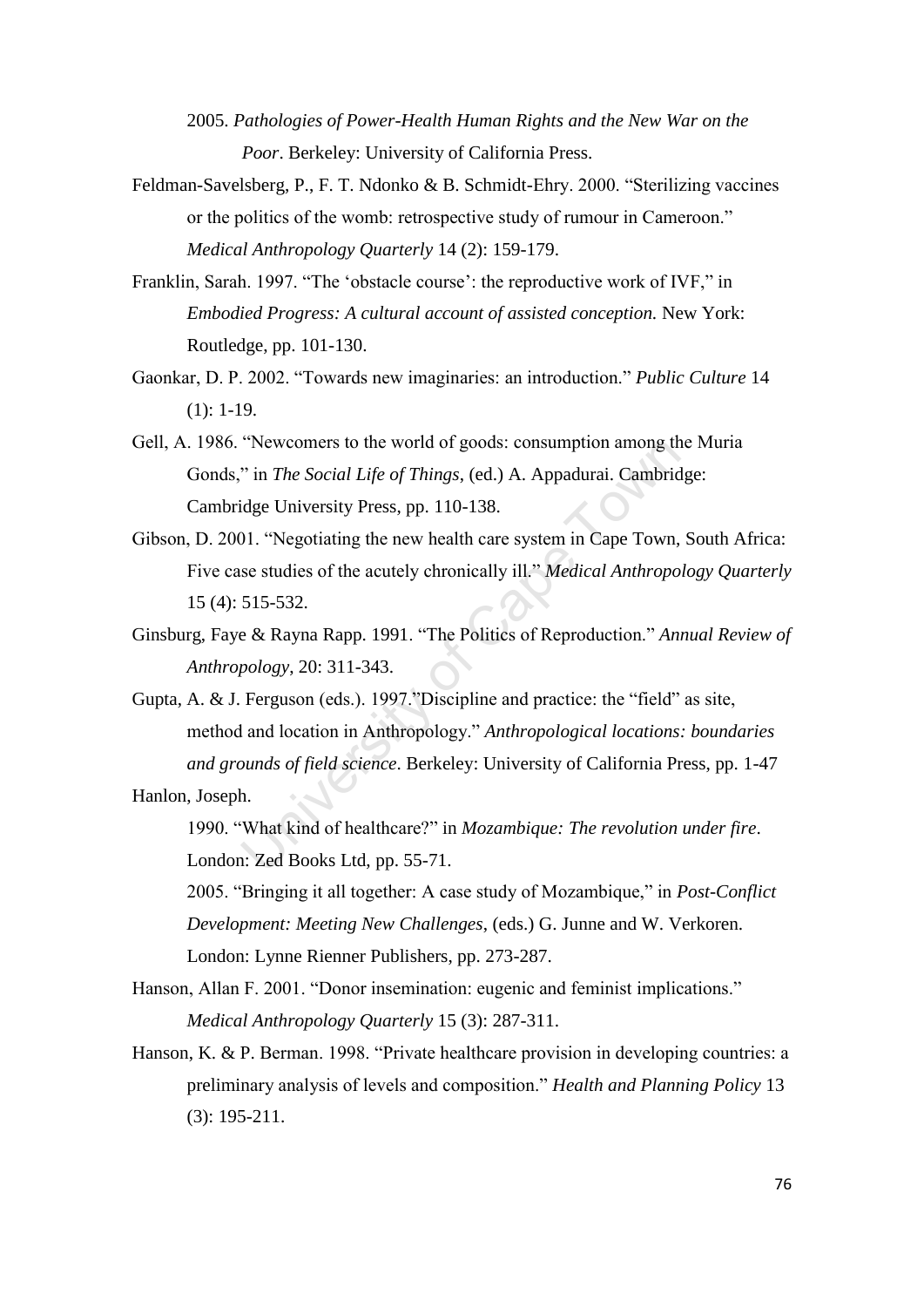- Harrison, D. 2010. "An overview of health and health care in South Africa 1994-2010: priorities, progress and prospects for new gains." *Henry J. Kaiser Family Foundation,* discussion document, pp. 1-40.
- Helman, Cecil. 2000. "Doctor-patient interactions," in *Culture, Heath and Illness (4th edition)*. Oxford: Butterworth Heinemann, pp. 79-107.
- Humphrey, C. & J. Russell. 2001. "Private Medicine," in *Working for health*, (eds.) T. Heller, R. Muston, M. Sidell and C. Lloyd. London: Sage Publications, pp. 329- 339.
- INE Census Data. 2009. *Mozambique 2007 Census Data*. http://www.ine.gov.mz/censo2007/rdcenso09/mc11/c0711q1 (23 August 2010)
- INE Mozambican Statistics 2010. http://www.ine.gov.mz (23 August 2010)
- INE & MISAU. 2005. *Inquérito Demográfico e de Saúde 2003*. June 2005, Maputo.
- Early Statistics 2010. http://www.ine.gov.mz (23 August 2010<br>
U. 2005. *Inquérito Demográfico e de Saúde* 2003. June 2005<br>
Abrahams & Z. Mvo. 1998. "Why do nurses abuse patients<br>
outh African obstetric services." *Social S* Jewkes, R., N. Abrahams & Z. Mvo. 1998. "Why do nurses abuse patients? Reflections from South African obstetric services." *Social Science and Medicine* 47 (11): 1781-1795.
- Kangas, Beth. 2007. "Hope from Abroad in the International Medical Travel of Yemeni Patients." *Anthropology & Medicine* 14(3): 229-305
- Kroeger, K. A. 2003. "Welcome to the AIDS club." *American Ethnologist* 30 (2): 243- 257.
- Kusow, Abdi M. 2003. "Beyond Indigenous Authenticity: reflections on the insider/outsider debate in immigration research." *Symbolic Interaction* 26 (4): 591-599.
- Lazarus, Ellen S. 1994. "What do women want?: Issues of choice, control and class in pregnancy and childbirth." *Medical Anthropology Quarterly* 8 (1): 25-46.
- Lewis, Maureen. 2006. "Governance and corruption in public health care systems." *Centre for Global Development*, working paper 78.
- Luis, Benedito. 2010. "Servente escorraça Governadora de Maputo." *O País Online*, 14 Maio 2010.
	- http://opais.sapo.mz/index.php?option=com\_content&view=article&id=6140:ser vente-escorraca-governadora-da-cidade-de-
	- maputo&catid=45:sociedade&Itemid=176 (22 August 2010).
- Lupton, D. 1994. "Consumerism, commodity culture and health promotion." *Health Promotion International* 9 (2): 111-118.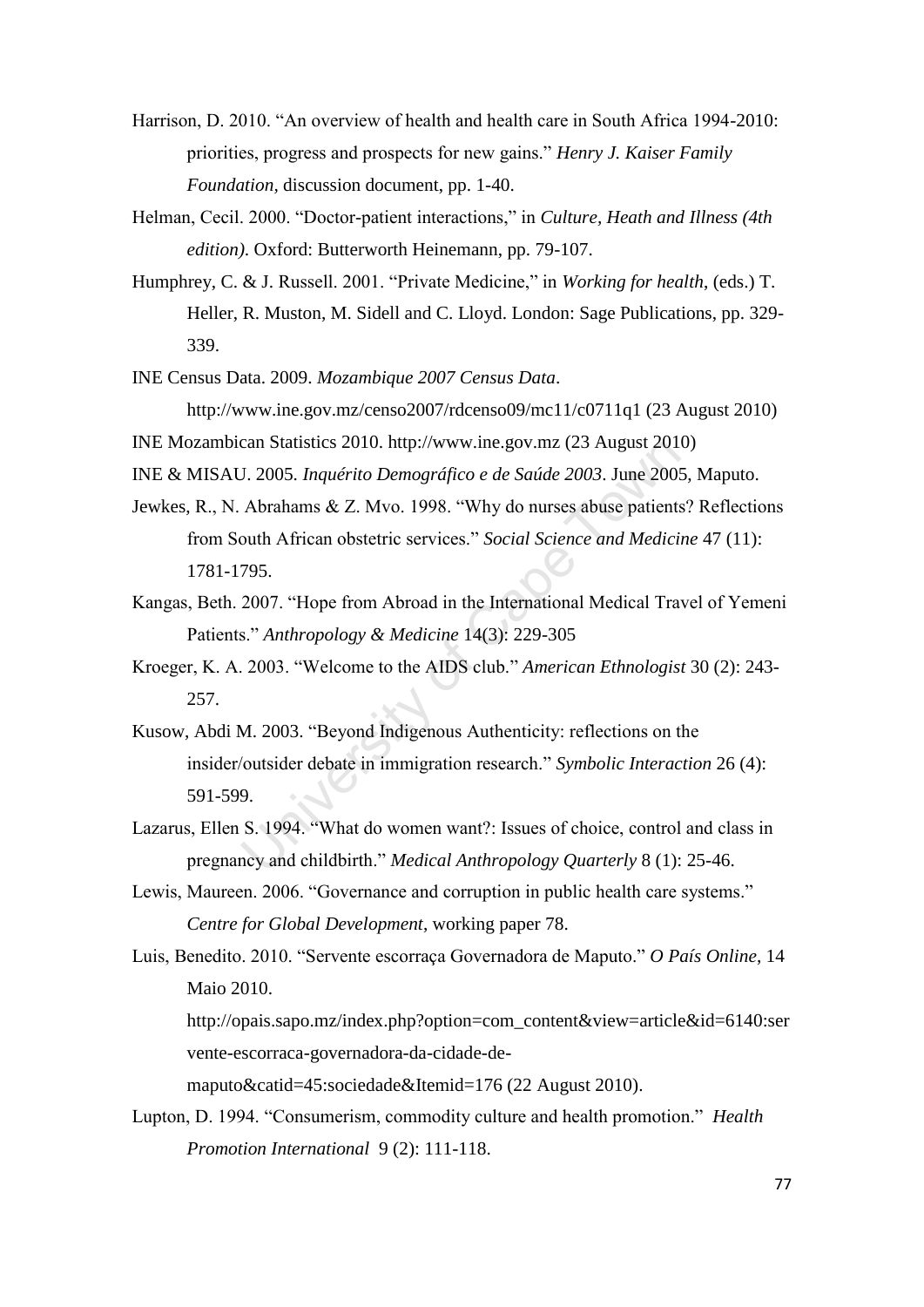- Mackintosh, M. 2003. "Health care commercialisation and the imbedding of inequality." *RUIG/UNRISD Health Project Synthesis Paper*, September 2003, pp. 1-40.
- Marcus, George E. 1995. "Ethnography in/of the World System: The emergence of multi-sited ethnography." *Annual Review of Anthropology*, 24: 95-117.
- Marks, Shula. 2002. "An epidemic waiting to happen? The spread of HIV/AIDS in South Africa in social and historical perspective." *African Studies* 61 (1): 13-26.
- McLeod, H. D. 2005. "Mutuality and solidarity in healthcare in South Africa." *South African Actuarial Journal* 5: 135-167.
- Mechanic, D. & D. A. Rochefort. 1996. "Comparative Medical Systems." *Annual Review of Sociology*, 22: 239-270.
- Mirhosseini, S. & H. Fattahi. 2010. "The language of "circule:" discursive construction of false referral in Iranian teaching hospitals." *Medical Anthropology Quarterly* 24 (3): 304-325.
- of Sociology, 22: 239-270.<br>
& H. Fattahi. 2010. "The language of "circule:" discursive<br>
referral in Iranian teaching hospitals." *Medical Anthropolo*<br>
304-325.<br>
Caracterização técnica, e enunciado de funções específica<br>
sm MISAU. 2002. *Caracterização técnica, e enunciado de funções específicas, critérios e mecanismos para a classificação das instituições to SNS, aprovada pelo Diploma Ministerial n. 127/2002.* Maputo: Imprensa Nacional.
- MISAU. 2010. *Information on the Ministry of Health*. www.misau.gov.mz (21 August 2010)
- MISAU & WHO 2006. *Epidemiological surveillance Assessment 13 Nov- 4 Dec*. Maputo.
- Mosse, Marcelo & Edson Cortez. 2006. "A corrupção no sector da saúde em Moçambique." *Centro de Integridade Publica* 4.
- Mulis, Jeffery. 1995. "Medical malpractice, social structure, and social control." *Sociological Forum* 10 (1): 135-163.
- Navarro, Vicente. 2009. "What we mean by social determinants of health." *International Journal of Health Services* 39 (3): 423-441.
- Nguyen, Vinh-Kim & Karina Peschard. 2003. "Anthropology, inequality, and disease: a review." *Annual Review of Anthropology* 32: 447-474.
- Ochs, Elinor & Lisa Capps. 2001. "A dimensional approach to narrative," in *Living narrative: creating lives in everyday storytelling*. Cambridge: Harvard University Press, pp. 1-58.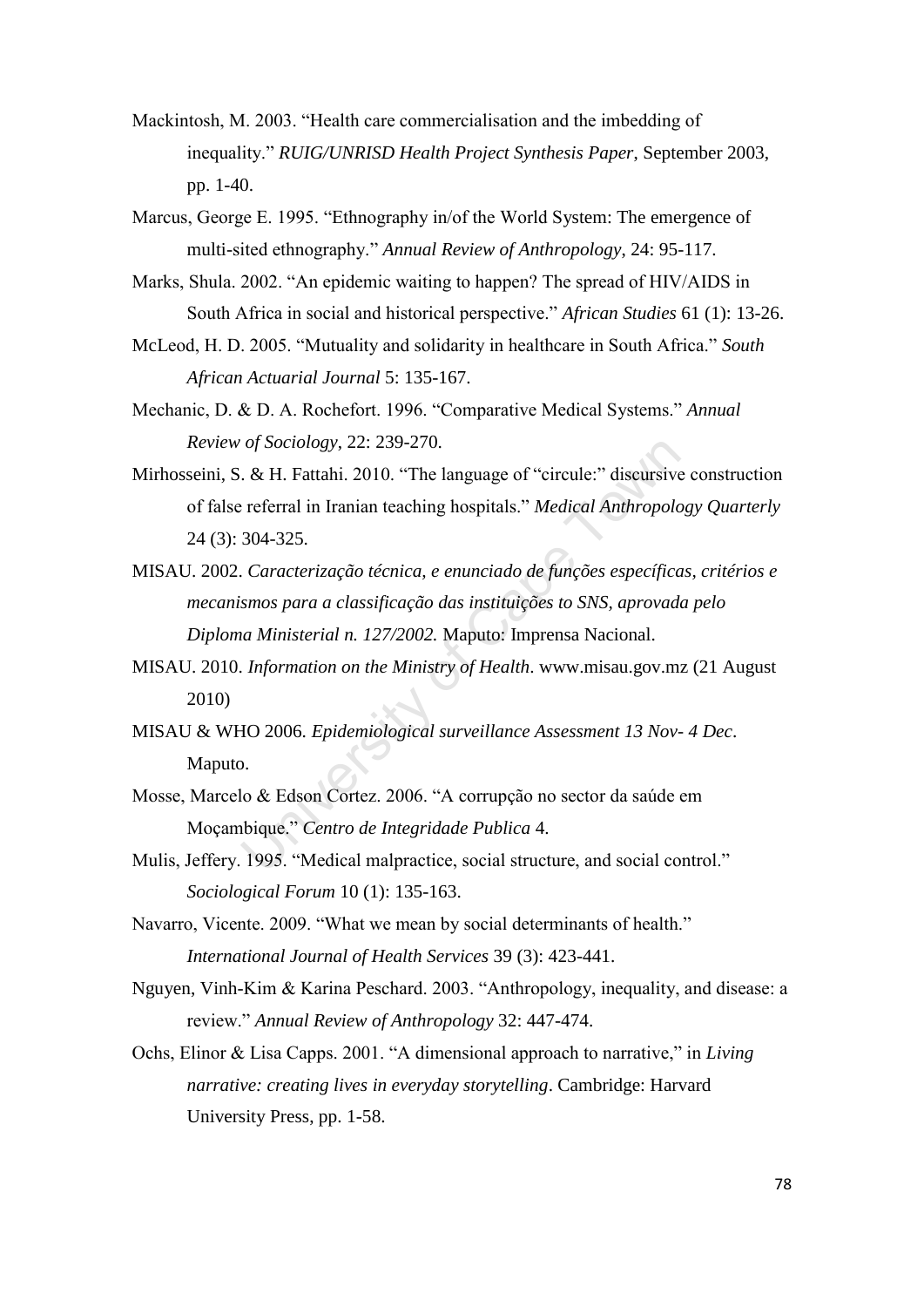O"Neil, J. D. & P. Kaufert. 1995. "Irniktakpunga! Sex determination and the Inuit struggle for birthing rights in Northern Canada," in *Conceiving the New World Order: The Global Politics of Reproduction*, (eds.) F. Ginsburg and R. Rapp. Berkeley: University of California Press, pp. 59-73.

Paine, R. 1967. "What is gossip about? An alternative hypothesis." *Man* 2 (2): 278-285.

- Pannenborg, O. 2004. "Foreword," in *Primary Health Care in Mozambique: Service delivery in a complex hierarchy*, (eds.) M. Lindelow, P. Ward & N. Zorzi. *African Region Human Development Paper Series*. World Bank Publications.
- Pellegrino, E. 1999. "The commodification of medical and health care: the moral consequences of a paradigm shift from a professional to a market ethic." *Journal of Medicine and Philosophy* 24 (3): 243-266.

Portal do Governo. 2010. "General information about Mozambique." http://www.portaldogoverno.gov.mz/Mozambique (21 August 2010)

Rabinow, Paul & Nikolas Rose. 2006. "Biopower today." *BioSocieties* 1: 195-217.

- icine and Philosophy 24 (3): 243-266.<br>
Erno. 2010. "General information about Mozambique."<br>
vww.portaldogoverno.gov.mz/Mozambique (21 August 201<br>
& Nikolas Rose. 2006. "Biopower today." *BioSocieties* 1:<br>
bique Online. 201 Radio Moçambique Online. 2010. "Agências funerárias acusadas de mandar "acelerar" a morte de doentes para angariar maior número de "clientes."" Friday 06 August http://www.radiomocambique.com/rm/noticias/anmviewer.asp?a=4580&z=100 (14 August 2010)
- Rapp, R. 1993. "Accounting for Amniocentesis." In *Knowledge, Power and Practice: the anthropology of Medicine in Everyday Life*, (eds.) S. Lindenbaum and M. Lock. Berkeley: University of California Press, pp. 55-76.
- Roenen, C., P. Ferrinho, M. van Dormael, M. C. Conceição & W. Van Leberghe. 1997. "How African doctors make ends meet: an exploration." *Tropical Medicine and International Health*, 2 (2): 127-135.
- Rose, Nikolas & Carlos Novas. 2003. "Biological citizenship," in *Global Anthropology* (eds.) Aihwa Hong & Stephen Collier. Oxford: Blackwell, pp. 1-44.
- Ross, Fiona. 2010. *Raw Life, New Hope: decency, housing and everyday life in a postapartheid community.* Cape Town: University of Cape Town Press.
- Rylko-Bauer, B, & P. Farmer. 2002. "Managed Care or Managed Inequality: A call for Critiques of Market-Based Medicine." *Medical Anthropology Quarterly* 16(4): 476-502.